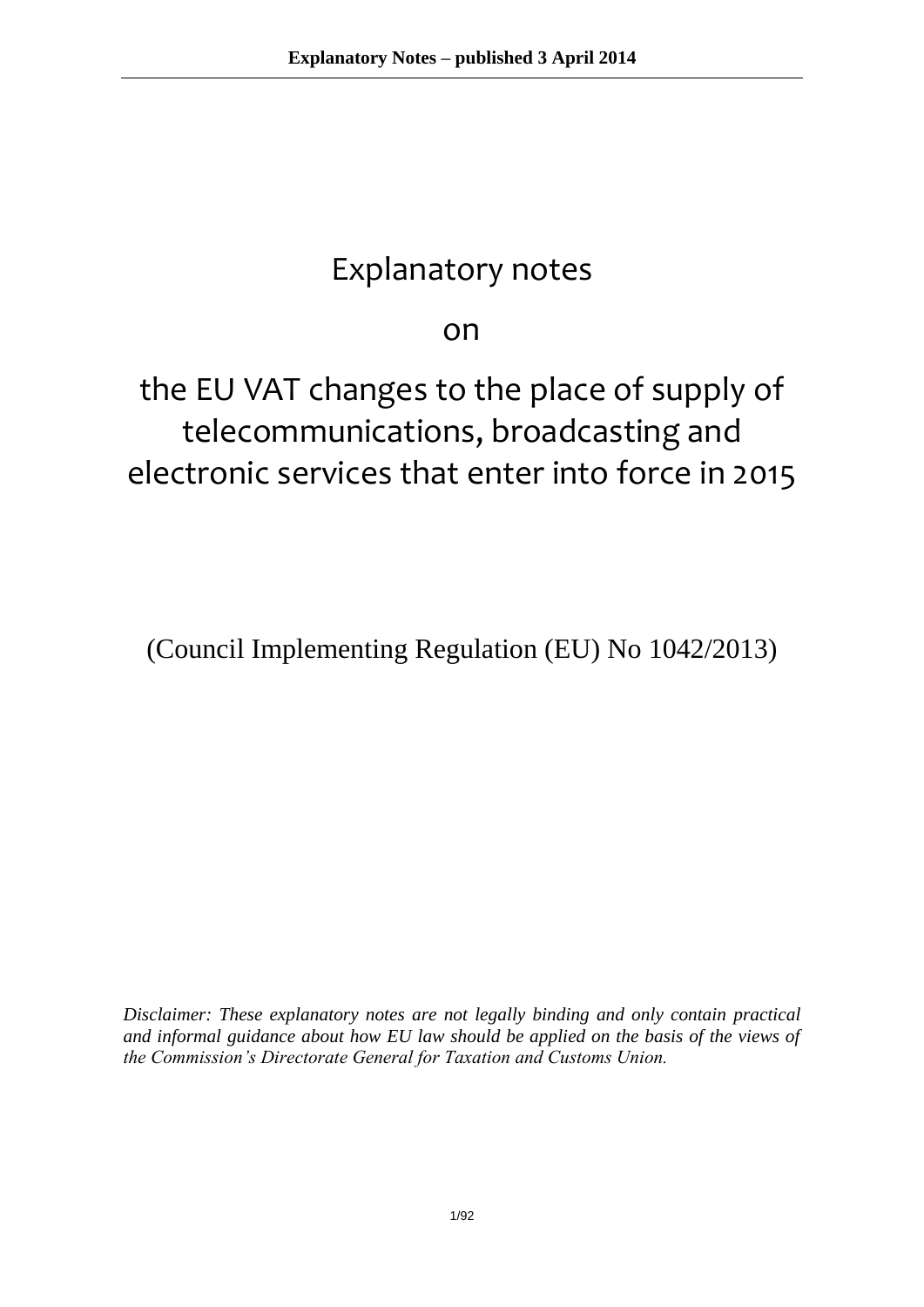**The Explanatory Notes aim at providing a better understanding of the EU VAT legislation. They were prepared by the Commission services and as indicated in the disclaimer on the first page they are not legally binding.**

**These Explanatory Notes are not exhaustive. It means that although they provide a lot of detailed information there are elements which are not included in this document.**

**It is advisable and can be recommended for any user of the Explanatory Notes interested in a particular topic to read the whole chapter which is dealing with that specific subject.**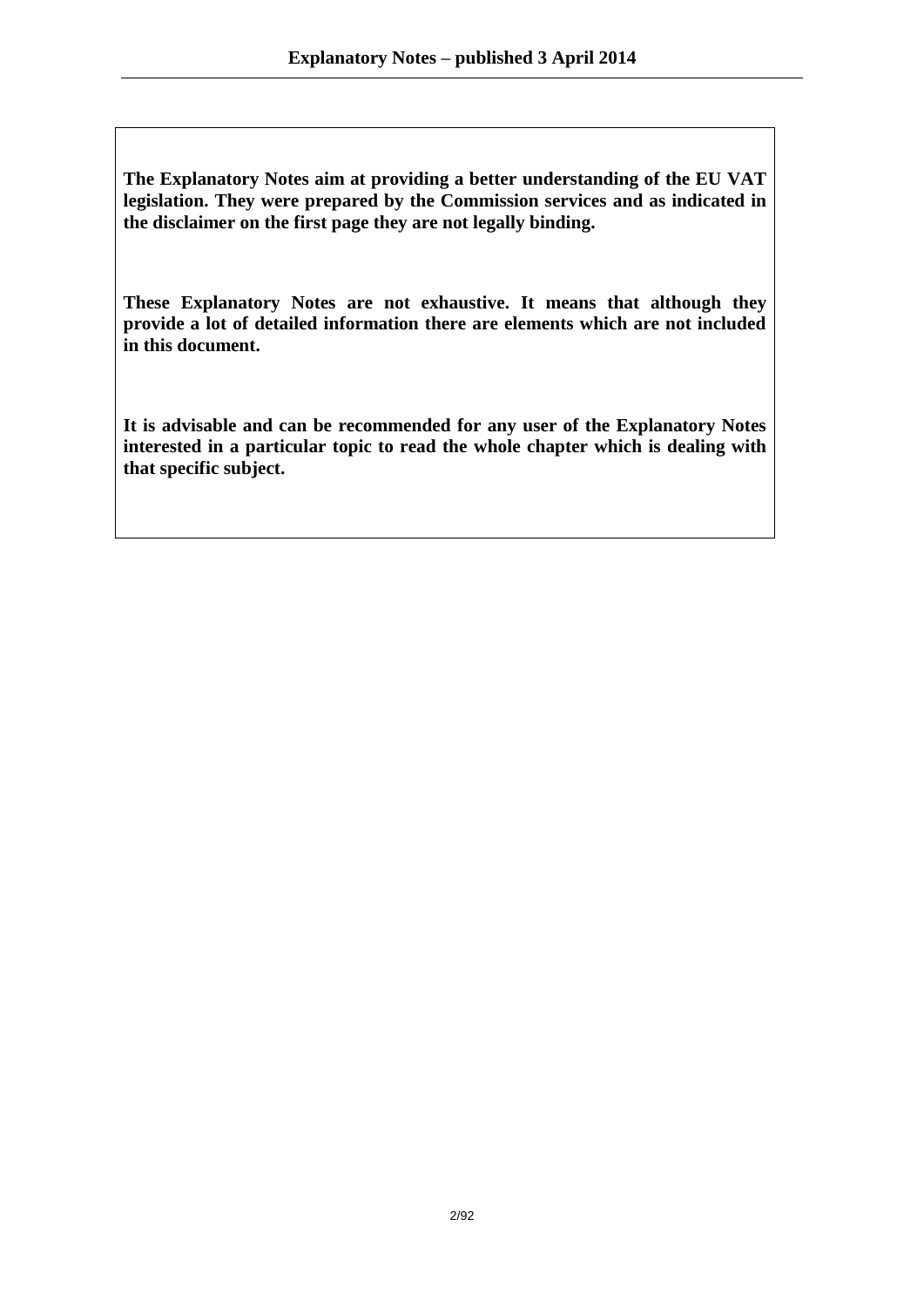#### **Why explanatory notes?**

The objective of these explanatory notes is to provide a **better understanding of legislation adopted at EU level** and in this case principally Council Implementing Regulation (EU) No 1042/2013 of 7 October 2013 amending Implementing Regulation (EU) No 282/2011 as regards the place of supply of services. Published almost nine months before the date on which the new rules for the place of supply of telecommunications, broadcasting and electronic services will start to apply which is 1 January 2015, the explanatory notes are expected to allow Member States and businesses to better prepare for and adapt to the upcoming changes in time and this in a more uniform way.

#### **What will you find in the explanatory notes?**

The 'Explanatory Notes' are intended to be seen as a **guidance tool** that can be used to clarify the practical application of the new place-of-supply rules for telecommunications, broadcasting and electronic services. They provide help in understanding the meaning of certain issues contained in the articles of Implementing Regulation 1042/2013.

#### **Characteristics of the explanatory notes**

**The explanatory notes are a collaborative work**: although the notes are issued by Directorate General for Taxation and Customs Union (DG TAXUD) for presentation on its website they are the result of discussions with both Member States and business. Member States and business have contributed first by sending their suggestions to the Commission and then through a Fiscalis workshop held in the Netherlands. Finally, Member States were consulted on them in the VAT Committee and business during an adhoc meeting. However it should be clear that the Commission services were not bound by opinions expressed by either Member States or business.

**These explanatory notes are not legally binding.** The notes are practical and informal guidance about how EU law is to be applied on the basis of views of DG TAXUD. They do not represent the views of the Commission nor is the Commission bound by any of the views expressed therein.

The explanatory notes do not replace VAT Committee guidelines which have their own role in the legislative process. Furthermore the VAT Committee may in future issue guidelines in this field.

Over time, it is expected that case law, VAT Committee guidelines and practice will complement the views given in the notes.

Member States may also prepare their own national guidance for the application of the new VAT rules on the place of supply of telecommunications, broadcasting and electronic services.

**The notes are not comprehensive:** only certain issues have been included for which it was seen as desirable to provide explanations.

**They are a work in progress:** these notes are not a final product but reflect the state of play at a specific point in time in accordance with the knowledge and experience available.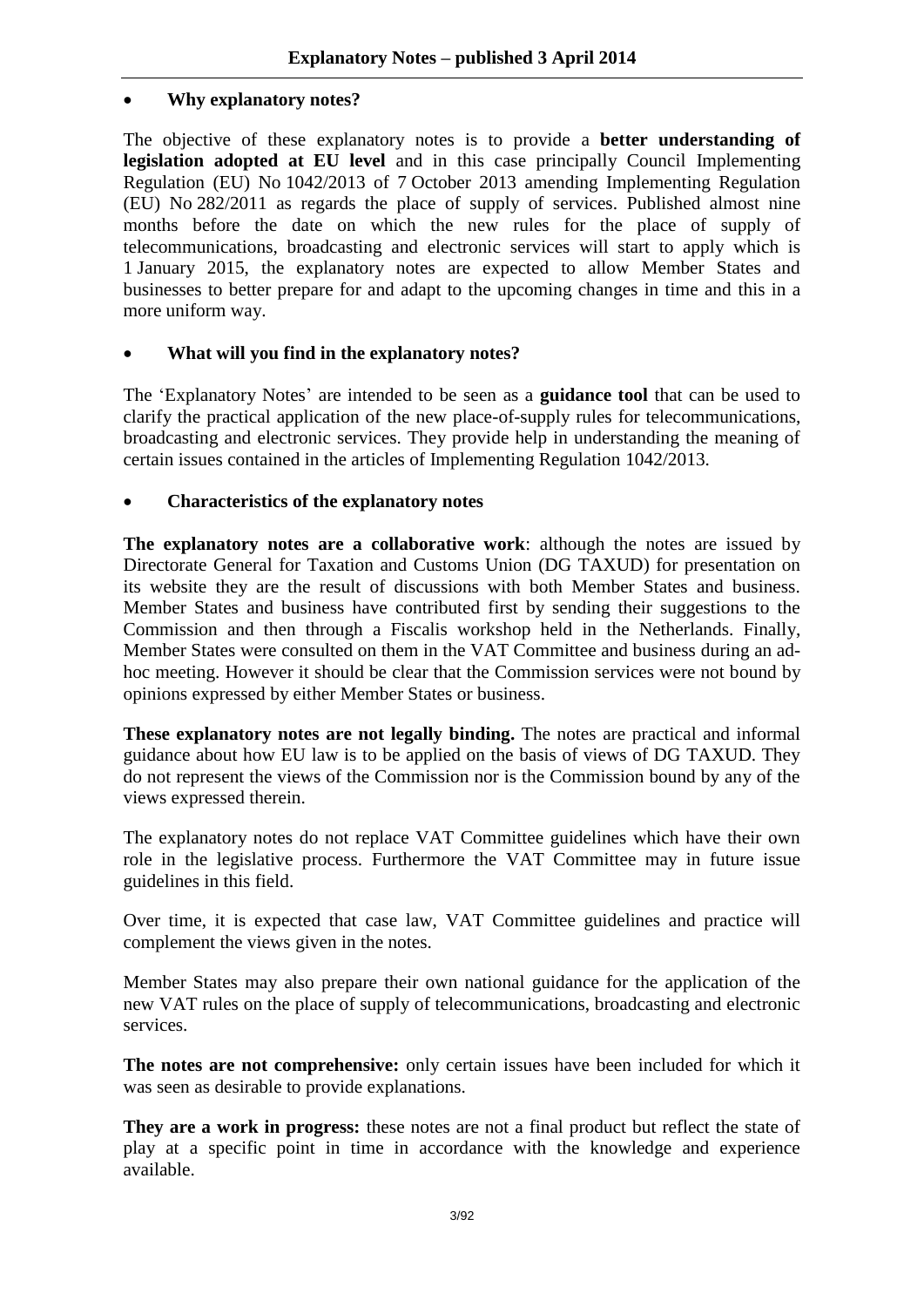## TABLE OF CONTENTS

| 1. |                                                 |        |          | KEY ELEMENTS OF THE EU VAT CHANGES ENTERING INTO                                      |  |  |  |  |  |  |
|----|-------------------------------------------------|--------|----------|---------------------------------------------------------------------------------------|--|--|--|--|--|--|
|    | 1.1.                                            |        |          |                                                                                       |  |  |  |  |  |  |
|    | 1.2.                                            |        |          |                                                                                       |  |  |  |  |  |  |
|    | 1.3.                                            |        |          |                                                                                       |  |  |  |  |  |  |
|    | 1.4.                                            |        |          |                                                                                       |  |  |  |  |  |  |
|    | 1.5.                                            |        |          |                                                                                       |  |  |  |  |  |  |
|    | 1.6.                                            |        |          |                                                                                       |  |  |  |  |  |  |
| 2. | TELECOMMUNICATIONS, BROADCASTING AND ELECTRONIC |        |          |                                                                                       |  |  |  |  |  |  |
|    |                                                 |        |          |                                                                                       |  |  |  |  |  |  |
|    | 2.1.                                            |        |          |                                                                                       |  |  |  |  |  |  |
|    | 2.2.                                            |        |          |                                                                                       |  |  |  |  |  |  |
|    | 2.3.                                            |        |          |                                                                                       |  |  |  |  |  |  |
|    |                                                 | 2.3.1. |          |                                                                                       |  |  |  |  |  |  |
|    |                                                 | 2.3.2. |          |                                                                                       |  |  |  |  |  |  |
|    |                                                 | 2.3.3. |          |                                                                                       |  |  |  |  |  |  |
|    | 2.4.                                            |        |          |                                                                                       |  |  |  |  |  |  |
|    |                                                 | 2.4.1. |          |                                                                                       |  |  |  |  |  |  |
|    |                                                 |        | 2.4.1.1. | helpdesk services qualify<br>Could<br>as                                              |  |  |  |  |  |  |
|    |                                                 | 2.4.2. |          |                                                                                       |  |  |  |  |  |  |
|    |                                                 |        | 2.4.2.1. | When are programmes 'provided to the general                                          |  |  |  |  |  |  |
|    |                                                 |        |          | 2.4.2.2. When are programmes for 'simultaneous listening or                           |  |  |  |  |  |  |
|    |                                                 |        | 2.4.2.3. | What is the distinction between broadcasting<br>services and programmes on demand? 19 |  |  |  |  |  |  |
|    |                                                 | 2.4.3. |          |                                                                                       |  |  |  |  |  |  |
|    |                                                 |        | 2.4.3.1. | Could services of price comparison and similar                                        |  |  |  |  |  |  |
|    |                                                 |        |          | 2.4.3.2. What is not covered as electronic services: certain                          |  |  |  |  |  |  |
|    |                                                 |        | 2.4.3.3. | Would the reference to 'booked online' cover                                          |  |  |  |  |  |  |
|    |                                                 | 2.4.4. |          |                                                                                       |  |  |  |  |  |  |
|    |                                                 |        |          | 2.4.4.1. What if services are bundled with other supplies? 20                         |  |  |  |  |  |  |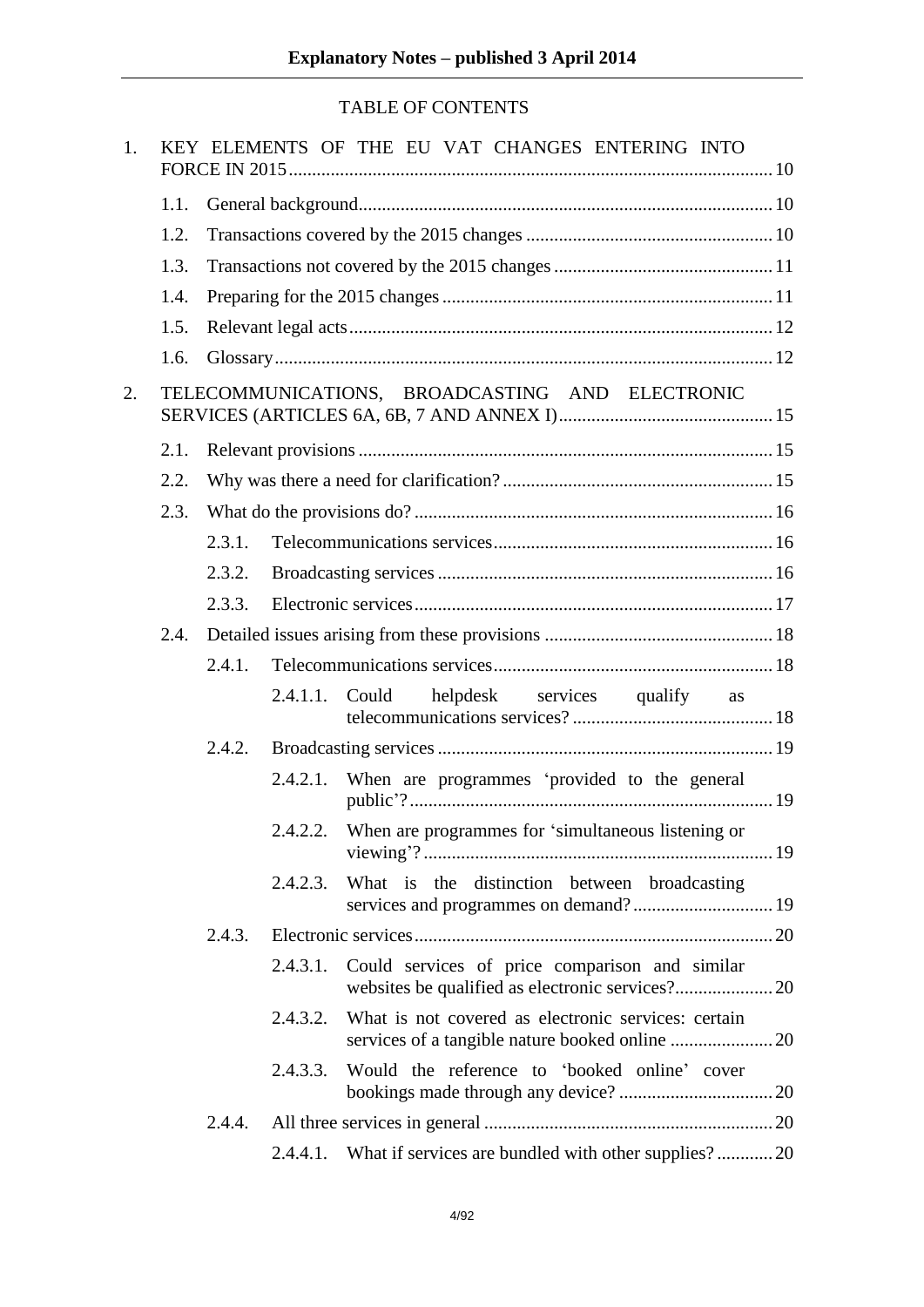| 3.               | <b>THE</b>                                            | ELECTRONIC AND TELEPHONE SERVICES PROVIDED THROUGH | INTERNET, AND SUPPLIED BY AN INTERMEDIARY                      |  |                                    |  |  |  |  |  |  |  |
|------------------|-------------------------------------------------------|----------------------------------------------------|----------------------------------------------------------------|--|------------------------------------|--|--|--|--|--|--|--|
|                  | 3.1.                                                  |                                                    |                                                                |  |                                    |  |  |  |  |  |  |  |
|                  | 3.2.                                                  |                                                    |                                                                |  |                                    |  |  |  |  |  |  |  |
|                  | 3.3.                                                  |                                                    |                                                                |  |                                    |  |  |  |  |  |  |  |
|                  | 3.4.                                                  |                                                    |                                                                |  |                                    |  |  |  |  |  |  |  |
|                  |                                                       | 3.4.1.                                             |                                                                |  |                                    |  |  |  |  |  |  |  |
|                  |                                                       | 3.4.2.                                             |                                                                |  |                                    |  |  |  |  |  |  |  |
|                  |                                                       | 3.4.3.                                             | Application of presumption - detailed indicators  27           |  |                                    |  |  |  |  |  |  |  |
|                  |                                                       | 3.4.4.                                             | When to exclude application of the presumption $-$ processing  |  |                                    |  |  |  |  |  |  |  |
|                  |                                                       | 3.4.5.                                             |                                                                |  |                                    |  |  |  |  |  |  |  |
|                  |                                                       | 3.4.6.                                             |                                                                |  |                                    |  |  |  |  |  |  |  |
|                  |                                                       | 3.4.7.                                             | How to proceed where at least one intermediary in the chain    |  |                                    |  |  |  |  |  |  |  |
|                  |                                                       | 3.4.8.                                             | How does the presumption apply in respect of telephone         |  |                                    |  |  |  |  |  |  |  |
|                  | 3.5.                                                  |                                                    |                                                                |  |                                    |  |  |  |  |  |  |  |
|                  |                                                       | 3.5.1.                                             |                                                                |  |                                    |  |  |  |  |  |  |  |
|                  |                                                       | 3.5.2.                                             | Why is this presumption not placed together with the other     |  |                                    |  |  |  |  |  |  |  |
|                  |                                                       | 3.5.3.                                             | Why does this presumption not cover broadcasting services?  43 |  |                                    |  |  |  |  |  |  |  |
|                  |                                                       | 3.5.4.                                             |                                                                |  |                                    |  |  |  |  |  |  |  |
|                  |                                                       |                                                    |                                                                |  |                                    |  |  |  |  |  |  |  |
| $\overline{4}$ . | PLACE WHERE A NON-TAXABLE LEGAL PERSON IS ESTABLISHED |                                                    |                                                                |  |                                    |  |  |  |  |  |  |  |
|                  | 4.1.                                                  |                                                    |                                                                |  |                                    |  |  |  |  |  |  |  |
|                  | 4.2.                                                  |                                                    |                                                                |  |                                    |  |  |  |  |  |  |  |
|                  | 4.3.                                                  |                                                    |                                                                |  |                                    |  |  |  |  |  |  |  |
|                  | 4.4.                                                  |                                                    |                                                                |  |                                    |  |  |  |  |  |  |  |
| 5.               | <b>STATUS</b>                                         | OF                                                 |                                                                |  | CUSTOMER NOT COMMUNICATING HIS VAT |  |  |  |  |  |  |  |
|                  | 5.1.                                                  |                                                    |                                                                |  |                                    |  |  |  |  |  |  |  |
|                  | 5.2.                                                  |                                                    |                                                                |  |                                    |  |  |  |  |  |  |  |
|                  | 5.3.                                                  |                                                    |                                                                |  |                                    |  |  |  |  |  |  |  |
|                  | 5.4.                                                  |                                                    |                                                                |  |                                    |  |  |  |  |  |  |  |
|                  | 5.5.                                                  |                                                    |                                                                |  |                                    |  |  |  |  |  |  |  |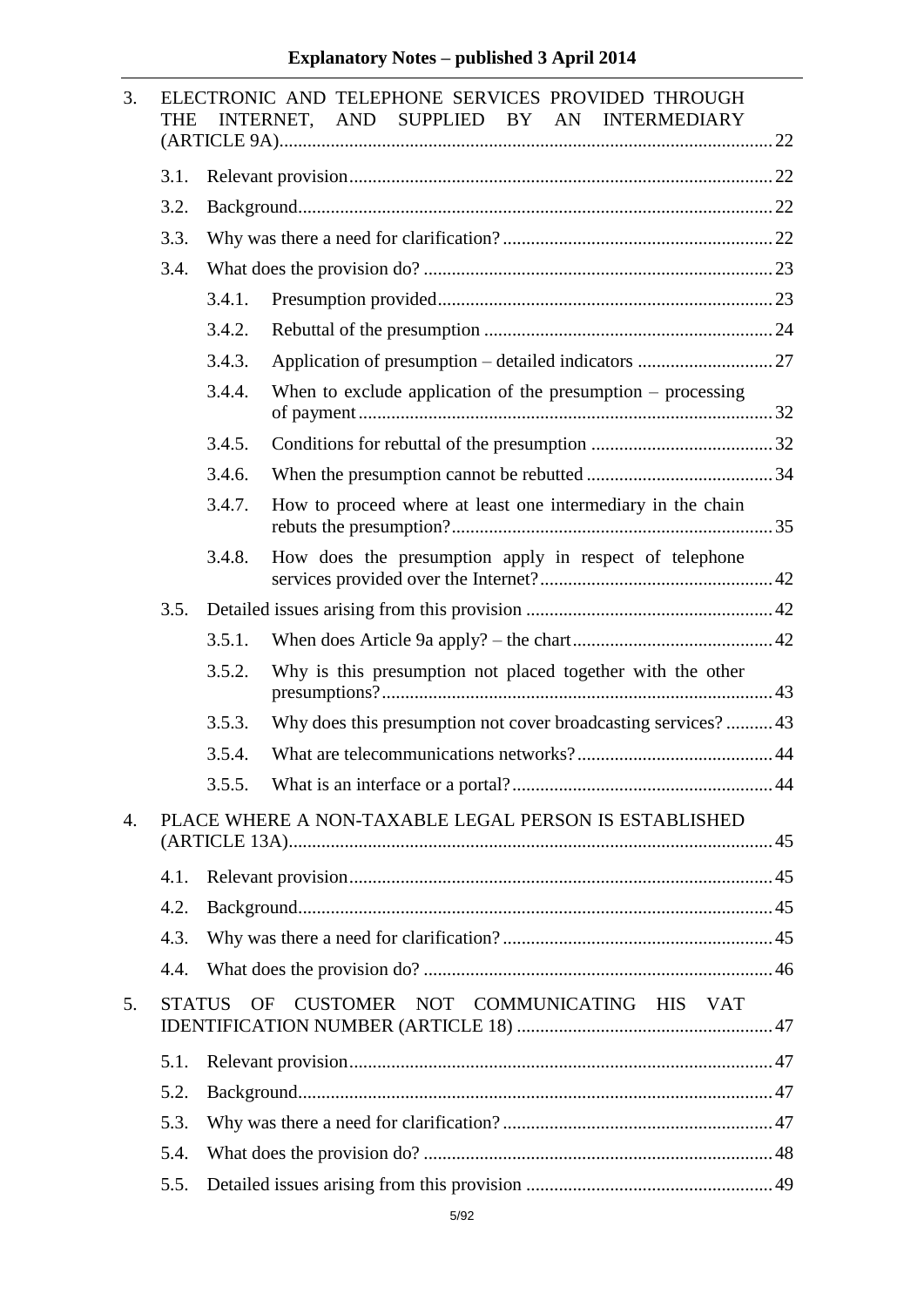|    |      | 5.5.1. | Is a supplier compelled to treat a customer without a VAT                                                                                                                                                                                                                                                             |    |
|----|------|--------|-----------------------------------------------------------------------------------------------------------------------------------------------------------------------------------------------------------------------------------------------------------------------------------------------------------------------|----|
|    |      | 5.5.2. | How should a supplier treat a customer established outside the                                                                                                                                                                                                                                                        |    |
|    |      | 5.5.3. | What was the reason for using 'may' instead of 'shall' in                                                                                                                                                                                                                                                             | 49 |
|    |      | 5.5.4. | What are the repercussions if the supplier decides not to avail<br>of the option included in the second subparagraph of                                                                                                                                                                                               |    |
|    |      | 5.5.5. | What would the supplier need to do if the customer later<br>communicates his VAT identification number to him? 50                                                                                                                                                                                                     |    |
|    |      | 5.5.6. | When should the customer communicate his VAT                                                                                                                                                                                                                                                                          |    |
|    |      | 5.5.7. | Can a customer who is a taxable person but has been treated as<br>a non-taxable person by the supplier recover the VAT charged                                                                                                                                                                                        |    |
|    |      | 5.5.8. | What should be done where a customer communicates a VAT<br>identification number but the supplier has doubts about the<br>status of the customer or the capacity in which he is acting?50                                                                                                                             |    |
|    |      | 5.5.9. | Is there a contradiction between the option provided under the<br>second subparagraph of Article 18(2) and the requirement<br>existing in some Member States to include the VAT<br>identification number on the invoice in order for the supplier to<br>be able not to charge VAT in respect of cross-border supplies |    |
| 6. |      |        | CUSTOMER ESTABLISHED OR RESIDING IN MORE THAN ONE                                                                                                                                                                                                                                                                     |    |
|    |      |        |                                                                                                                                                                                                                                                                                                                       |    |
|    | 6.2. |        |                                                                                                                                                                                                                                                                                                                       |    |
|    | 6.3. |        |                                                                                                                                                                                                                                                                                                                       |    |
|    | 6.4. |        |                                                                                                                                                                                                                                                                                                                       |    |
|    | 6.5. |        |                                                                                                                                                                                                                                                                                                                       |    |
|    |      | 6.5.1. | How should the presumptions in Articles 24a and 24b be<br>applied where the customer is established or resides in more                                                                                                                                                                                                |    |
|    |      | 6.5.2. | How should Article 24f dealing with evidence, be applied<br>where the customer is established or resides in more than one                                                                                                                                                                                             |    |
| 7. |      |        | PRESUMPTIONS FOR LOCATION OF CUSTOMER (ARTICLES 24A                                                                                                                                                                                                                                                                   |    |
|    | 7.1. |        |                                                                                                                                                                                                                                                                                                                       |    |
|    | 7.2. |        |                                                                                                                                                                                                                                                                                                                       |    |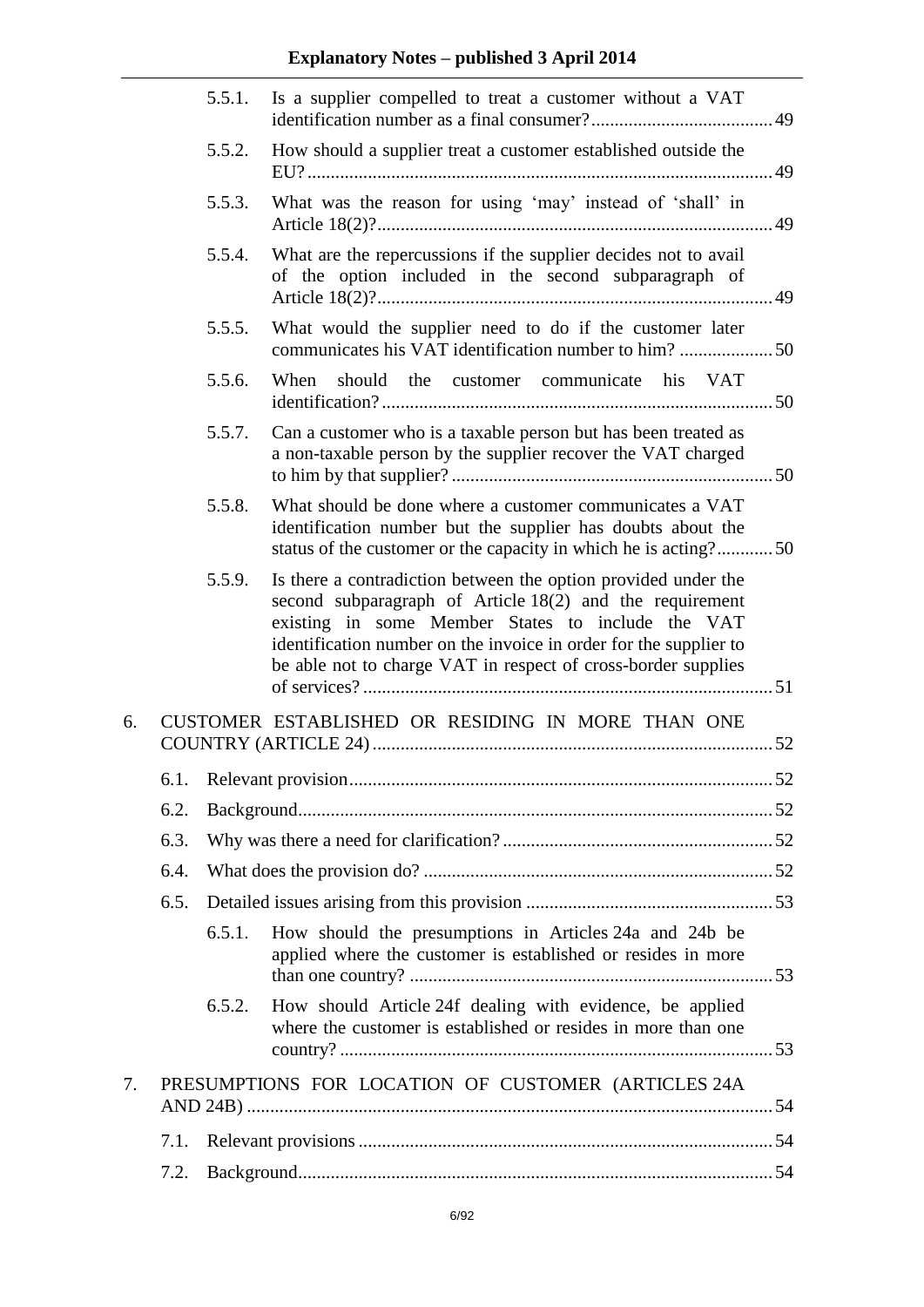|      |        | <u> 1989 - Johann Stoff, Amerikaansk politiker († 1908)</u>                                                                   |  |  |  |  |  |
|------|--------|-------------------------------------------------------------------------------------------------------------------------------|--|--|--|--|--|
| 7.3. |        |                                                                                                                               |  |  |  |  |  |
| 7.4. |        |                                                                                                                               |  |  |  |  |  |
|      | 7.4.1. | Presumption applicable for both B2B and B2C supplies 55                                                                       |  |  |  |  |  |
|      |        | Digital supplies at a physical location of the supplier56<br>7.4.1.1.                                                         |  |  |  |  |  |
|      |        | Digital supplies at a physical location of the supplier<br>7.4.1.2.                                                           |  |  |  |  |  |
|      | 7.4.2. |                                                                                                                               |  |  |  |  |  |
|      |        | 7.4.2.1.                                                                                                                      |  |  |  |  |  |
|      |        | 7.4.2.2.                                                                                                                      |  |  |  |  |  |
|      |        | 7.4.2.3.                                                                                                                      |  |  |  |  |  |
|      |        | 7.4.2.4.                                                                                                                      |  |  |  |  |  |
| 7.5. |        |                                                                                                                               |  |  |  |  |  |
|      | 7.5.1. | What is the interaction between the various presumptions? $-$                                                                 |  |  |  |  |  |
|      | 7.5.2. |                                                                                                                               |  |  |  |  |  |
|      | 7.5.3. | Are prepaid services covered by the presumption for supplies                                                                  |  |  |  |  |  |
|      | 7.5.4. | Which presumption prevails if there is a possible clash                                                                       |  |  |  |  |  |
|      | 7.5.5. | How should supplies provided via a SIM card be treated where<br>the mobile country code also covers territories excluded from |  |  |  |  |  |
|      | 7.5.6. |                                                                                                                               |  |  |  |  |  |
| 8.   |        |                                                                                                                               |  |  |  |  |  |
| 8.1. |        |                                                                                                                               |  |  |  |  |  |
| 8.2. |        |                                                                                                                               |  |  |  |  |  |
| 8.3. |        |                                                                                                                               |  |  |  |  |  |
| 8.4. |        |                                                                                                                               |  |  |  |  |  |
|      | 8.4.1. |                                                                                                                               |  |  |  |  |  |
|      | 8.4.2. |                                                                                                                               |  |  |  |  |  |
| 8.5. |        |                                                                                                                               |  |  |  |  |  |
|      | 8.5.1. | Where a presumption applies, is the supplier required to look                                                                 |  |  |  |  |  |
|      | 8.5.2. |                                                                                                                               |  |  |  |  |  |
|      | 8.5.3. | Is it possible to rebut the presumption in Article 24a when                                                                   |  |  |  |  |  |
|      | 8.5.4. | Can the presumption in Article 24a be rebutted where a<br>Member State applies the effective use and enjoyment rule in        |  |  |  |  |  |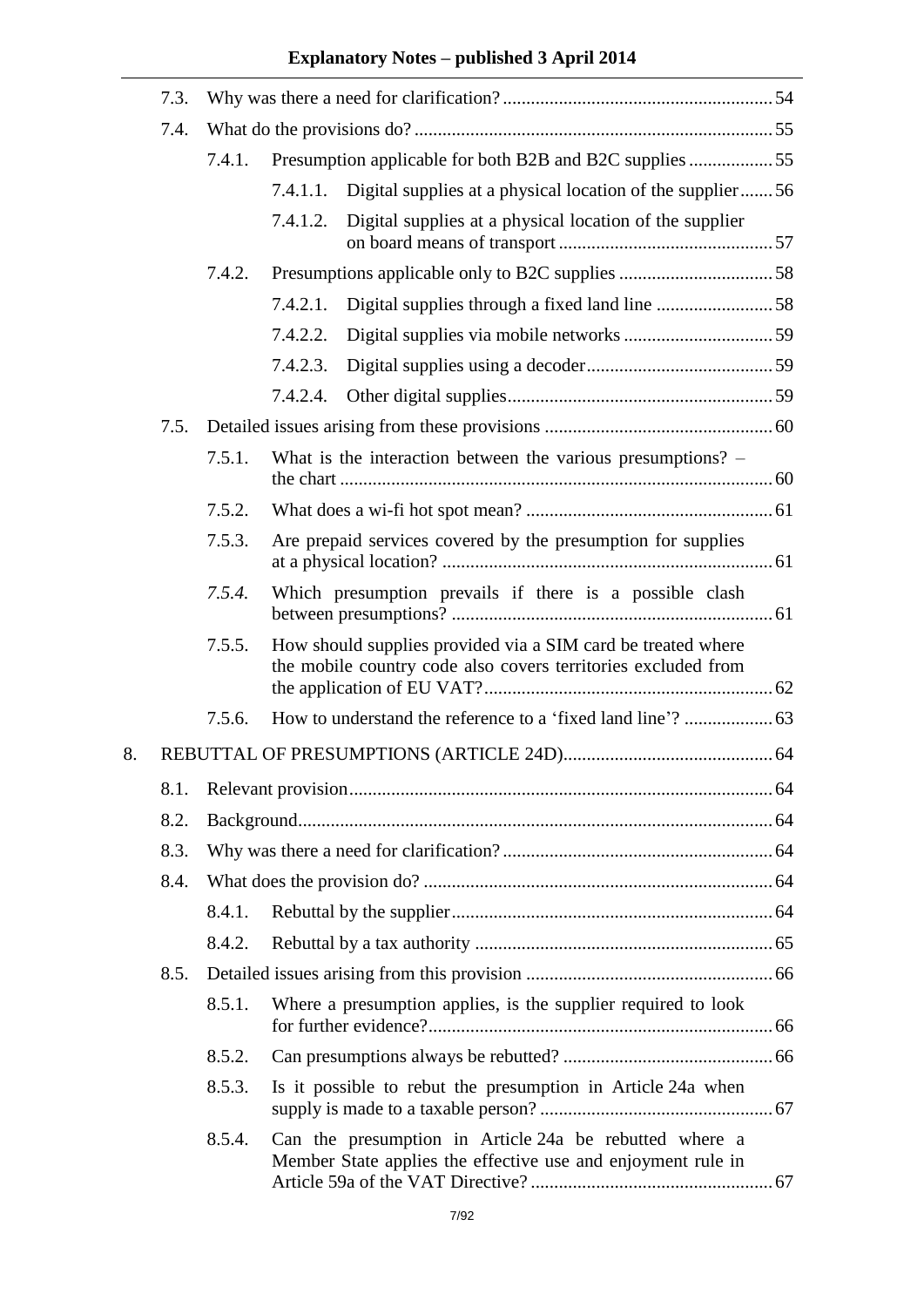| 9.  | EVIDENCE FOR IDENTIFICATION OF LOCATION OF CUSTOMER |         |                                                                                                                                  |  |  |  |  |  |
|-----|-----------------------------------------------------|---------|----------------------------------------------------------------------------------------------------------------------------------|--|--|--|--|--|
|     | 9.1.                                                |         |                                                                                                                                  |  |  |  |  |  |
|     | 9.2.                                                |         |                                                                                                                                  |  |  |  |  |  |
|     | 9.3.                                                |         |                                                                                                                                  |  |  |  |  |  |
|     | 9.4.                                                |         |                                                                                                                                  |  |  |  |  |  |
|     | 9.5.                                                |         |                                                                                                                                  |  |  |  |  |  |
|     |                                                     | 9.5.1.  | What is covered by 'other commercially relevant information'? 69                                                                 |  |  |  |  |  |
|     |                                                     | 9.5.2.  |                                                                                                                                  |  |  |  |  |  |
|     |                                                     | 9.5.3.  | What is the relation between Article 24f (list of evidence) and<br>Article $24d(1)$ (rebuttal of a specific presumption by the   |  |  |  |  |  |
|     |                                                     | 9.5.4.  | How much detail does the supplier need when verifying the                                                                        |  |  |  |  |  |
|     |                                                     | 9.5.5.  | When are two and when are three items of non-contradictory                                                                       |  |  |  |  |  |
|     |                                                     | 9.5.6.  |                                                                                                                                  |  |  |  |  |  |
|     |                                                     | 9.5.7.  | What if the supplier does not have two items of non-                                                                             |  |  |  |  |  |
|     |                                                     | 9.5.8.  | What are the indicators of misuse or abuse by a supplier                                                                         |  |  |  |  |  |
|     |                                                     | 9.5.9.  | To what extent may the supplier rely on information provided<br>by a third party (in particular a payment service provider)?  73 |  |  |  |  |  |
|     |                                                     | 9.5.10. | Application of data protection rules in the light of the VAT                                                                     |  |  |  |  |  |
| 10. |                                                     |         | SUPPLY AT HOTELS AND SIMILAR LOCATIONS (ARTICLE 31C)  74                                                                         |  |  |  |  |  |
|     |                                                     |         |                                                                                                                                  |  |  |  |  |  |
|     |                                                     |         |                                                                                                                                  |  |  |  |  |  |
|     |                                                     |         |                                                                                                                                  |  |  |  |  |  |
| 11. |                                                     |         |                                                                                                                                  |  |  |  |  |  |
|     |                                                     |         |                                                                                                                                  |  |  |  |  |  |
|     |                                                     |         |                                                                                                                                  |  |  |  |  |  |
|     |                                                     |         |                                                                                                                                  |  |  |  |  |  |
|     |                                                     |         |                                                                                                                                  |  |  |  |  |  |
|     |                                                     |         |                                                                                                                                  |  |  |  |  |  |
|     |                                                     |         |                                                                                                                                  |  |  |  |  |  |
| 12. |                                                     |         | (ARTICLE 2 OF REGULATION<br>TRANSITIONAL MEASURES                                                                                |  |  |  |  |  |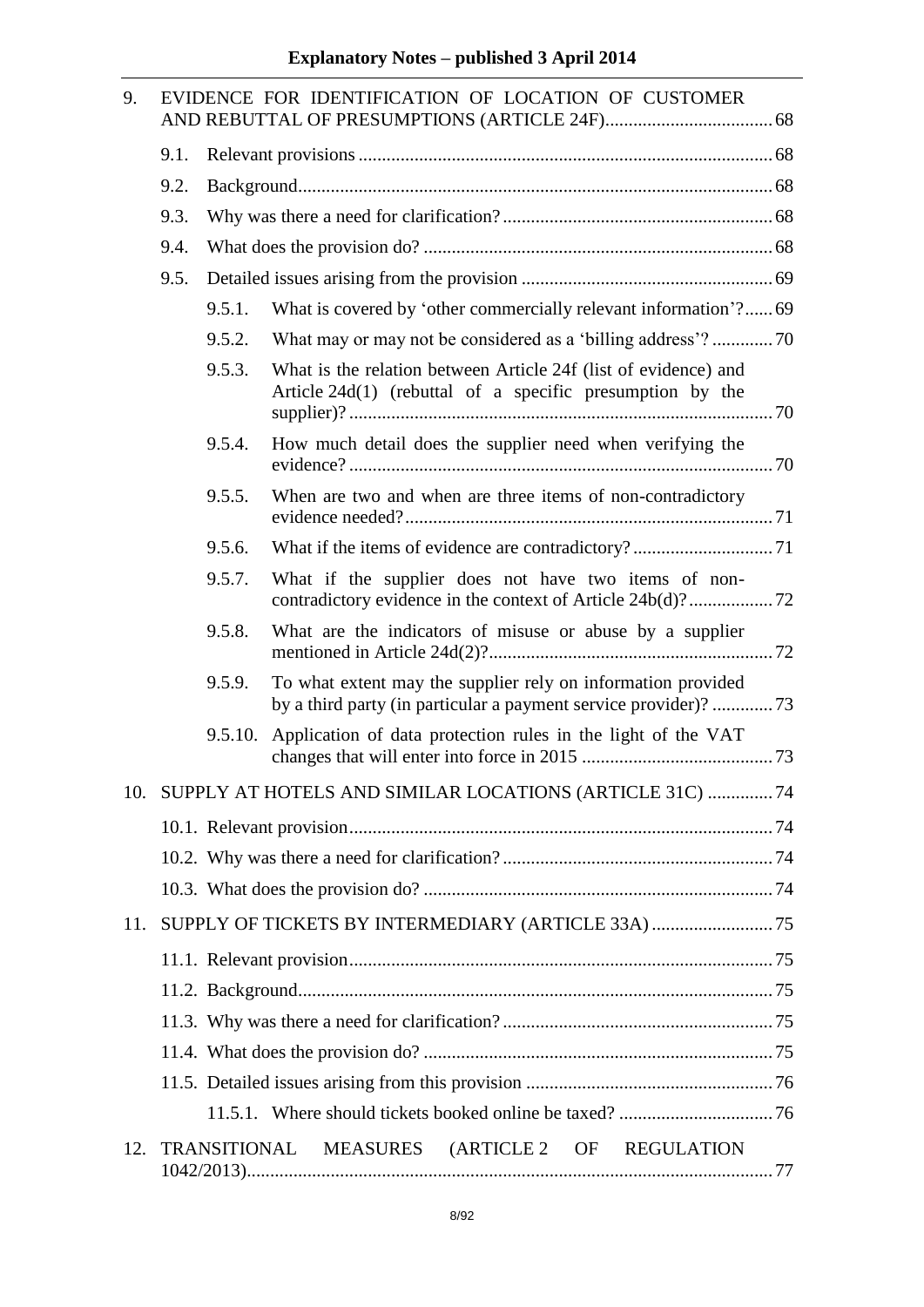|  |  | 12.5.1. Payments on account made before the supply takes place  78                                                          |  |  |  |  |
|--|--|-----------------------------------------------------------------------------------------------------------------------------|--|--|--|--|
|  |  | 12.5.2. What impact does the issue of an invoice have on the place of                                                       |  |  |  |  |
|  |  | 12.5.3. What level of proof is required in order to show that a<br>chargeable event has occurred or a payment has been made |  |  |  |  |
|  |  |                                                                                                                             |  |  |  |  |
|  |  |                                                                                                                             |  |  |  |  |
|  |  |                                                                                                                             |  |  |  |  |
|  |  |                                                                                                                             |  |  |  |  |
|  |  |                                                                                                                             |  |  |  |  |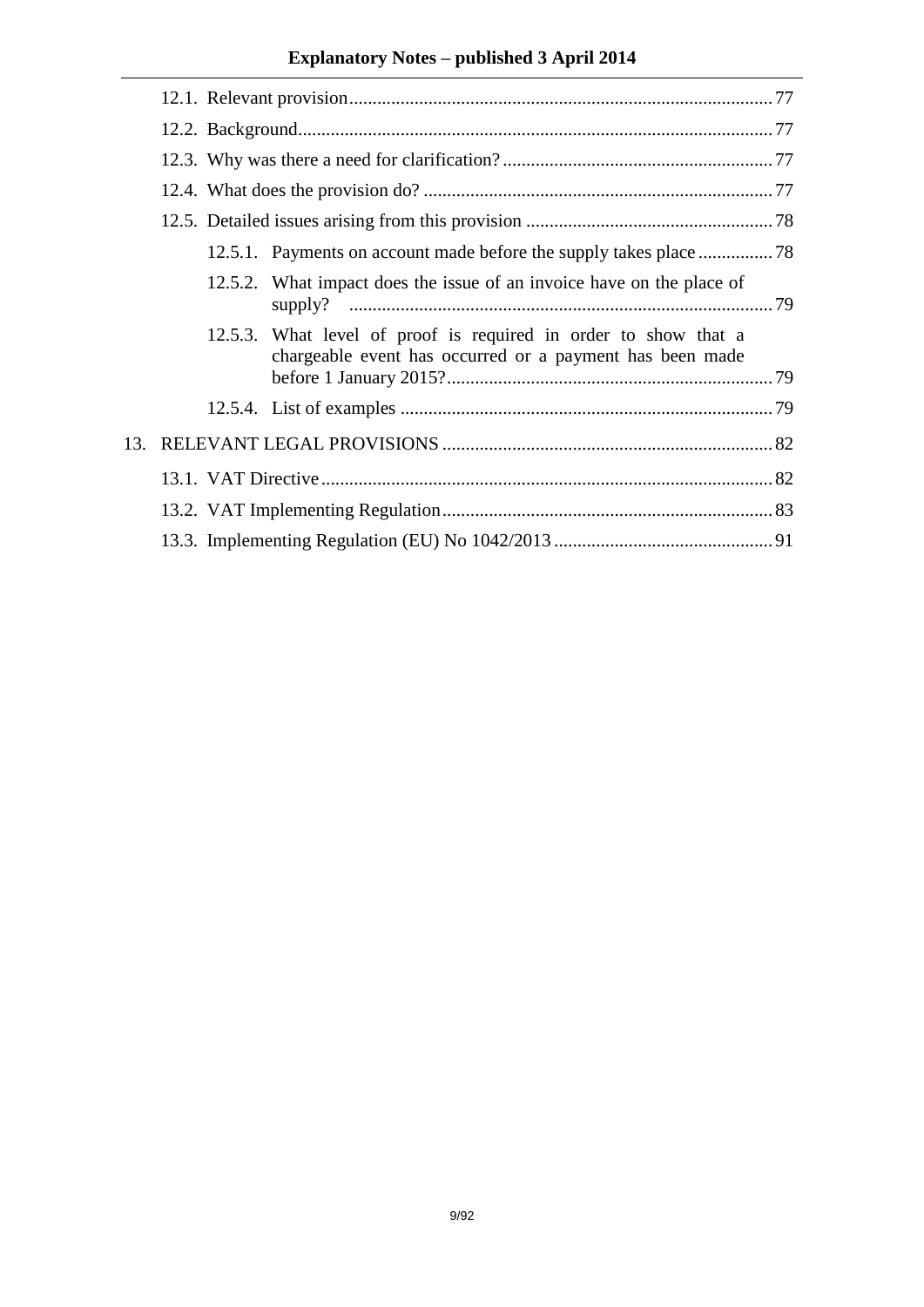#### <span id="page-9-0"></span>**1. KEY ELEMENTS OF THE EU VAT CHANGES ENTERING INTO FORCE IN 2015**

#### <span id="page-9-1"></span>1.1. General background

From 1 January 2015 all supplies of telecommunications, broadcasting and electronic services will be taxable at the place where the customer belongs. In order to ensure the correct taxation of these services, EU and non-EU businesses will need to determine the status of their customer (a taxable or a non-taxable person) and the place (in which country of the EU or outside the EU) where that customer belongs.

This modification arises from the changes to the rules on the place of supply of services in the EU VAT system adopted in 2008 as part of the 'VAT Package'<sup>1</sup>.

The underlying reason for these changes was to bring the VAT treatment of these services in line with one of the main principles of VAT that, as a consumption tax, revenues should accrue to the Member State in which goods or services are consumed.

For non-EU businesses supplying telecommunications, broadcasting or electronic services to customers in the European Union, current rules already ensure taxation in the country where the customer belongs.

Until the end of 2014, business to final consumer (B2C) supplies by EU businesses are taxed in the country of the supplier. This means that for supplies made to final consumers, businesses established in Member States applying lower VAT rates have a competitive advantage over businesses established in other Member States. The new rules of taxation based on the country where the customer belongs will provide, as from 2015, a level playing field and should also ensure that the VAT receipts accrue to the Member State of consumption.

#### <span id="page-9-2"></span>1.2. Transactions covered by the 2015 changes

The various parts of the VAT Package are entering into force over the period 2010-2015. The main changes came about in 2010 and included two general rules for the place of supply of services – Articles 44 and 45 of the VAT Directive. The final part of the VAT Package, concerning telecommunications, broadcasting and electronic services supplied to final consumers, will enter into force in 2015.

In accordance with Article 44, services supplied by a business to another business (B2B) are taxable at the place where the business customer is established. This also covers telecommunications, broadcasting and electronic services, so there will be no change in 2015 in that respect.

Article 45 provides that services supplied by a business to a final consumer (B2C) are taxed in the country where the supplier is established. Therefore telecommunications, broadcasting and electronic services provided by a supplier established in the EU to a nontaxable person who is also established or resides there fall under the general rule and are taxable in the country where the supplier is established. Articles 58, 59 and 59b (until 31 December 2014) provide that supplies of these services to and from third countries are taxed in the country where the customer is established or resides.

<sup>1</sup> 1 See Council Directive 2008/8/EC of 12 [February 2008 amending Directive 2006/112/EC as regards the](http://eur-lex.europa.eu/legal-content/EN/TXT/PDF/?uri=CELEX:32008L0008&rid=2) [place of supply of services \(OJ](http://eur-lex.europa.eu/legal-content/EN/TXT/PDF/?uri=CELEX:32008L0008&rid=2) L 44, 20.2.2008, p. 11).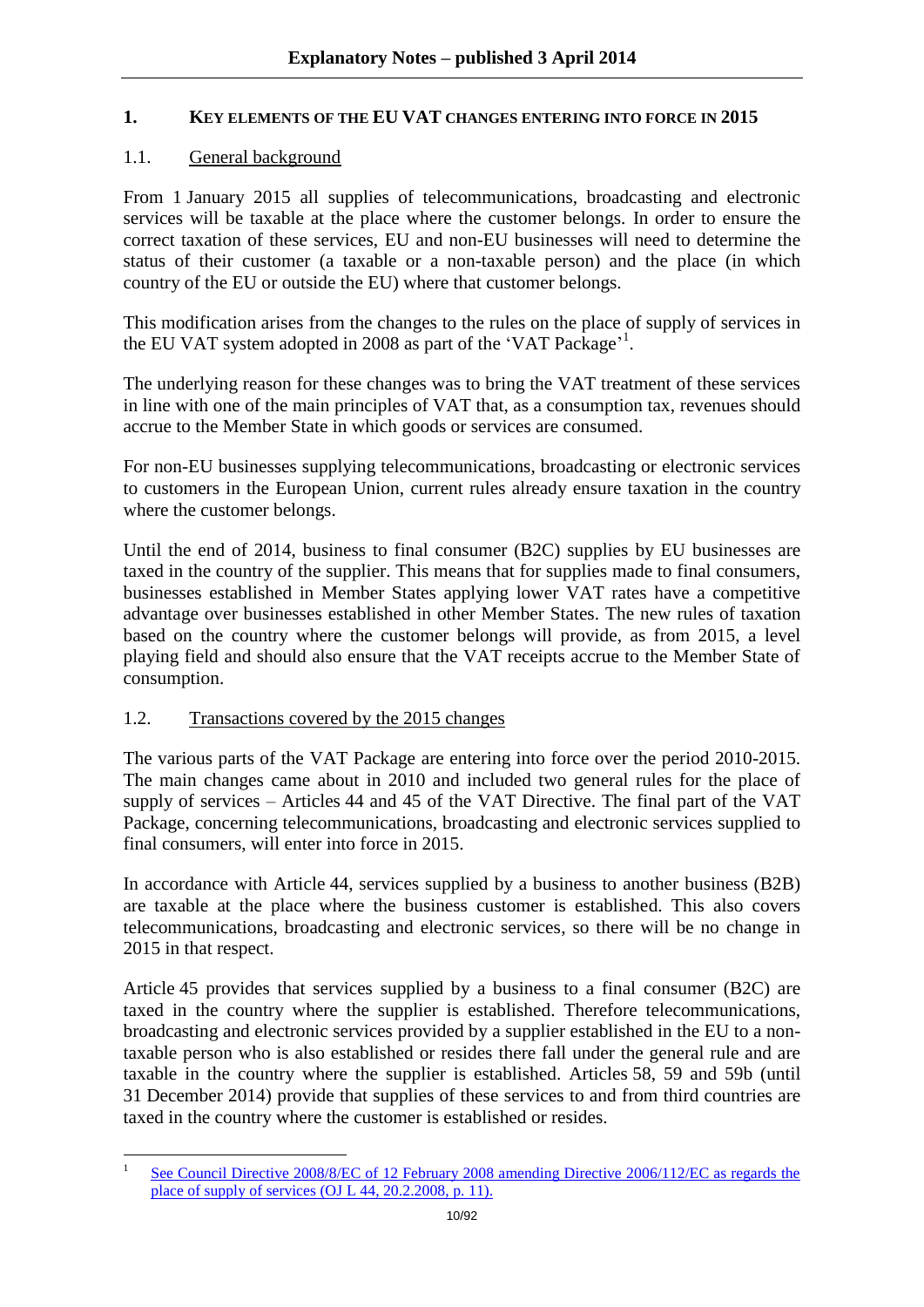As from 1 January 2015, with changes being made to Article 58 B2C supplies of telecommunications, broadcasting and electronic services will, in all cases, be taxable in the country of the customer irrespective of where the supplier is established.

If the services supplied are actually consumed outside the European Union, Member States could decide to avail themselves of the effective use and enjoyment rule provided for in point (a) of Article 59a and refrain from taxing the supply. Member States can only apply the effective use and enjoyment rule provided for in point (b) of Article 59a to tax services actually consumed within their territory if those services are supplied to customers that belong in a third country. This rule does not apply to services supplied to customers who belong in a country within the European Union.

#### <span id="page-10-0"></span>1.3. Transactions not covered by the 2015 changes

The notion of 'e-commerce' when commonly used covers various types of economic activity, including supplies of goods or services carried out over electronic systems such as the Internet. Not all of those activities are covered by the VAT changes that will enter into force on 1 January 2015. In particular the following activities are not covered by these changes: 1) the supply of goods (including distance selling) where use is made of electronic systems only to place the order, and 2) the supply of services **other than** telecommunications, broadcasting and electronic services. These types of transactions are not included in the arrangements for the mini One Stop Shop (MOSS).

The scope of the 2015 VAT changes is limited and, as explained above, **only** covers telecommunications, broadcasting and electronic services. Those changes are relevant only insofar as the customer is a final consumer.

#### <span id="page-10-1"></span>1.4. Preparing for the 2015 changes

<u>.</u>

Soon after the adoption of the VAT Package, the Commission undertook various steps with a view to agreeing on a more harmonised approach at EU level for these upcoming changes. For telecommunications, broadcasting and electronic services, the Commission concentrated on preparing the necessary legal framework in order to ensure a smooth transition to the new rules of taxation. This work focussed on both the MOSS, the means by which a supplier can opt to account for the VAT due in Member States where he is not established, and on the application of the place-of-supply rules themselves.

Concerning the **MOSS**, a practical Guide has already been prepared by the Commission services<sup>2</sup> and published in the languages of the Community as well as Japanese, Chinese and Russian. In addition, recommendations on the coordination of audit of the MOSS are in the process of being produced, with the intention that those recommendations of relevance to businesses will be published on the TAXUD website.

As regards **the place of supply rules**, the last legal element in this package of measures needed to facilitate the implementation of the 2015 changes is Council Implementing Regulation (EU) No 1042/2013 of 7 October 2013 amending Implementing Regulation (EU) No  $282/2011$  (the VAT Implementing Regulation)<sup>3</sup>.

 $\frac{2}{3}$  [Telecommunications, broadcasting & electronic services –](http://ec.europa.eu/taxation_customs/taxation/vat/how_vat_works/telecom/index_en.htm) European Commission

The provisions concerning services connected with immovable property only apply from 1 January 2017.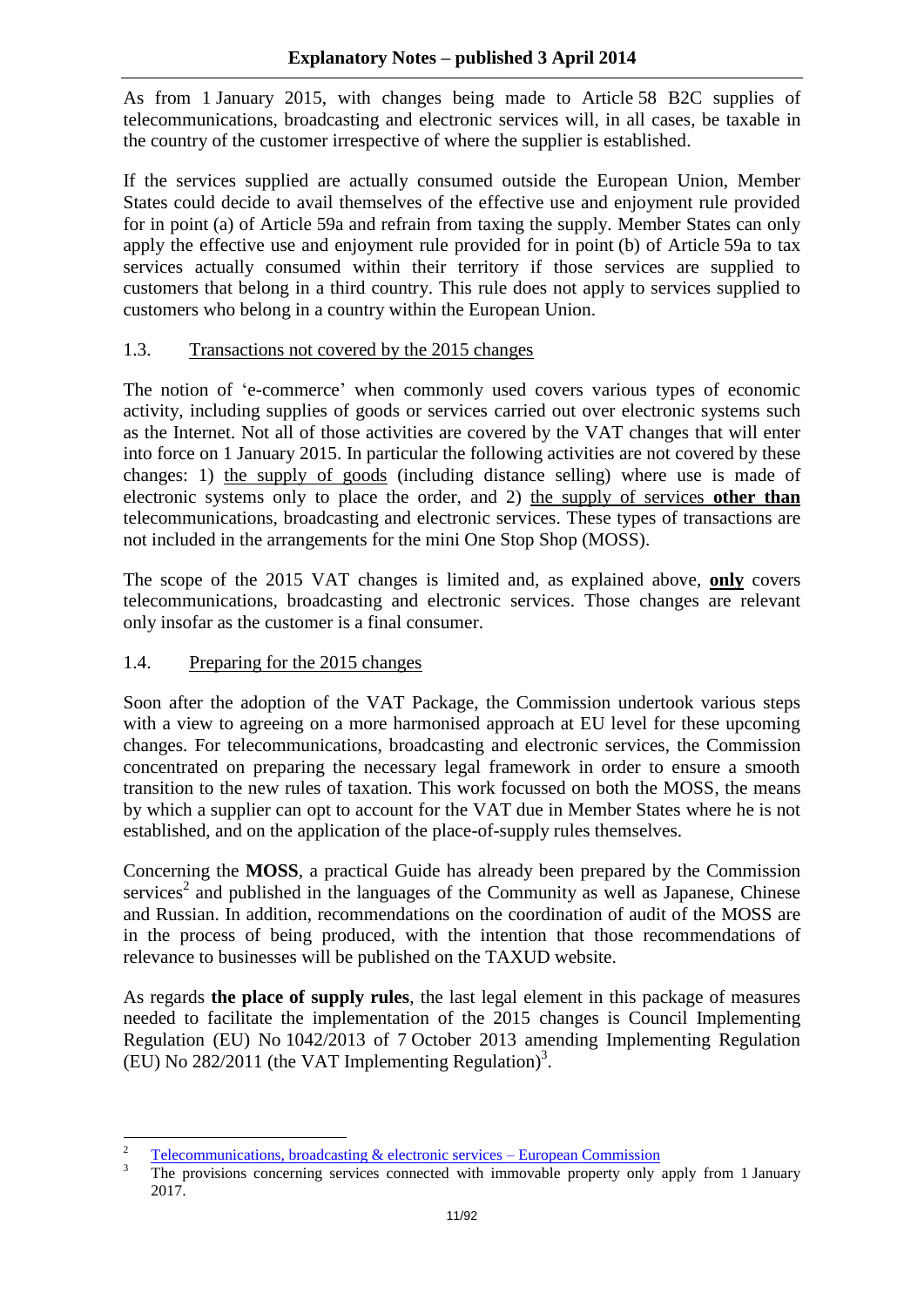The measures that are being included in the VAT Implementing Regulation only aim at clarifying how the rules on the place of supply for telecommunications, broadcasting and electronic services, as laid down by the VAT Directive, should be understood and applied in practice.

All the other general rules of the VAT Directive (for example on the territorial application or as regards the chargeable event and the chargeability of VAT) will, as for any other supply of services or goods, continue to apply but in deciding the correct VAT treatment of these three services account will need to be taken of the impact that the particular rules on the place of supply and the MOSS may have.

During the discussions leading up to the adoption of Regulation 1042/2013, it was widely recognised that more detailed explanatory notes would be useful for businesses and Member States.

The purpose of these explanatory notes is to present further, more detailed information on the practical application of the provisions that are being included in the VAT Implementing Regulation in view of the changes to the place of supply of telecommunications, broadcasting and electronic services that will enter into force on 1 January 2015.

#### <span id="page-11-0"></span>1.5. Relevant legal acts

The legal acts referred to in these explanatory notes include:

- Council Directive 2006/112/EC on the common system of value added tax as amended by Directive 2008/8/EC (hereinafter 'the VAT Directive')
- Council Implementing Regulation (EU) No 282/2011 of 15 March 2011 laying down implementing measures for Directive 2006/112/EC on the common system of value added tax as amended by Regulation (EU) No 1042/2013 of 7 October 2013 (hereinafter 'VAT Implementing Regulation')
- Council Implementing Regulation (EU) No 1042/2013 of 7 October 2013 amending Implementing Regulation (EU) No 282/2011 as regards the place of supply of services (hereinafter 'Regulation 1042/2013')

All relevant legal provisions are cited at the end of the explanatory notes in the wording applicable as from 1 January 2015. You can find links to these provisions at the beginning of each chapter.

Whenever reference is made to an article of the VAT Implementing Regulation, the reference to that particular legal act is omitted and only the article is mentioned. In all other instances, it is specified to which legal act reference is made.

#### <span id="page-11-1"></span>1.6. Glossary

The '**VAT system**' should be understood as the EU VAT system.

When in the explanatory notes there is a reference to '**place where the customer belongs**' it should be understood as the place (country) where the customer is established, has his permanent address or usually resides. That is also sometimes referred to as 'customer location'.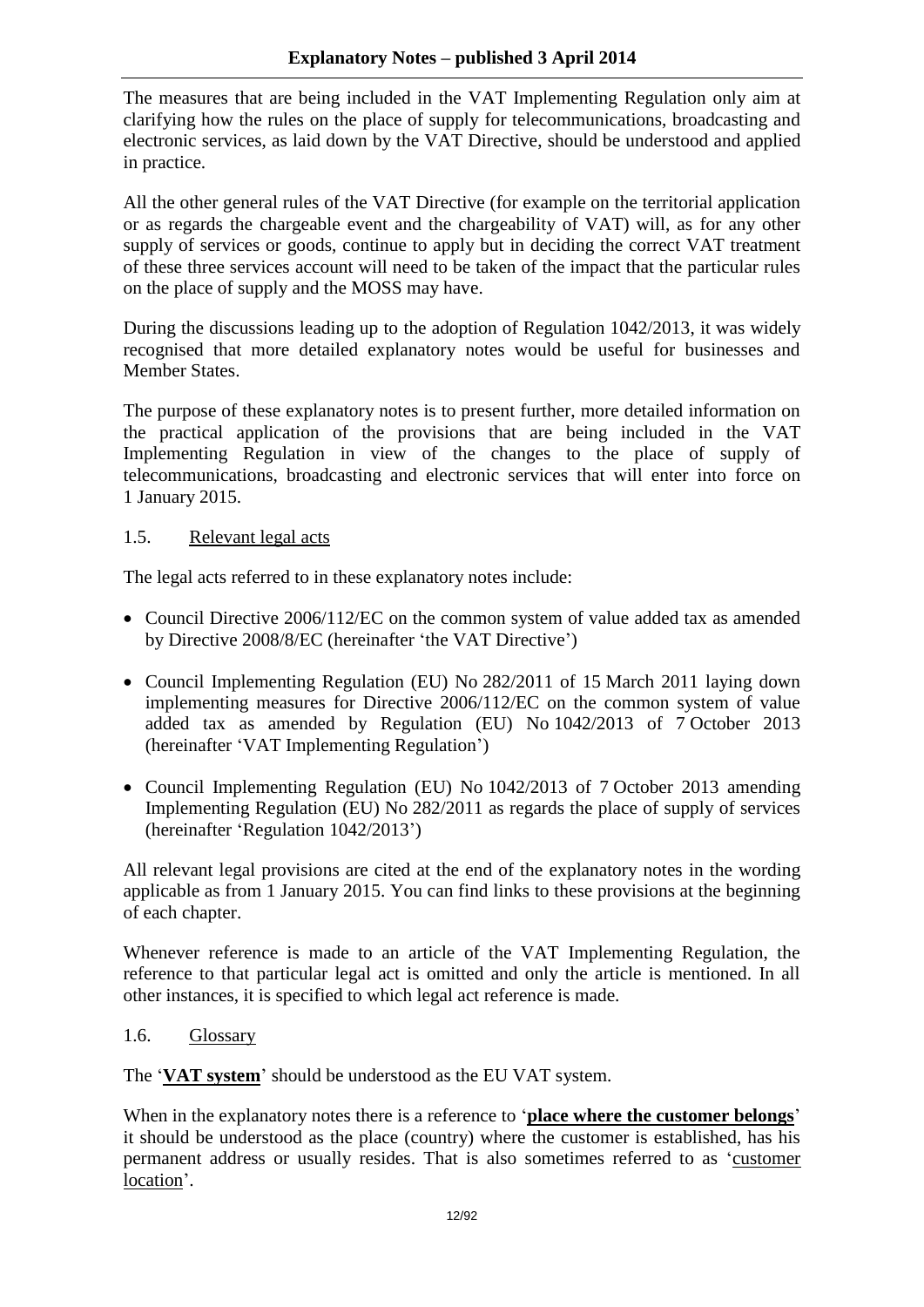For the purposes of these explanatory notes '**digital services**' cover telecommunications, broadcasting and electronic services.

'**Broadcasting services**' shall include services consisting of audio and audio-visual content, such as radio or television programmes which are provided to the general public via communications networks by and under the editorial responsibility of a media service provider, for simultaneous listening or viewing, on the basis of a programme schedule (see more under [point](#page-15-2) 2.3.2).

'**Electronically supplied services**' (hereinafter 'electronic services') shall include services which are delivered over the Internet or an electronic network and the nature of which renders their supply essentially automated and involving minimal human intervention, and impossible to ensure in the absence of information technology (see more under [point](#page-16-0) 2.3.3).

'**Telecommunications services**' shall mean services relating to the transmission, emission or reception of signals, words, images and sounds or information of any nature by wire, radio, optical or other electromagnetic systems, including the related transfer or assignment of the right to use capacity for such transmission, emission or reception, with the inclusion of the provision of access to global information networks (see more under point [2.3.1\)](#page-15-1).

'**Over the top**' services – services which can only be delivered thanks to a connection that is established via communication networks (*i.e.* an underlying telecommunications service is necessary) and therefore do not required the physical presence of the recipient at the location where the service is supplied.

'**Telecommunications networks**' are networks that can be used to transfer voice and data. They include but are not necessarily limited to cable networks, telecom networks and ISP (Internet Service Provider) networks. They should cover any facility which allows access to telecommunications, broadcasting or electronic services.

For VAT purposes the terms 'telecommunication **networks**' and 'communication networks' are interchangeable. 'Mobile networks' (referred to in Article 24b(b)) is a wholly contained subset of telecommunications networks.

A '**fixed land line**' should cover elements that connect to a network which allows transmission and downloads (*e.g.* broadband, Ethernet) and where there is a requirement for installation of hardware to send/receive a signal with a degree of permanence (not designed to be easily or frequently moved). It could cover therefore any type of cable used to transmit data to or from the premises (for example copper wire, fibre optic cable, broadband cable) and also a satellite when this requires the installation of a satellite dish at the premises.

A '**portal**' is any type of electronic shop, website or similar environment that offers electronic services directly to the consumer without diverting them to another supplier's website, portal etc. to conclude the transaction. Common examples of this include app stores, electronic marketplaces and websites offering e-services for sale.

An '**interface**' includes a portal but it is a wider concept. In computing it should be understand as a device or a program which allows two independent systems or the system or the end user to communicate.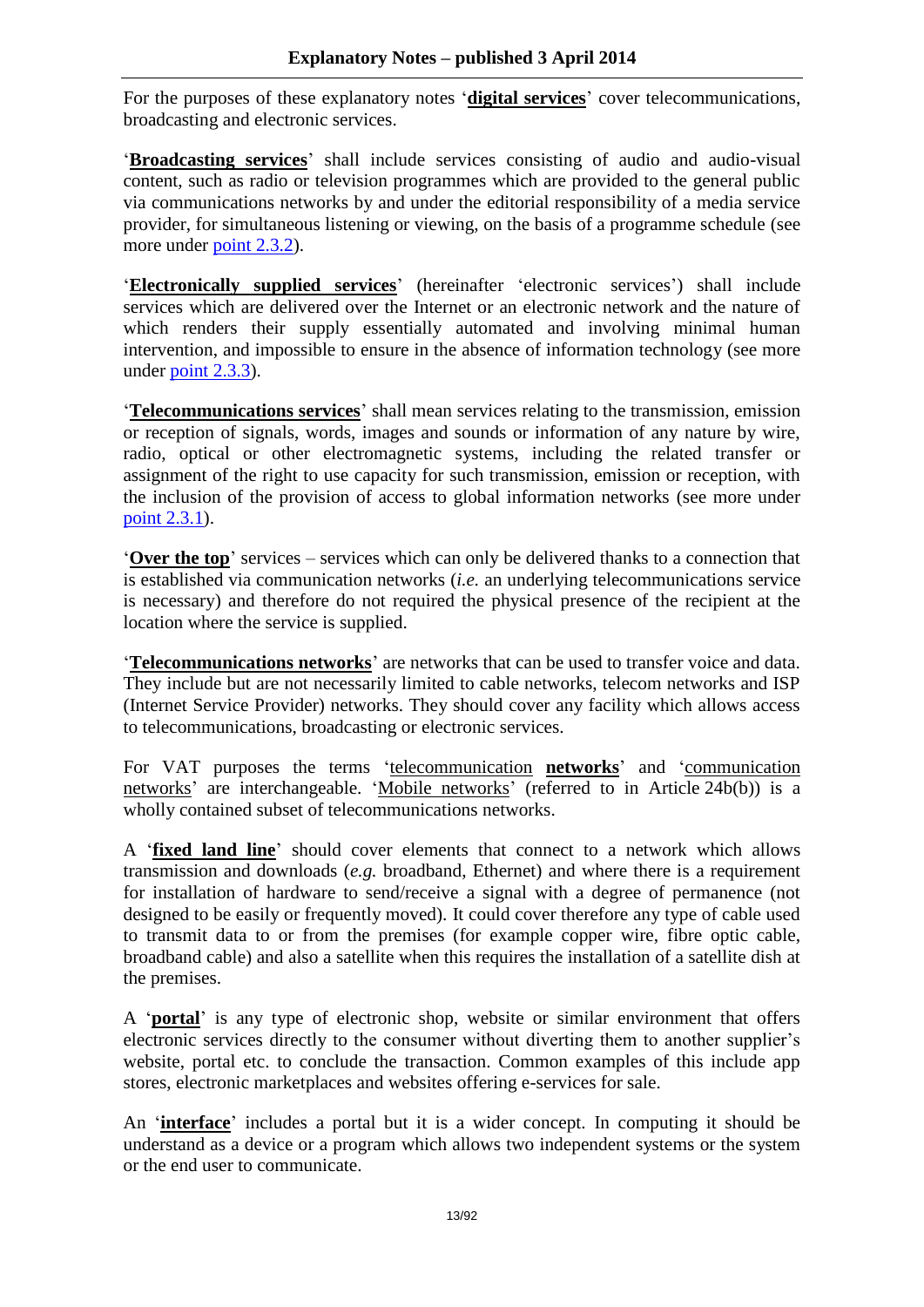A '**wi-fi hot spot**' should be understood as a reference to a specific location and not to a vast geographic territory covered by wi-fi.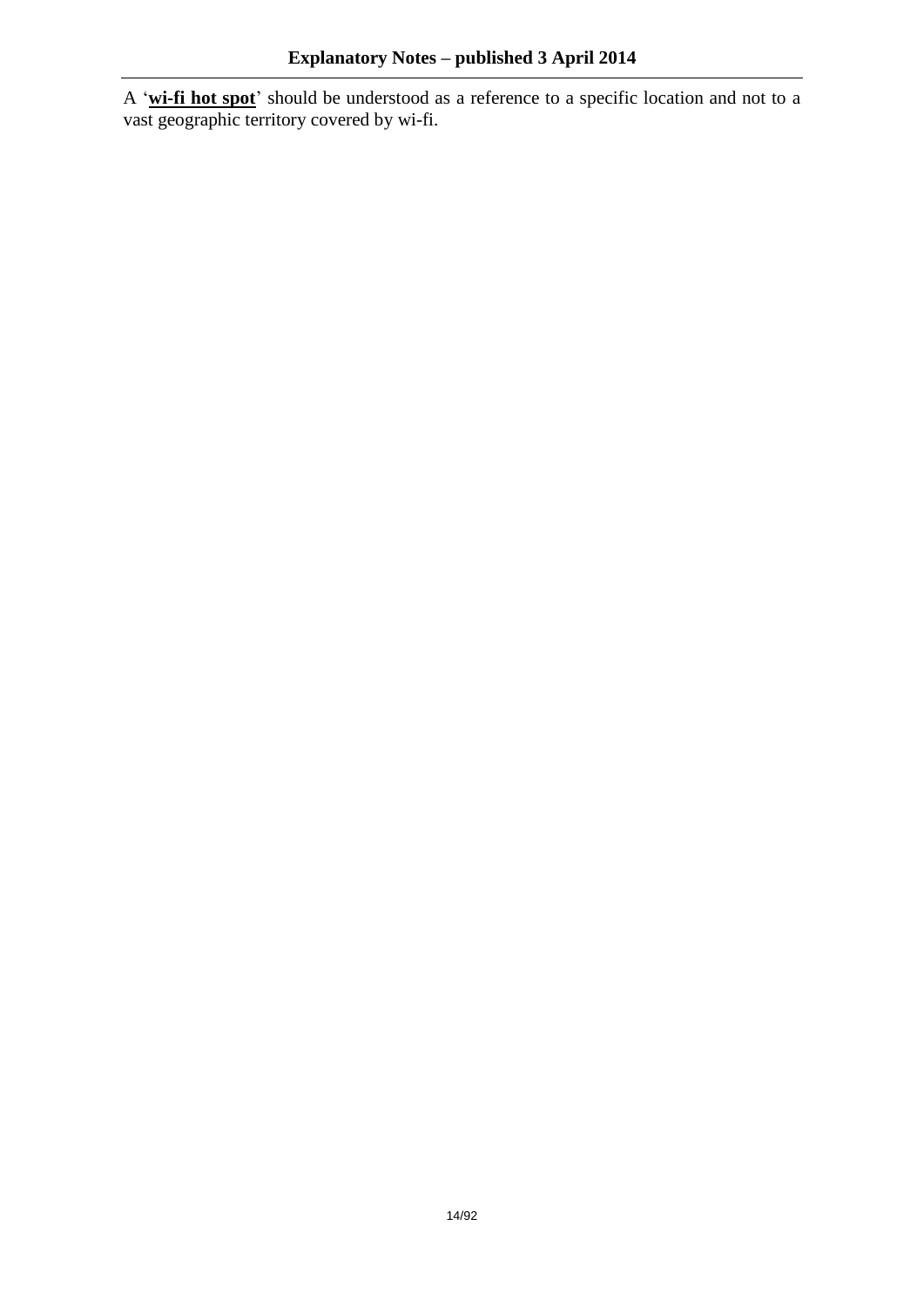#### <span id="page-14-0"></span>**2. TELECOMMUNICATIONS, BROADCASTING AND ELECTRONIC SERVICES (ARTICLES 6A, 6B, 7 AND ANNEX I)**

#### <span id="page-14-1"></span>2.1. Relevant provisions

The relevant provisions can be found in the VAT Implementing Regulation:

Telecommunications services:

[Article 6a](#page-82-1)

Broadcasting services:

[Article 6b](#page-83-0)

Electronic services:

- [Article 7](#page-84-0)
- [Annex I](#page-85-0)

Whenever reference is made to an article of the VAT Implementing Regulation, the reference to that particular legal act is omitted and only the article is mentioned.

#### <span id="page-14-2"></span>2.2. Why was there a need for clarification?

Most B2C supplies are taxable at the place of the supplier. If the supplier is providing telecommunications, broadcasting or electronic services, from 1 January 2015 the place of taxation is however in the country where the customer is established or resides.

To draw the line between those services and other services, it was necessary to clarify the concepts of telecommunications, broadcasting and electronic services. Without such guidance, it can be difficult for a business to know with certainty whether it will actually have to charge VAT in the country of its customer.

Current EU VAT legislation already provides elements of clarification but only for telecommunications and electronic services. It was silent on broadcasting services.

To give as full a picture as possible of the services concerned, new provisions are included in the VAT Implementing Regulation. With their inclusion, all three types of services are now defined and in each case, non-exhaustive lists are drawn up with concrete examples of the services covered and those not covered.

This should provide certainty and consistency for businesses and Member States alike. Without certainty and consistency there is a risk that differences could arise as to the scope of application of Article 58 of the VAT Directive. If one and the same service is regarded as covered by one Member State and not covered by another, this could result in double taxation or non-taxation. To avoid that, it was necessary to provide for definitions of the three types of services in question.

With regard to broadcasting and electronic services, these are not fully-fledged definitions as it is only indicated that these concepts '*…shall include …*'. This offers the flexibility that is necessary to take account of technological developments, or any new guidelines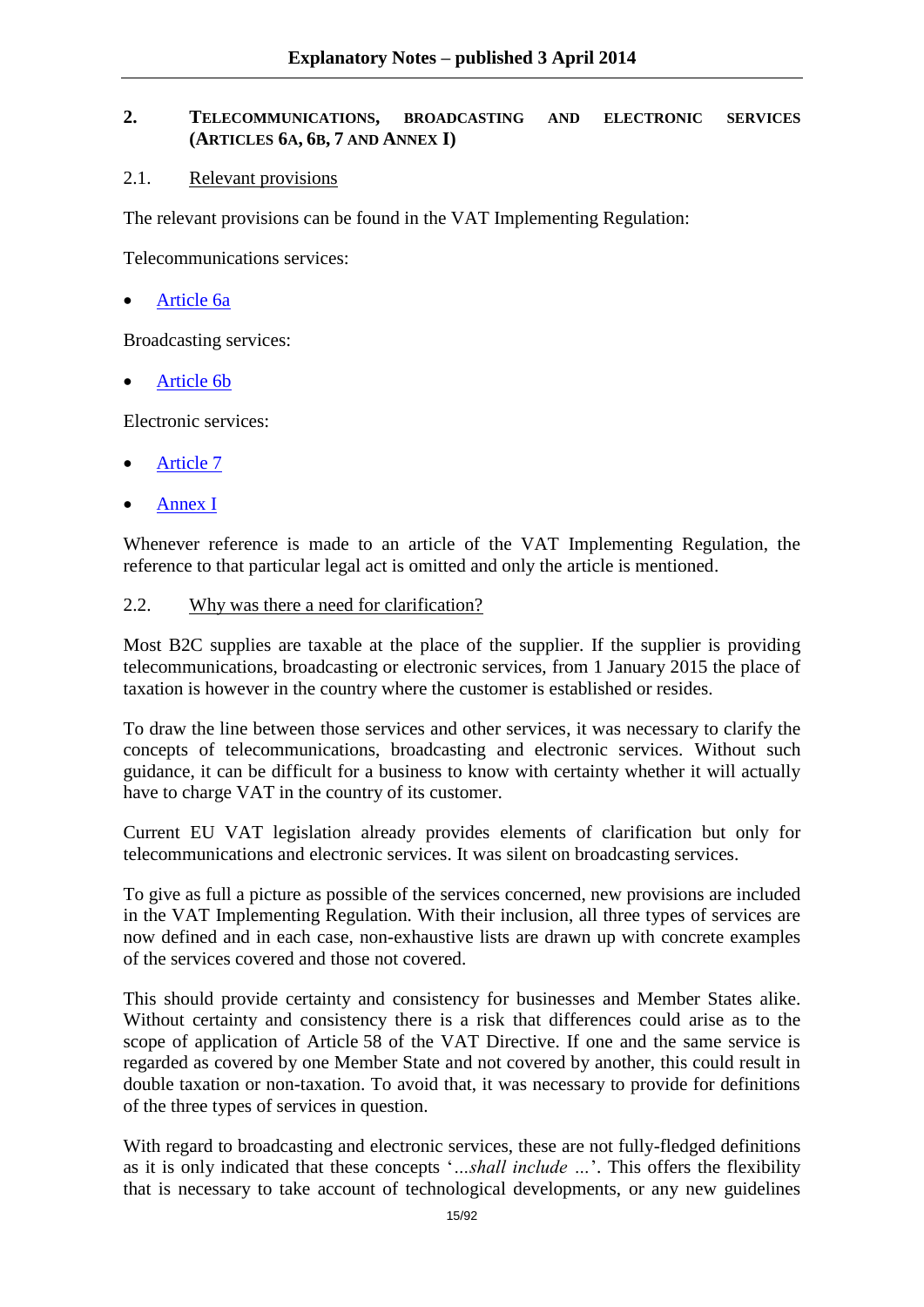agreed by the VAT Committee or decisions taken by the Court of Justice of the European Union.

Lists of examples have been drawn up for telecommunications, broadcasting and electronic services. To provide legal certainty, preference was given to qualifying the listed services in positive terms. These lists, as pointed out in Recital 3 of Regulation 1042/2013, are not exhaustive, nor are they definitive. This is clearly confirmed by the wording used '*… cover, in particular, the following: …*'.

Any service captured by one of the definitions given will be covered by Article 58 of the VAT Directive, and become taxable at the place of the customer, regardless of whether the service features amongst the examples given. The approach of using open-ended lists was necessary as not all existing services could be identified and also to take account of new types of services which may emerge.

#### <span id="page-15-0"></span>2.3. What do the provisions do?

#### <span id="page-15-1"></span>*2.3.1. Telecommunications services*

The concept of telecommunications services is already defined by Article 24(2) of the VAT Directive. That definition remains unchanged.

To illustrate which services are covered by this definition, a list of examples has been drawn up. The list which is non-exhaustive, has been derived mainly from examples discussed and agreed by the VAT Committee. Those examples are now included in Article 6a(1).

Examples are also given of services which do not qualify as telecommunications services. That list of examples can be found in Article 6a(2). It is neither exhaustive nor definitive.

#### <span id="page-15-2"></span>*2.3.2. Broadcasting services*

1

Before the adoption of Regulation 1042/2013, EU VAT legislation did not provide any definition of broadcasting services. Such a definition has now been included in Article 6b and examples are given of the services that qualify as broadcasting services and those which do not.

The definition of broadcasting services is, to a large extent, derived from the Audiovisual Media Services Directive<sup>4</sup>, as indicated in Recital 2 of Regulation 1042/2013, but it is not intended to replicate the definition put in place for regulatory purposes. Changes in that field would therefore not impact the definition in the VAT Implementing Regulation.

A basic principle of EU law is that concepts need to be applied consistently across the legislation. This means that in EU VAT legislation a concept such as broadcasting services is relevant not only for determining the place of supply but also with regard to the rate that could be applied to that supply.

The definition agreed by the Council is relatively narrow and only covers services consisting of audio and audio-visual content provided by and under the editorial

[Directive 2010/13/EU of the European Parliament and the Council of 10](http://eur-lex.europa.eu/legal-content/EN/TXT/PDF/?uri=CELEX:02010L0013-20100505&rid=1) March 2010 on the [coordination of certain provisions laid down by law, regulation or administrative action in Member](http://eur-lex.europa.eu/legal-content/EN/TXT/PDF/?uri=CELEX:02010L0013-20100505&rid=1)  [States concerning the provision of audiovisual media services \(Audiovisual Media Services Directive\)](http://eur-lex.europa.eu/legal-content/EN/TXT/PDF/?uri=CELEX:02010L0013-20100505&rid=1)  (OJ L [95, 15.4.2010, p.](http://eur-lex.europa.eu/legal-content/EN/TXT/PDF/?uri=CELEX:02010L0013-20100505&rid=1) 1).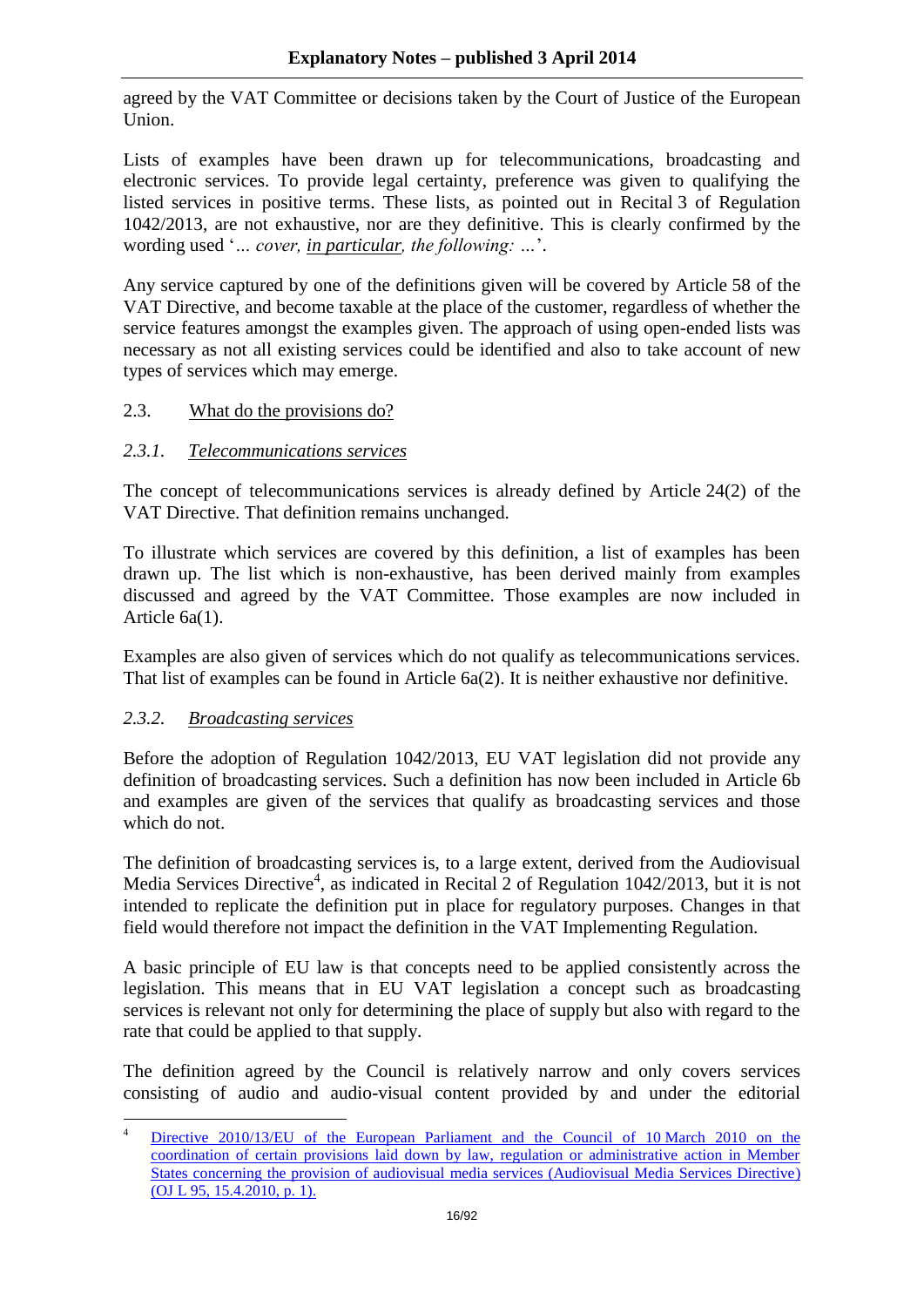responsibility of a media service provider (where he has the effective control both over the selection of the programmes and over their organisation). Editorial responsibility does not necessarily imply any legal liability under national law for the content or the services provided to the general public.

In practice this means that a broadcaster who, for example provides premium sports channels and has the editorial responsibility over them is regarded as supplying broadcasting services. Such services could be subject to the reduced rate in certain Member States. However, if the right of access to the same channels is provided by a supplier who buys the right of access wholesale and then forwards the signals but has no editorial responsibility over the content provided, then this supplier will be regarded as supplying electronic services and the standard rate would apply in the Member State of supply.

The definition covers the distribution of radio and television programmes via electronic networks such as the Internet but only if they are broadcast for simultaneous listening or viewing. Where the audio or audio-visual content is not delivered in a synchronic way (at the same time) to the recipients (the general public) it would normally fall under the definition of electronic services.

At the same time it seems correct to include within the concept of simultaneous listening or viewing for the purpose of the broadcasting definition, listening or viewing which is quasi-simultaneous. Indeed, these services are normally available to the customer without the need to pay an additional fee for it.

Quasi-simultaneous listening or viewing would cover the following:

- (1) Situations where a time lag occurs between the transmission and the reception of the broadcast due to technical reasons inherent in the transmission process or as a result of the connection;
- (2) Situations where the customer is able to record for later listening or viewing, pause, forward or rewind the signal/programme;
- (3) Situations where the customer is able to programme in advance that the particular audio or audio-visual content would be recorded at the time when it is broadcast for simultaneous listening or viewing. The recorded programme can then be listened to or viewed afterwards by the customer.

In any case quasi-simultaneous listening or viewing should only cover situations where the customer may influence within certain limits when he can listen to or view a program but without impacting the transmission of the signal itself.

Quasi-simultaneous listening or viewing should not cover cases where the customer can demand individually the program that he wants to watch from a list and he is paying a specific fee for this extra service.

#### <span id="page-16-0"></span>*2.3.3. Electronic services*

The concept of electronic services is defined in Article 7 which also includes examples of services qualifying as electronic services and those that do not. In addition some guidance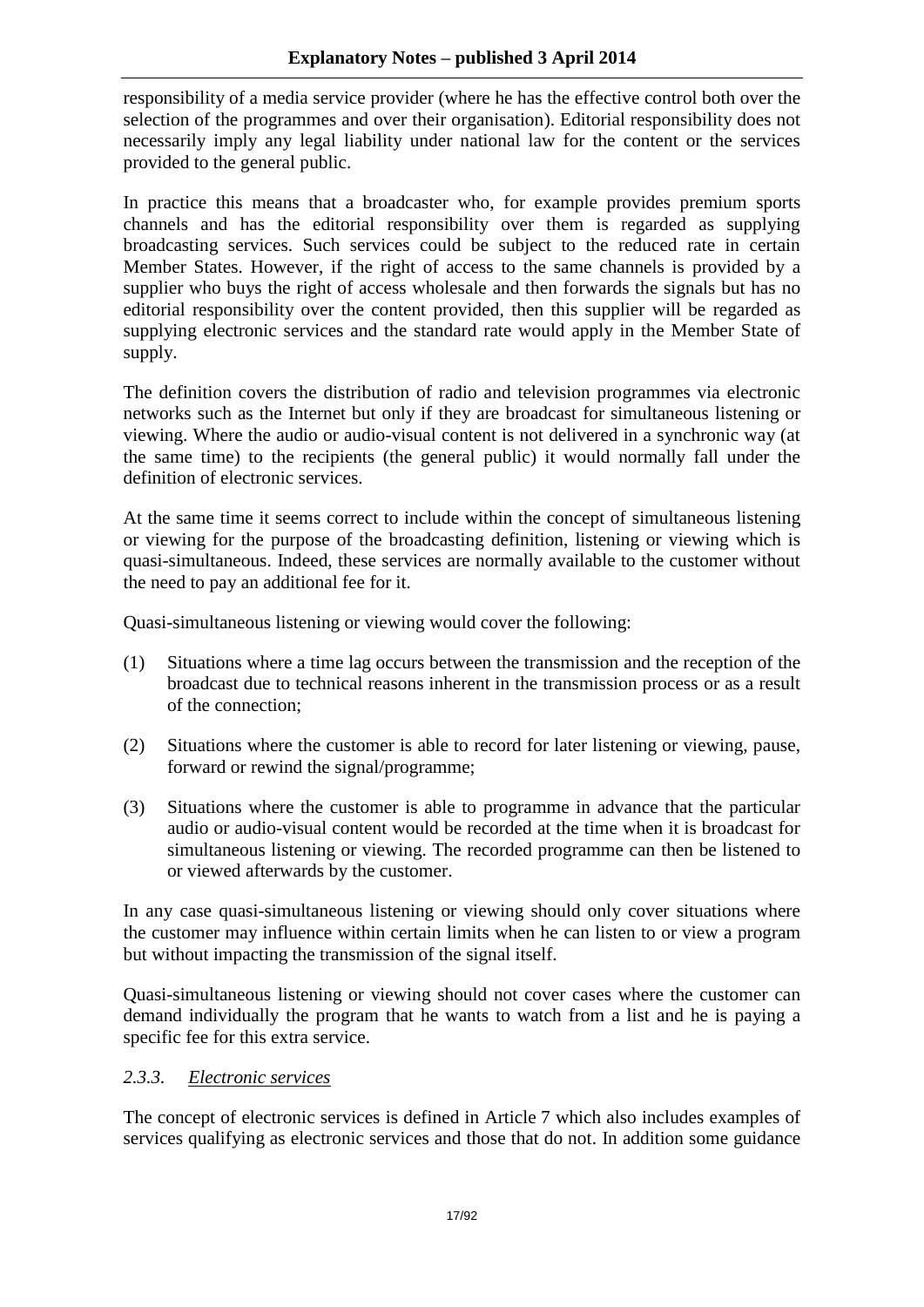is given by the indicative list of services to be regarded as electronic services that are included in Annex II of VAT Directive<sup>5</sup> which is further developed in Annex I.

The changes introduced to Article 7 and Annex I are made to align it with the definitions and the lists provided in respect of telecommunications and broadcasting services. In other words the goal of the changes introduced is to make sure that there are no overlaps or repetitions in the lists provided in Articles 6a, 6b and 7. Furthermore these modifications ensured that where possible positive lists (*i.e.* listing what is a telecommunications, broadcasting or electronic service) were used in place of negative lists.

That is why videophone services, access to Internet and World Wide Web and telephone services provided through the Internet have been deleted from the negative list of electronic services and instead included in the positive list of telecommunications services.

It also explains the changes made to point (4) of Annex I (including on-demand services and services not qualifying as broadcasting) which specifies in a more detailed way what is covered by the electronic services listed in point (4) of Annex II of the VAT Directive (supply of music, films and games, including games of chance and gambling games, and of political, cultural, artistic, sporting, scientific and entertainment broadcasts and events).

#### <span id="page-17-0"></span>2.4. Detailed issues arising from these provisions

#### <span id="page-17-1"></span>*2.4.1. Telecommunications services*

#### <span id="page-17-2"></span>*2.4.1.1. Could helpdesk services qualify as telecommunications services?*

Helpdesk services are listed among the examples of services which would not qualify as electronic services. They are not included among the examples given of services that qualify as telecommunications services nor are they listed among the services that would not qualify as such.

The main feature of helpdesk services is to provide assistance. Such services cannot, in general, be seen as services relating to the transmission, emission or reception of signals, words, images or sounds and as such, they would not fall under the definition of telecommunications services when supplied as 'stand-alone' services.

That may however change where the support provided to users only consists in assisting in case of problems with their telecommunications network, radio or television network or similar electronic network for which the user is charged separately. The helpdesk service does not in that case constitute an aim in itself but rather a means of better enjoying the principal service supplied.

If supplied by the network provider, the service could be qualified as an ancillary service which shares the tax treatment of the principal service, implying that the helpdesk service would be treated as a telecommunications service in such circumstances.

Where the customer receives more than one supply, namely, first, access to the network from a network provider, and, second, helpdesk services from another supplier, the supply

 $\overline{5}$ <sup>5</sup> Annex II of the VAT Directive was first included with the change brought by Council Directive 2002/38/EC, has not been modified by Directive 2008/8 and remains unchanged in 2015.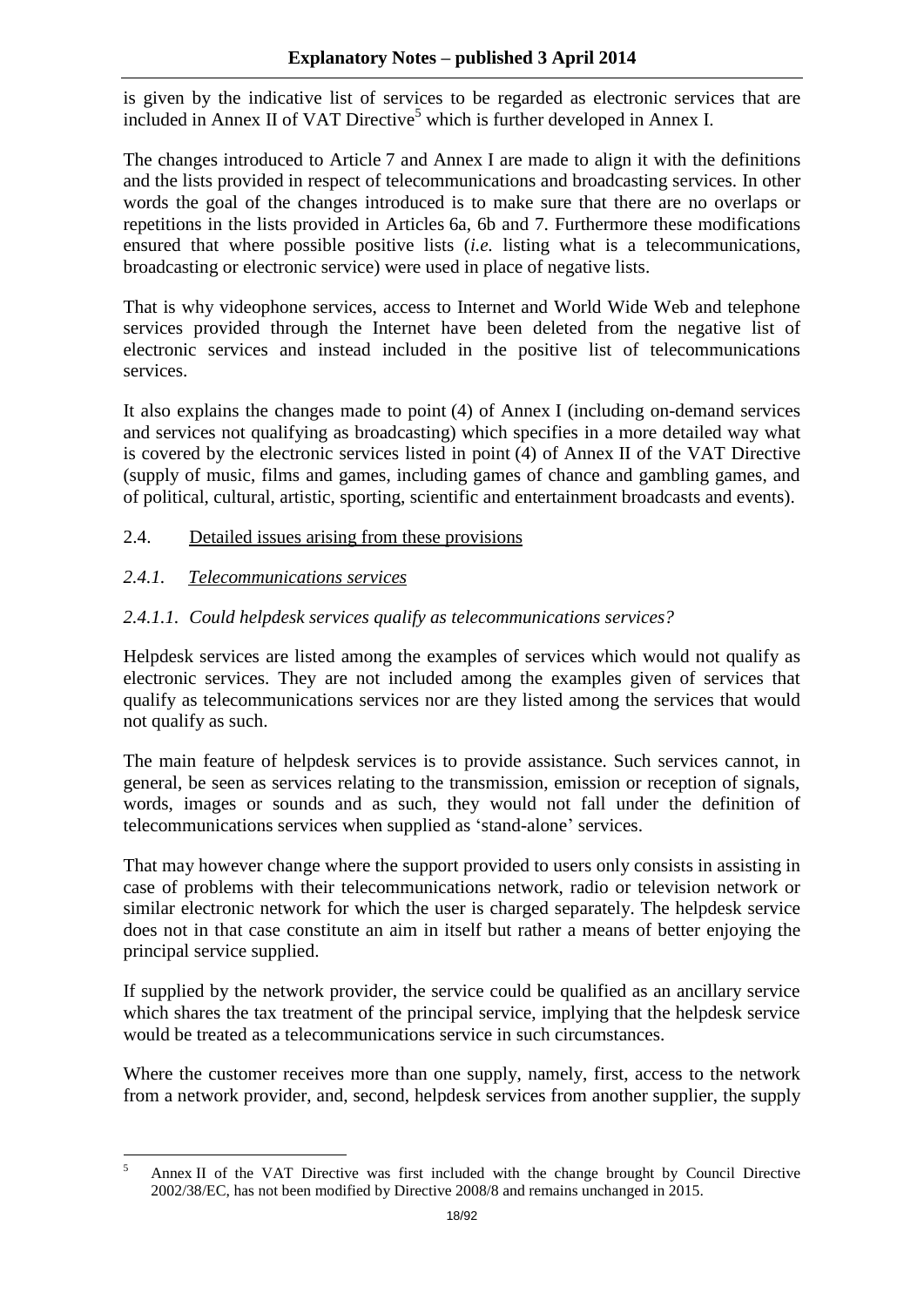of helpdesk services cannot be regarded as ancillary to the supply of that access (unless those supplies could be considered indissociable economically) $\delta$ .

#### <span id="page-18-0"></span>*2.4.2. Broadcasting services*

#### <span id="page-18-1"></span>*2.4.2.1. When are programmes 'provided to the general public'?*

The transmission or retransmission of radio and television programmes qualifies as broadcasting services only if the programmes are provided to the general public. If a wider audience is not targeted, the transmission or retransmission of programmes could not be seen as broadcasting services.

This condition does not mean that programmes need to be provided to everyone. Transmission or retransmission can be limited to the general public in one country, or even a particular region of that country. In situations where access to programmes is restricted to customers who pay for the services, transmission or retransmission is still seen as provided to the general public.

#### <span id="page-18-2"></span>*2.4.2.2. When are programmes for 'simultaneous listening or viewing'?*

Broadcasting services only include the transmission or retransmission (repetition) of programmes for simultaneous listening or viewing by the general public to which they are provided.

Programmes are covered no matter which media is used for their transmission or retransmission. It is irrelevant whether they are transmitted or retransmitted over traditional radio or television networks or the Internet or similar electronic networks.

Simultaneous listening or viewing covers also quasi-simultaneous listening or viewing (see also [point](#page-15-2) 2.3.2).

#### <span id="page-18-3"></span>*2.4.2.3. What is the distinction between broadcasting services and programmes on demand?*

The notion of broadcasting services as defined by Article 6b(1) covers several elements including the requirement that to be regarded as such the services have to be broadcast for simultaneous listening or viewing.

With programmes supplied on demand, an individual customer is provided, against payment, access to specific programmes at the time he wants to: in such case, simultaneous listening or viewing of the programme does not take place. Therefore programmes supplied on demand cannot be seen as broadcasting services but have to be qualified as electronic services.

These programmes supplied on demand have to be distinguished from 'pay per view'. In the latter case, the program is normally transmitted or retransmitted by the supplier and the customer decides whether or not to see it by paying or not the fee. Therefore, if in the 'pay per view' system there is simultaneous listening or viewing then it will qualify as broadcasting services.

 $\frac{1}{6}$ [See, in particular, judgment of the](http://curia.europa.eu/juris/liste.jsf?pro=&nat=or&oqp=&dates=&lg=&language=en&jur=C%2CT%2CF&cit=none%252CC%252CCJ%252CR%252C2008E%252C%252C%252C%252C%252C%252C%252C%252C%252C%252Ctrue%252Cfalse%252Cfalse&num=C-366%252F12&td=ALL&pcs=Oor&avg=&page=1&mat=or&jge=&for=&cid=159745) CJEU in case C-366/12 *Klinikum Dortmund*.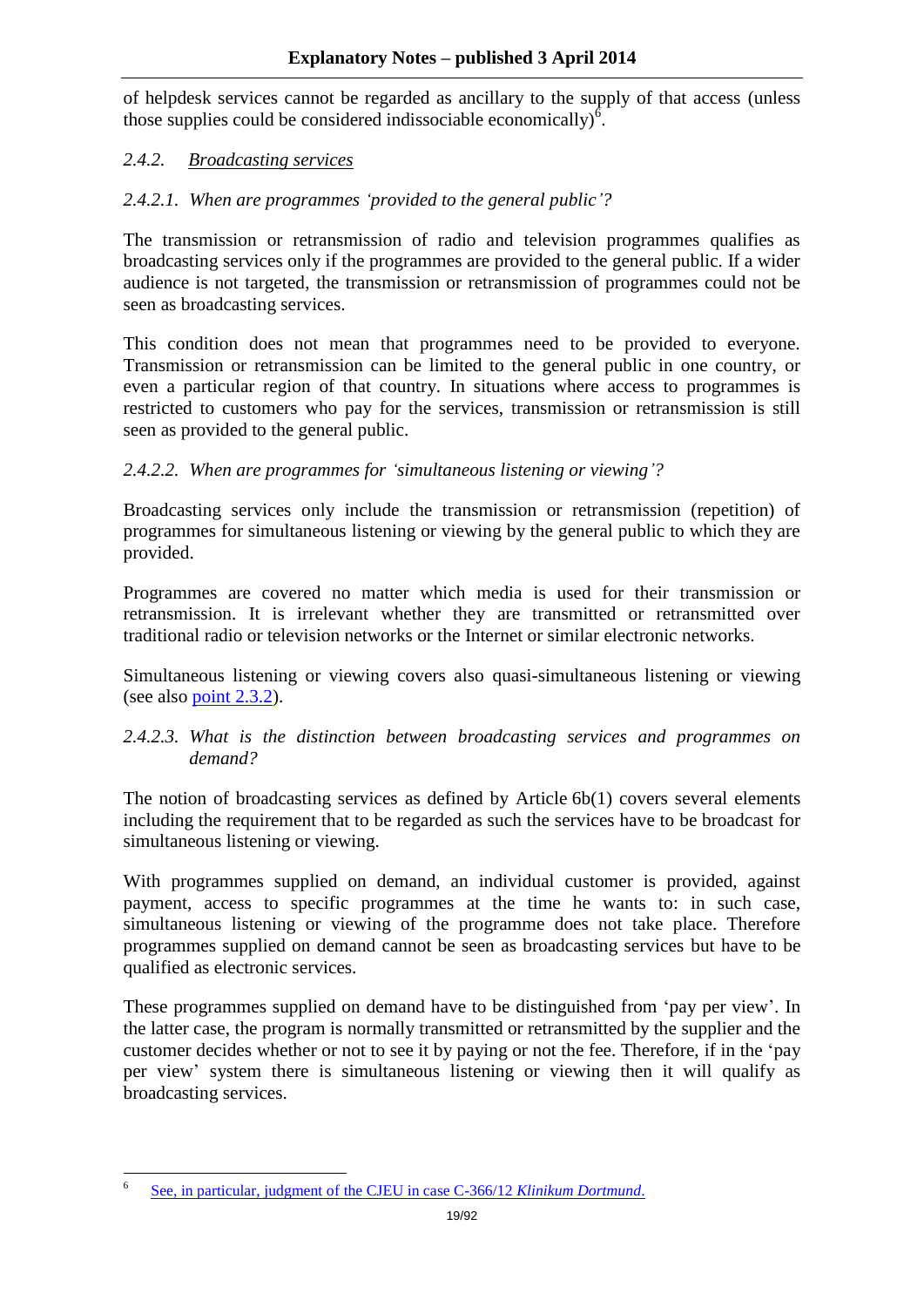#### <span id="page-19-0"></span>*2.4.3. Electronic services*

<span id="page-19-1"></span>*2.4.3.1. Could services of price comparison and similar websites be qualified as electronic services?*

The nature of services consisting of price comparison (and services offered by similar webpages) should be assessed against the definition included in Article 7(1). They are provided over the Internet and normally their supply is automated without human intervention. Therefore, usually, these services should be qualified as electronic services.

Of course the reply to the question whether price comparison services provided by such websites to final consumers will actually be taxable as such depends on whether they are supplied for a consideration. Where these are provided to the consumer for free, that particular supply will fall outside the scope of VAT.

#### <span id="page-19-2"></span>*2.4.3.2. What is not covered as electronic services: certain services of a tangible nature booked online*

The notion of 'electronically supplied services' does not, according to Article  $7(3)(t)$  and (u), cover admission to certain events and other services of a tangible nature booked online. Those include cultural, artistic, sporting, scientific, educational, entertainment or similar events as well as accommodation, car-hire, restaurant services, passenger transport and similar services.

Point (t) of Article 7(3) refers to events similar to cultural, artistic, sporting, scientific, educational and entertainment ones. The reference to 'similar events' reflects what is the scope of Articles 53 and 54 of the VAT Directive and should be read in that context. It would certainly cover the events listed in Article 32(2) which are shows, theatrical performances, circus performances, fairs, amusement parks, concerts, exhibitions and other similar cultural events (point (a)), sporting events such as sport matches or competitions (point (b)) and educational and scientific events such as conferences and seminars (point (c)).

Point (u) of Article 7(3) includes services similar to accommodation, car-hire, restaurant services and passenger transport. To be regarded as similar, these would need to be services principally and habitually carried out as part of the activities undertaken by any of the sectors concerned. It would therefore certainly include, for example, a service consisting in the hiring of boats.

#### <span id="page-19-3"></span>*2.4.3.3. Would the reference to 'booked online' cover bookings made through any device?*

Online booking could be made by a person using any device which allows for booking over the Internet or any other electronic network. That includes devices such as computers, smart phones, tablets, smart watches and smart glasses.

#### <span id="page-19-4"></span>*2.4.4. All three services in general*

#### <span id="page-19-5"></span>*2.4.4.1. What if services are bundled with other supplies?*

Each of the services (telecommunications, broadcasting or electronic) can be bundled with other goods or services.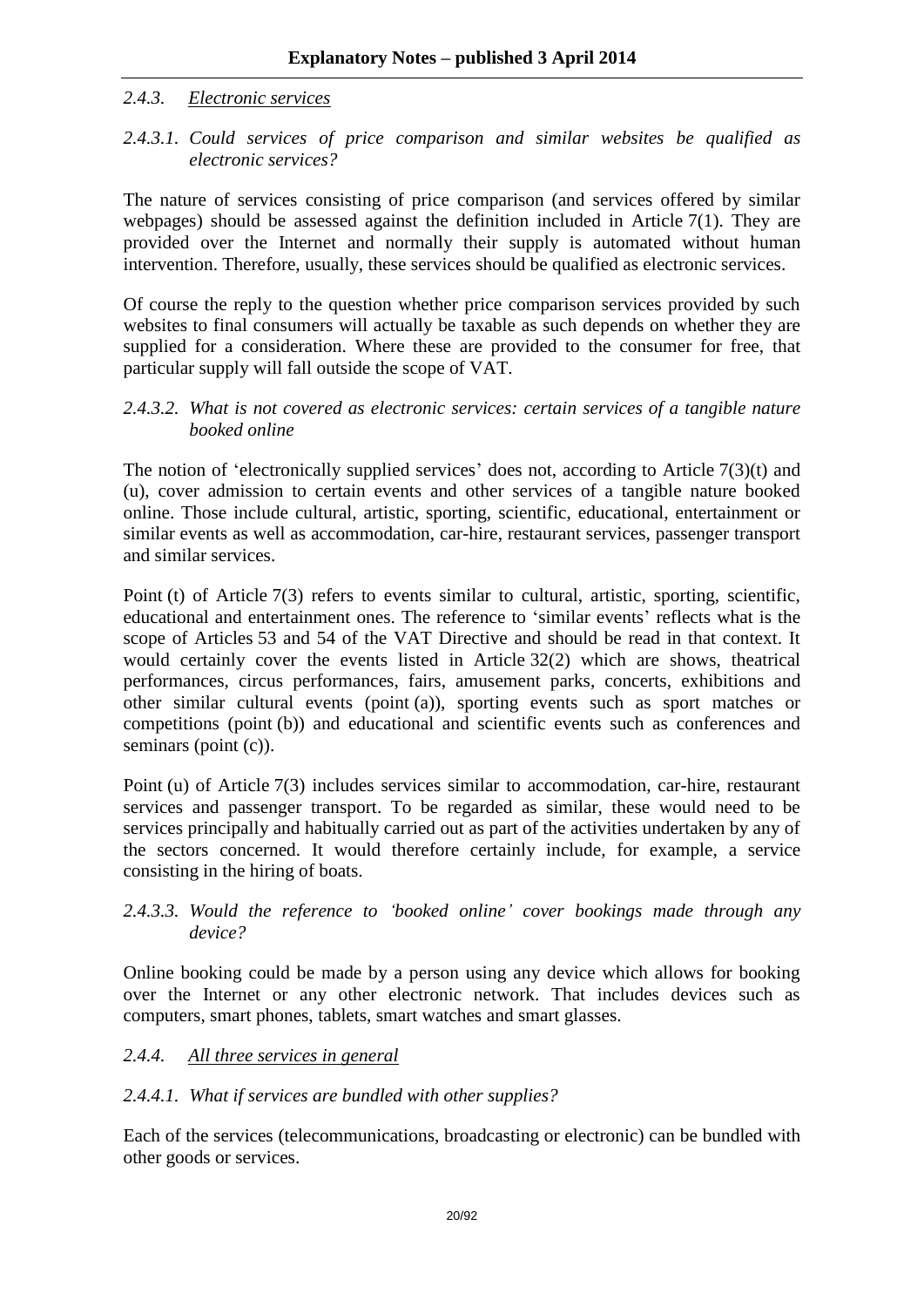Bundling the services themselves, like for example with Triple Play (where internet, television and telephone are provided in a package for example over a single broadband connection or via a satellite) causes no particular problems with regard to the place of supply.

Where a bundle includes goods or other services not covered by the 2015 changes, it is necessary to determine whether the bundle is a single supply and if so, how to qualify the supply.

A supply can consist of one or more elements. If there are more elements, a transaction comprising a single supply from an economic point of view should not be artificially split. The essential features of the supply must be ascertained in order to determine whether the customer, being a typical consumer, receives several distinct principal supplies or a single supply.

The decision will very much depend on facts and therefore has to be taken on a case-bycase basis taking into consideration relevant case law of the Court of Justice of the European Union<sup>7</sup>.

 $\frac{1}{7}$ [See for example judgment of the CJEU in case C-349/96](http://curia.europa.eu/juris/liste.jsf?pro=&nat=or&oqp=&dates=&lg=&language=en&jur=C%2CT%2CF&cit=none%252CC%252CCJ%252CR%252C2008E%252C%252C%252C%252C%252C%252C%252C%252C%252C%252Ctrue%252Cfalse%252Cfalse&num=C-349%252F96&td=ALL&pcs=Oor&avg=&page=1&mat=or&jge=&for=&cid=159745) *Card Protection Plan Ltd*.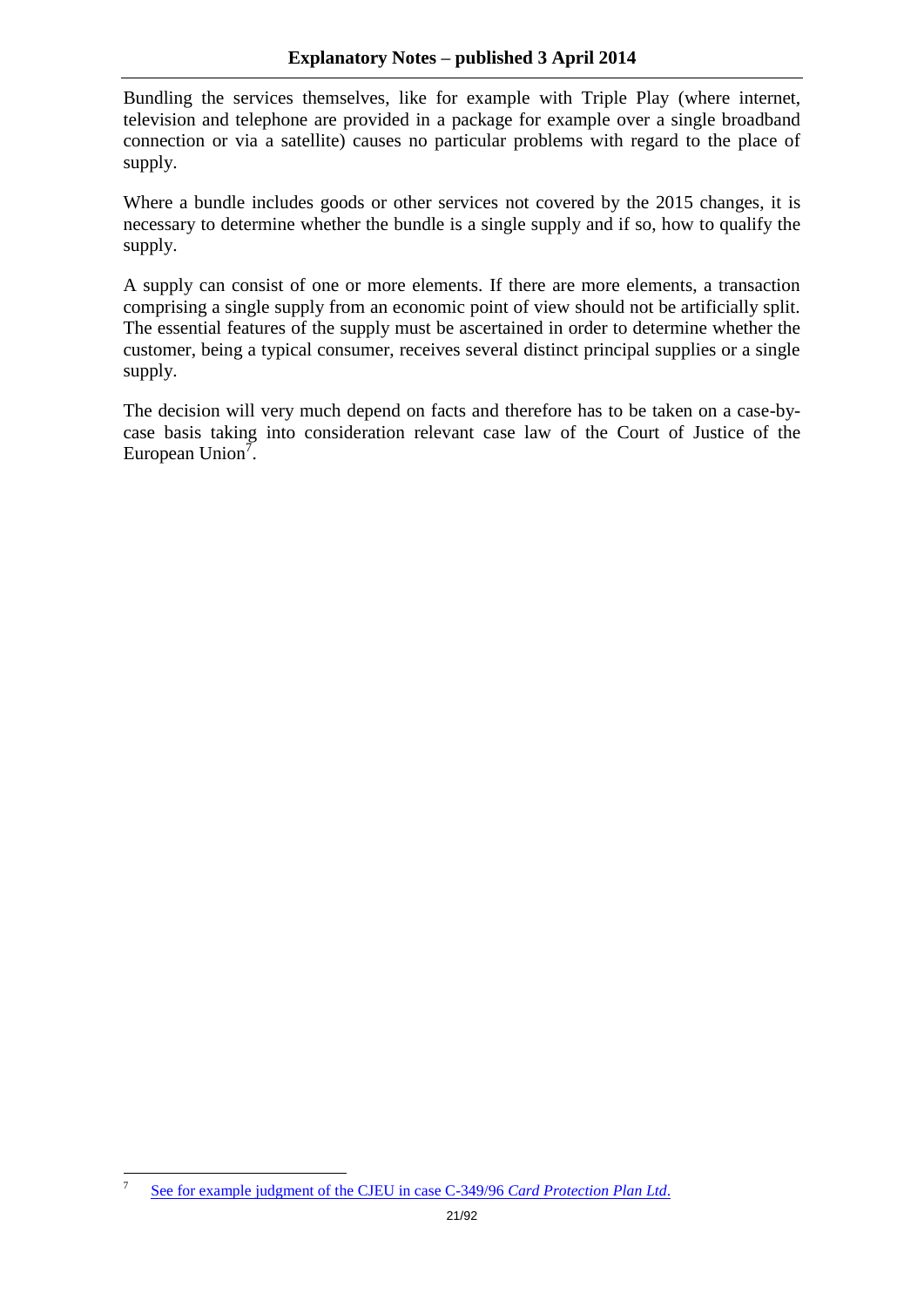#### <span id="page-21-0"></span>**3. ELECTRONIC AND TELEPHONE SERVICES PROVIDED THROUGH THE INTERNET, AND SUPPLIED BY AN INTERMEDIARY (ARTICLE 9A)**

#### <span id="page-21-1"></span>3.1. Relevant provision

The relevant provision can be found in the VAT Implementing Regulation:

#### [Article](#page-87-0) 9a

Whenever reference is made to an article of the VAT Implementing Regulation, the reference to that particular legal act is omitted and only the article is mentioned.

#### <span id="page-21-2"></span>3.2. Background

Where telecommunications and electronic services are supplied to a final consumer (B2C), it is the supplier of the services who is liable to pay the VAT to the tax authorities. It is therefore essential to identify with certainty who is the supplier of the services provided, in particular when these are not supplied directly to the final customer but via intermediaries.

#### <span id="page-21-3"></span>3.3. Why was there a need for clarification?

A whole range of digital services supplied through a telecommunications network, via an interface or a portal, can be delivered to the final consumer by an intermediary. As well as accessing and downloading music or games on to mobile phones, the services can include for instance directory enquiries, weather forecasts, competitions, voting and all kinds of apps. Sometimes these services are available through the use of premium rate services, for example via the short message service (SMS), a texting facility on the mobile phone for which higher prices than normal are charged. The surcharge serves as payment for the digital service. In other instances a customer will have an account at an app store, platform or other similar place and will pay for the services through a credit card or some other payment method.

The number of parties involved in the distribution of these services can vary. In some instances, the service may be supplied directly by the owner of the electronic content to the ultimate consumer. That is for example the case where an individual purchases a song directly from an independent artist via his or her website. Other situations however involve transactions between multiple intermediaries. For example, in the case of a ring tone, the content owner may enter into a licensing agreement with an aggregator of ring tones that enters into agreements with mobile telecommunications providers that sell the ringtones to their mobile customers. Similar arrangements exist when creators of apps contract with app stores or platforms and where customers purchase those downloaded apps by paying to the store or the platform via which the app was bought.

Supply chains are often long and can stretch across borders. Where that is the case, it can be difficult to know when the services are finally supplied to a final consumer, and who is responsible for the VAT on that supply. To provide legal certainty for all parties involved and to ensure collection of the tax, it was necessary to define who in the chain must be seen as the supplier of the service to the final consumer.

The chart below illustrates some typical situations where Article 9a can help to clarify who the supplier of the service to the final consumer would be.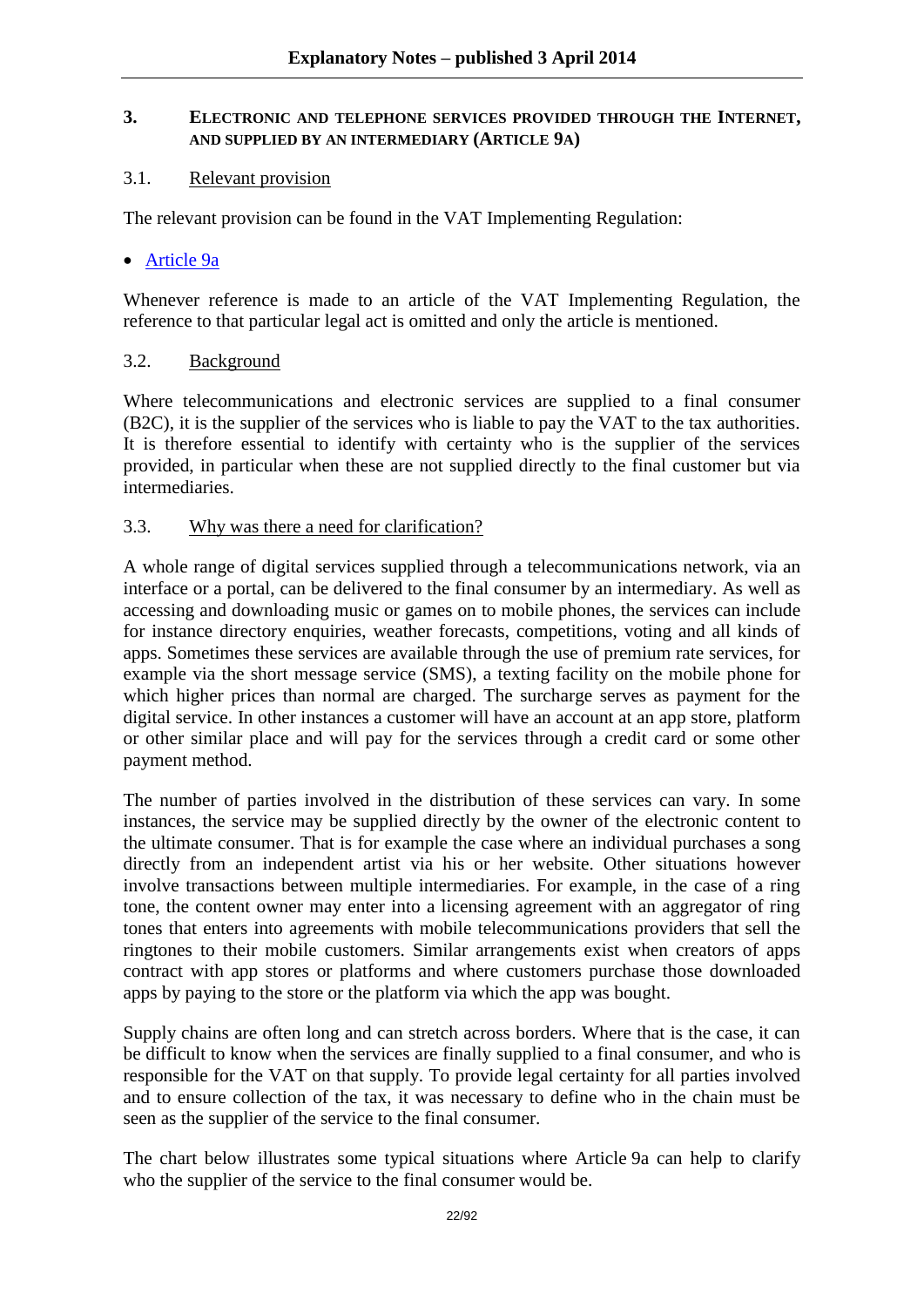

The arrows show how the content is being delivered to the final consumer. The chart does not include the aspects of payment processing.

#### <span id="page-22-0"></span>3.4. What does the provision do?

#### <span id="page-22-1"></span>*3.4.1. Presumption provided*

The first subparagraph of Article  $9a(1)$  introduces the rebuttable presumption that a taxable person who takes part in the supply of electronic or internet telephone services is acting in his own name but on behalf of the provider of these services. This provision reflects the legal situation laid down in Article 28 of the VAT Directive when the following three requirements are fulfilled: (i) participation of a taxable person in the supply of service, (ii) acting in his own name, (iii) but on behalf of another person.

This presumption means that for each transaction in the supply chain between an electronic service provider and the end consumer, each intermediary (such as a content aggregator or a telecom operator, etc.) is deemed (seen) to have received and supplied further the electronic (or internet telephone) service himself. To illustrate with an example, a business making apps available via a web site would be deemed to be the one selling those apps to the final customer and therefore responsible for the  $VAT<sup>8</sup>$  and not the business that owns the app (content owner).

 $\frac{1}{8}$ See in particular scenarios 7-10 on pages 36 to 42.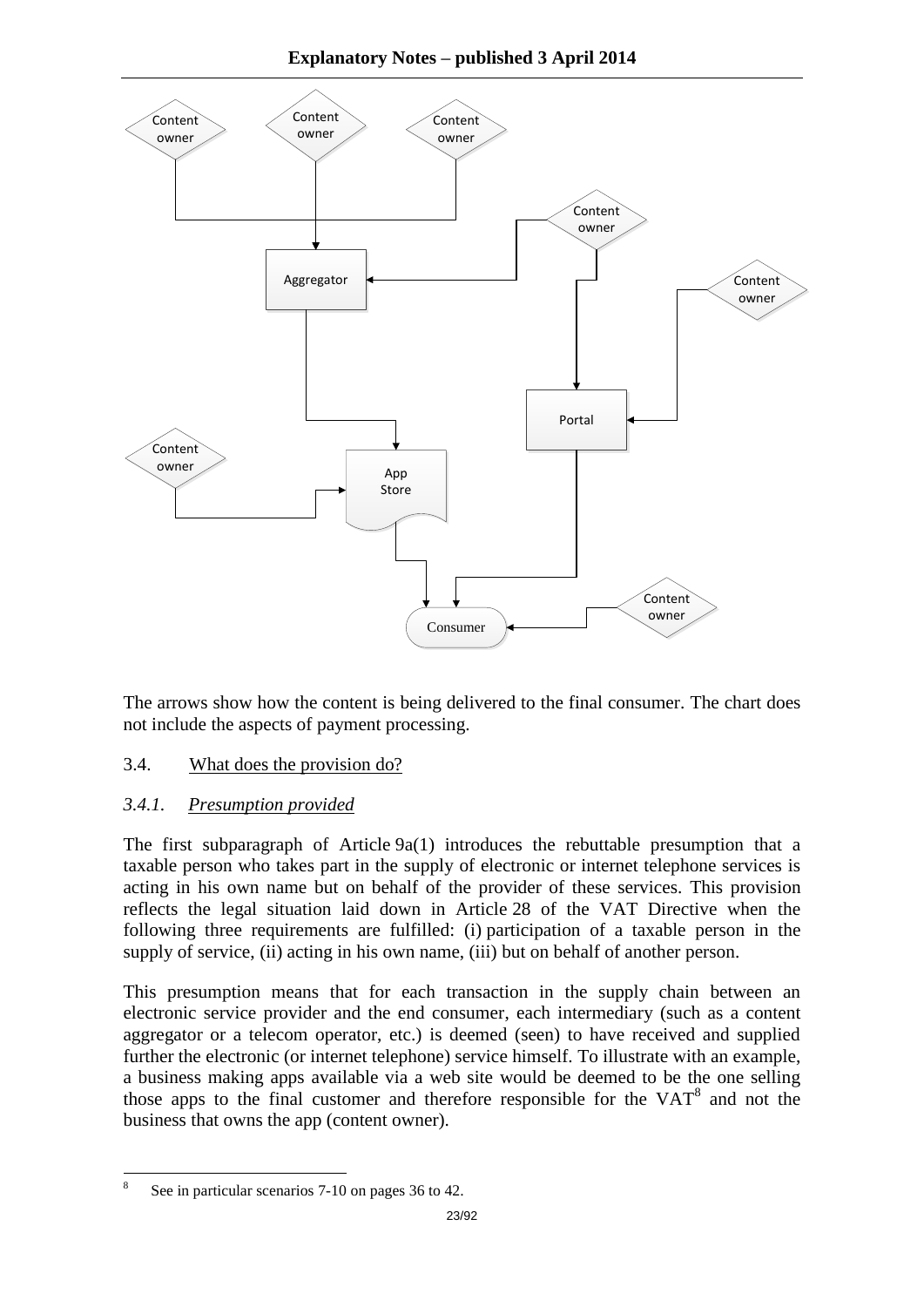There are some exceptions to this presumption – those are explained later in this chapter.

The chart below shows the situation where all the intermediaries are caught by the presumption. Intermediary B is deemed (seen) to receive the service and supply it further to intermediary C as if he was the service provider. Intermediary C is deemed (seen) to receive the service from B and supply it further to the final consumer as if he was the service provider.

**Scenario 1**:



#### <span id="page-23-0"></span>*3.4.2. Rebuttal of the presumption*

Article 9a also provides that this presumption may be rebutted by an intermediary under certain conditions. It means that if an intermediary rebuts the presumption he is no longer deemed (seen) as receiving and further supplying the service. The conditions for rebuttal to take place are listed at the end of the first subparagraph of Article 9a(1) and are further developed in the second and third subparagraphs of the same provision.

The provision is constructed in such a way that the presumption will apply unless it is rebutted by a taxable person taking part in the supply meeting all of the following conditions:

#### *(1) the provider of the service is explicitly indicated as the supplier by this taxable person* which means that:

(a) the invoice issued or made available by each taxable person taking part in the supply identifies (*i.e.* there is a sufficiently clear indication) the service in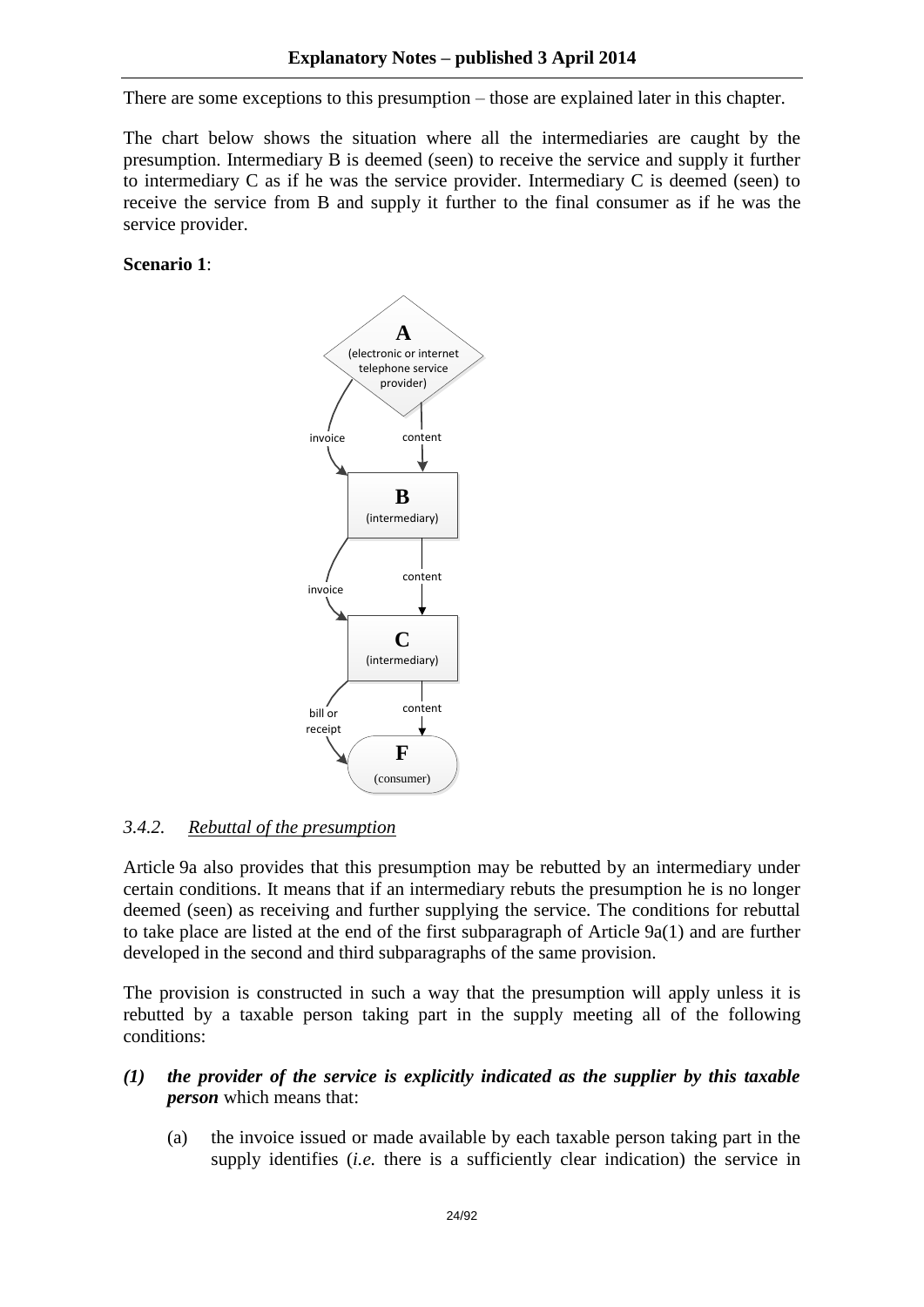question and its supplier (in normal commercial transactions a VAT invoice is issued between two taxable persons); and

- (b) the customer's bill or receipt identifies the service in question and its supplier (the taxable person must issue or make available a bill or receipt to the final customer stating what has been supplied and providing details of the supplier *e.g.* business name, VAT identification number); and
- (c) the taxable person taking part in the supply does not authorise the charge to the customer (it means for instance that the app store is not responsible for the payment between the final consumer and the content owner of the app); and
- (d) the taxable person taking part in the supply does not authorise delivery (it means that the delivery for instance of the app from the content owner via the app store is not authorised by the app store); and
- (e) the taxable person taking part in the supply does not set the general terms and conditions of the supply (it means by way of example that the terms of the sale of an app via an app store are not set by the app store);

AND

*(2) this is reflected in the contractual arrangements* (all points from 1(a) to (e) must be reflected in the contractual arrangements for instance between the app store and the app content owner. If this is not the case the rebuttal of the presumption cannot take place.).

If those conditions are met for each intermediary in the chain, the presumption in Article 9a is rebutted and the electronic service provider will remain the supplier of the services provided to the end consumer (notwithstanding the transactions by the intermediaries in the supply chain): this implies that this service provider is the one responsible for determining the place of supply and for the VAT on the service supplied to the end consumer.

The chart below shows the situation where all the intermediaries rebutted the presumption. In such a situation for example the content owner of an app is known by all parties as the one selling the app to the final consumer. This is indicated on the invoices and on the bill or receipt issued and it is also included in the contractual arrangements.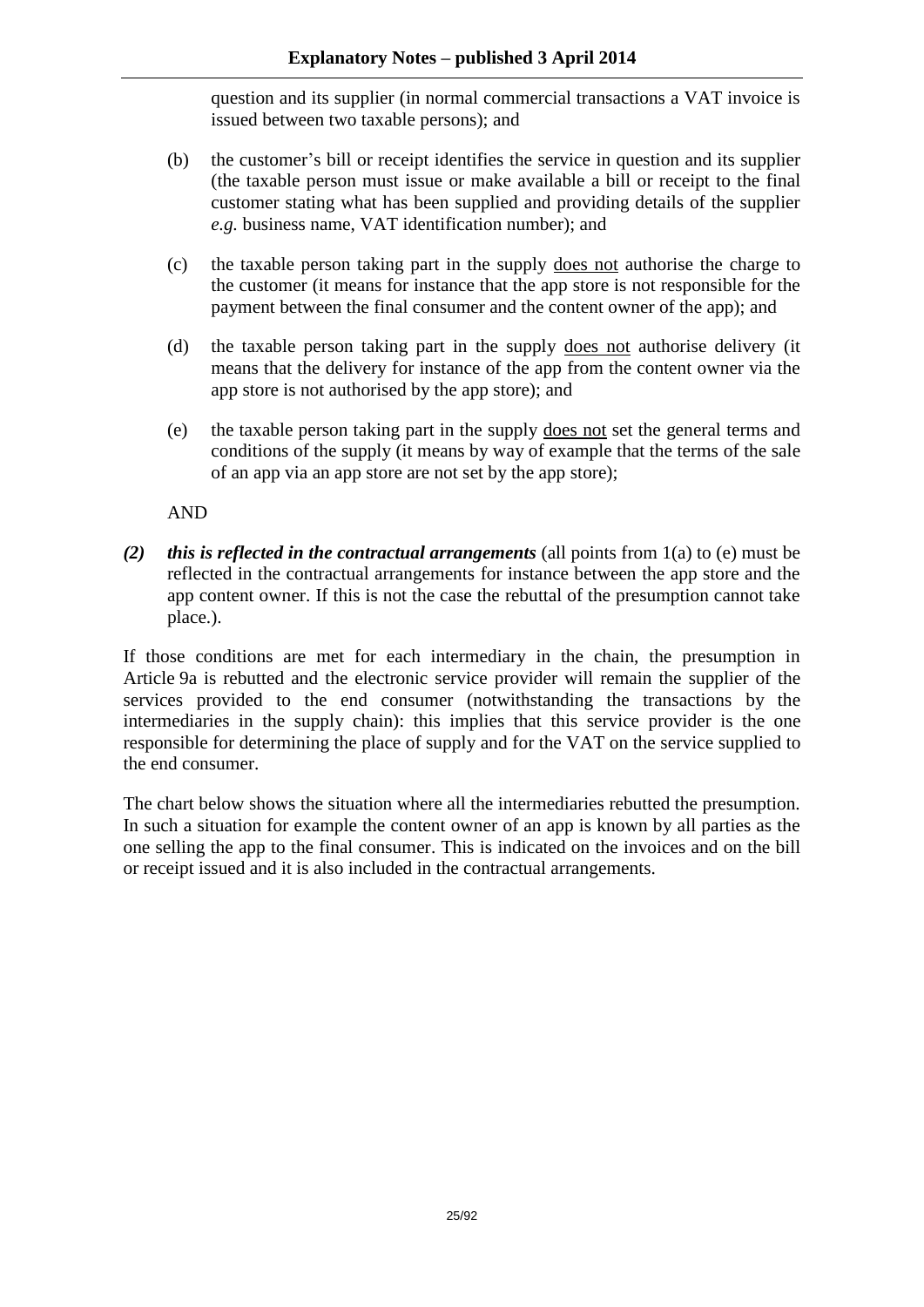#### **Scenario 2**



In a case where an intermediary in the supply chain authorises payment or delivery or sets the terms and conditions of the supply to the consumer, that intermediary cannot rebut the presumption in Article 9a and will be treated as making the supply to the final consumer for VAT purposes.

If, at any stage, in a supply chain involving several intermediaries an intermediary cannot or did not rebut the presumption it is not possible for intermediaries further down the chain to indicate the (original) service provider as the supplier of the services. In that case, it will only be possible for them to go back up to the (first) intermediary caught by the presumption (see also [point](#page-34-0) 3.4.7).

On the other hand a taxable person who only provides for processing of payments for services (*e.g.* a credit card company) cannot, on account of having processed the payment, be regarded as taking part in the supply of services. Accordingly, the presumption does not apply to such a taxable person and consequently that person cannot be taken to make the supply to the final customer unless in any other way he takes part in the supply of the service.

In the below chart all the intermediaries taking part in the supply are covered by the presumption (the aggregator and the portal receive and further supply the service). Businesses providing payment services are not taking part in the supply and therefore they cannot be caught by the presumption.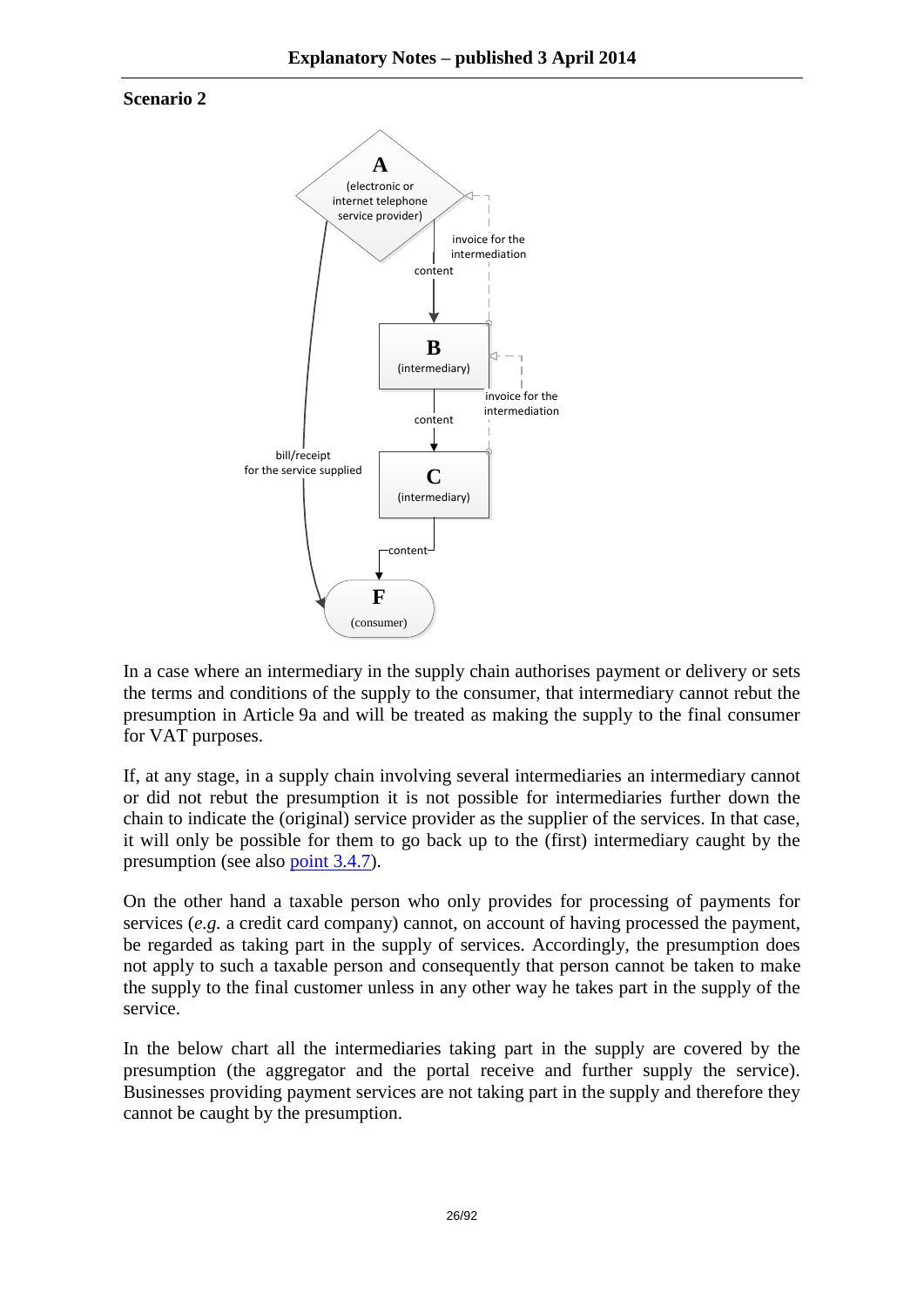#### **Scenario 3**



#### <span id="page-26-0"></span>*3.4.3. Application of presumption – detailed indicators*

The presumption in Article 9a applies when a taxable person is taking part in the supply (and therefore is deemed (seen) to act in his own name but on behalf of the provider of the service).

In order for a taxpayer or a tax authority to assess whether a taxable person is taking part in the supply of services provided through a telecommunications network, an interface or a portal, the facts have to be assessed **and** the nature of the contractual relations examined. If there is a contradiction between contractual arrangements and economic reality then the latter prevails.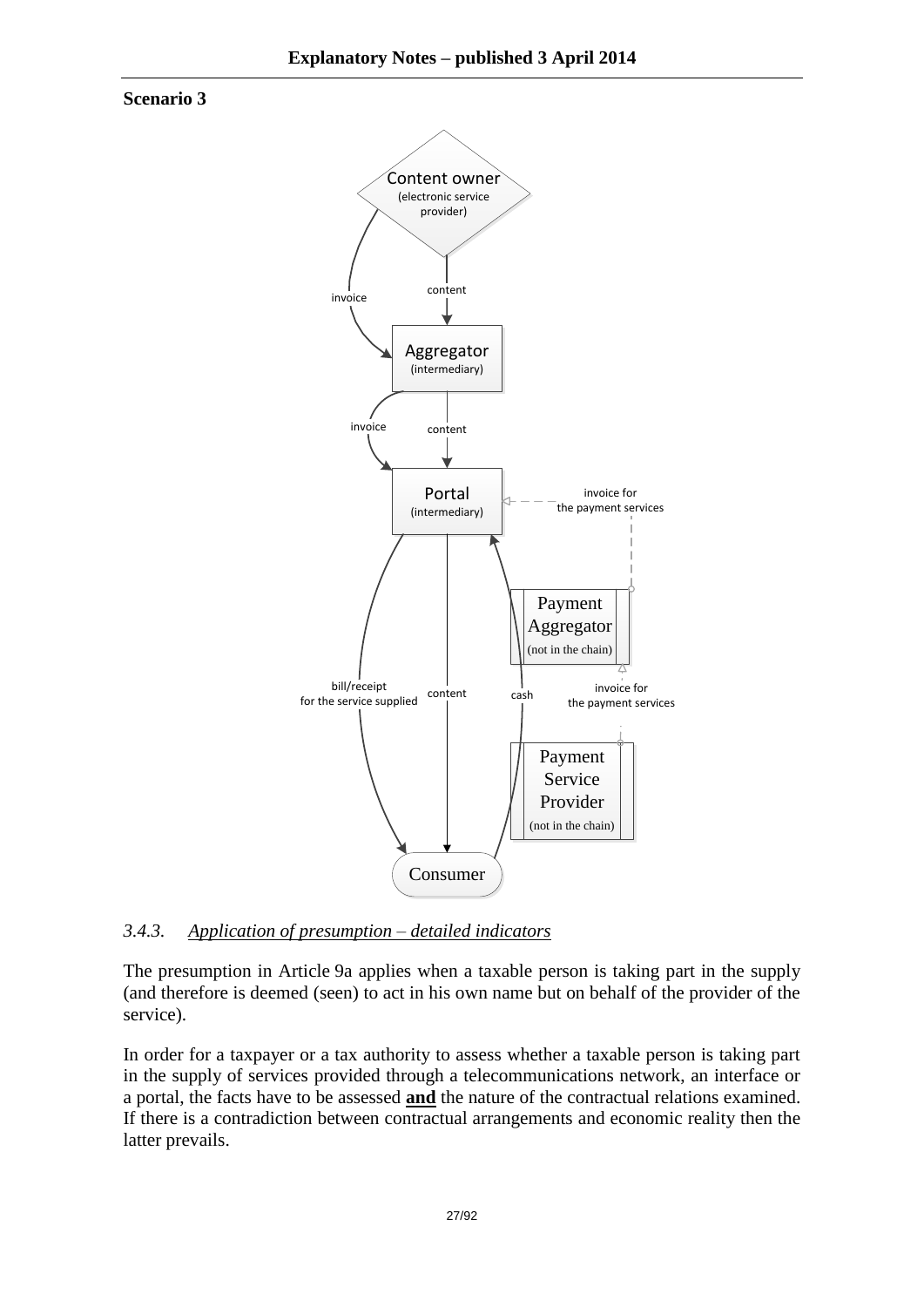The reference to 'taking part in the supply' in Article 9a should not be given a different meaning than that covered by Article 28 of the VAT Directive where reference is made to 'a taxable person [who] takes part in the supply of services'. At all times the interpretation of Article 28 of the VAT Directive should be based on EU law and not on national laws.

Normally a taxable person is taking part in the supply if contractual or legal arrangements clearly stipulate that this taxable person is acting in his own name but on behalf of the provider of those services and this reflects the reality (the factual features of the supply).

However it is also possible that contractual or legal arrangements are not sufficiently welldefined in that regard. In such a situation the initial assessment of the supply in question already requires an analysis of all the features of the transaction.

To sum up, both facts and legal relations need to be taken into account in assessing whether a taxable person takes part in the supply. For that reason a clause in a contract (whether signed before or after 1 January 2015) excluding a taxable person from a chain of transactions (as not taking part in the supply) is not sufficient if that is not reflected in the economic reality.

Concerning specific indicators, there is no doubt that a taxable person authorising the charge to the customer and/or the delivery of the service, and/or setting the general terms and conditions of the supply, takes part in that supply. More details on that issue are included under [point](#page-33-0) 3.4.6.

Furthermore, various other elements can be indicative of a taxable person taking part in a supply who may then, as a result of the rule included in the first subparagraph of Article 9a(1), be captured by the presumption. However before arriving at a final conclusion in that respect all the features of the supply need to be taken into account.

Some indicators suggesting that a taxable person takes part in the supply are listed below:

- Owning or managing the technical platform over which the services are delivered;
- Being responsible for the actual delivery;
- Being responsible for collecting payment unless the only involvement of the taxable person is the processing of payment;
- Controlling or exerting influence over the pricing;
- Being the one legally required to issue a VAT invoice, receipt or bill to the end user in respect of the supply;
- Providing customer care or support in relation to queries about or problems with the service itself;
- Exerting control or influence over the presentation and format of the virtual market place (such as app stores or websites) such that the brand and identity of the taxable person are significantly more prominent than those of other persons involved in the supply;
- Having legal obligations or liabilities in relation to the service provided;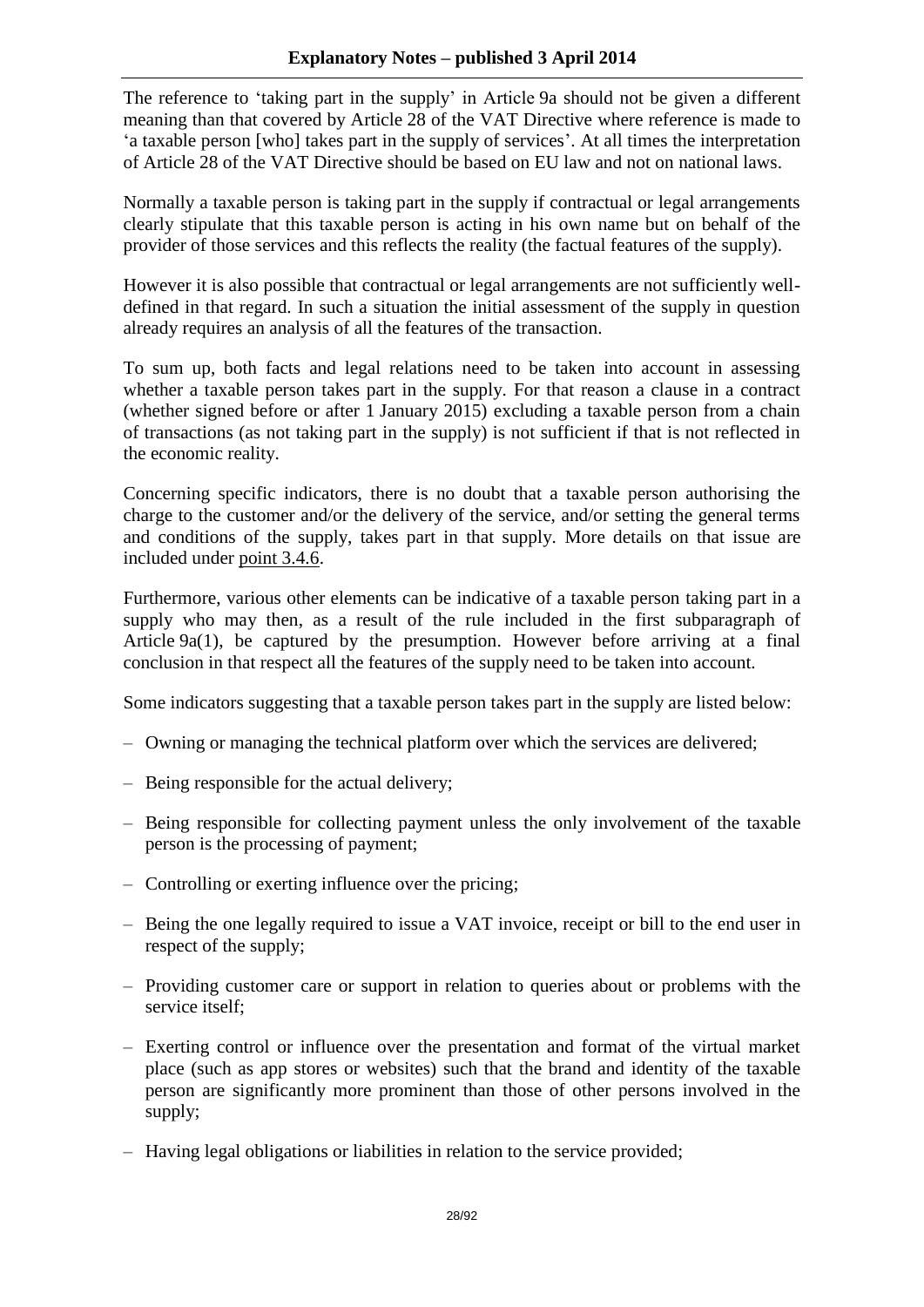- Owning the customer data related to the supply in question;
- Being in a position to credit a sale without the supplier's permission or prior approval in cases where the supply was not properly received.

Not all taxable persons involved in the supply of electronic or internet telephone services can be seen as taking part in the supply as envisaged by Article 9a. Below five different situations are identified in that respect. The first three deal with cases where an intermediary is not seen as taking part in the supply in the sense of Article 9a. The last two cases (fourth and fifth) refer to situations where an intermediary is taking part in the supply as referred to in Article 9a.

1) As illustrated in Scenario 3 a provider of payment services (*e.g.* a credit card company) is not seen as taking part in the supply of the services to the final customer if that provider only processes the payment (see [point](#page-31-0) 3.4.4).

2) The internet provider is not taking part in the supply when he is only making the internet network available for carrying of the content and/or collection of payment (via wifi, cable, satellite, other). In this situation his participation is not sufficient to be considered as taking part in the supply.

3) In cases where a mobile operator only performs the functions of carrying the content and/or processing payment (in the same way that an internet provider makes the internet network made available) as described above, that mobile operator should be treated in the same way and not be seen as taking part in the supply.

The chart below illustrates the situation where an internet provider or a mobile operator facilitates the flow of cash and/or content.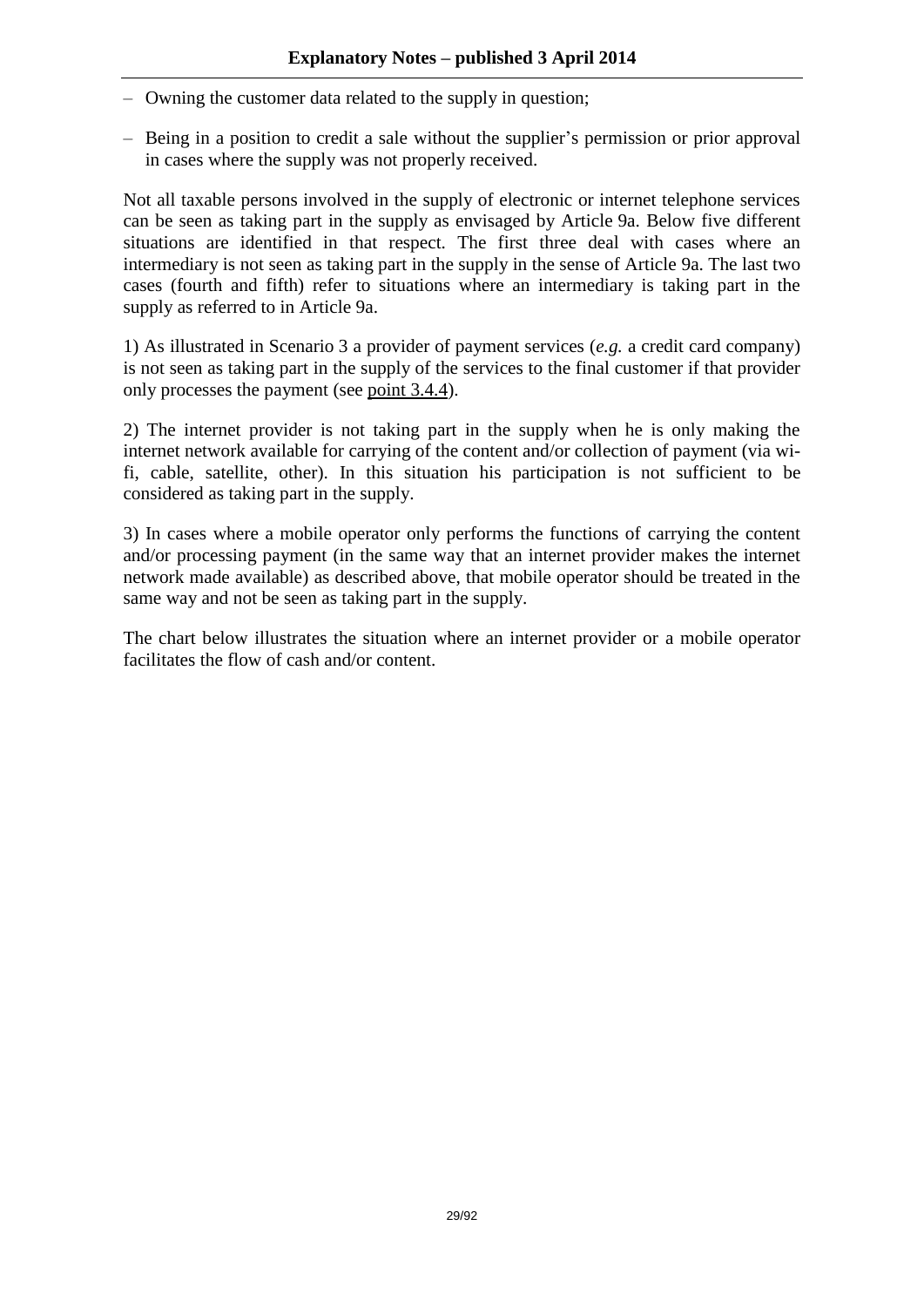#### **Scenario 4**



4) If a mobile operator is involved in any way other than that described above (carrying of the content or processing of payment) his participation cannot be disregarded. In other words his involvement in the supply would then become sufficiently predominant and therefore he should be seen as taking part in the supply in the sense of Article 9a. One of the tests which should help to identify whether a mobile operator takes part in the supply is to verify whether the network is essential for the supply. Another possible point is to verify whether the payment collection covers only a simple charge to a bill.

5) There is no doubt that where an app store or a portal puts up an electronic service for sale it must be seen as predominantly involved in the supply of that service and it should therefore be regarded as taking part in the supply in the sense of Article 9a. The fact that there is an additional intermediary taking part in that supply who is placed between the app store or portal and the final customer (*e.g.* a mobile operator), does not automatically change the situation of the app store or portal.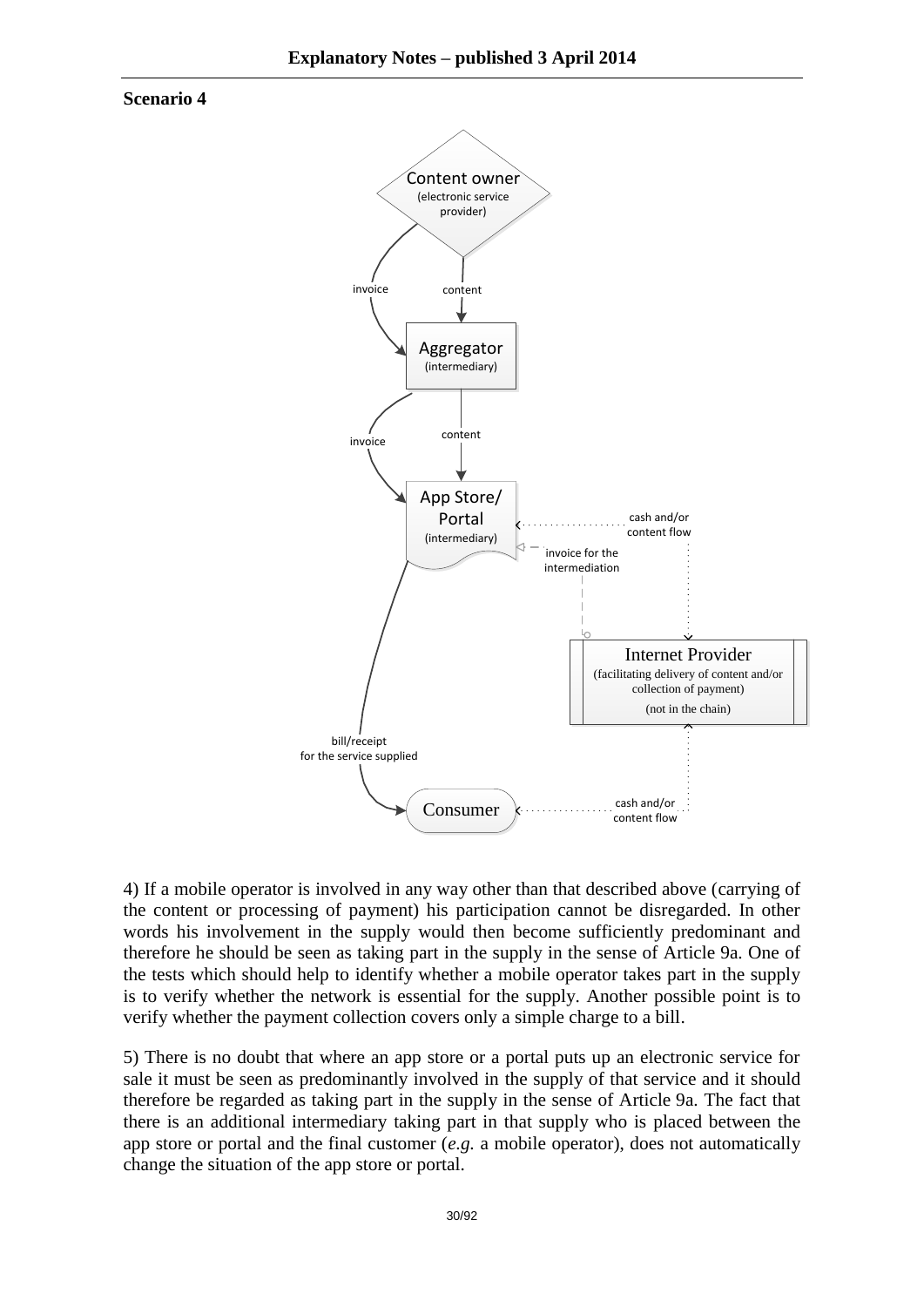The chart below illustrates the situation where a mobile operator, an app store or a portal is taking part in the supply and therefore is caught by the presumption.

#### **Scenario 5**



\* Mobile operator acts as more than a payment service provider or an internet provider

*Taking part or not in the supply? Additional illustrations*

The following three situations illustrate further the issue of who is and who is not taking part in the supply:

#### Situation 1

#### Where,

(1) a customer of an app store company purchases an electronic service (a subscription for an e-magazine, a game, in-game credits) from a content owner;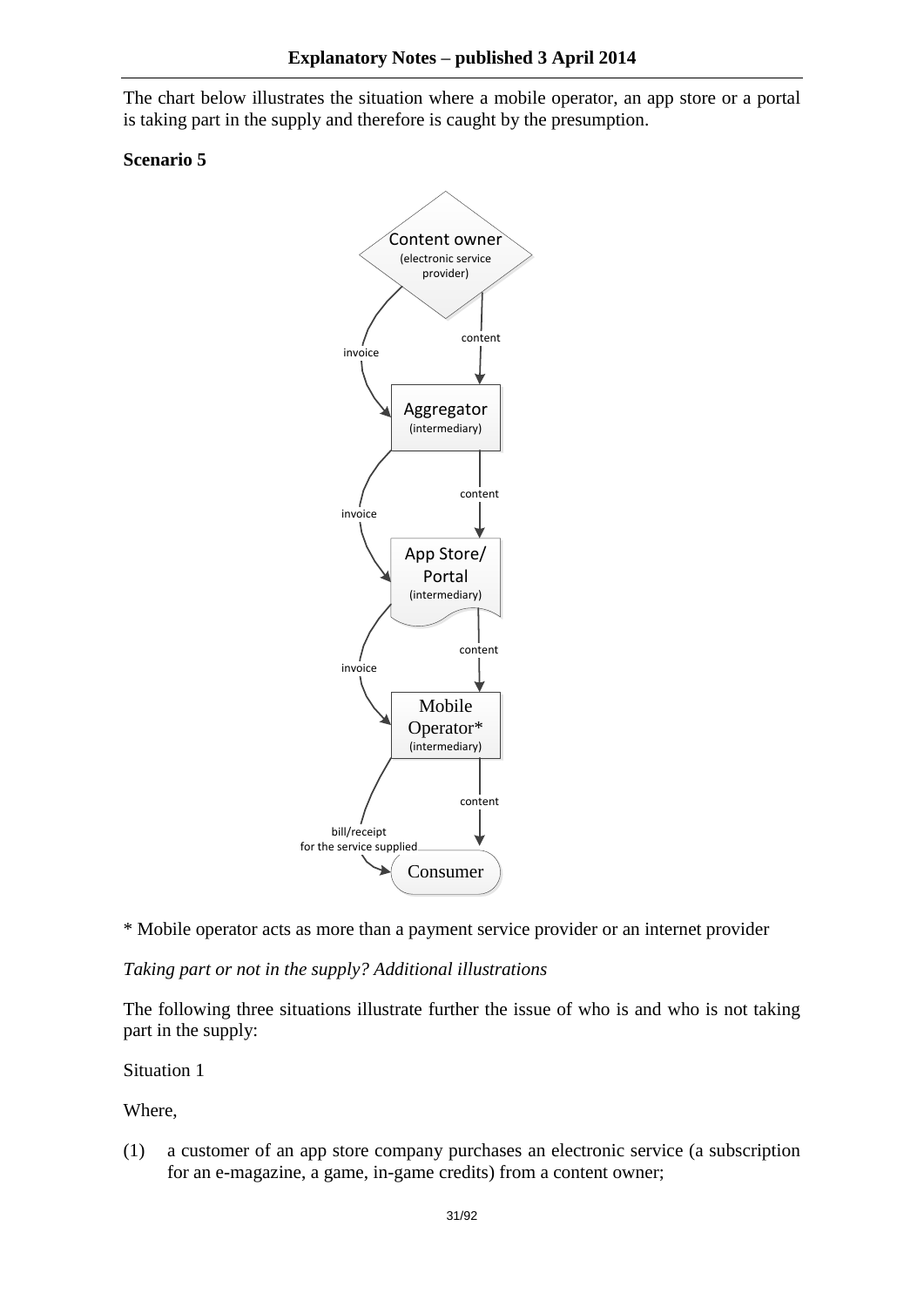- (2) the contract for the supply of the electronic service is made directly between the content owner and the customer;
- (3) the charge is collected directly by the app store but the electronic service is delivered (*i.e.* technical carrying of the data) to the customer's phone through the network of the mobile operator;

then the mobile operator should not be seen as taking part in the supply.

#### Situation 2

Where in comparison to situation 1, circumstances differ as compared to point (3) and the charge would be also collected by the mobile operator, the mobile operator should still not be seen as taking part in the supply.

#### Situation 3

However, where the collection of payment by the mobile operator would be done through more than only a simple charge to a bill (as is the case in situation 2) and it would include other elements, then the mobile operator has to be seen as taking part in the supply. Additional elements may cover the use of a premium SMS when used not only for processing of payment.

Nevertheless it has to be kept in mind that the market of electronic and telecommunications services is developing quickly, and it is therefore neither possible nor advisable to cover all possible practical situations in these Explanatory Notes. It should in any event be clear that the assessment in each case needs to include the aforementioned elements.

#### <span id="page-31-0"></span>*3.4.4. When to exclude application of the presumption – processing of payment*

Paragraph 3 of Article 9a excludes taxable persons who solely provide the processing of payments and who are not seen as taking part in the supply (in the main chain of transactions). This would for example cover payment by a credit card company.

For the assessment of whether a taxable person is only providing processing of payments, the economic reality and the contractual arrangements (insofar as these are not contradicted by facts) are decisive.

In addition to providing a method of payment the taxable person may undertake other activities directly related to this processing of payments – but not linked with the main supply. That could for example be accepting bad debt risk or providing first line customer care which in essence would mean redirecting to the supplier except for situations linked with the payment processing as such. These activities would not be sufficient to consider that taxable person as having taken part in the supply.

#### <span id="page-31-1"></span>*3.4.5. Conditions for rebuttal of the presumption*

An electronic or internet telephone service provider is regarded as explicitly indicated where it can be clearly demonstrated, both in terms of the contractual arrangements and of the information provided by **each** taxable person taking part in the supply and finally communicated to the final customer, that he is the person from whom the service is being supplied.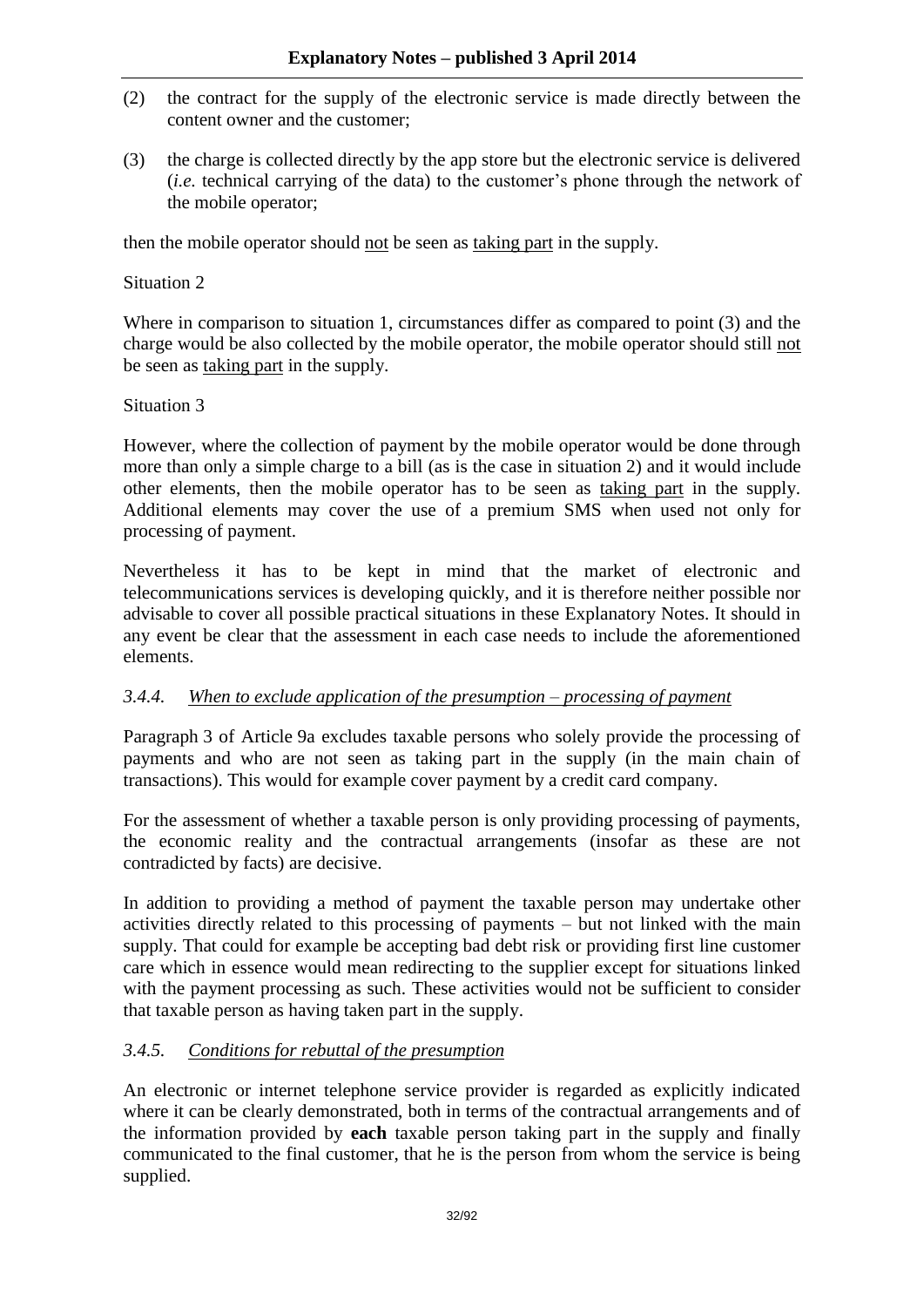**Both conditions mentioned in the second subparagraph of Article 9a(1) have to be met simultanously** in order to be able to explicitly indicate the service provider *e.g.* the app content owner as the supplier of the services. Throughout the supply chain, the first condition (point (a) – issue of a VAT invoice) applies to the B2B transactions whilst the second condition (point (b) – issue of a bill or receipt, although this can include a VAT invoice when a B2C invoice is required) deals with the final B2C transaction in the chain.

For the service provider (of electronic services or telephone services provided over the internet) to be explicitly indicated, he must be identified in a sufficiently clear way as being the supplier on the VAT invoice issued or made available by each taxable person taking part in the supply, and on the bill or receipt which is issued or made available (where there is no obligation to issue a VAT invoice) to the final customer. Where this information has not been provided by each taxable person taking part in the supply and communicated (by issuing or making avaiable a bill or receipt or VAT invoice) to the final customer, the service provider *e.g.* app content owner cannot be regarded as being explicitly indicated as the supplier.

At the same time, even if a taxable person meets all the conditions to rebut the presumption in Article 9a, it does not mean that he could not be seen as taking part in the supply (in accordance with Article 28 of VAT Directive).

When identifying the supplier as well as the service, reference can be made either in full or by using a specific and unique reference, code or similar identifier provided that the reference used is clear enough for all parties concerned. The description of the supplier should be sufficiently unambiguous to identify that supplier to any of the customers but it should not be necessary to include full details such as full legal name, address or VAT identification number of the supplier. No specific identification method should be prescribed or privileged as otherwise it would introduce additional constraints for businesses applying different commercial practices.

Concerning the B2B invoice, this should comply with the normal VAT rules<sup>9</sup>.

When reference is made to a 'bill or receipt' issued or made available to the customer, that concerns, as explained above, B2C transactions. This should be seen as a minimum condition which is necessary together with the other elements taken from Article 9a, to allow the taxable person to explicitly indicate the service provider as the supplier. It in no way changes the rules on invoicing included in the VAT Directive and their application at national level. In particular this condition neither imposes an obligation to issue invoices for supplies to final consumers in Member States where this is not required nor does it exclude an obligation to do so in Member States where invoicing is compulsory also for B2C supplies. In cases where a B2C invoice is required then the details mentioned in Article 226 of the VAT Directive must be provided which includes more information than on the bill or receipt $10$ .

<sup>1</sup> <sup>9</sup> According to the Explanatory notes on invoicing, document reference: A-2, Topic: Definition of an einvoice, 'an invoice should be regarded as issued when the supplier or a third party acting on behalf of the supplier, or the customer for self-billed invoices, makes the invoice available so that it can be received by the customer. This may mean the electronic invoice is transmitted directly to the customer through for instance email or a secure link, or indirectly through for instance one or several service providers, or that it is made available and accessible to the customer through a web portal or any other method'.

<sup>&</sup>lt;sup>10</sup> Information regarding Member States' rules on invoicing will also be made available on the Commission's website.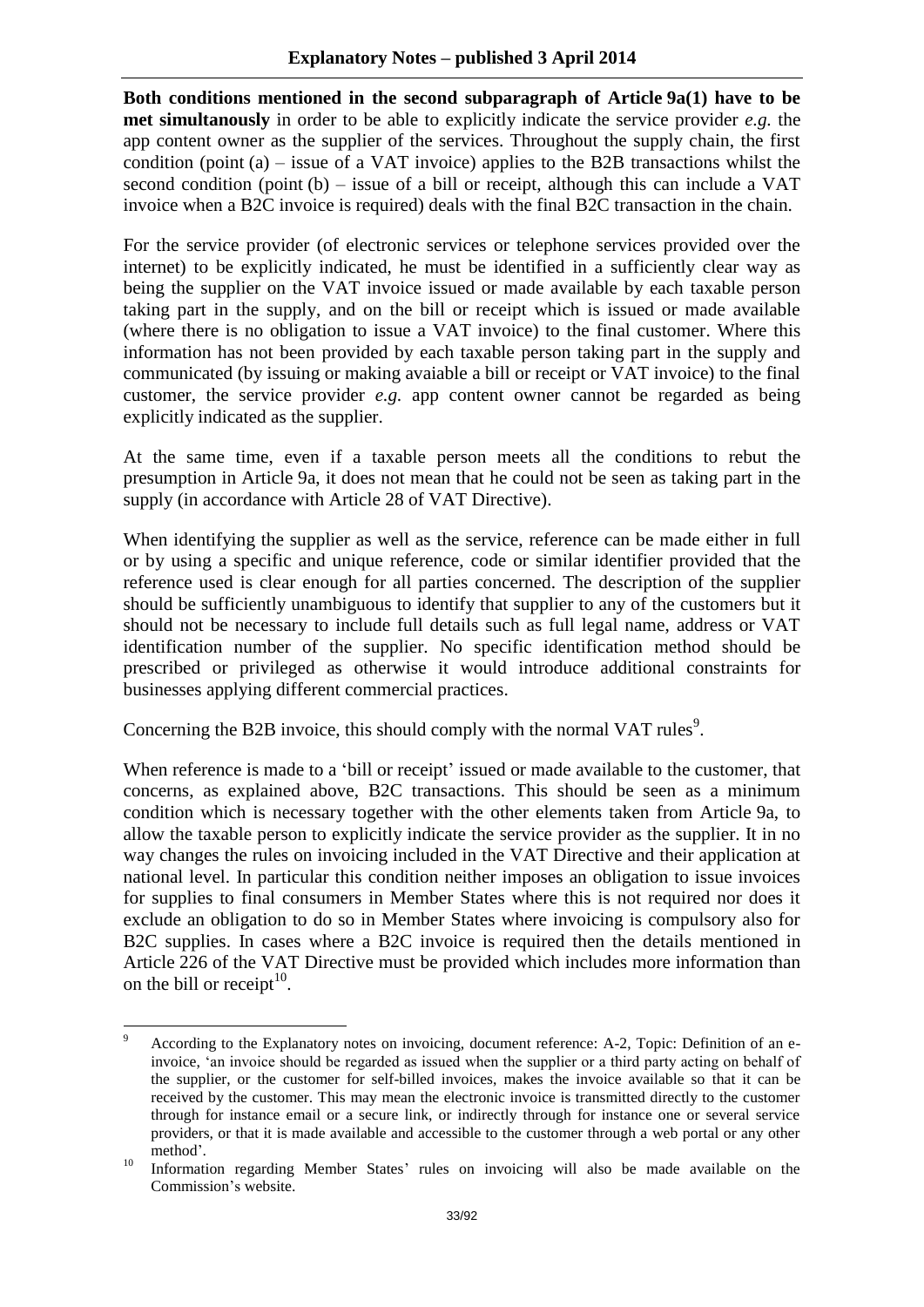#### <span id="page-33-0"></span>*3.4.6. When the presumption cannot be rebutted*

A taxable person who is either authorising the charge to the customer, authorising the delivery of the service or setting the general terms and conditions, will always be presumed to act in his own name, but on behalf of another taxable person. It is sufficient that **only one** of these three conditions is met to exclude that taxable person from explicitly indicating another taxable person as the supplier of the service to the final consumer.

It is enough that, in the chain, one taxable person meets one of the three conditions to prevent the rest of the chain from indicating the original service provider as the supplier to the final consumer. Thus for example if a phone network meets one of the three conditions in setting the payment, delivery or contract terms the app content owner cannot be the one making the supply to the final customer.

Therefore when several parties in the supply chain authorise the charge and/or delivery and/or set the general terms and conditions of the supply none of them may explicitly indicate the original service provider as the supplier of the service to the final consumer. The correct identification of all the intermediaries in the supply chain should take into account the contractual relations between the parties. Further the perception by the final consumer as to who is supplying the service to him cannot be disregarded (see also [point](#page-34-0) 3.4.7 where you will find further clarification).

#### **Authorisation of the charge to the customer**

The phrase 'authorises the charge to the customer' is not the same as taking payment or collecting payment. It refers to the situation where the taxable person can influence whether, at what time, or under which preconditions the customer pays. A taxable person authorises payment when he decides that the customer's account, credit or bank card, or similar, can be debited/charged as payment for the service. In practice, the person who authorises payment is likely to be the person who controls the technical platform (*e.g.* app store, portal) over which the services are offered or provided.

#### **Authorisation of the delivery of the services**

The phrase 'authorises … the delivery of the services' is a broader concept than making the delivery. It refers to the situation where the taxable person can influence whether, at what time, or under which preconditions the delivery is made. A taxable person authorises the delivery when he either sends approval to commence the delivery of the service, delivers the service himself or instructs a third party to make the delivery. In practice, the person who authorises delivery is likely to be the person who controls the technical platform (*e.g.* app store, portal) over which the services are provided.

#### **Setting the general terms and conditions of the supply**

In the context of application of Article 9a the phrase 'the general terms and conditions of the supply' covers any general terms and conditions that are set by a taxable person taking part in the supply and with which a final customer has to agree before purchasing the service. For example it includes the terms and conditions set by market places and similar platforms requiring users to agree to general terms and conditions for using that website or platform (that could be to maintain an account) as well as the general terms and conditions (including license agreement) which the final customer has to agree to before receiving any access to a app or content.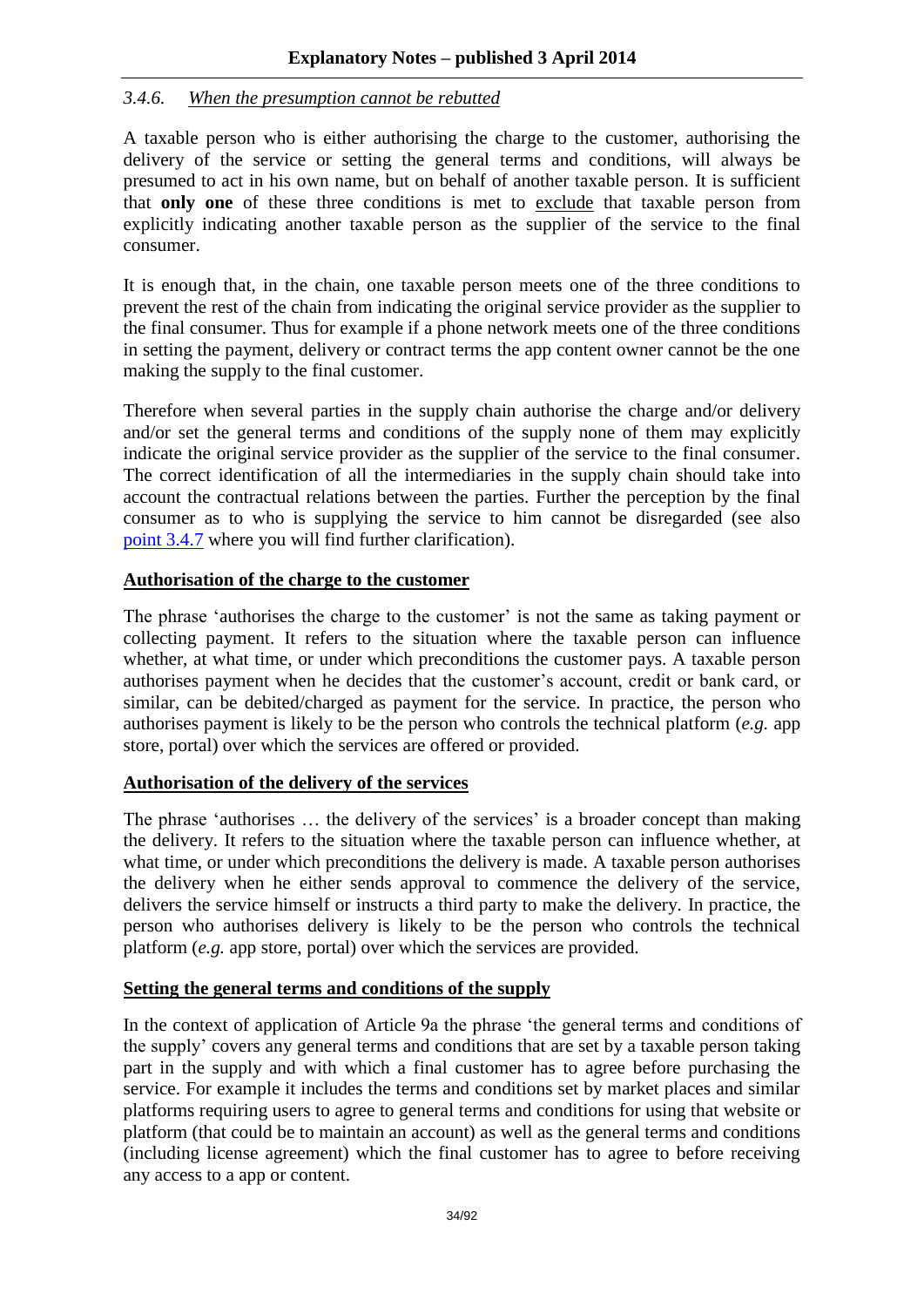As for the meaning of 'setting' the general terms and conditions of the supply it covers the situation where a taxable person takes the decision on the general terms and specific conditions (*e.g.* rights and obligations such as price, payment terms, delivery conditions, warranty rules, etc.) and can impose them on other participants (by formally accepting them).

#### <span id="page-34-0"></span>*3.4.7. How to proceed where at least one intermediary in the chain rebuts the presumption?*

Normally an intermediary who takes part in the supply is covered by the presumption from Article 9a. Nevertheless it can be rebutted where all the required conditions are met.

Any intermediary in the supply chain who does not meet the conditions to rebut the presumption in Article 9a is caught by it and will be deemed to have received and supplied the service himself to the next intermediary in the chain or to the final consumer. That will see him being treated as the service provider.

In order to correctly analyse the situation of each of the intermediary, **the assessment of this chain supply of a service should start at the final consumer's level and move upstream in the chain** as indicated in the chart below (scenario 6). This approach is closely linked with the purpose of Article 9a which is to tax as close as possible to the final consumer unless there is a sufficient level of information allowing to identify the taxable person supplying to the final consumer at an earlier point in the chain.

The chart below illustrates the correct order when assessing the transactions in the chain for the application of Article 9a.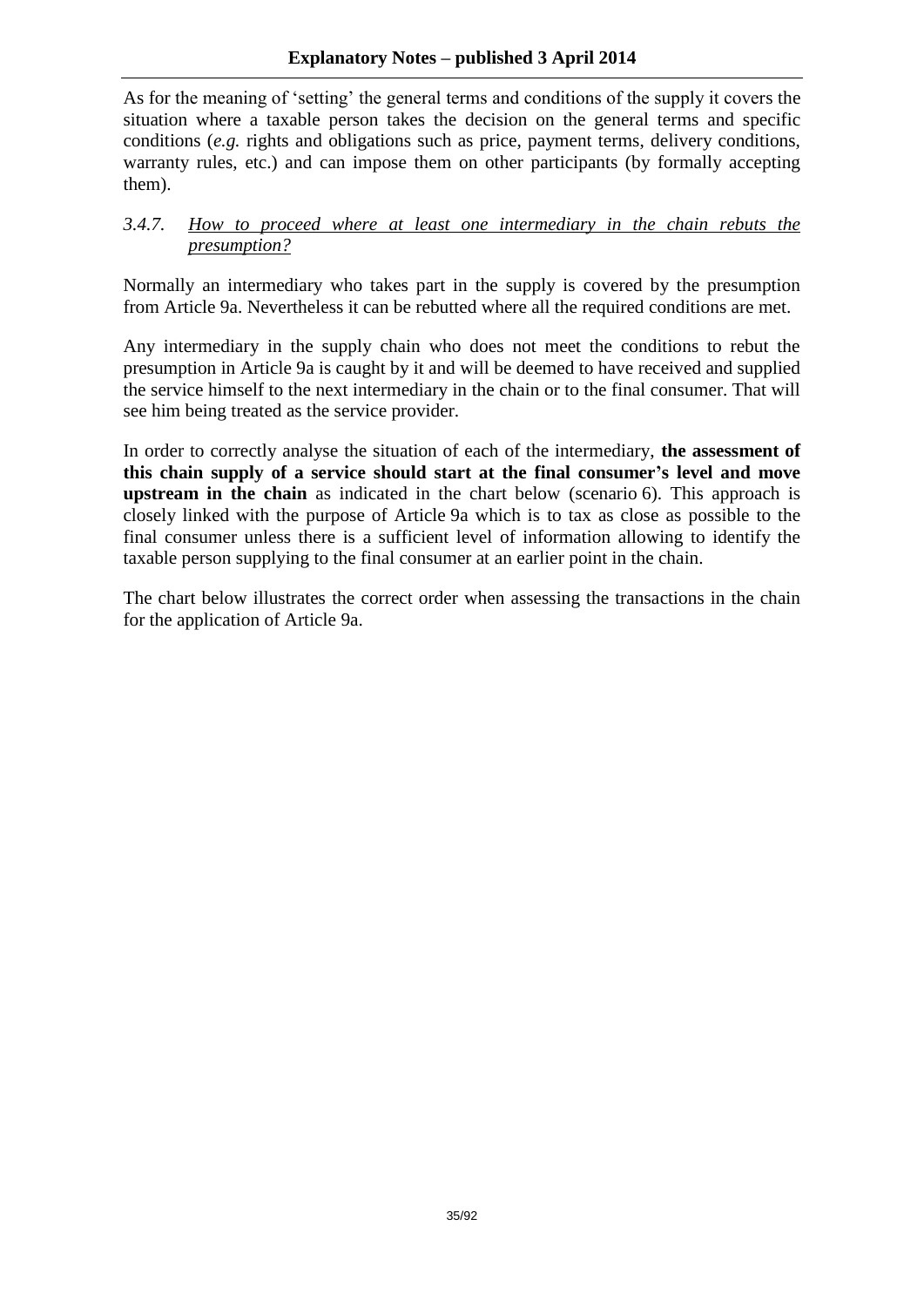#### **Scenario 6**



The four charts below (scenarios 7-10) present some general scenarios for the application of the presumption from Article 9a, where at least one intermediary in the chain rebuts the presumption.

Scenarios 7 to 10 deal with **the most basic types of situations** possible under Article 9a. The purpose of these charts is to provide additional guidance in **the most common generic settings**. Real life situations would often differ in details from what is presented in the charts. It is important to keep that in mind each time that the information included in any of the charts in these Explanatory Notes is applied to concrete real life situations.

As one should always start at the level of the final consumer and move up in the chain in order to correctly assess the transactions, the simplest situation where a rebuttal can take place will be the following: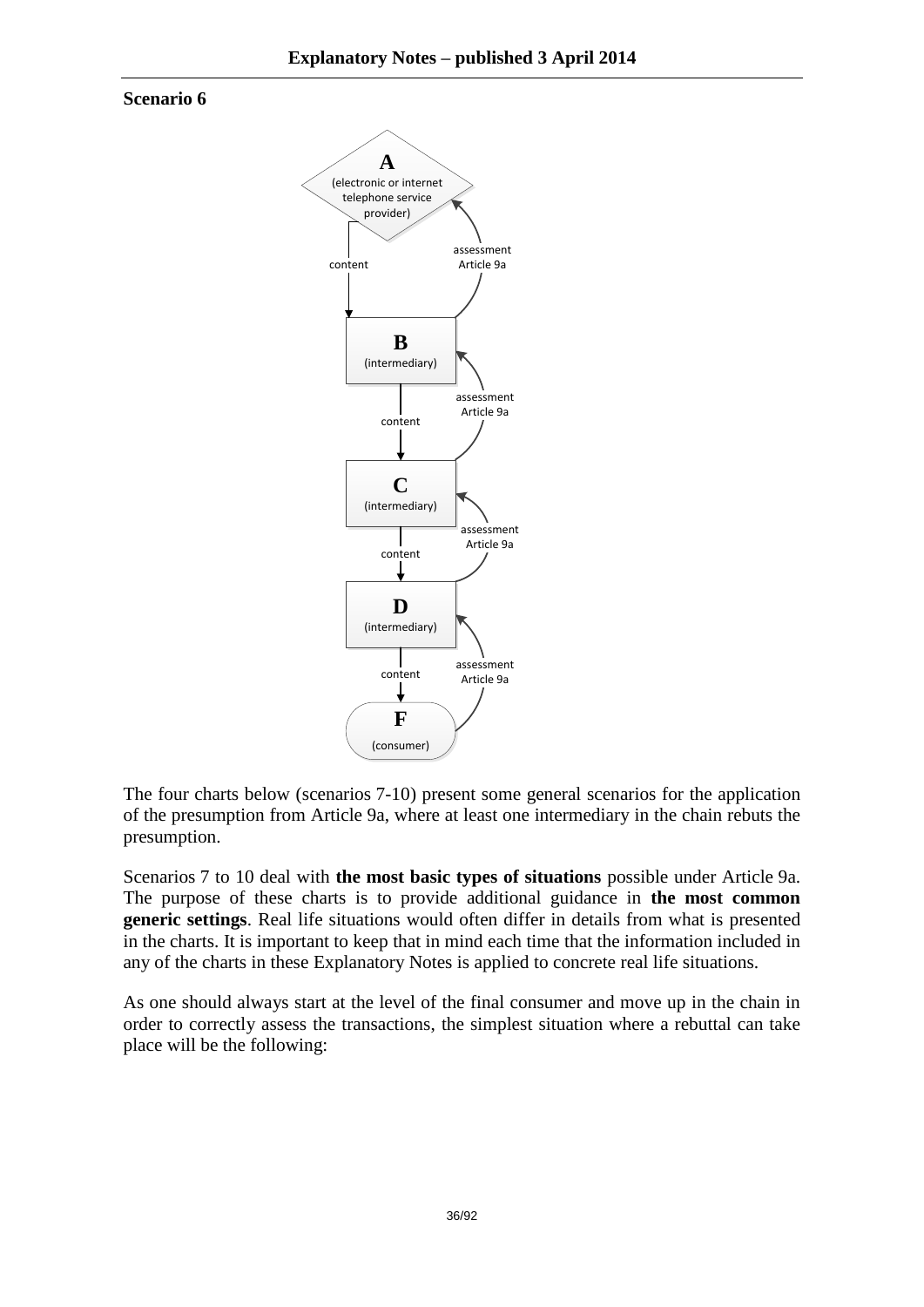### **Scenario 7**



## Comments to scenario 7:

Intermediary B rebuts the presumption.

B can do so because he fulfilled the required conditions: in the invoice issued by B to A there is a sufficiently clear reference to the main service and the service supplier (the requirement from point (a) of the second subparagraph of Article 9a(1) is met); in the bill or receipt issued by A to the consumer F the service and the service supplier are identified (the requirement from point (b) of the second subparagraph of Article  $9a(1)$  is met); contractual arrangements confirm that B is supplying only some intermediation services and that the main service is provided by A.

At the same time B is not excluded from the possibility to rebut the presumption because he is **not** authorising the charge to the customer **nor** he is authorising the delivery of the service **nor** he is setting the general terms and conditions.

A (the content owner/developer/initial service provider) is in this case seen as a provider supplying the service to the final consumer. He issues the bill or receipt to final consumer F. A will normally be responsible for the VAT in respect of the supply of the service to the final consumer.

Scenarios 8 and 9 below show some more complex situations.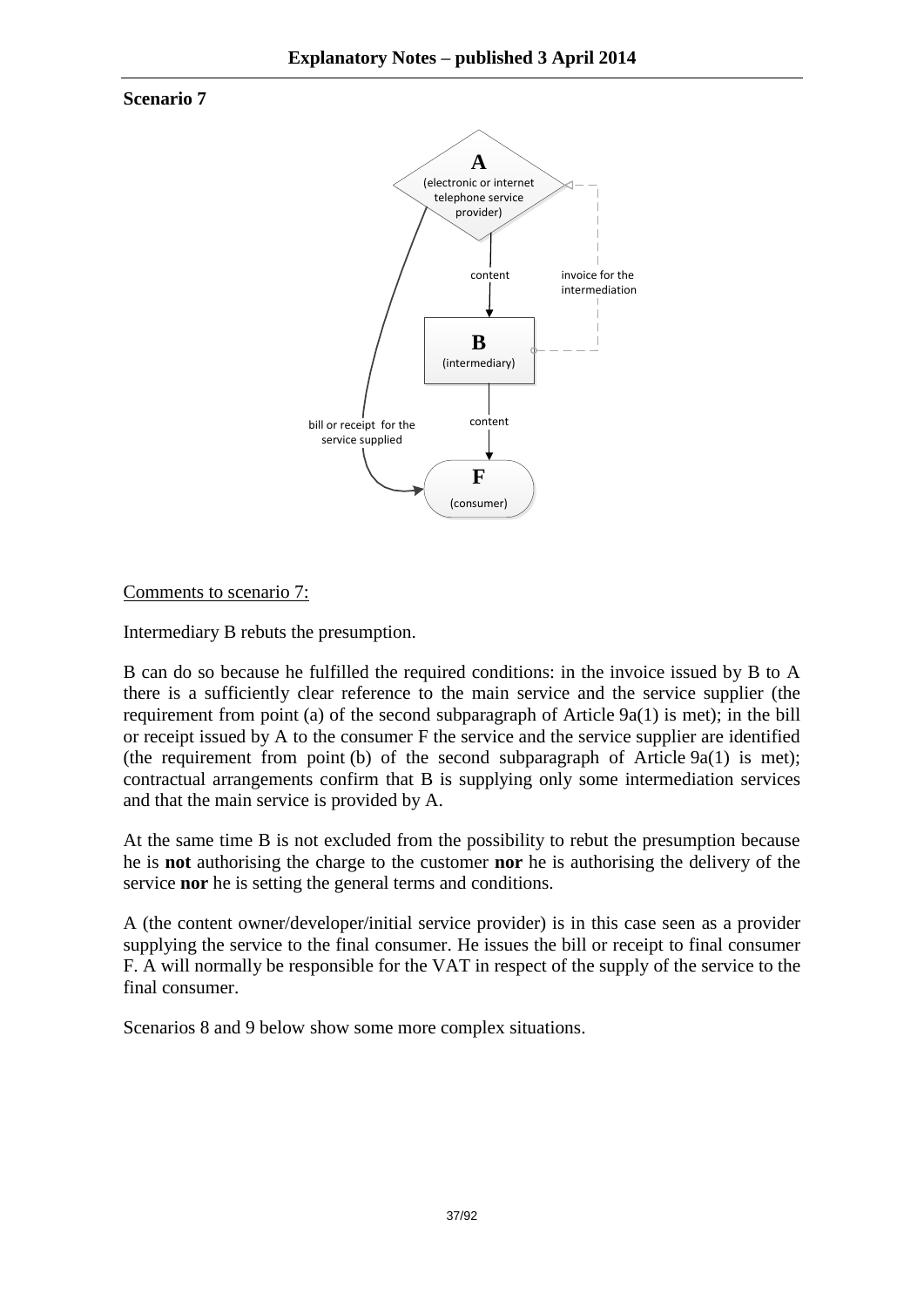## **Scenario 8**



## Comments to scenario 8:

Intermediary C rebuts the presumption.

C can do so because he fulfilled the required conditions: in the invoice issued by C to B, there is a sufficiently clear reference to the main service and the service supplier (the requirement from point (a) of the second subparagraph of Article 9a(1) is met); in the bill or receipt issued by B to the consumer F the service and the service supplier are identified (the requirement from point  $(b)$  of the second subparagraph of Article 9a(1) is met); contractual arrangements confirm that C is supplying only some intermediation services and that the main service is provided by B.

At the same time C is not excluded from the possibility to rebut the presumption because he is **not** authorising the charge to the customer **nor** he is authorising the delivery of the service **nor** he is setting the general terms and conditions.

Intermediary B cannot (does not fulfil the conditions) or does not want to rebut the presumption *i.e.* he is deemed to receive the service from A and to supply it further to final consumer F (by which he is seen as a service provider). B will normally be responsible for the VAT in respect of the supply of the service to the final consumer.

A (the content owner/developer/initial service provider) supplies the service to B and issues a normal B2B invoice. He does not have a direct contact with the final consumer.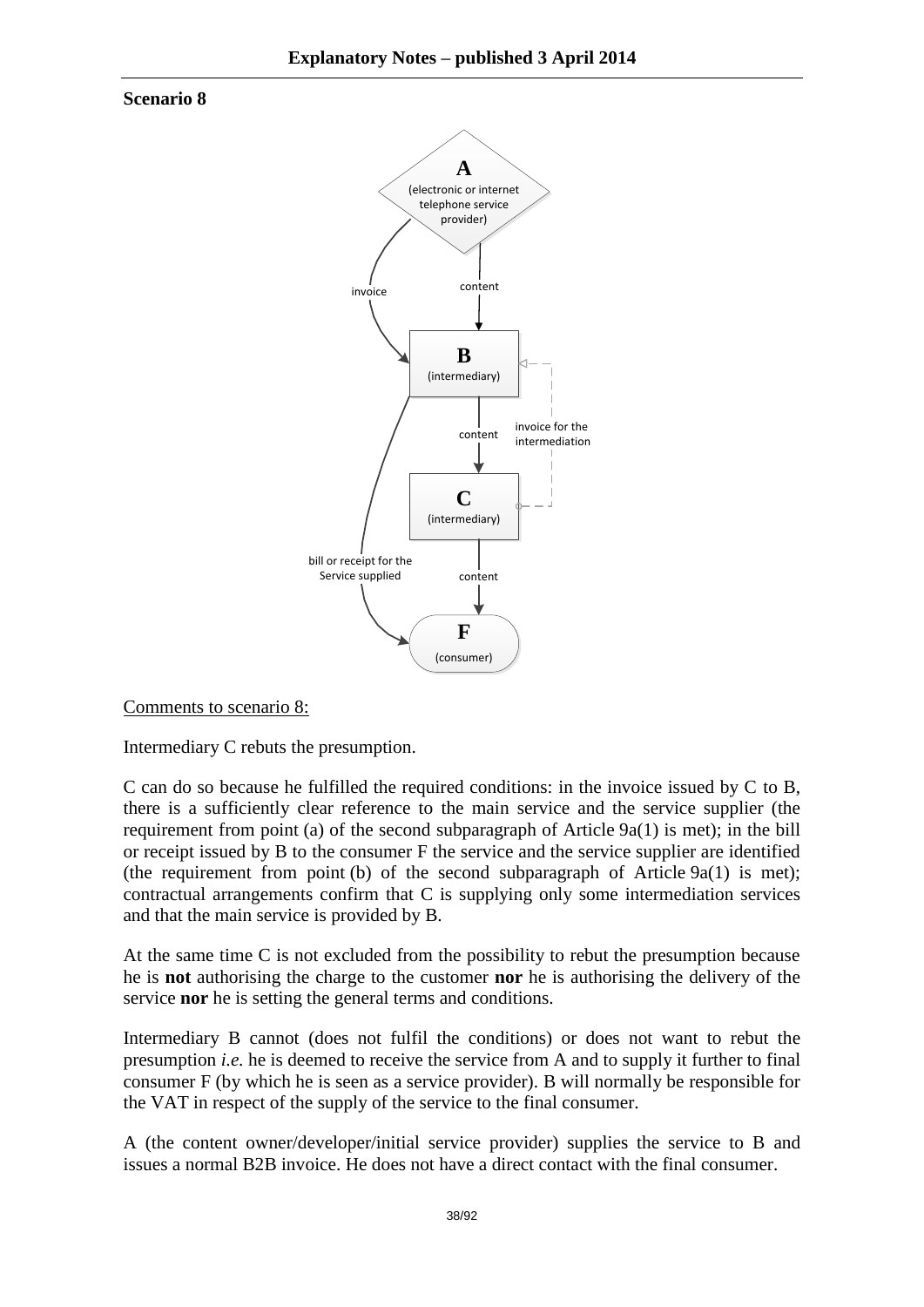### **Scenario 9**



#### Comments to scenario 9:

Intermediary C rebuts the presumption.

C can do this because he fulfilled the required conditions: in the invoice issued by C to B there is a sufficiently clear reference to the main service and the service supplier (the requirement from point (a) of the second subparagraph of Article 9a(1) is met); in the bill or receipt issued by A to consumer F the service and the service supplier are identified (the requirement from point (b) of the second subparagraph of Article  $9a(1)$  is met); contractual arrangements confirm that C is supplying only some intermediation services and that the responsibility for the main service to provide moves to B.

At the same time C is not excluded from the possibility to rebut the presumption because he is **not** authorising the charge to the customer **nor** he is authorising the delivery of the service **nor** he is setting the general terms and conditions.

Intermediary B also rebuts the presumption. B can do so because he fulfilled the required conditions: in the invoice issued by B to A there is a sufficiently clear reference to the main service and the service supplier (the requirement from point (a) of the second subparagraph of Article  $9a(1)$  is met); in the bill or receipt issued by A to consumer F the service and the service supplier are identified (the requirement from point (b) of the second subparagraph of Article 9a(1) is met); contractual arrangements confirm that B is supplying only some intermediation services and that the responsibility for the main service to provide moves to A.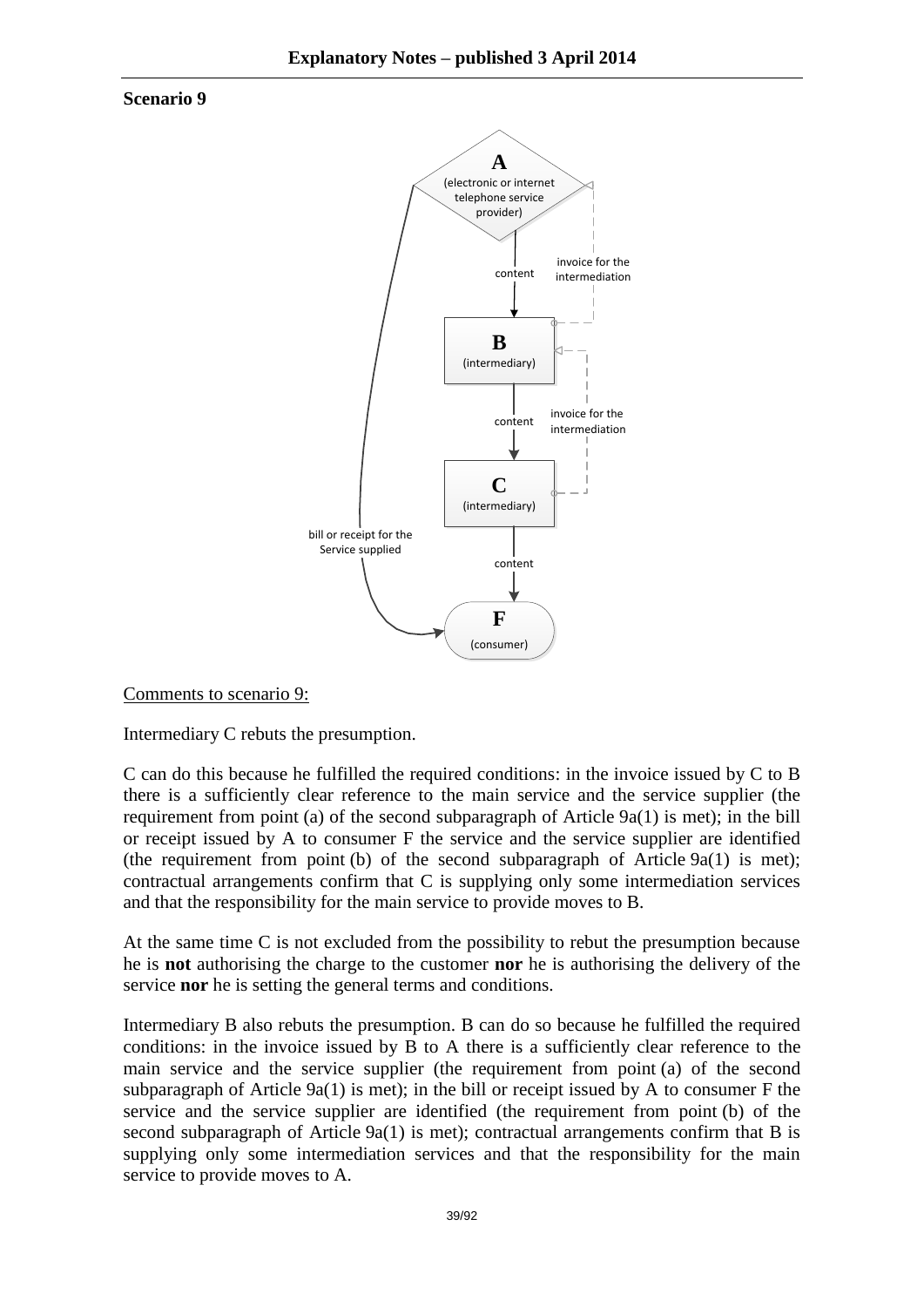At the same time B is not excluded from the possibility to rebut the presumption because he is **not** authorising the charge to the customer **nor** is he authorising the delivery of the service **nor** is he setting the general terms and conditions.

A (the content owner/developer/initial service provider) is in this case seen as a provider supplying the service to the final consumer. He issues the bill or receipt to final consumer F. A will normally be responsible for the VAT in respect of the supply of the service to the final consumer.

In the last scenario 10 a more complex situation – in comparison to scenario  $8 - is$ presented, where not all the intermediaries rebutted the presumption from Article 9a.

**Scenario 10**

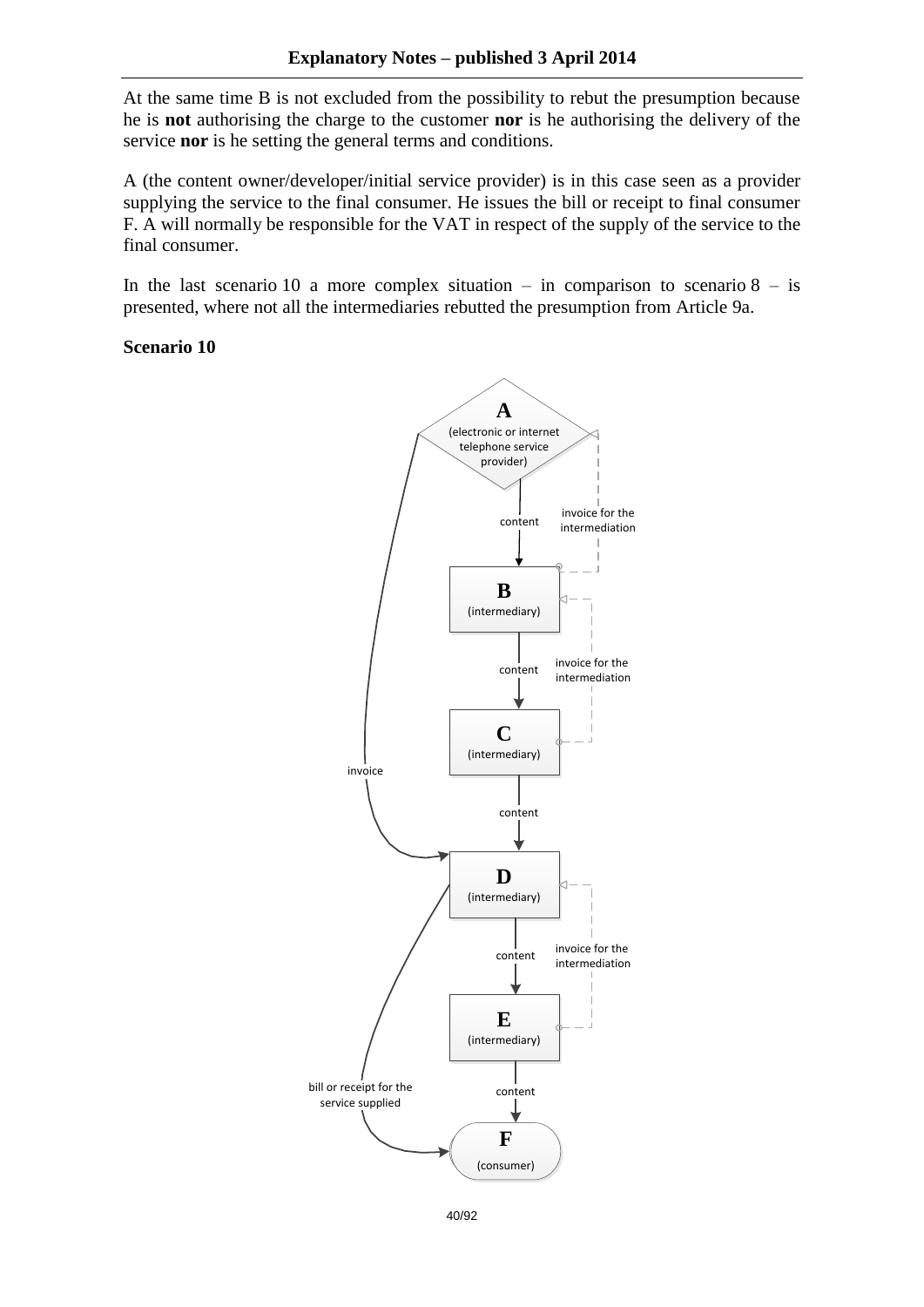### Comments to scenario 10:

Intermediary E rebuts the presumption.

E can do so because he fulfilled the required conditions: in the invoice issued by E to D, there is a sufficiently clear reference to the main service and the service supplier (the requirement from point (a) of the second subparagraph of Article 9a(1) is met); in the bill or receipt issued by D to consumer F the service and the service supplier are identified (the requirement from point (b) of the second subparagraph of Article  $9a(1)$  is met); contractual arrangements confirm that E is supplying only some intermediation services and that the main service is provided by D.

At the same time E is not excluded from the possibility to rebut the presumption because he is **not** authorising the charge to the customer **nor** is he authorising the delivery of the service **nor** is he setting the general terms and conditions.

Intermediary D cannot (does not fulfil the conditions) or does not want to rebut the presumption *i.e.* he is deemed to receive the service from A (in our scenario) and to supply it further to final consumer F (by which he is seen as a service provider). D will normally be responsible for the VAT in respect of the supply of the service to the final consumer.

Intermediary C rebuts the presumption.

C can do so because the required conditions are fulfilled: in the invoice issued by C to B (for his intermediation service), there is a sufficiently clear reference to the main service and the service provider (in this 'upper' part of the supply chain the identified service provider is A) (the requirement from point (a) of the second subparagraph of Article 9a(1) is met); contractual arrangements confirm that C is supplying only some intermediation services to B and that the responsibility for providing the main service moves to B. The requirement from point (b) of the second subparagraph of Article 9a(1) is fulfilled by D who issues the bill or receipt to consumer F where the service and the service supplier are identified (the service provider in this 'lower part' of the chain is D).

At the same time C is not excluded from the possibility to rebut the presumption because he is **not** authorising the charge to the customer **nor** is he authorising the delivery of the service **nor** is he setting the general terms and conditions.

It is important to note that C in order to fulfil the requirements from Article 9a needs to have sufficient information about the main service and the service provider. Normally C would need to rely on information provided by B who in turn should receive it from A (the content owner/developer/initial service provider).

In the case C does not have enough information he will be caught by the presumption.

Intermediary B rebuts the presumption.

B can do so because the required conditions are fulfilled: in the invoice issued by B to A (for his intermediation service), there is a sufficiently clear reference to the main service and the service provider and in the invoice issued by A to D the main service and the service supplier (in this 'upper' part of the supply chain the identified service provider is A) are identified (the requirement from point (a) of the second subparagraph of Article 9a(1) is met); contractual arrangements confirm that B is supplying only some intermediation services and that the main service is provided by A. The requirement from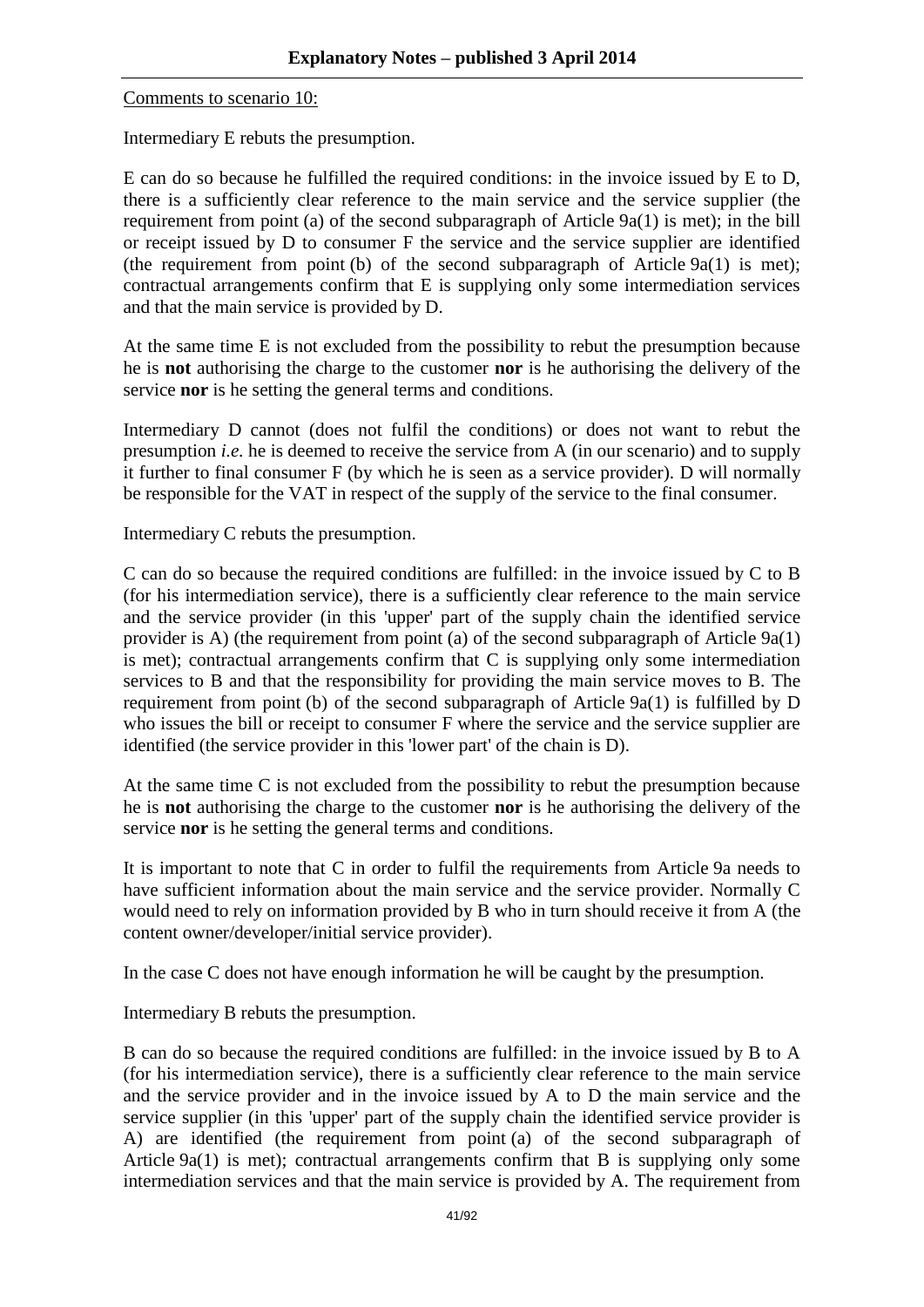point (b) of the second subparagraph of Article 9a (1) is fulfilled by D who issues the bill or receipt to consumer F where the service and the service supplier are identified (the service provider in this 'lower part' of the chain is D).

At the same time B is not excluded from the possibility to rebut the presumption because he is **not** authorising the charge to the customer **nor** is he authorising the delivery of the service **nor** is he setting the general terms and conditions.

It is important to note that B in order to fulfil the requirements from Article 9a needs to have sufficient information about the main service and the service provider. Normally B would need to rely on information provided by A.

In the case B does not have enough information he will be caught by the presumption.

A (the content owner/the developer/initial service provider) supplies the service to D and issues a normal B2B invoice. He does not have a direct contact with the final consumer.

## *3.4.8. How does the presumption apply in respect of telephone services provided over the Internet?*

Article 9a, in its paragraph 2, provides that where internet telephone services are supplied through a telecommunications network, an interface or a portal under the same conditions as set out in paragraph 1 then this paragraph applies.

Since telephone services can be supplied via intermediaries, there is also a need for a presumption as to who is actually supplying the service to the final consumer. Telephone services provided over the Internet, including voice over Internet Protocol (VoIP) are to be treated in the same way as electronic services in the context of Article 9a.

3.5. Detailed issues arising from this provision

## *3.5.1. When does Article 9a apply? – the chart*

The chart below presents a high level illustration on how Article 9a should be applied.

For more detailed information please read the whole Chapter 3. The definitions of electronic and telecommunications services are dealt with in Chapter 2.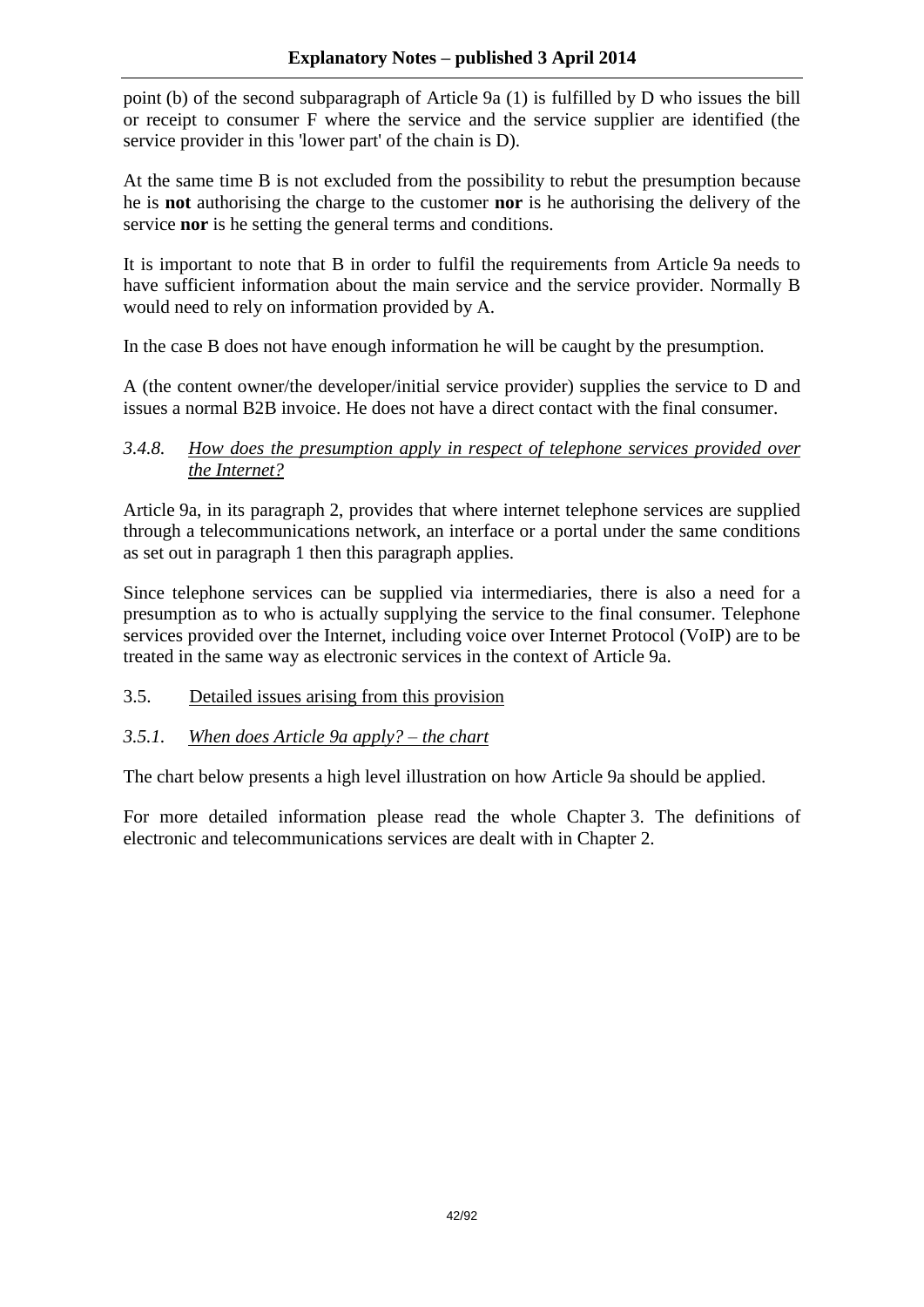

# *3.5.2. Why is this presumption not placed together with the other presumptions?*

This provision provides for a presumption, as do the provisions in subsection 3a. It should be noted however that subsection 3a focuses on the *location of the customer*, whereas Article 9a provides a presumption for *who the supplier* of the services is. The right approach, in line with the logic of the VAT Directive, is first to identify correctly the supplier of a service. The next step is then to correctly assess the nature of the service and only after that to determine where the customer belongs. For that reason Article 9a could not be placed together with the rest of the presumptions.

## *3.5.3. Why does this presumption not cover broadcasting services?*

As explained under [point](#page-18-0) 2.4.2 the definition of broadcasting services in Article 6b is relatively narrow and requires that the supplier has 'editorial responsibility' over the content in order for the service to be covered by it.

Under Article 9a, in accordance with the presumption where it applies, the 'intermediary' in the supply of broadcasting would become the service provider (broadcaster) as he could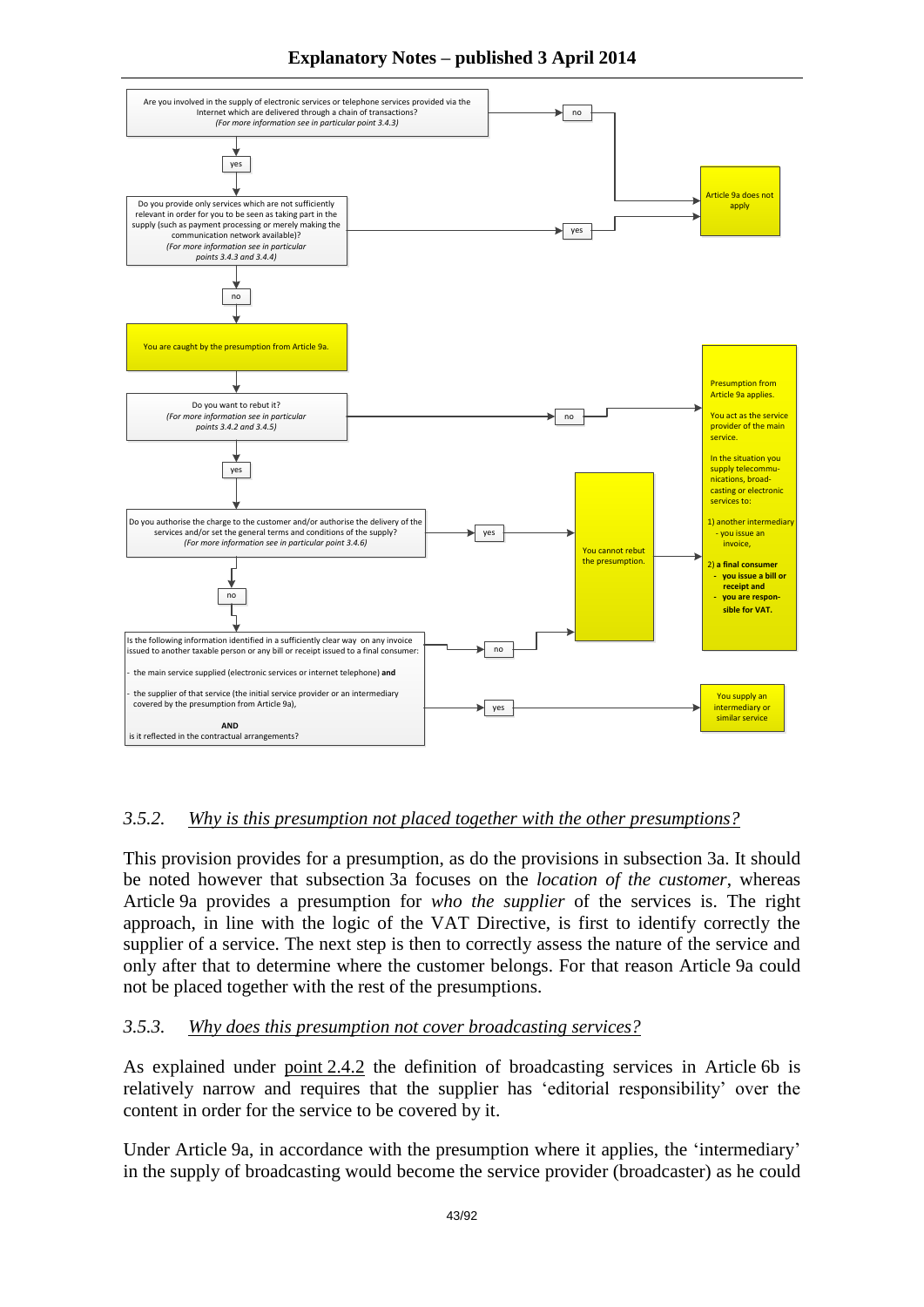not exclude himself from this position because of the additional conditions included in this provision (as a result of the third subparagraph of paragraph 1).

For that reason (since it would not be possible to exclude the application of the presumption under the first subparagraph of paragraph 1) it was not found appropriate to include broadcasting services in Article 9a.

## *3.5.4. What are telecommunications networks?*

See the glossary under [point](#page-11-0) 1.6.

## *3.5.5. What is an interface or a portal?*

See the glossary under [point](#page-11-0) 1.6.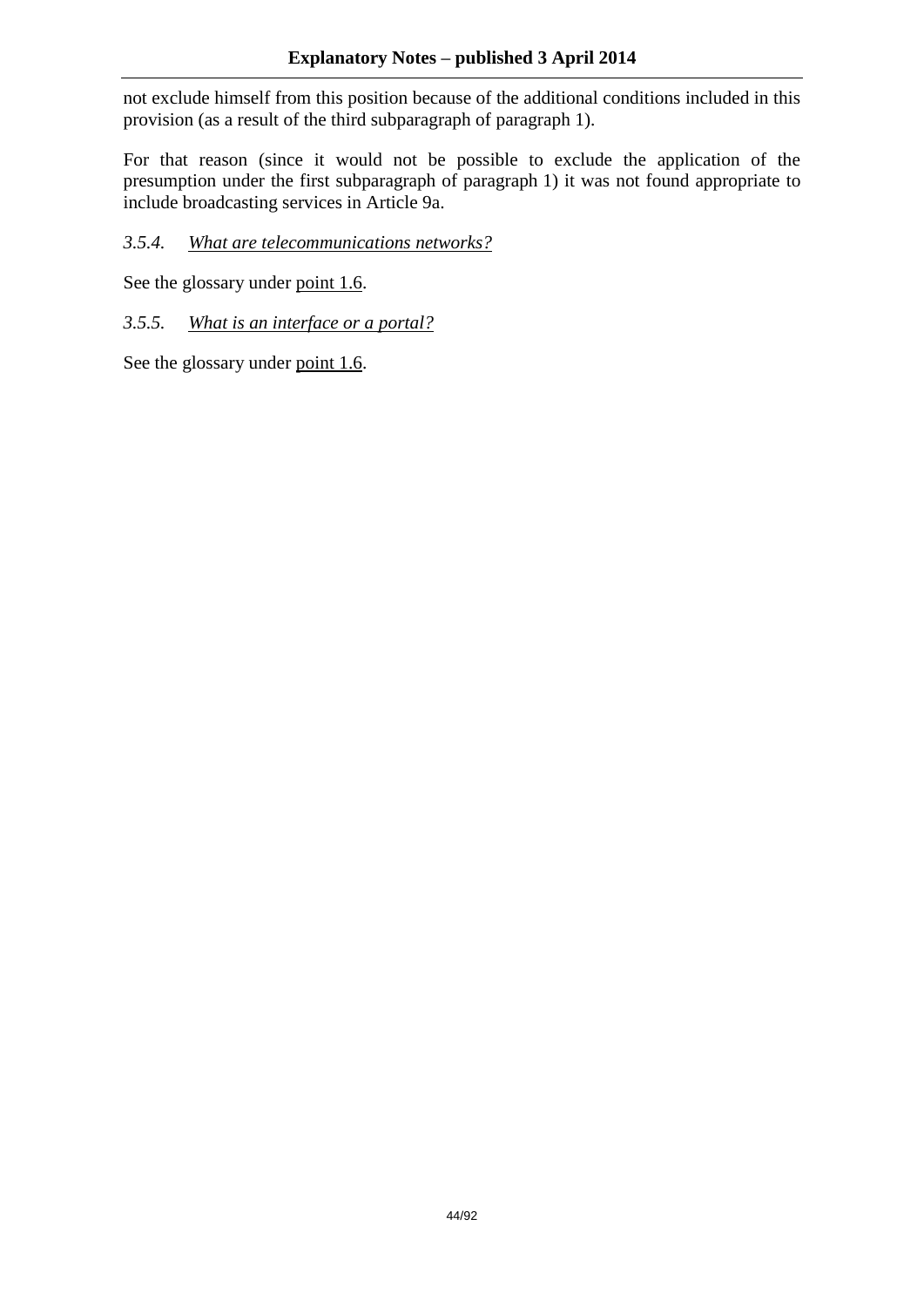#### **4. PLACE WHERE A NON-TAXABLE LEGAL PERSON IS ESTABLISHED (ARTICLE 13A)**

### 4.1. Relevant provision

The relevant provision can be found in the VAT Implementing Regulation:

## [Article](#page-87-0) 13a

Whenever reference is made to an article of the VAT Implementing Regulation, the reference to that particular legal act is omitted and only the article is mentioned.

### 4.2. Background

Within the VAT system, a final consumer (also referred to as a non-taxable person) can be a natural person (that is a private individual) or a legal person (such as a public authority).

Where telecommunications, broadcasting or electronic services are supplied to a private individual, VAT, as a rule, will be due at the place where the private individual has his permanent address or usually resides (as from 2015).

If for these supplies the customer is a (non-taxable) legal person, the determining factor will be the place where that person is established.

In that respect, for the application of the place-of-supply rules it is important to remember that in accordance with Article 43(2) of the VAT Directive a non-taxable legal person identified for VAT purposes must be regarded as a taxable person.

When VAT will need to be charged at the place where the final consumer is '**established**' (if it is a legal person) or at the place where he has his '**permanent address**' or '**usually resides**' (when the customer is a natural person), it is necessary to be clear on the meaning of these three concepts.

Articles 12 and 13 already provide guidance on the concepts of permanent address and usual residence. The permanent address is the address of a natural person entered in the population or similar register, or the address indicated by that person to the relevant tax authorities. It is also made clear that a natural person usually resides at the place where that person usually lives as a result of personal and occupational ties. Where these ties are in different countries, the usual residence will be determined by the personal ties which show close links between the person and a place where he is living.

## 4.3. Why was there a need for clarification?

A legal person belongs to the place where it is established. For legal persons carrying out economic activity (taxable persons), guidance on the place of establishment can be found in Articles 10 and 11 but there is no such guidance as regards legal persons without economic activity (non-taxable legal persons).

In that context, it was necessary to clarify the concept of 'established', which is now included in Article 13a.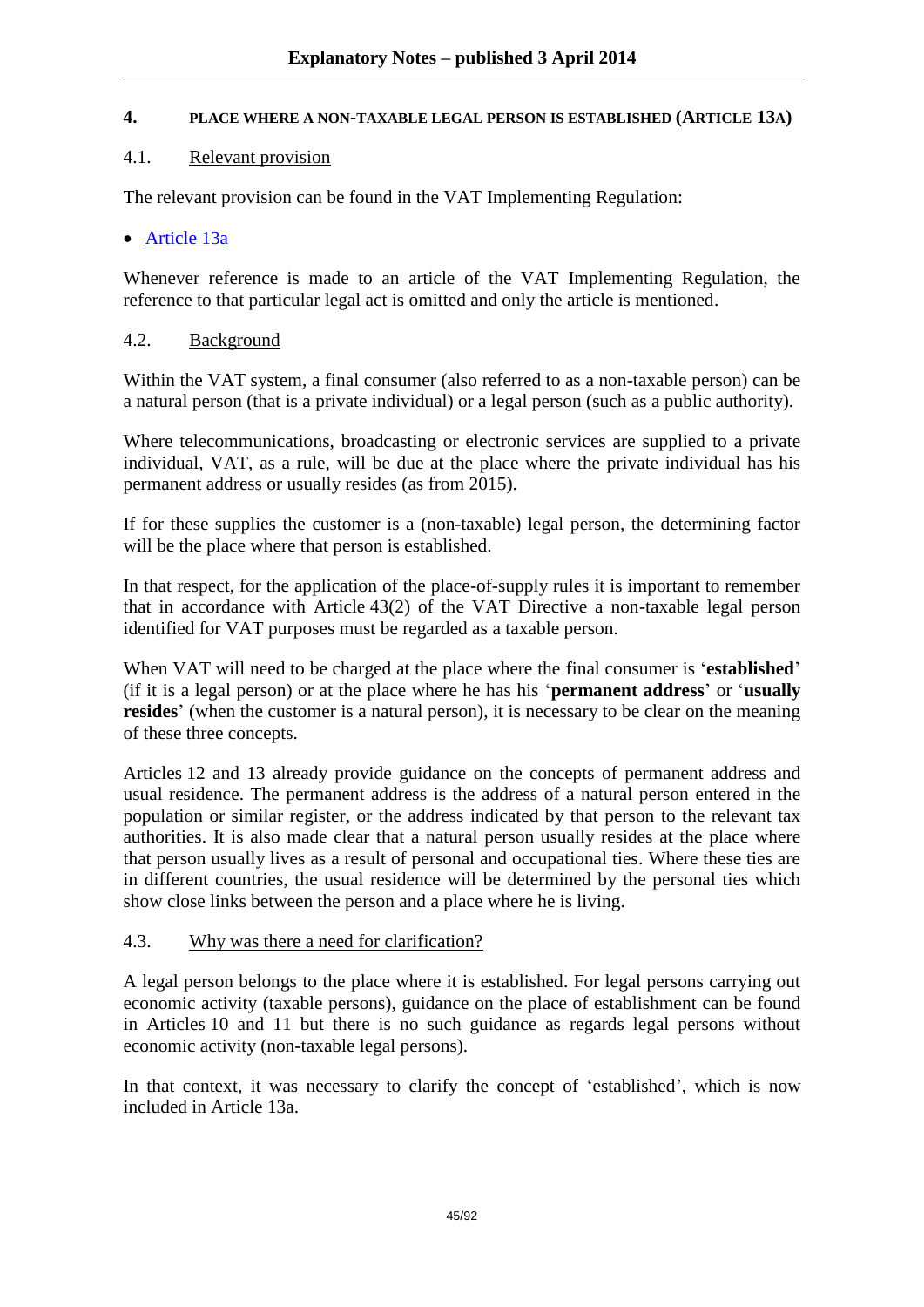### 4.4. What does the provision do?

Article 13a defines the place where a non-taxable legal person is established or has an establishment.

That is the place where the functions of its central administration are carried out (performed/executed), or any other place characterised by a sufficient degree of permanence and a suitable structure in terms or human and technical resources to enable it to receive and use the services supplied to it for its own needs (that is the place from which it operates activities).

Unlike a taxable person, a non-taxable legal person will normally not be engaged in economic activities. It was therefore necessary to give separate guidance on the place where a non-taxable legal person is established.

The definition, and the tests to be applied, however reflects the existing principles for determining the place of business of a taxable person (Article 10) and any fixed establishment that it may have (Article 11(1)).

The elements used are similar to those applied in the case of a taxable person but have been adapted to tailor the situation of a non-taxable person who will not be involved in business.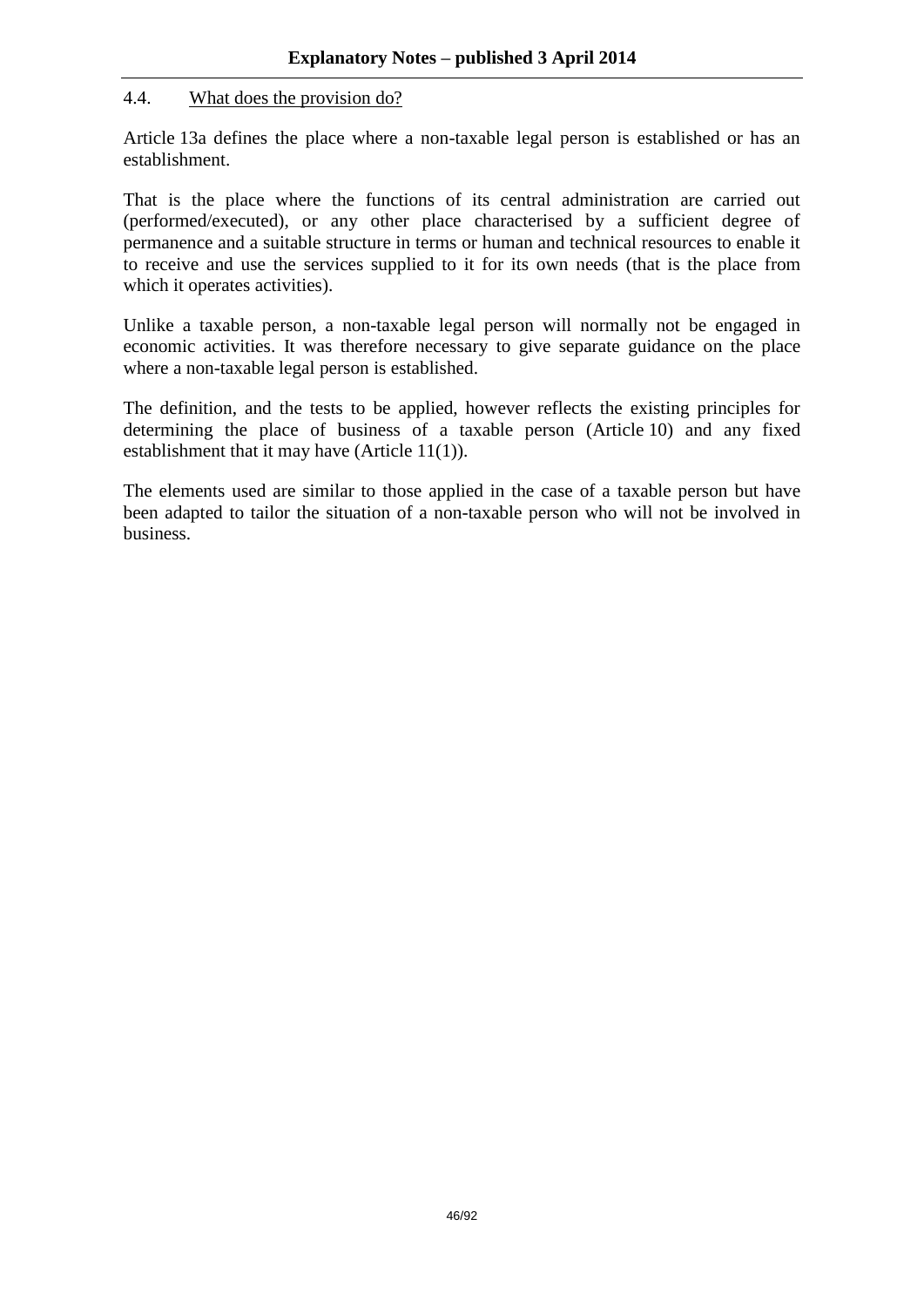#### **5. STATUS OF CUSTOMER NOT COMMUNICATING HIS VAT IDENTIFICATION NUMBER (ARTICLE 18)**

### 5.1. Relevant provision

The relevant provision can be found in the VAT Implementing Regulation:

#### • Article [18\(2\), second subparagraph](#page-88-0)

Whenever reference is made to an article of the VAT Implementing Regulation, the reference to that particular legal act is omitted and only the article is mentioned

### 5.2. Background

As from 1 January 2015, the place of taxation for the supply of telecommunications, broadcasting and electronic services will be the same for B2B (business to business) and B2C (business to final consumer) supplies.

Regardless of this change it will still be necessary for the supplier to determine the status of the customer (whether he is a business or a final consumer) as it will influence the VAT liability of the supplier. Where the supply is made to a final consumer, or if the customer is established in the same Member State as the supplier, the supplier will be liable to account for the tax. In cases where the supply is made to a taxable customer who is established in a Member State other than that of the supplier the latter should not charge VAT as it will be for the customer to account for the tax under the reverse charge mechanism.

## 5.3. Why was there a need for clarification?

Article  $18<sup>11</sup>$  is relevant when identifying the status of the customer is necessary in order to correctly apply rules for the place of supply of services. To verify the status of the customer and the place where he belongs, a supplier will often rely heavily on the VAT identification number communicated by his customer.

Paragraph 1 tells the supplier when he can regard an EU customer as a taxable person. That is the case when the customer communicates his VAT identification number, or shows that he is in the process of registering for VAT.

Where no VAT identification number has been communicated, the first subparagraph of paragraph 2 tells the supplier that the customer can be regarded as a non-taxable person but only if there is no information to the contrary.

In relation to telecommunications, broadcasting and electronic services as from 2015 the status of the customer will not influence the identification of the place of supply. Therefore, regardless of whether the customer is a taxable person or a final consumer, the revenues will accrue to the same Member State.

 $\overline{11}$ Article 18 helps the supplier to identify the status of the customer but the provision does not change it. It is important to remember that any person who independently carries out in any place any economic activity, whatever the purpose or results of that activity, must be regarded as a taxable person. To be a taxable person, registration is not required. In other words the fact that a taxable person does not have a VAT identification number does not change his status.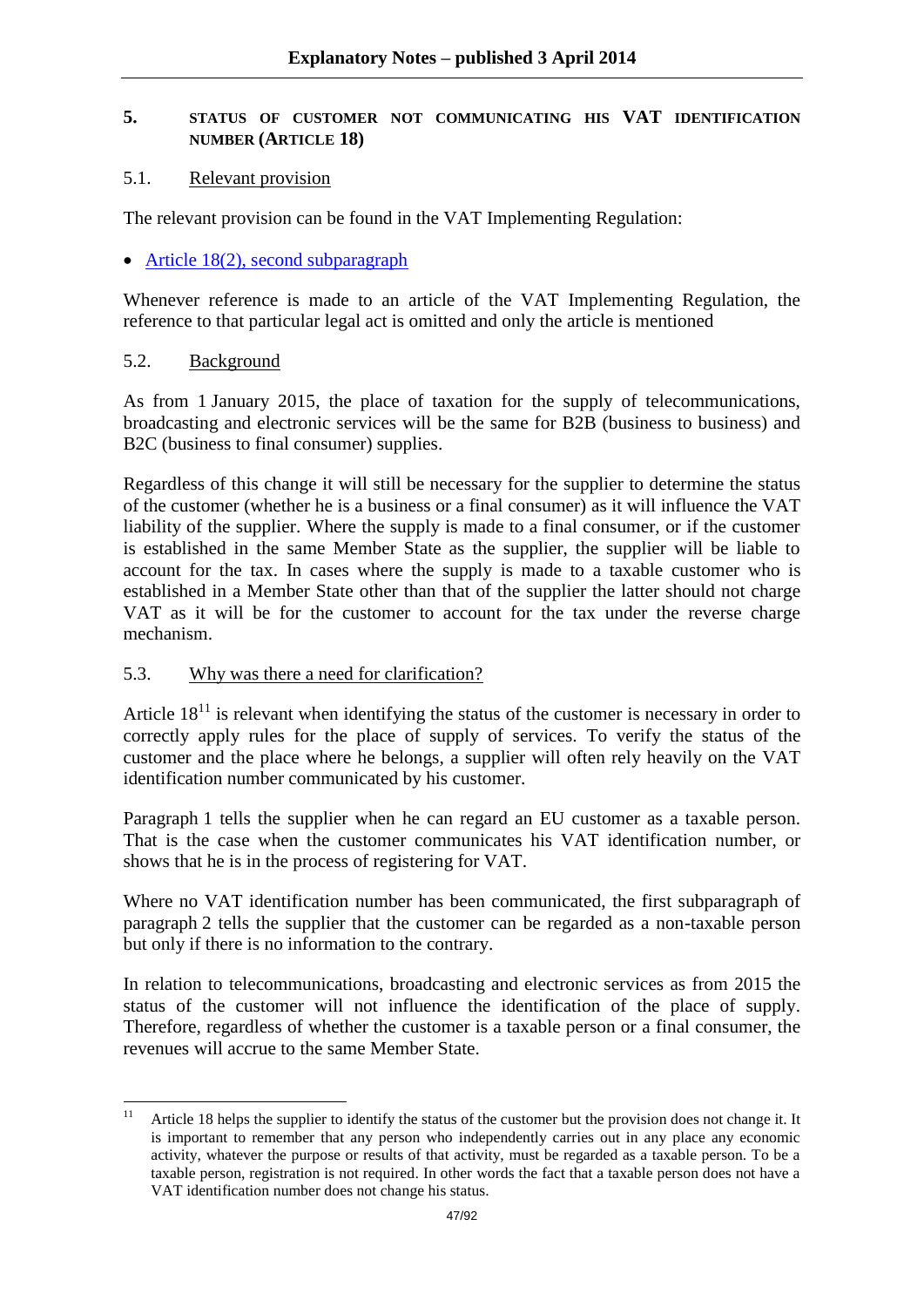For these services, there is often a high volume of low value supplies taking place and therefore it is particularly important that the business is able to establish the status of its customers rapidly and with certainty. In other words it is necessary for a business to have more certainty when deciding whether or not to charge VAT. For these reasons the second subparagraph of Article 18(2) was introduced. It aims to simplify the application of rules in respect of telecommunications, broadcasting and electronic services.

# 5.4. What does the provision do?

The second subparagraph of Article 18(2), facilitates businesses in distinguishing business customers from customers who are final consumers. Its main purpose is to provide more legal certainty for the supplier as to the status of his customer by disregarding information other than the VAT identification number.

The supplier of telecommunications, broadcasting and electronic services **may** regard any customer who does not provide him with a VAT identification number as a non-taxable person. This will allow the supplier to determine immediately and with certainty whether payment of VAT falls to him (as it does for any supply to a non-taxable person, or to a taxable person in the same Member State) or whether the customer needs to account for the tax (because the supply is to a taxable person in another Member State).

It is optional for the supplier to avail himself of this provision.

The supplier can treat customers without a VAT identification number as final consumers. By doing this, he protects himself against any liability later on if the customer never communicates his VAT identification number to him, which could be taken as an indication that the customer did in fact **not** act as a taxable person.

However the supplier is not compelled to treat a customer who is a taxable person acting as such, as a final consumer: if he would want to treat him as a taxable person, although his client has not yet communicated him his VAT identification number, he can do so. The burden of proof will however then be on his shoulders and to avoid liability he will need sufficient information to substantiate the status of his customer.

Concerning the customer, once the VAT identification number is attributed to him, he is obviously obliged, under Article 55, to communicate it forthwith to the supplier to enable him to submit a recapitulative statement as required.

This option is available for the supplier **as long as** the customer has not communicated his VAT identification number. Where, despite being a taxable person, the customer is treated as a final consumer, the customer cannot recover the VAT which instead becomes a final cost for him. To avoid depriving the customer of his rights, he should be given the possibility to rectify the situation with his supplier. The option for the supplier therefore only applies until the moment that the customer communicates his VAT identification number. In that case, the supplier will need to make the necessary adjustments in accordance with the normal rules. That could include refunding any VAT previously charged to the customer and making the necessary adjustments in his VAT (MOSS) return.

The customer should communicate his VAT identification number within a reasonable time of the supply. If a customer is very late in doing so, normally it could be assumed that he was not acting as a taxable person when buying the service.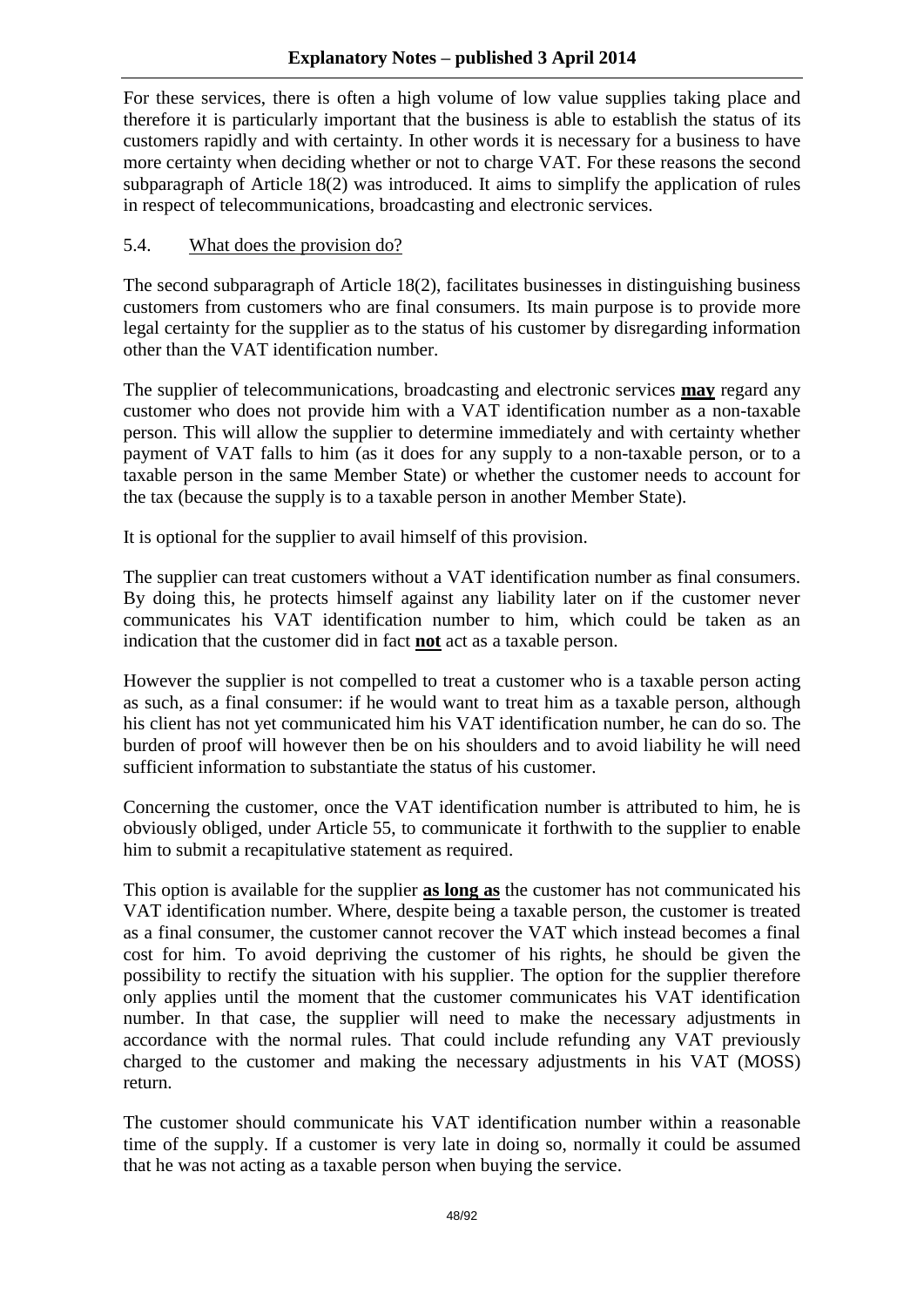When dealing with concrete cases it should be kept in mind that this facilitation measure will not have any revenue implication for the Member State of the customer.

## 5.5. Detailed issues arising from this provision

## *5.5.1. Is a supplier compelled to treat a customer without a VAT identification number as a final consumer?*

Irrespective of information to the contrary, the supplier 'may' regard a customer as a nontaxable person as long as that customer has not communicated his individual VAT identification number. The second subparagraph of Article 18(2) does not, however, compel him to do so. If he has other information to substantiate the status of the customer as a taxable person, the supplier can treat him as such but he then assumes the risk in case things go wrong with his customer.

# *5.5.2. How should a supplier treat a customer established outside the EU?*

Where telecommunications, broadcasting and electronic services are supplied to customers established or residing outside the EU, the supply falls outside the scope of EU VAT. That is so irrespective of the status of the customer.

Unless the rule of effective use and enjoyment as laid down in Article 59a of the VAT Directive is applied, the supplier does not need to know the status of the customer but only needs to determine the place where that customer belongs. That is also confirmed by Article 3.

# *5.5.3. What was the reason for using 'may' instead of 'shall' in Article 18(2)?*

The use of 'may' in the second subparagraph of Article 18(2) makes it optional for the supplier to use this provision.

A reference to 'shall' would have forced a supplier who did not receive a VAT identification number from his customer to treat this customer as a non-taxable person. However it is not excluded that, even in the absence of a VAT identification number, the supplier knows that his customer is in fact a taxable person and the reference to 'may' then allows him to refrain from treating that customer as a non-taxable person.

If the supplier has sufficient information to substantiate that the customer is in fact a taxable person, he is therefore not compelled to treat that customer as a non-taxable person and can issue an invoice without VAT if, in accordance with Article 196 of the VAT Directive, the latter is required to account for VAT.

### *5.5.4. What are the repercussions if the supplier decides not to avail of the option included in the second subparagraph of Article 18(2)?*

In the absence of a VAT identification number, when the supplier does not use the option in the second subparagraph of Article 18(2), he needs to be able to substantiate that the customer is in fact a taxable person. If this is not possible, the supplier could be held liable for payment of the VAT on account of the customer being a non-taxable person.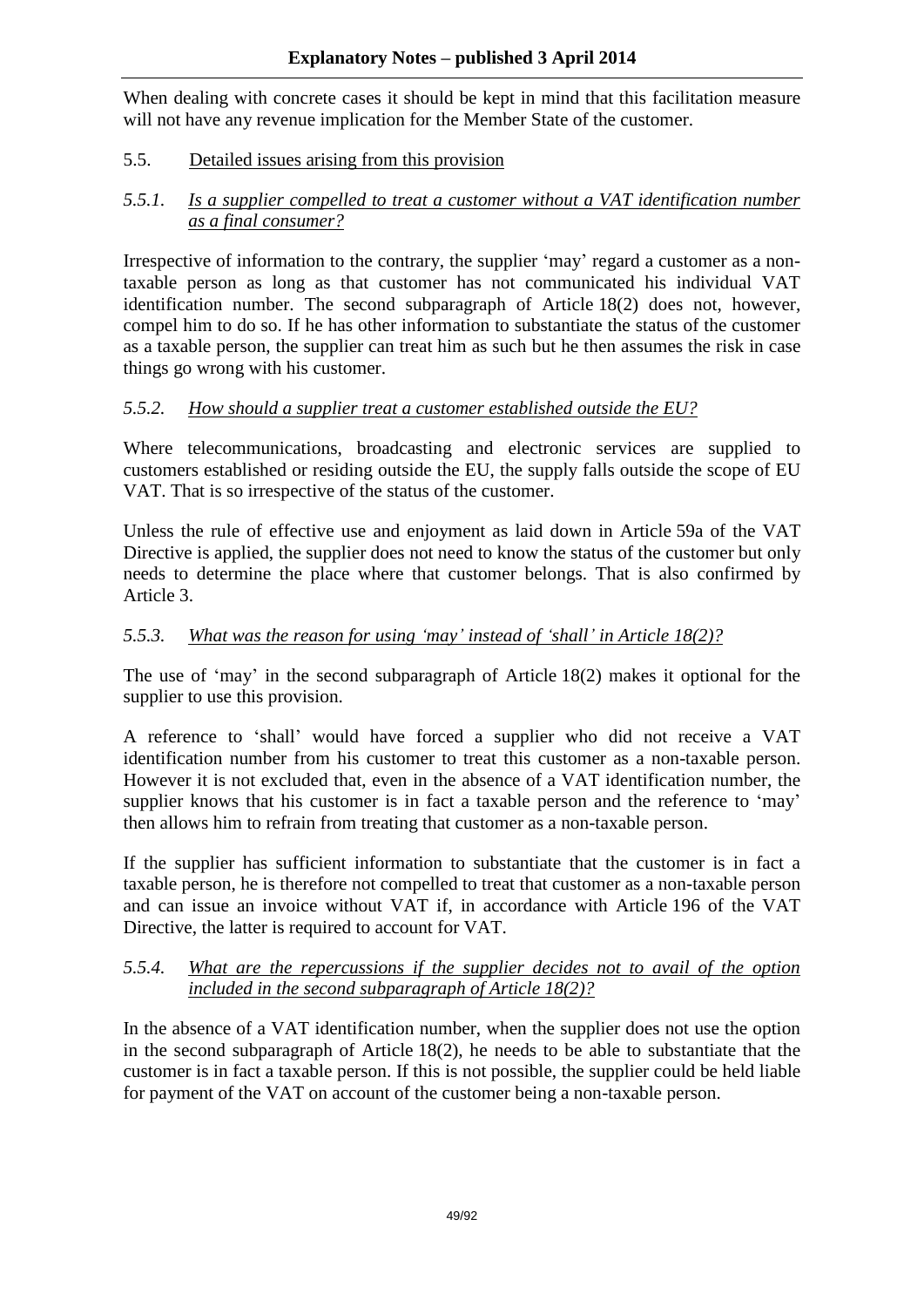## *5.5.5. What would the supplier need to do if the customer later communicates his VAT identification number to him?*

Where the customer has not supplied a VAT identification number and the supplier has doubts about the status of the customer, the supplier can protect himself by treating the customer as a non-taxable person until such VAT identification number is provided (if ever).

However, this initial assessment will have to be reviewed and corrected should the customer subsequently communicate his VAT identification number to the supplier. In this place it is important to remember Article 25 which states that **for the application of the rules governing the place of supply of services, only the circumstances existing at the time of the chargeable event shall be taken into account.**

Once the customer communicates his VAT identification number, the supplier will need to make the necessary adjustments (issue of corrected invoice, refund of VAT charged to the customer, correcting his VAT (MOSS) return …).

# *5.5.6. When should the customer communicate his VAT identification?*

A customer who upon purchase is in the process of registering, will be unable to communicate a VAT identification number and could then see himself be treated as a nontaxable person by the supplier. Once registered, the customer will however be in a position to communicate his VAT identification number. If he does so, the supplier can no longer rely on the option laid down in the second subparagraph of Article 18(2).

Communication would need to be timely and should therefore be done within a reasonable time span. Suppliers are able to foresee in their contractual arrangements what they consider as a "reasonable time span". It could also be that under national law, communication would need to be made within a certain time span.

# *5.5.7. Can a customer who is a taxable person but has been treated as a non-taxable person by the supplier recover the VAT charged to him by that supplier?*

If the customer does not communicate his VAT identification number, the supplier may decide to treat him as a final consumer and charge VAT. That VAT should not, in normal circumstances, have been charged by the supplier. If this is the case, the VAT that has been charged can be recovered but not from the tax authority through any of the normal deduction/refund procedures. The customer will instead need to engage with the supplier to rectify the situation.

#### *5.5.8. What should be done where a customer communicates a VAT identification number but the supplier has doubts about the status of the customer or the capacity in which he is acting?*

In accordance with Article  $18(1)(a)$  the supplier may regard the customer as a taxable person when the latter communicated his VAT identification number, the number was sucessfully verified in VIES and there is no information suggesting that the customer is not a taxable person. Therefore in the case where, on the basis of other available information, the supplier has doubts about the status of the customer or the capacity in which he is acting, he could decide that the communication of the VAT identification number in itself is not sufficient to treat the customer as a taxable person. In his decision the supplier should take into account the wording of Article 19.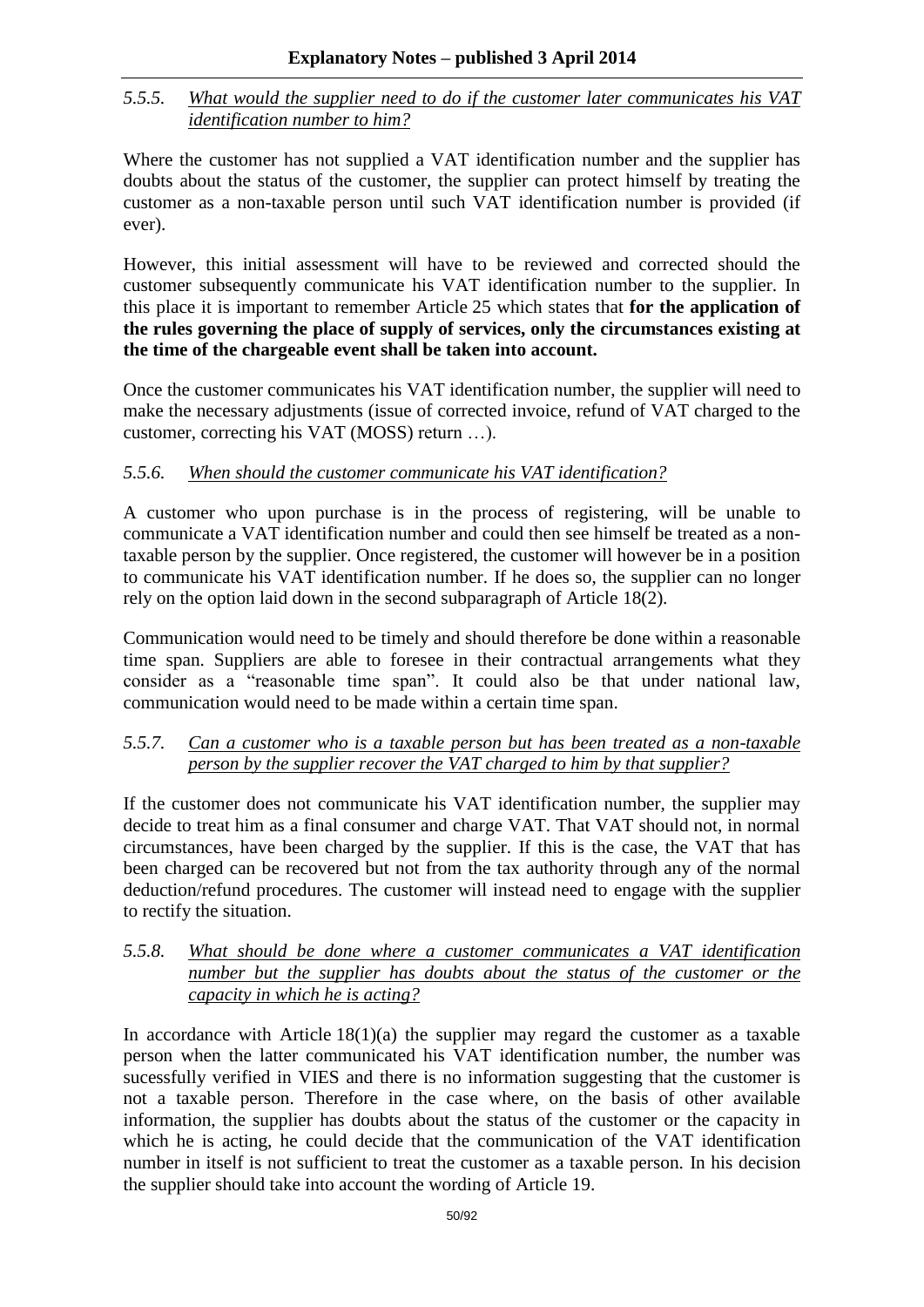*5.5.9. Is there a contradiction between the option provided under the second subparagraph of Article 18(2) and the requirement existing in some Member States to include the VAT identification number on the invoice in order for the supplier to be able not to charge VAT in respect of cross-border supplies of services?*

No, there is no contradiction between those two elements. The second subparagraph of Article 18(2) gives an option for the supplier when the customer did not communicate his VAT identification number. However in the cases where Member States are more strict in their requirements for accepting that it is justified, in the absence of the VAT number of the client, that VAT is not charged by the supplier on cross-border supplies of services, the choice for the supplier not to use this option (to treat the customer as a final consumer) will in practice be limited.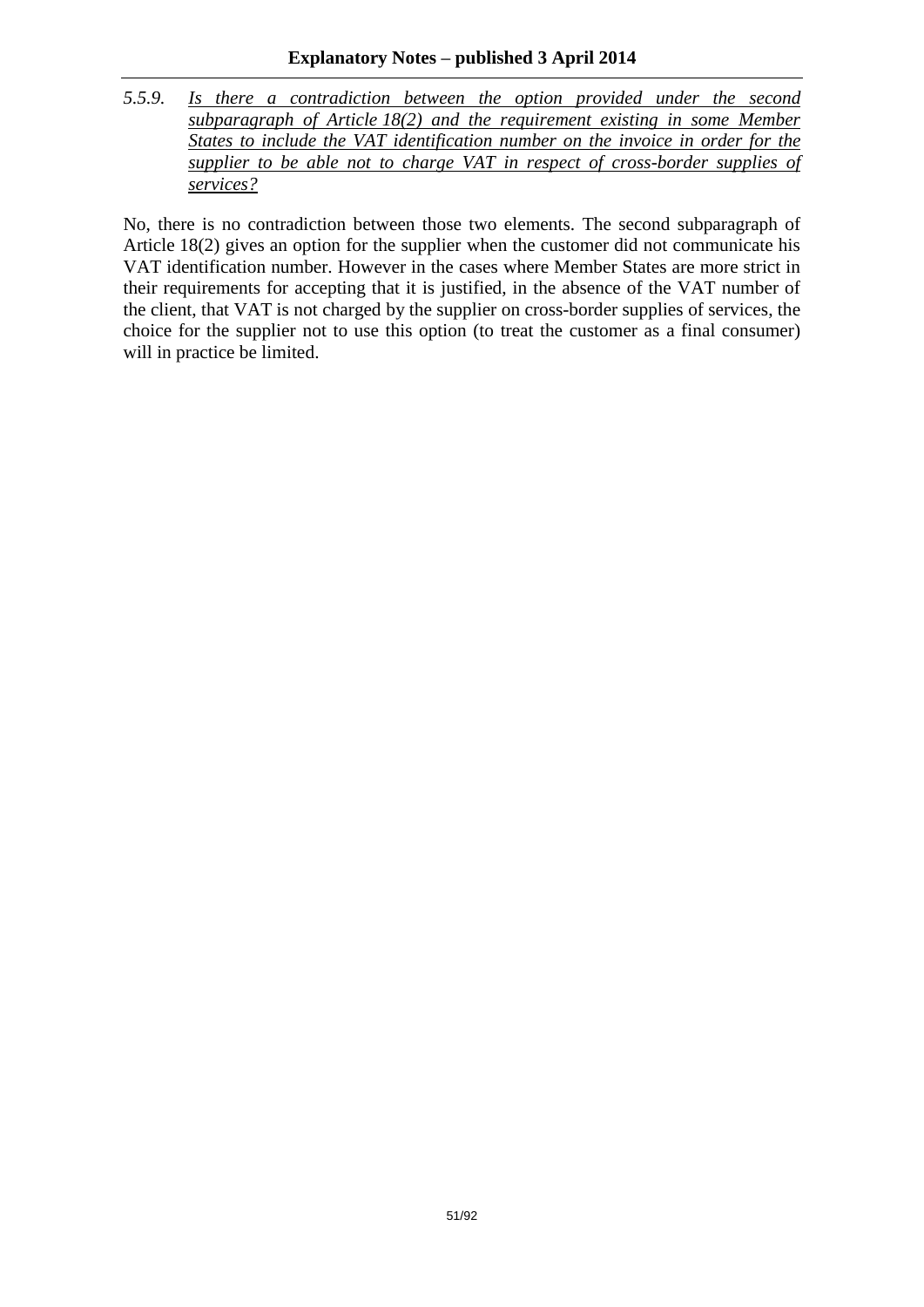#### **6. CUSTOMER ESTABLISHED OR RESIDING IN MORE THAN ONE COUNTRY (ARTICLE 24)**

### 6.1. Relevant provision

The relevant provision can be found in the VAT Implementing Regulation:

#### • [Article](#page-88-1) 24

Whenever reference is made to an article of the VAT Implementing Regulation, the reference to that particular legal act is omitted and only the article is mentioned

### 6.2. Background

For B2C supplies, the place of taxation depends on where the final consumer is established or has an establishment (if it is a non-taxable legal person) or where he has his permanent address or usually resides (in the case of a natural person).

#### 6.3. Why was there a need for clarification?

Where a customer is established or resides in more than one country, this could give rise to conflicts concerning jurisdiction between Member States as to which, if any, would have the right to tax. This could result in double taxation.

Priority should be given to the place that best ensures taxation at the place of actual consumption of the services. To clarify that concept, further guidance was however necessary.

## <span id="page-51-0"></span>6.4. What does the provision do?

Article 24 gives the necessary guidance to avoid conflicts between Member States that could see the supplier being faced with double taxation where the final consumer is established or resides in more than one country.

It is relevant in those situations where the services supplied to a final consumer are taxable at the place where the final consumer belongs like in the case of telecommunications, broadcasting and electronic services (Article 58 of the VAT Directive).

Where such services are supplied to a non-taxable legal person priority will be given to the place where the functions of its central administration are carried out (point (a)). This is the case unless there is evidence that the services are used at another establishment of that non-taxable legal person.

If the supply is made to a natural person, the usual residence of that person should be given priority (point (b)). The permanent address should be used only if there is evidence that the services are used there.

The purpose is, as pointed out in Recital 7 of Regulation 1042/2013, to give priority to the place that best ensures taxation at the place of actual consumption of the services.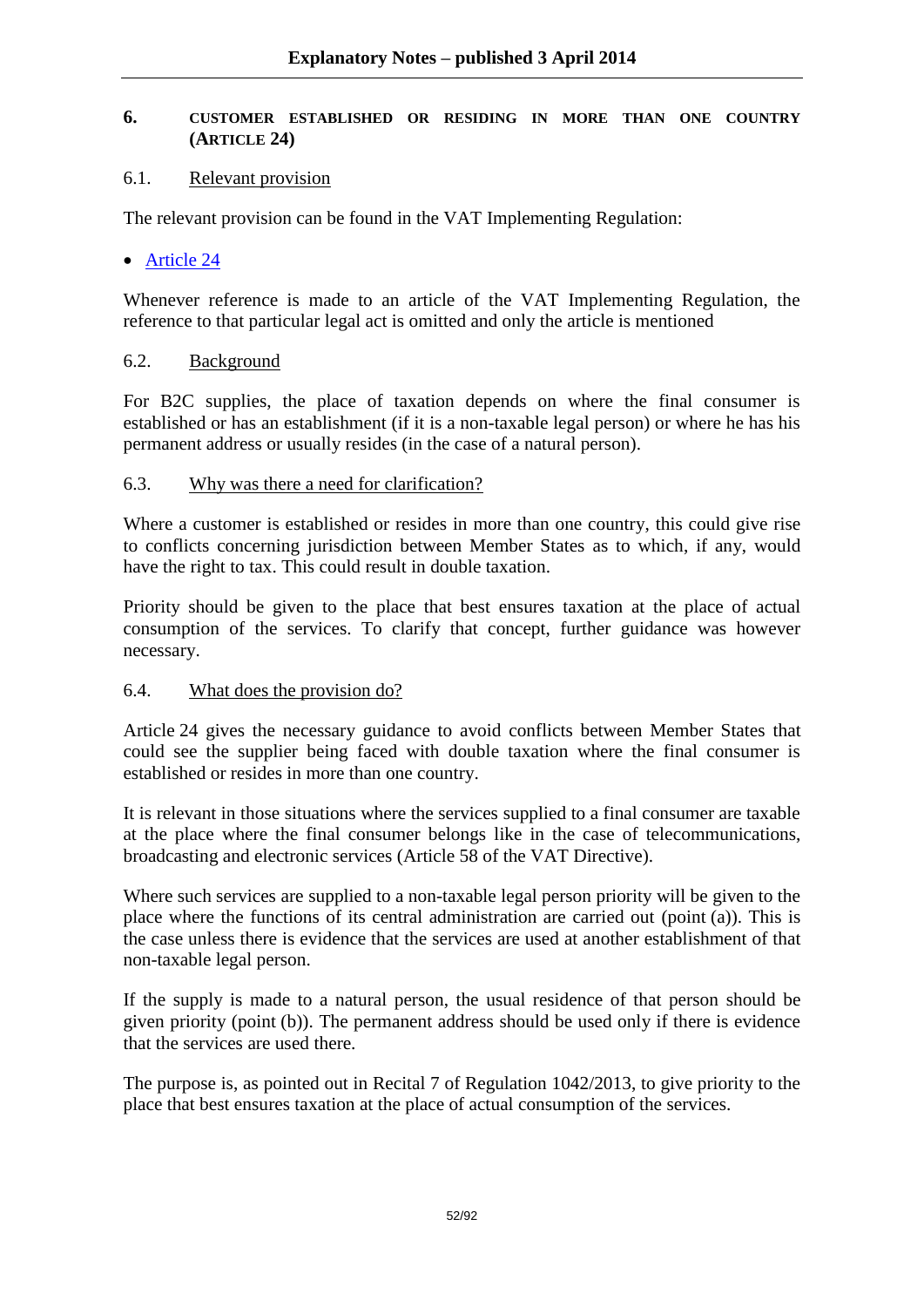## 6.5. Detailed issues arising from this provision

*6.5.1. How should the presumptions in Articles 24a and 24b be applied where the customer is established or resides in more than one country?*

This provision seeks to avert conflicts of jurisdiction between Member States as to which, if any, has the right to tax.

Where one of the specific presumptions laid down in Article 24a or in points (a), (b) or (c) of Article 24b applies the place of supply is identified by reference to particular indicators that point to the place where the customer is established or resides $^{12}$ . Therefore a conflict between two places of establishment or residence could only arise if a tax authority would rebut one of the specific presumptions because there are indications of misuse or abuse by the supplier. If after the rebuttal of one of those presumptions, on the basis of available information, the customer is identified as being established or residing in more than one Member State Article 24 would be relevant.

If none of the specific presumptions applies, the place where the customer belongs is presumed to be the place identified as such by the supplier on the basis of two items of non-contradictory evidence pursuant to point (d) of Article 24b. It is particularly relevant in that case, if on the basis of available information, the customer is identified as being established or residing in more than one Member State, to look to Article 24 for guidance.

## *6.5.2. How should Article 24f dealing with evidence, be applied where the customer is established or resides in more than one country?*

Article 24f gives a non-exhaustive list of items of evidence which could be used by the supplier when identifying the place where a final customer is established, has a permanent address or usually resides. In the cases where, on the basis of available evidence, the supplier identifies two countries where the customer is established or resides, he must choose the country of taxation in accordance with Article 24 (see also [point](#page-51-0) 6.4).

 $12<sup>12</sup>$ The scope of the specific presumptions from Articles 24a and  $24b(a)$ -(c) is described in more detail in Chapter 7.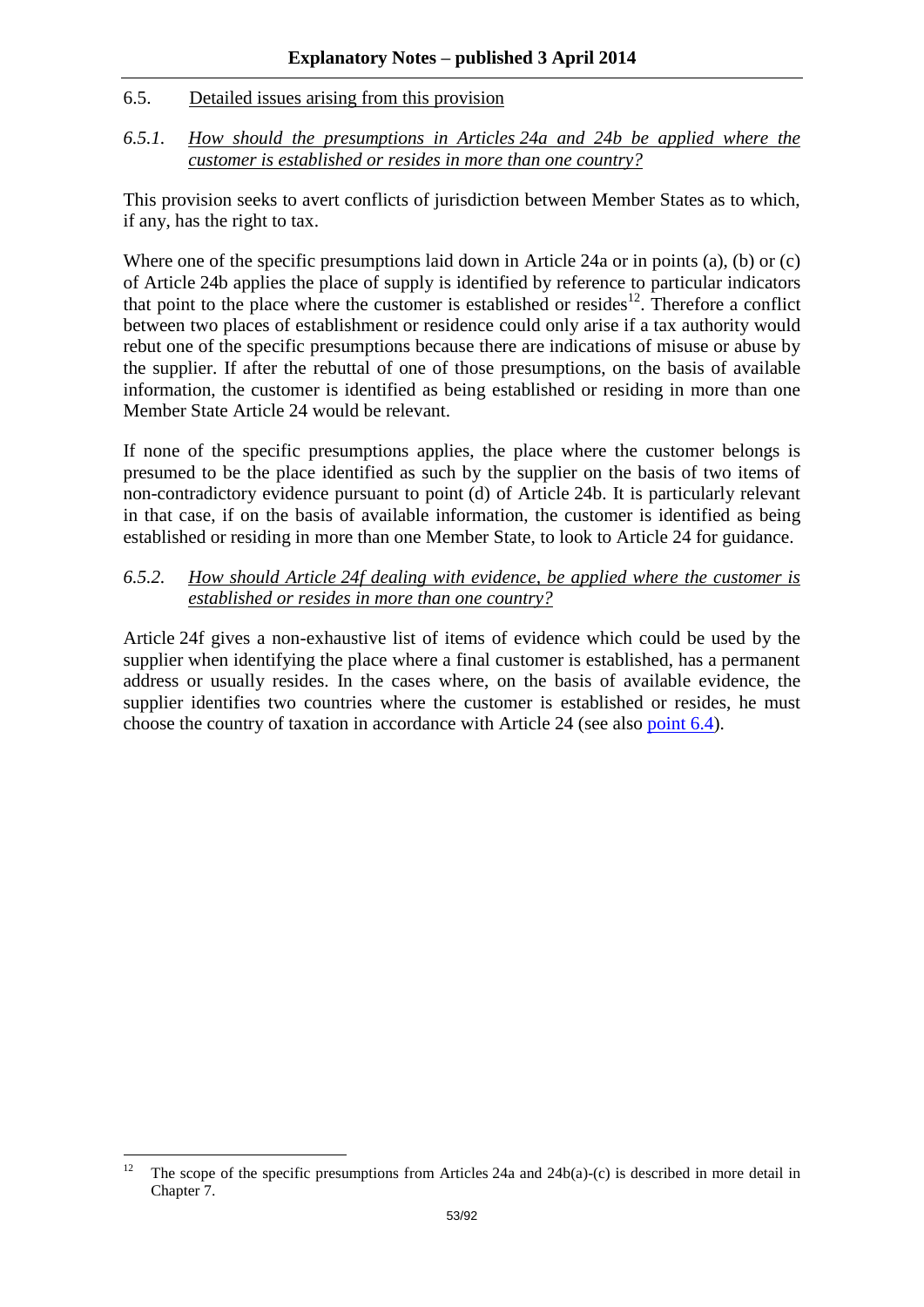### <span id="page-53-0"></span>**7. PRESUMPTIONS FOR LOCATION OF CUSTOMER (ARTICLES 24A AND 24B)**

## 7.1. Relevant provisions

The relevant provisions can be found in the VAT Implementing Regulation:

Digital supplies at a physical location of the supplier:

[Article](#page-88-2) 24a

Digital supplies through a fixed land line:

• Article [24b, point](#page-89-0) (a)

Digital supplies via mobile networks:

• Article [24b, point](#page-89-0) (b)

Digital supplies using a decoder:

• Article [24b, point](#page-89-0) (c)

Other digital supplies:

• Article [24b, point](#page-89-0) (d)

Whenever reference is made to an article of the VAT Implementing Regulation, the reference to that particular legal act is omitted and only the article is mentioned.

## 7.2. Background

As from 1 January 2015, in accordance with Articles 44 and 58 of the VAT Directive, telecommunications, broadcasting and electronic services will, in all cases, be taxable at the place of the customer. That is the case irrespective of whether those services are supplied by EU or non-EU businesses and independently of the status of their customer (as a taxable or a non-taxable person).

7.3. Why was there a need for clarification?

Telecommunications, broadcasting and electronic services (digital services) are usually supplied at a distance and the supplier needs to be able to determine in an easy way the location of his customer, so that the VAT treatment can be automated imposing as little administrative burden as possible.

Where each single supply may be of small value but at the same time the number of transactions is very high, there is a need for presumptions to facilitate the practical application of the rules applicable from 2015. There are also situations where, because of the particular setting in which the digital service is supplied it is very difficult to identify not only the location but also the status of the customer. Also in those cases a presumption is needed. All these presumptions must obviously be consistent with the rules set by the VAT Directive.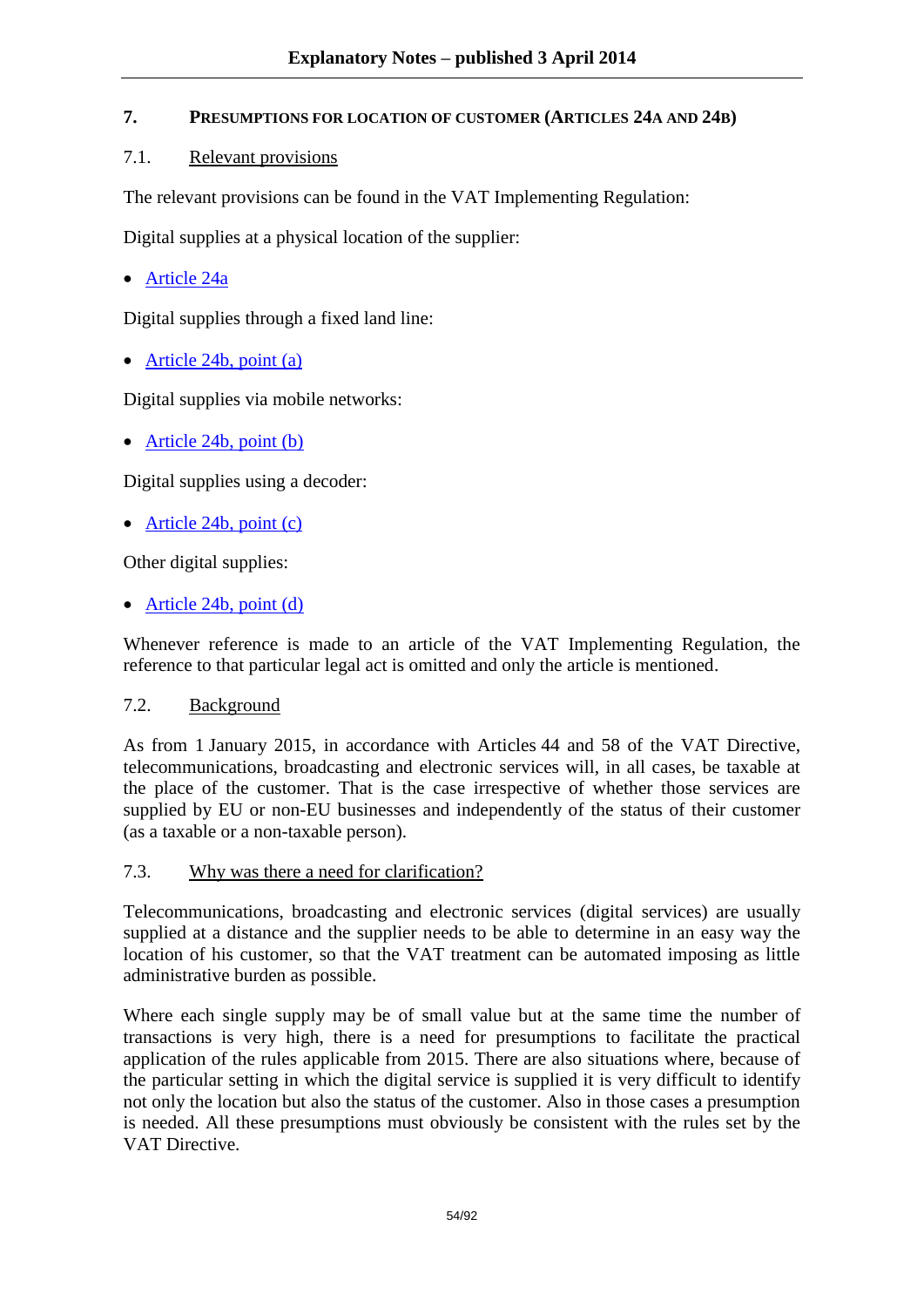The presumptions are intended to offer some flexibility in terms of future IT developments. With technology constantly changing, it is likely that new telecommunications, broadcasting and electronic services will come on to the market. If the scope of the presumptions is too restrictive, there would be a risk that they may not serve their purpose.

## 7.4. What do the provisions do?

The provisions included in subsection 3a provide for presumptions where it is extremely difficult, if not practically impossible, for the supplier to know where the customer is actually established, has his permanent address or usually resides. To facilitate application, presumptions are given for the location of the customer.

Most of the presumptions deal with the application of the rules applicable as from 1 January 2015 (Articles 24a and 24b)<sup>13</sup>. In setting those presumptions, account is taken of the technical IT solutions currently available for businesses.

For a given presumption to apply the supply needs to be made under certain prescribed circumstances. It is also important to remember that all of the presumptions included in subsection 3a are rebuttable.

Subsection 3a is closely linked with subsections 3b and 3c. Subsection 3b deals with the rebuttal of presumptions by the supplier or by a tax authority (in the latter case only if there are indications of misuse or abuse by the supplier). Subsection 3c focuses on evidence for the identification of the location of the customer and rebuttal of presumptions. Further explanations on subsections 3b and 3c are given in [Chapters](#page-63-0) 8 and [9.](#page-67-0)

# *7.4.1. Presumption applicable for both B2B and B2C supplies*

Article 24a provides for a rebuttable presumption applicable for Articles 44, 58 and 59a of the VAT Directive. That means that it covers both B2B and B2C supplies. If that had not been the case the initial purpose of the presumption would be lost as the supplier would then have to monitor each transaction in order to check whether his customer is a business or a private individual.

This presumption applies to digital services provided at certain physical locations (paragraph 1). That is also the case where the physical location is situated on board a ship, aircraft or train carrying out a passenger transport operation (paragraph 2).

It does not cover however 'over the top' services. Those are services which can only be delivered thanks to a connection that is established via the communication networks but do not require the physical presence of the recipient at the location where the service is supplied. The underlying service (which under specific conditions may be covered by Article 24a) allowing for 'over the top' services to be delivered is normally a telecommunications service.

 $13<sup>°</sup>$ <sup>13</sup> Subsection 3a also contains Article 24c which provides a presumption for the application of Article 56(2) of the VAT Directive according to which the hiring of means of transport, other than short-term hiring, to a non-taxable person is taxable at the location of the customer. There will be separate Explanatory Notes on the VAT changes on the place-of-supply rules for long-term hiring of means of transport that entered into force in 2013.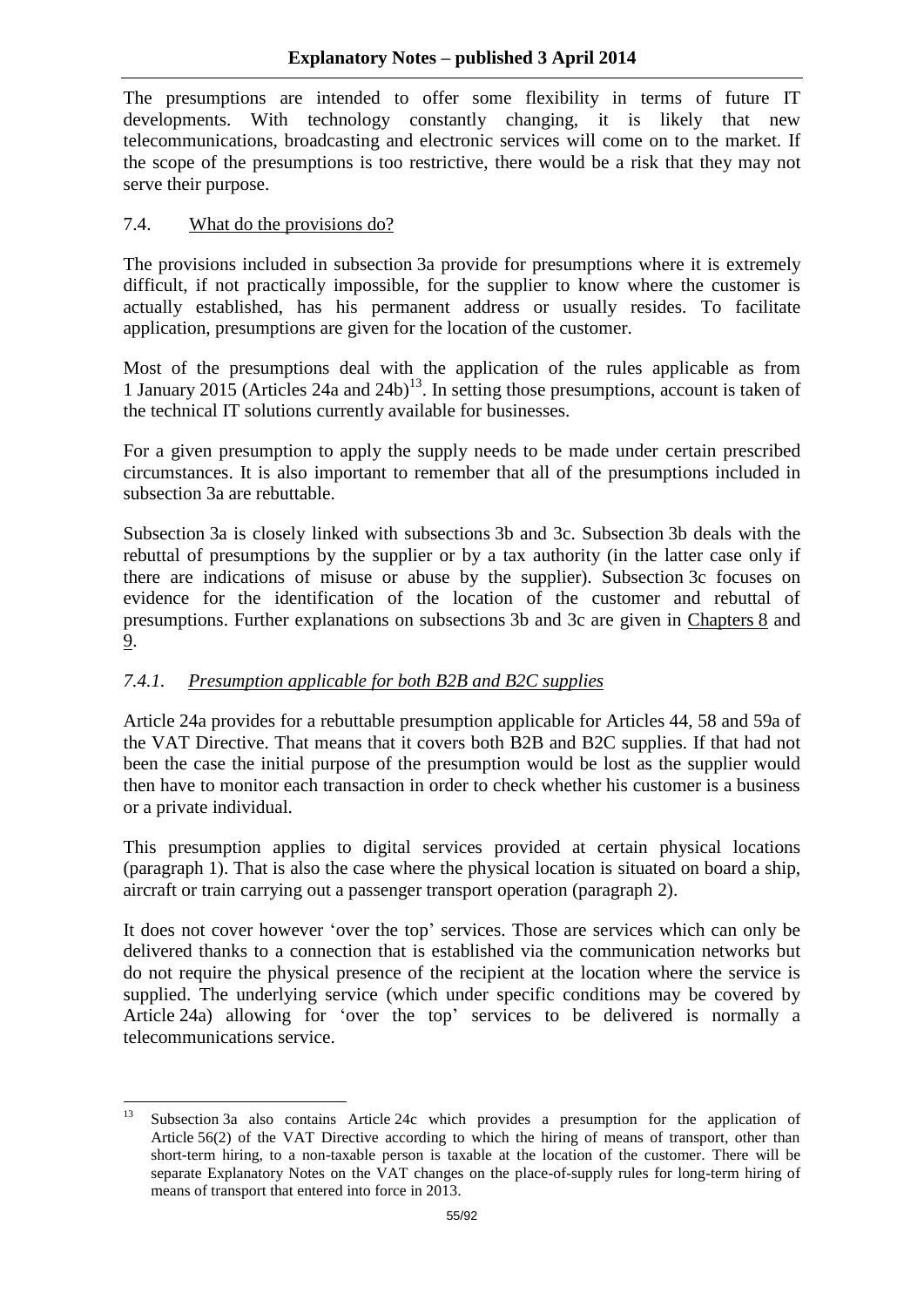The applicability of each presumption has to be assessed by the supplier on the basis of available information (*i.e.* any information a supplier has or should have had).

## *7.4.1.1. Digital supplies at a physical location of the supplier*

With the presumption as laid down in Article 24a(1) a supplier can assume that the customer is established, has his permanent address or usually resides at the place of the location where the service is being supplied by him and where the customer is present in person because his physical presence is required for receiving that service. That would then be the place where the service supplied by that supplier is taxable.

The list of examples of locations (telephone box, telephone kiosk, wi-fi hot spot, internet café, restaurant, hotel lobby) is only illustrative and the presumption could therefore apply where supply is made at another similar location. It however requires that the basic conditions of the presumption are met.

This presumption only covers the services rendered by the supplier at his location but not services supplied by other service providers. Therefore it will cover the case where a fee is paid by the customer to be able to surf on the Internet during 1 hour spent in an internet café, but not downloads made by him from the Internet. The latter services (which can be referred to as 'over the top' services) do not require to be supplied at the physical location of the supplier and are therefore not covered by the presumption in Article 24a(1).

For example, a UK resident customer goes on a holiday in Spain and buys a two-hour access credit to be able to use an internet connection at a resort's internet café. Pursuant to Article 24a(1), the credit is subject to Spanish VAT. Any other supplies (over the top services) bought by the customer while using the connection will not be covered.

If the same customer would buy and download MP3 songs from an online-sales platform **not** through the wi-fi connection of the internet café but through his UK mobile operator's network then Article 24a does not apply. Firstly the telecommunications service does not in that instance require the physical presence of the customer at the internet café. Secondly downloading MP3 songs is in any case an 'over the top' service. Therefore in this second situation if the customer is using his UK mobile phone (*i.e.* the mobile country code of the SIM card is the UK), then UK VAT will be applicable on the telecommunications service and on the sale of the MP3 song.

The presumption covers all three types of services so as to accommodate for services with similar features being supplied under the same circumstances (supplied to a customer at the physical location of the supplier, without knowing the exact location of the customer – *i.e.* where he is established, has a permanent address or usually resides).

It is first and foremost relevant for telecommunications services as the services mainly concerned would be telephone calls (when at a telephone box or kiosk) or access to the Internet (at a wi-fi hot spot or in an internet café). However, it could also apply to certain broadcasting and electronic services, for example in the situation where gaming machines are being operated (in arcades, in pubs, in bars) or entertainment is on offer (gaming relying on localised servers for example in cafés or kiosks).

As the physical presence of the customer at the location is needed for him to receive the services, it is also presumed that these services are effectively used and enjoyed at the place of that location. Only services which do not require physical presence of the customer at the supplier's location can be used and enjoyed elsewhere.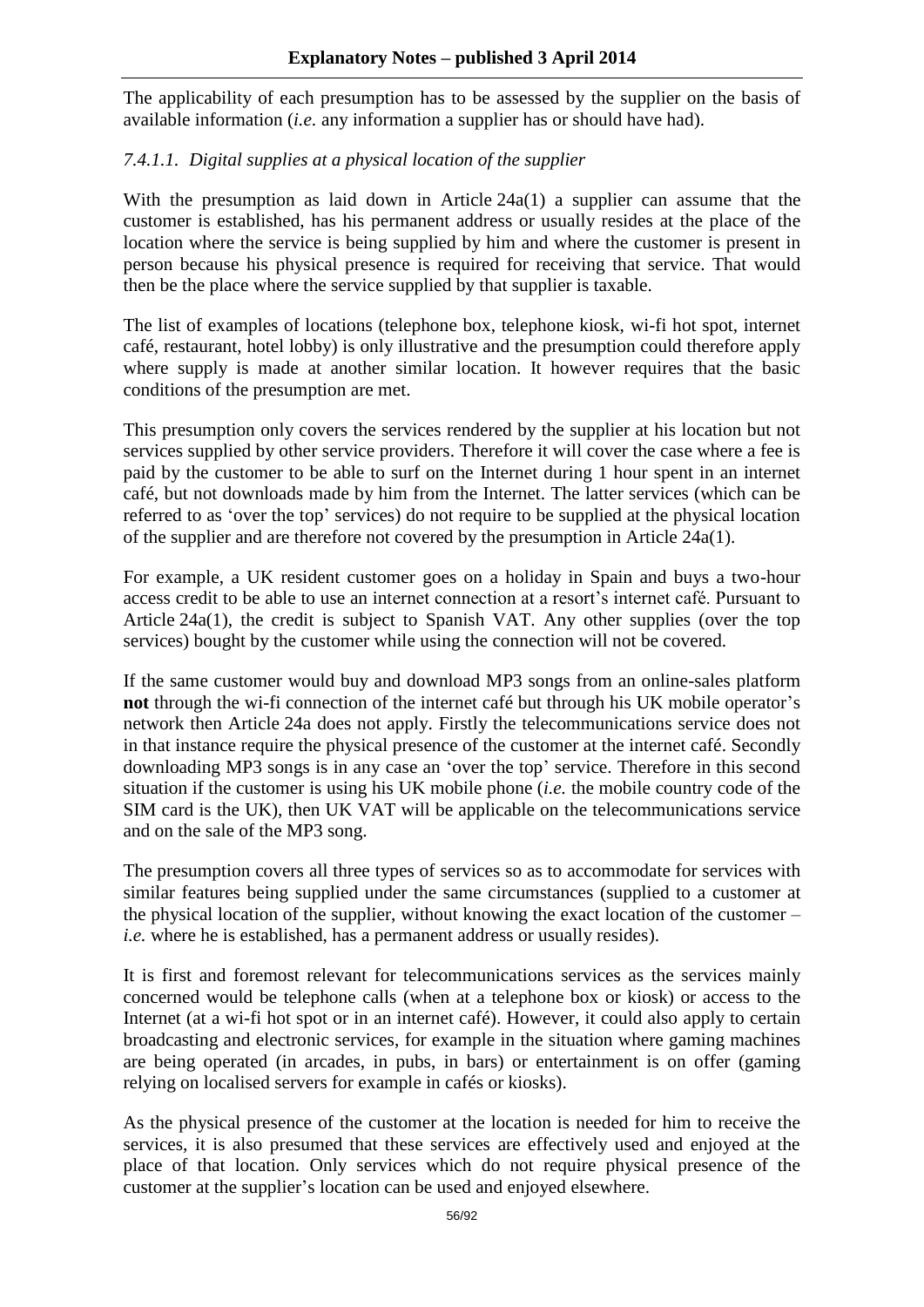### *7.4.1.2. Digital supplies at a physical location of the supplier on board means of transport*

Complications could arise if telecommunications, broadcasting or electronic services are being supplied at a location which is moving. Where the location is situated on board a ship, an aircraft or a train carrying out a passenger transport operation effected within the EU, the country of that location is therefore deemed to be the country of departure of the transport. That follows from Article 24a(2).

Reference is made to *'passenger transport operation effected within the Community pursuant to Articles 37 and 57 of the VAT Directive'*. That means that the deeming provision in Article 24a(2) only covers **the section of the passenger transport operation effected within the Community** as defined in Articles 37(2) and 57(2) of the VAT Directive. Other parts of a passenger transport operation (including journeys outside the EU) are therefore not covered by that provision.

Article 37(2) (as well as Article 57(2)) of the VAT Directive defines **the section of passenger transport operation effected within the Community** as being *'the section of the transport operation which takes place, without a stopover outside the Community, between the point of departure and the point of arrival of the transport'*. It also clarifies that the point of departure of a passenger transport operation is the first scheduled point of passenger embarkation within the EU, where applicable after a stopover outside the EU.

It should be underlined that in accordance with Articles 15 and 35 the section of passenger transport operation effected within the EU needs to be determined by the journey of the means of transport and not by the journey completed by each of the passengers.

As the territorial scope of the presumption in this case is directly based on that definition, the reference to '*the country of departure*' should be understood in the same way as '**the point of departure**' is defined by Articles 37 and 57 of the VAT Directive. No room for manoeuvre is left for an extension of its territorial application.

To illustrate this, if a cruise starts in Spain, calls at Portugal and France and completes its voyage in the UK and the cruise operator provides telecommunications, broadcasting or electronic services in such a way that the physical presence of the customer is required (for example via a bespoke network) then Spanish VAT should be paid by the supplier in relation to these services.

The application of the presumption in Article 24a(2) has not been extended to the situation where the supply is made outside the section of a passenger transport operation effected within the EU (which also includes international journeys) as that would run counter to the logic currently applied for on-board supplies in general (as included in Articles 37 and 57 of the VAT Directive). In other words the presumption included in paragraph 2 cannot be applied to on-board supplies beyond the section of passenger transport operation effected within the EU.

Telecommunications, broadcasting and electronic services supplied on board ships, aircraft or trains carried out **outside the section of passenger transport operation effected within the Community** (in the sense as explained above) are therefore covered by Article 24a(1) or, if the conditions of that presumption are not met, by one of the other presumptions included in Article 24b (in practice that will be either the specific presumption based on the use of a SIM card or the general presumption).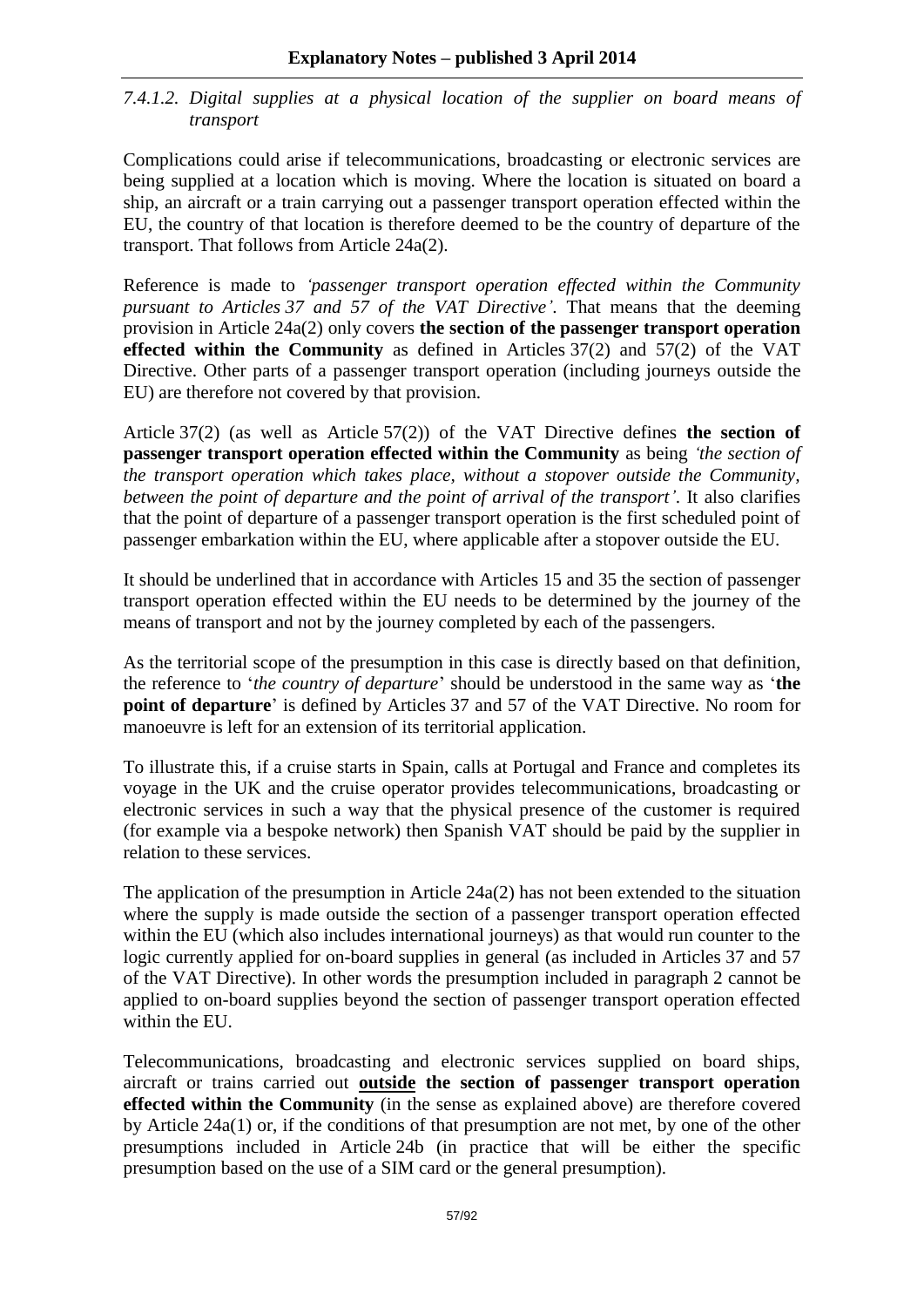Therefore if a cruise starts in Spain, calls in Morocco and Tunisia and completes its journey in Italy, Article 24a(2) will not apply as the journey will not take place within the section of passenger transport operation effected within the Community.

In such a case if services (*e.g.* roaming services) provided on board require the physical presence of the customer then Article 24a(1) will need to be used, *i.e.* the physical location of the boat at the moment a service is provided will be decisive. In practice in the example where a cruise starts in Spain, calls in Morocco and Tunisia and completes its journey in Italy, this means that in Spanish territorial waters, Spanish VAT will apply; in Italian territorial waters, Italian VAT will apply; outside EU territorial waters no EU VAT will apply.

However where a customer purchases such services from his normal operator as an element of the overall package of mobile services it should be clear that these services are exclusively covered by Article 24b(b) and the country code of the customer's SIM card will be decisive.

# *7.4.2. Presumptions applicable only to B2C supplies*

Article 24b provides for rebuttable presumptions for certain supplies covered by Article 58 of the VAT Directive. The presumptions apply to B2C supplies only.

These presumptions are limited in scope and therefore do not extend to B2B supplies including cases of mixed use, where Article 44 of the VAT Directive instead applies.

The applicability of each presumption has to be assessed by the supplier on the basis of available information (*i.e.* any information a supplier has or should have had). Therefore it may happen that some services will not be covered by these specific presumptions because of the lack of available information on how they were delivered to the customer. In some instances it may concern certain 'over the top' services<sup>14</sup> but other services may also be affected.

# *7.4.2.1. Digital supplies through a fixed land line*

Point (a) of Article 24b deals with cases where services are supplied to the customer (a non-taxable person) via a fixed land line connected to a building. As that is normally the place where the service will be used, the presumption is that the customer belongs there.

This presumption is not limited in scope but will cover any supply of telecommunications, broadcasting and electronic services made via a fixed land line. For the presumption to apply the supply must be made to the non-taxable person via **his** fixed land line. There must therefore be a link between the fixed line and the customer in question to indicate that the customer actually belongs at the place of installation of the fixed land line. That would cover a fixed land line which is residential (whether installation is made for the owner of the building or for a tenant) or the like (where installation is made at a building used by a non-taxable legal person for its activities) but not the situation where the place of installation of the fixed land line is one used for running a business.

This means that when services are supplied to a customer via his fixed land line, the customer is presumed to be actually located there and the supplier will be able to rely on that (regardless of whether the fixed land line belongs to that supplier or to a third party)

 $14$ A definition of 'over the top' services can be found in [point](#page-11-0) 1.6.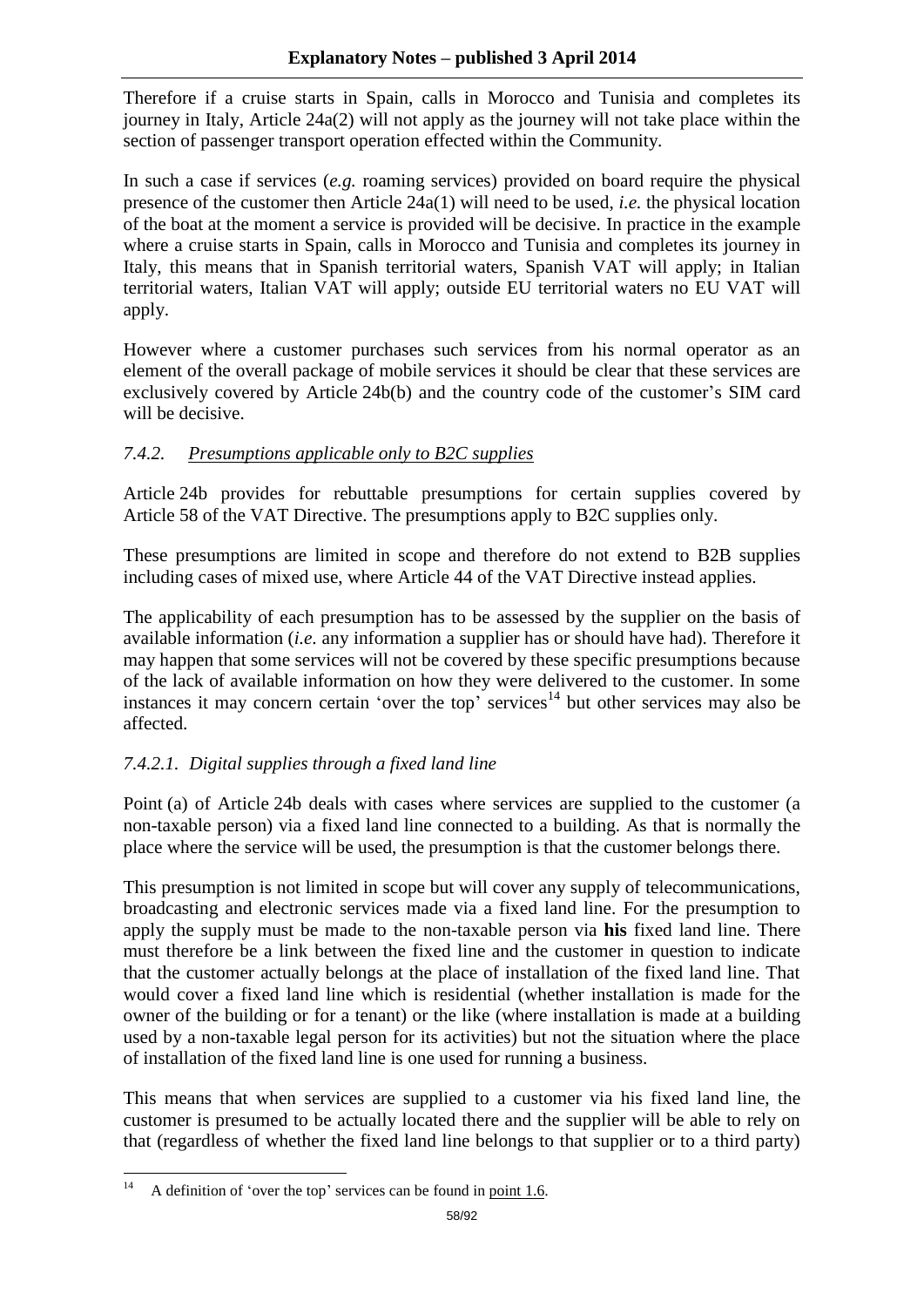unless he can rebut this presumption on the basis of three items of evidence. If, for example, the services are supplied to a fixed land line installed in a summer house but the supplier has 3 items of non-contradictory evidence indicating that his customer is established or resides elsewhere (*e.g.* the billing address, bank details and other commercially relevant information indicating another Member State than that of the fixed land line), then the presumption could be rebutted by the supplier. Where the supplier rebuts the presumption the supply will be deemed to be supplied at the location indicated by those 3 items of evidence.

In the case where, in a given location, apart from a fixed land line, a decoding device or a viewing card is also being used for supplying the services then the presumption that has its basis in the fixed land line, takes precedence.

# *7.4.2.2. Digital supplies via mobile networks*

Point (b) of Article 24b covers the cases where the customer (a non-taxable person) makes use of a SIM card to receive telecommunications, broadcasting or electronic services (regardless of whether these are pre-paid credits or post-paid services).

A SIM card will mostly be used in the country indicated by the mobile country code attributed to the card and the country of issue of the SIM card is therefore key in establishing where the customer belongs for the purposes of determining in the place of supply. The presumption is that the customer is established, has his permanent address or usually resides there.

This presumption is particularly useful in the case of pre-paid credits on a SIM card because such credits can be used for much more than paying for telephone calls or accessing the Internet<sup>15</sup> and the supplier of the credits cannot know in advance what the customer will use those credits for.

In both cases (pre-paid credits and post-paid services) the supplier will be able to rebut the presumption if he has 3 items of non-contradictory evidence indicating that his customer is established elsewhere.

# *7.4.2.3. Digital supplies using a decoder*

Point (c) of Article 24b states that where a decoder or similar device or a viewing card is needed to receive the services, the customer (a non-taxable person) can be presumed to belong where the device is located or where the viewing card is sent to for use there. The presumption does not apply in cases where the device is sold and the supplier does not and cannot know where it will be located or where the viewing card is sold but not sent to the customer. If, in a given location, a fixed land line is used together with a device or viewing card for the services to be supplied then the presumption in point (a) of Article 24b applies.

# *7.4.2.4. Other digital supplies*

All supplies of telecommunications, broadcasting and electronic services not covered by a specific presumption (included in Article 24a or points (a), (b) or (c) of Article 24b), are

 $15<sup>15</sup>$ <sup>15</sup> The SIM card country code presumption is only relevant for supplies of telecommunications, broadcasting and electronic services to determine their place of taxation and not for other supplies that the pre-pay credits may be used for as payment.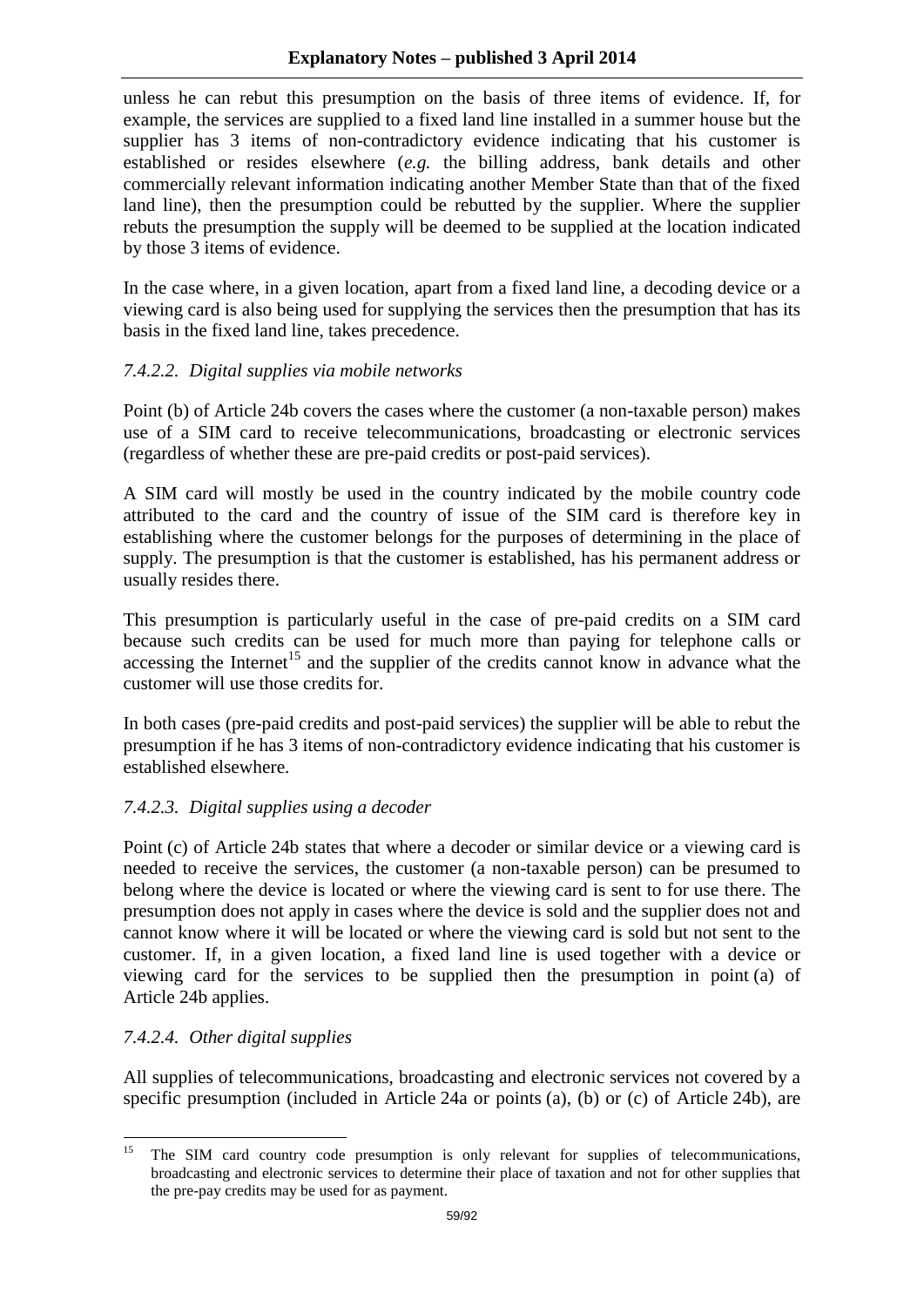dealt with by point (d) of Article 24b. Under that provision, the customer will be presumed to belong at the place identified by the supplier on the basis of two items of noncontradictory evidence.

This general presumption should apply only if it is not possible for a specific presumption to be used. Therefore if the supplier does not have and could not have collected (in normal commercial circumstances) information or evidence which would have seen the specific presumption apply he should go beyond that and apply the general presumption. So for example if a service can be supplied via at least two different channels (a fixed land line or mobile networks) and the supplier cannot know and should not have known which one actually was used by the customer for receiving the service he should opt for the general presumption.

This general presumption is directly linked with Article 24f and provides greater certainty to the supplier, when determining where to tax. It will be for the supplier to decide which two items of non-contradictory evidence he considers most reliable in determining the place where his customer belongs (see also [Chapter](#page-67-0) 9). A balance is struck between the requirement that the burden of proof should not be disproportionate and the need to avoid manipulation and abuse. The perception can vary depending on each stakeholder. It is important to keep it easy and practicable for businesses to comply. On the other hand, it is also important that Member States have sufficient assurance that the services are taxed at the right place.

Even if, in some cases, it might be difficult for the supplier to have more than one item of evidence, it should be emphasised that any commercially relevant information can serve as evidence and this should allow sufficient flexibility for the supplier to determine in the right way the location of his customer. The tax administration will be able to contest the supplier's assessment only in the case there are indications of misuse or abuse by the latter (see also [Chapter](#page-63-0) 8).

This presumption, in acting as a 'catch-it-all', has the potential to be 'future-proof' which should ensure that account can be taken of new services and emerging technologies.

## 7.5. Detailed issues arising from these provisions

## *7.5.1. What is the interaction between the various presumptions? – the chart*

The interaction is illustrated by the following decision chart which shows the presumptions for each type of supply: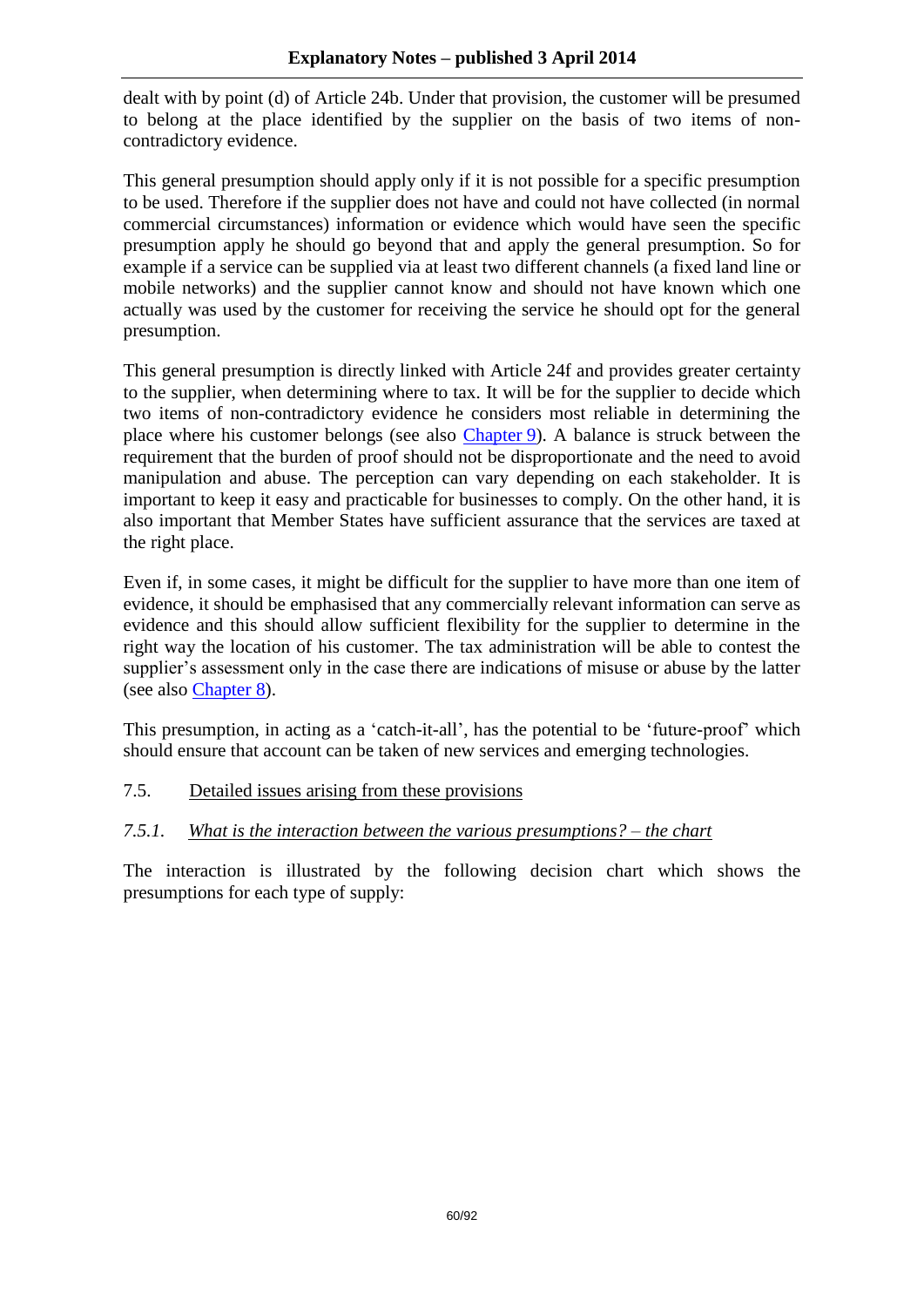

## *7.5.2. What does a wi-fi hot spot mean?*

See the glossary under [point](#page-11-0) 1.6.

#### *7.5.3. Are prepaid services covered by the presumption for supplies at a physical location?*

No, as normally those services will not require the physical presence of the customer to be supplied. So where access to *e.g.* wi-fi hot spots is not limited to a specific location, this would not be covered Article 24(a).

#### *7.5.4.* Which presumption prevails if there is a possible clash between presumptions?

There might be cases where the various presumptions laid down in Articles 24a and 24b could clash. Seeing that every presumption refers to telecommunications, broadcasting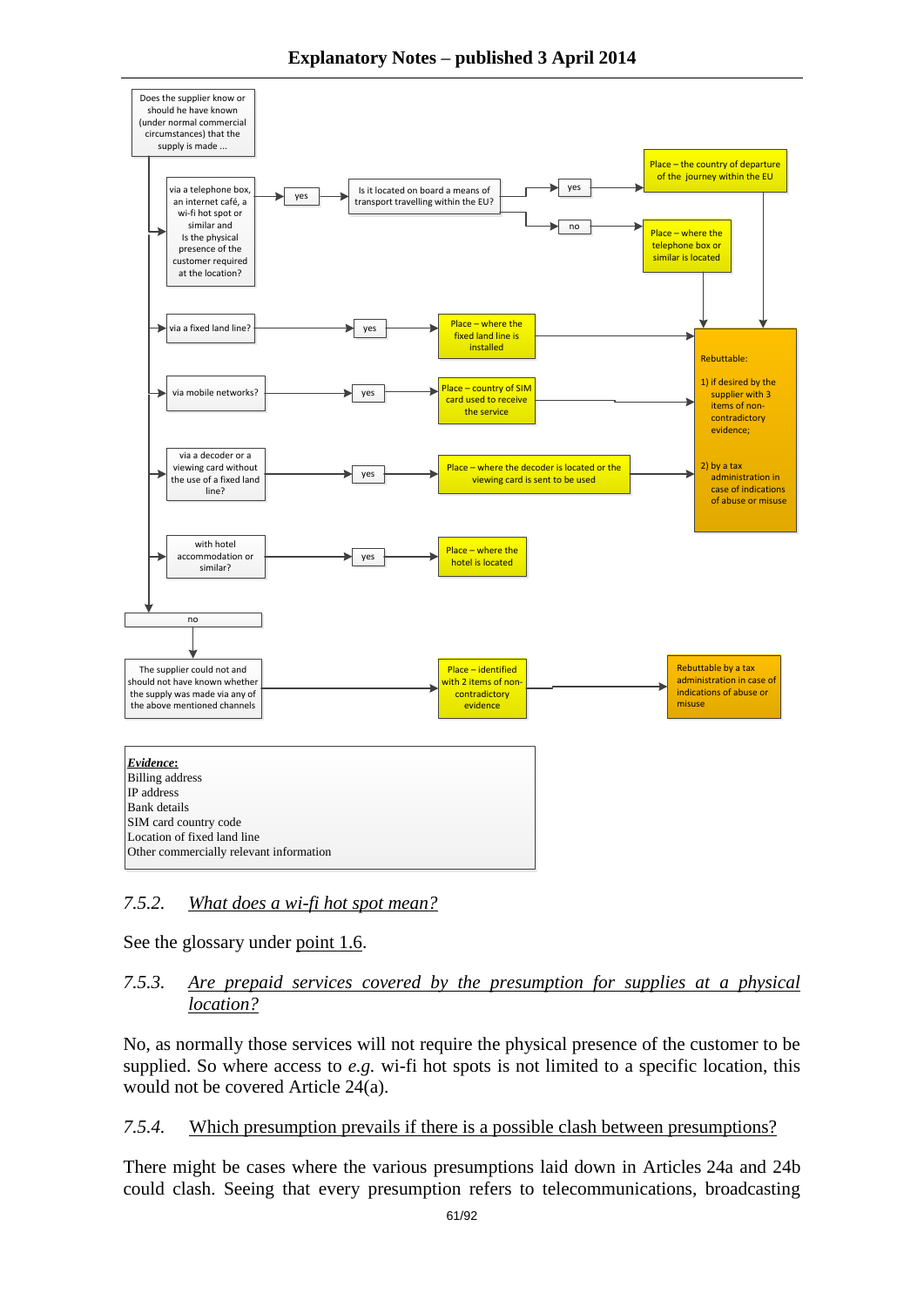and electronic services, there could perhaps be some confusion as to which one of the presumptions should be used.

As a first step before answering the question whether there is a clash between presumptions and if so which one should prevail, a factual assessment of the supply should be made. In this respect the supplier is required to use all available information. This obligation extends also to information he should have known (see also [Chapter](#page-67-0) 9).

The problem exists only if one and the same supply of telecommunications, broadcasting or electronic services fulfils the conditions covered by two separate presumptions.

For supplies made through a fixed land line (governed by point (a) of Article 24b) where a decoding device is also required (covered by point (c) of Article 24b), it is clearly stated in the VAT Implementing Regulation that the presumption of the fixed land line prevails.

Further, in situations where there is a doubt whether one of the specific presumptions (included in Articles 24a and 24b(a)-(c)) or the general presumption (Article 24b(d)) applies the former will always prevail.

For example an app may be purchased by a final consumer in an App Store through his mobile phone account (the mobile phone bill is charged or credits are deducted) and the App Store accounts for VAT on his service. Will the App Store in such a situation be able to use the specific presumption of Article 24b(b) or should it use the general presumption in Article 24b(d)? The App Store should apply a particular presumption if it has or should have had (in normal commercial circumstances) the information about the SIM card (in practice that could mean that the telecom operator would need to share this information) and knows or should have known that an app is delivered via mobile networks. Otherwise the App Store will be obliged to find two items of non-contradictory evidence as required by Article 24b(d).

To sum up if the supplier does not have and could not have collected information which would fulfil the conditions for the specific presumption to apply he should use the general presumption (see also [Chapter](#page-67-0) 9).

## *7.5.5. How should supplies provided via a SIM card be treated where the mobile country code also covers territories excluded from the application of EU VAT?*

Taxation will, under the presumption laid down in Article 24b(b), be based on the country code of the SIM card. For some territories outside the scope of the VAT Directive, there are separate codes whilst for others there are not. For the latter, the presumption could see credits used in those territories subjected to EU VAT.

It is difficult to see how, with the presumption, this issue can be avoided as, at the moment the credits are sold, there would be no knowing where exactly the credits will be used (to take an example: on mainland Spain or in the Canary Islands).

The presumption could be rebutted by the supplier in the case where he has three items of non-contradictory evidence to substantiate that the customer actually belongs outside the EU. That would, however, be subject to any use made of the effective use and enjoyment rule laid down in Article 59a of the VAT Directive.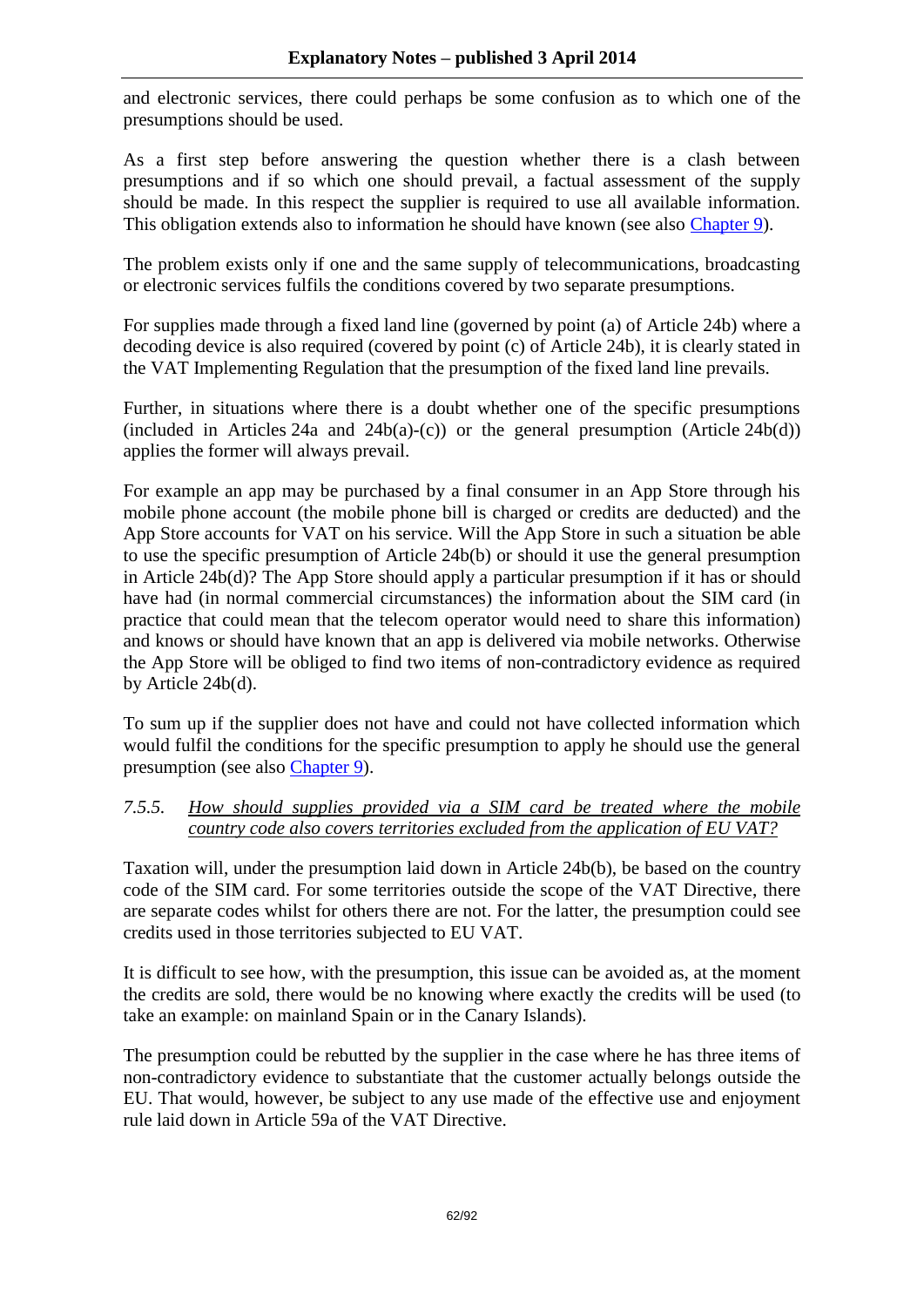*7.5.6. How to understand the reference to a 'fixed land line'?*

The term 'fixed land line' should not be understood too restrictively in order to cover developing new technologies.

See the glossary under [point](#page-11-0) 1.6.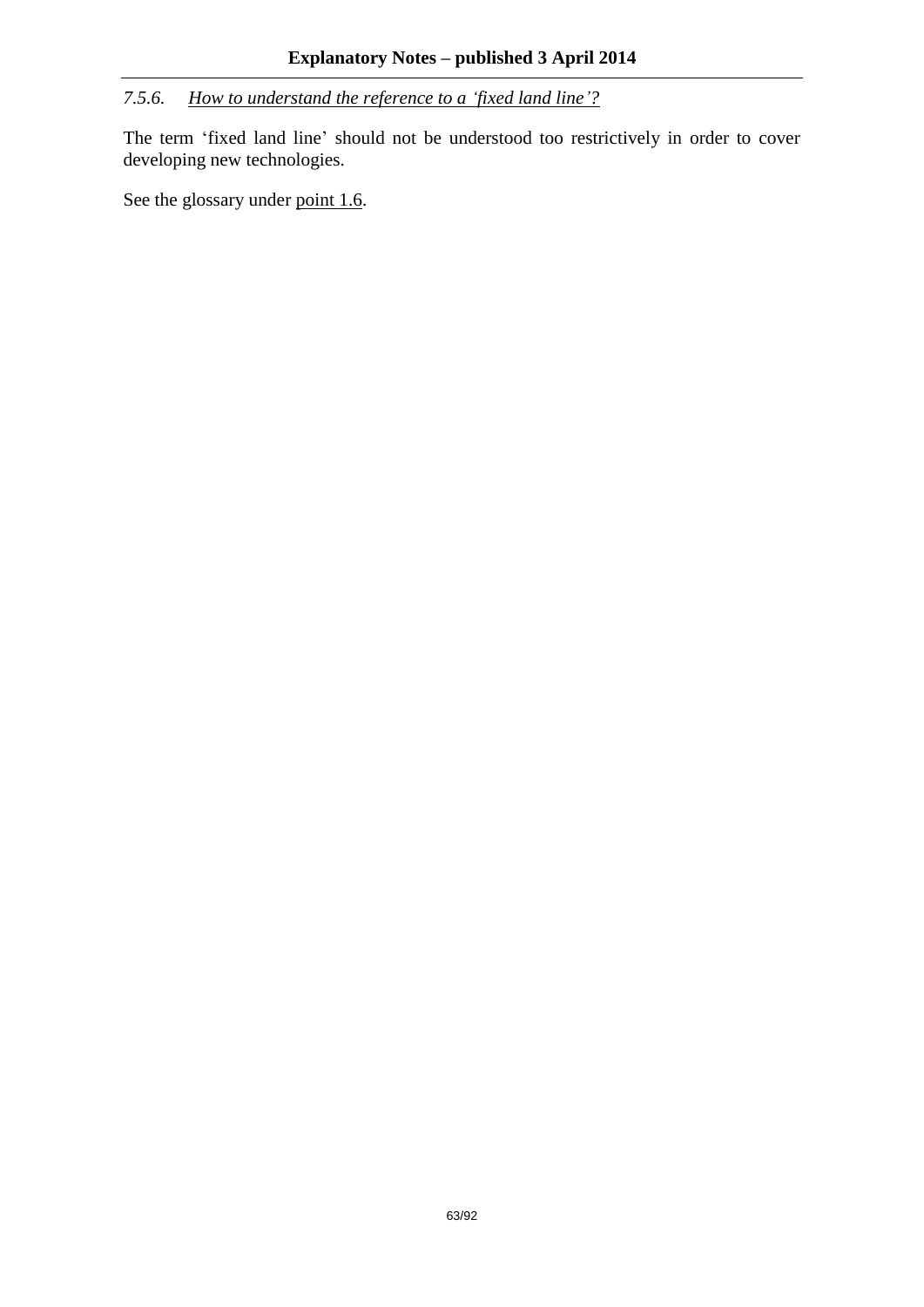### <span id="page-63-0"></span>**8. REBUTTAL OF PRESUMPTIONS (ARTICLE 24D)**

### 8.1. Relevant provision

The relevant provision can be found in the VAT Implementing Regulation:

### • [Article](#page-89-1) 24d (subsection 3b)

Whenever reference is made to an article of the VAT Implementing Regulation, the reference to that particular legal act is omitted and only the article is mentioned.

### 8.2. Background

To clarify the tax treatment of B2C supplies of telecommunications, broadcasting and electronic services (as from 1 January 2015), presumptions for the place where the customer belongs have been put in place. They are included in Articles 24a and 24b featured in subsection 3a.

### 8.3. Why was there a need for clarification?

All the presumptions included in subsection 3a are rebuttable. Most presumptions are put in place to provide suppliers with guidance on where the place of taxation is in situations where the place where the customer belongs is practically impossible to determine or cannot be determined with certainty.

This does not change the basic rule by which these services are taxable at the place where the customer is established, has his permanent address or usually resides. Where information is available to determine the place where the customer actually belongs, the possibility therefore still remains for a presumption to be rebutted.

In this context, clarity is needed as to what would be required to rebut a presumption and who could do so.

## 8.4. What does the provision do?

Article 24d clarifies that a presumption can be rebutted by the supplier and, under certain conditions, by a tax authority. Rebuttal by the customer is not possible: determining the actual place of taxation is the responsibility of the supplier who is the one liable to pay over VAT on the services supplied to the right tax authority. This provision also specifies the level of evidence required to rebut a presumption.

## *8.4.1. Rebuttal by the supplier*

Where a presumption is not already linked to the collection of evidence by the supplier from his customer, rebuttal is possible on the basis of three items of non-contradictory evidence. It is relevant with regard to the presumptions in Article 24a and in points (a), (b) and (c) of Article 24b. Those are specific presumptions.

Where, in the case of any of those presumptions, a supplier has sufficient evidence to indicate that the customer is established, has his permanent address or usually resides elsewhere, he can rebut the presumption.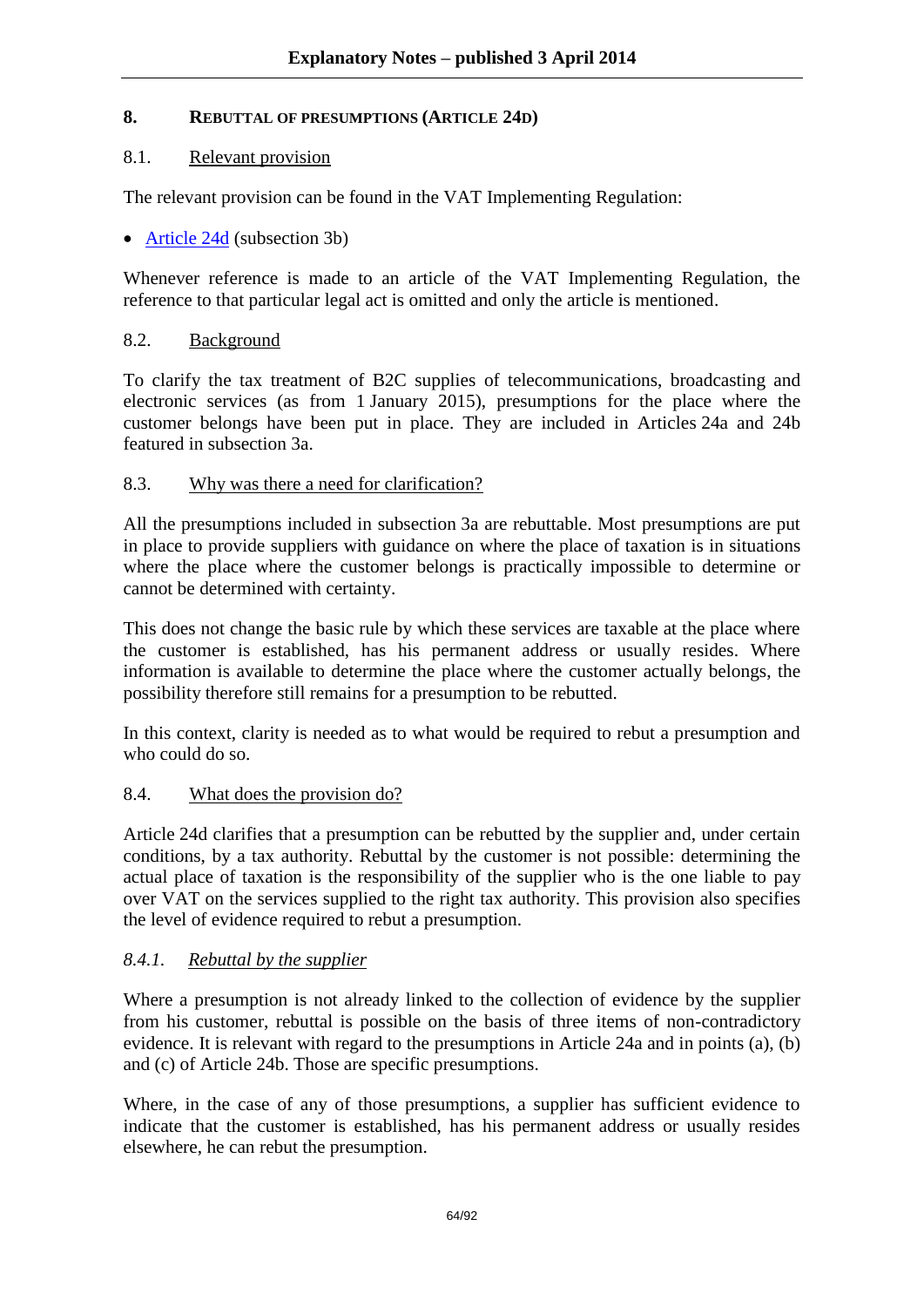**A supplier is not obliged to rebut a presumption**. Even though there can be evidence to the contrary, the supplier may for determining the place where the customer belongs decide to rely on the presumption and disregard evidence to the contrary.

For supplies not covered by any of the specific presumptions, evidence is needed to determine where the customer belongs. That is dealt with by the general presumption in point (d) of Article 24b.

If neither Article 24a nor Article 24b(a)-(c) applies, the presumption is that the customer is established, has his permanent address or usually resides at the place identified by the supplier based on two items of non-contradictory evidence collected by him. By setting in Article 24b(d) the level of evidence at two items, the general presumption already allows for adjustment where more than two items of evidence are available. It is therefore only in the case of the specific presumptions that the rebuttal provided for in Article 24d is relevant.

## *8.4.2. Rebuttal by a tax authority*

Presumptions have been put in place to clarify the tax treatment of B2C supplies that are taxable at the place where the customer is established, has his permanent address or usually resides. For the supplier it is important to know that he can rely on a presumption.

To ensure legal certainty, the scope for a tax authority to rebut a presumption is limited to situations where there are indications of **misuse or abuse by the supplier**. That could include cases where a supplier adopts a practice that would see the place of supply incorrectly determined in relation to a proportion of his customers that is not negligible, even if this may not necessarily result in a clear tax advantage for the supplier or his customers. It however only implies deliberate actions or negligence on the part of the supplier and would therefore not cover genuine mistakes.

For example, it could be taken as misuse or abuse if a mobile virtual network operator<sup>16</sup> established in low VAT rate Member State A would market mobile telephony services to customers in high VAT rate Member State B, issuing and selling SIM cards to those customers with the country code of Member State A.

A tax authority can rebut any of the presumptions in cases where there are indications of misuse or abuse by the supplier. That includes the general presumption that allows the supplier to determine the location of the customer on the basis of two items of noncontradictory evidence. If that evidence is manipulated, the tax authority could decide to rebut the presumption.

There is no particular mention of the evidence that a tax authority could use to rebut a presumption. A list of items of evidence is included in Article 24f but given that the presumption can only be rebutted if there are indications of misuse or abuse, it does not restrict the tax authority in its use of evidence.

The provision and control of evidence of the actual place where the customer belongs could, in some instances, impose a disproportionate burden, or pose problems of data protection. Therefore rebuttal should be kept to a minimum. That is particularly so where the service is occasional, habitually involves small amounts and requires the physical

<sup>16</sup> <sup>16</sup> A Mobile Virtual Network Operator (MVNO) is a wireless communications service provider who does not own the wireless network infrastructure over which services are provided to its customers.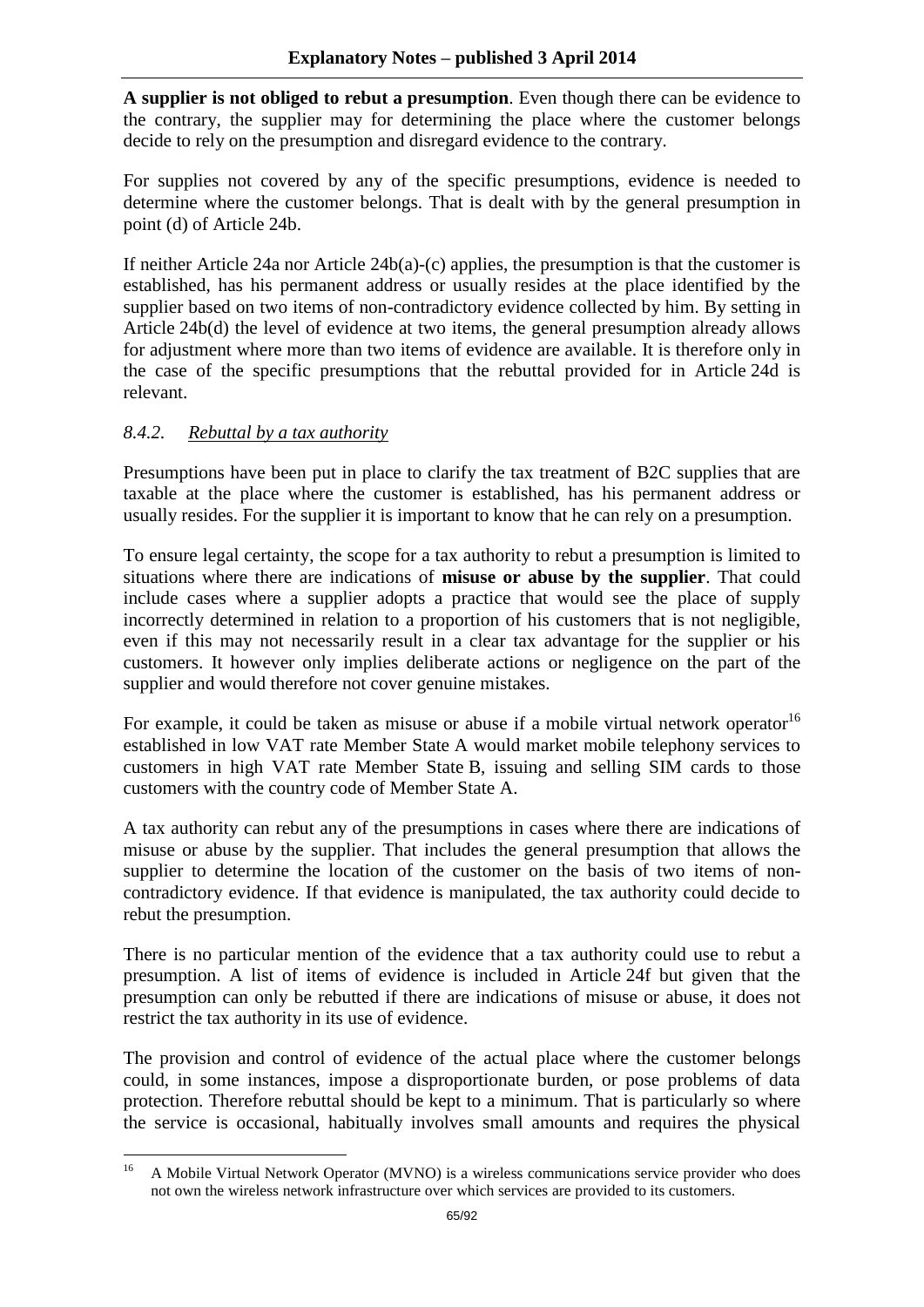presence of the customer as is the case with supplies covered by the presumption in Article 24a.

### 8.5. Detailed issues arising from this provision

#### *8.5.1. Where a presumption applies, is the supplier required to look for further evidence?*

Articles 24a and 24b provide for presumptions to be made regarding the place where the customer belongs. The supplier may rely on the relevant presumption to determine the customer's place (provided that requirements for that presumption are fulfilled) unless he chooses to rebut the presumption under Article 24d.

The supplier is not required to look for other evidence or to undertake an examination of items of evidence already available unless he chooses to do so. It is only when he decides to rebut the presumption that Article 24d requires the use of three items of noncontradictory evidence. In either case (use of the presumption or rebuttal of it by the supplier), a tax authority will only be able to rebut the assessment made by the supplier if there are indications of misuse or abuse by him.

## <span id="page-65-0"></span>*8.5.2. Can presumptions always be rebutted?*

As a rule all the presumptions in subsection 3a can be rebutted in accordance with Article 24d.

The rebuttal of the presumptions is however limited. It is true in particular where Article 24a applies.

Article 24a provides that when telecommunications, broadcasting and electronic services are supplied at certain physical locations where it is extremely difficult for the supplier to know who the customer is or to verify where that customer actually belongs, the customer is deemed to belong at the place of that location.

Article 24a should be read together with Recital 10 of Regulation 1042/2013 according to which it could impose disproportionate burden or pose problems of data protection to do so if a service is occasional, habitually involves small amounts and requires the physical presence of the customer.

In many of the cases covered by Article 24a, each supply made at those locations will in practice be occasional and of a very low value. It was therefore agreed that normally in those cases a 'de minimis' <sup>17</sup> rule should be applied. This should ensure that a disproportionate burden is not put on businesses which would otherwise have to verify whether there could be evidence to rebut the presumption for each single service supplied in those locations.

<sup>17</sup> <sup>17</sup> The term 'de minimis' is generally used to describe something that is too small or insignificant to be considered. The term comes from the Latin phrase, 'de minimis non curat lex', which means that the law does not deal with trivial matters.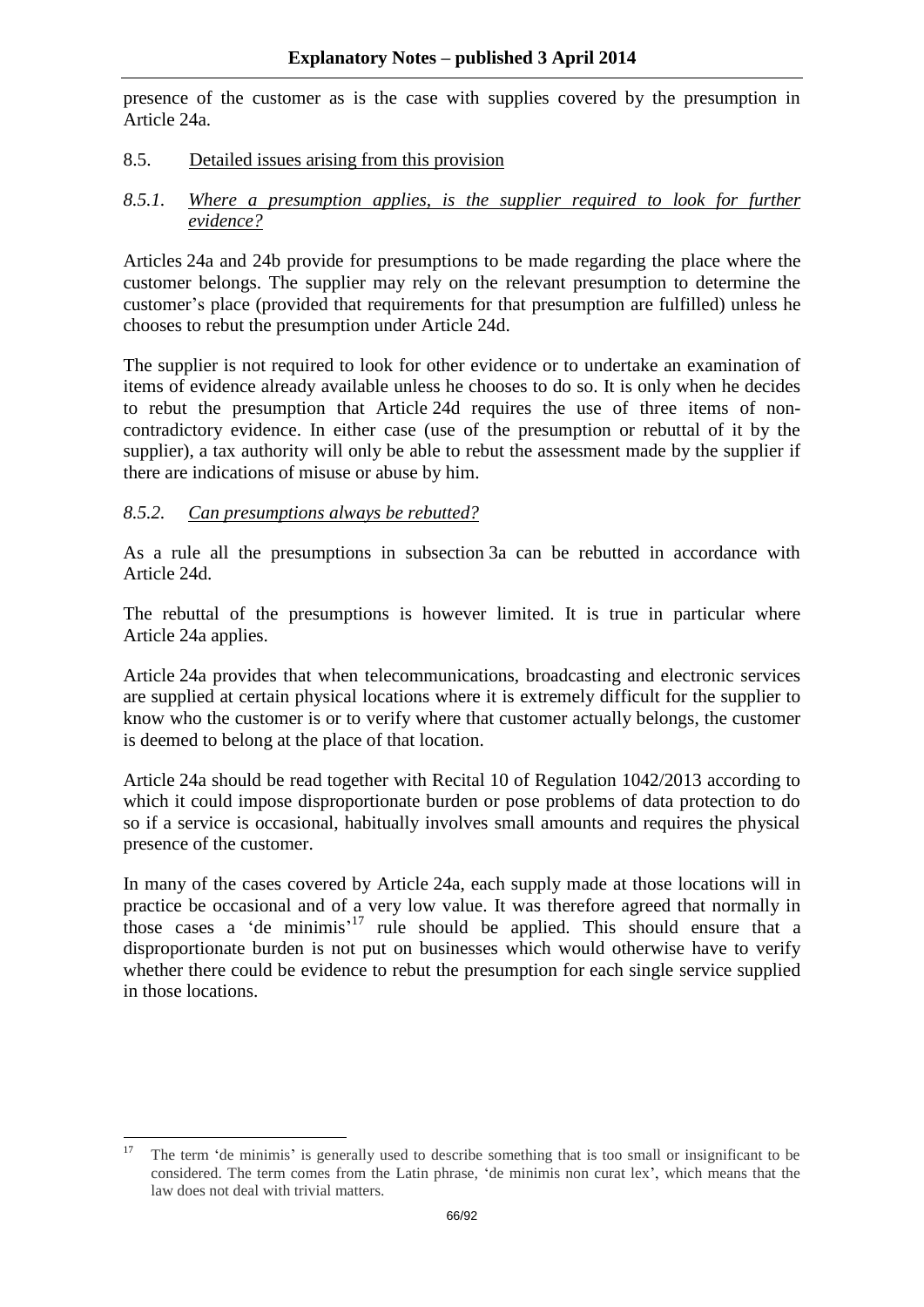## *8.5.3. Is it possible to rebut the presumption in Article 24a when supply is made to a taxable person?*

Telecommunications, broadcasting or electronic services supplied to a taxable person are taxable at the place where that taxable person is established. If the supplier provides those services at the location of the supplier and where the physical presence of the taxable person is required for him to receive these services, the presumption in Article 24a will however apply and the supplier should be able to rely on it.

For the rebuttal of this presumption, the provision has to be read in conjunction with Article 24d(1).

Article 24d(1) only refers to Article 58 of the VAT Directive in order to list the three types of services covered – telecommunications, broadcasting and electronic services. This reference does not limit its application only to non-taxable persons (final consumers) and it therefore also covers taxable persons as far as Article 24a is concerned.

The presumption could therefore be rebutted if the customer provides sufficient evidence accepted by the supplier, although the scope for such rebuttal would be limited given that this presumption should be seen as a 'de minimis' rule (see also [point](#page-65-0) 8.5.2).

## *8.5.4. Can the presumption in Article 24a be rebutted where a Member State applies the effective use and enjoyment rule in Article 59a of the VAT Directive?*

The effective use and enjoyment rule (from Article 59a of the VAT Directive) derogates from the general rules according to which the place of supply of services should be determined according to Articles 44, 45, 56, 58 and 59 of the VAT Directive (for Article 58 it applies as from 1 January 2015).

Article 59a of the VAT Directive states that in order to prevent double taxation, nontaxation or distortion of competition, Member States may decide to shift the place of supply of services. Therefore Member States could consider the place of supply of any or all of those services, if situated within their territory, as being situated outside the EU if those services are effectively used and enjoyed outside the EU and vice versa.

The presumption in Article 24a allows a supplier to assume that the customer is established, has his permanent address or usually resides at the place of the location where the services are being supplied by him and where the customer is present in person because his physical presence is required for receiving those services.

As the physical presence of the customer at the location is needed for him to receive the services, it must be presumed that these services are effectively used and enjoyed at the place of that location. Services used and enjoyed elsewhere are likely to be the subsequent services supplied by a service provider other than the one supplying at the physical location. These subsequent services (for example downloads made over the Internet) referred to as 'over the top' services (see the glossary under [point](#page-11-0) 1.6) are not covered by the presumption.

Taking into account the underlying assumption of effective use and enjoyment of the services at the location where they are rendered, the situations where this presumption could be rebutted as a result of the services effectively being used and enjoyed elsewhere will be very limited if any.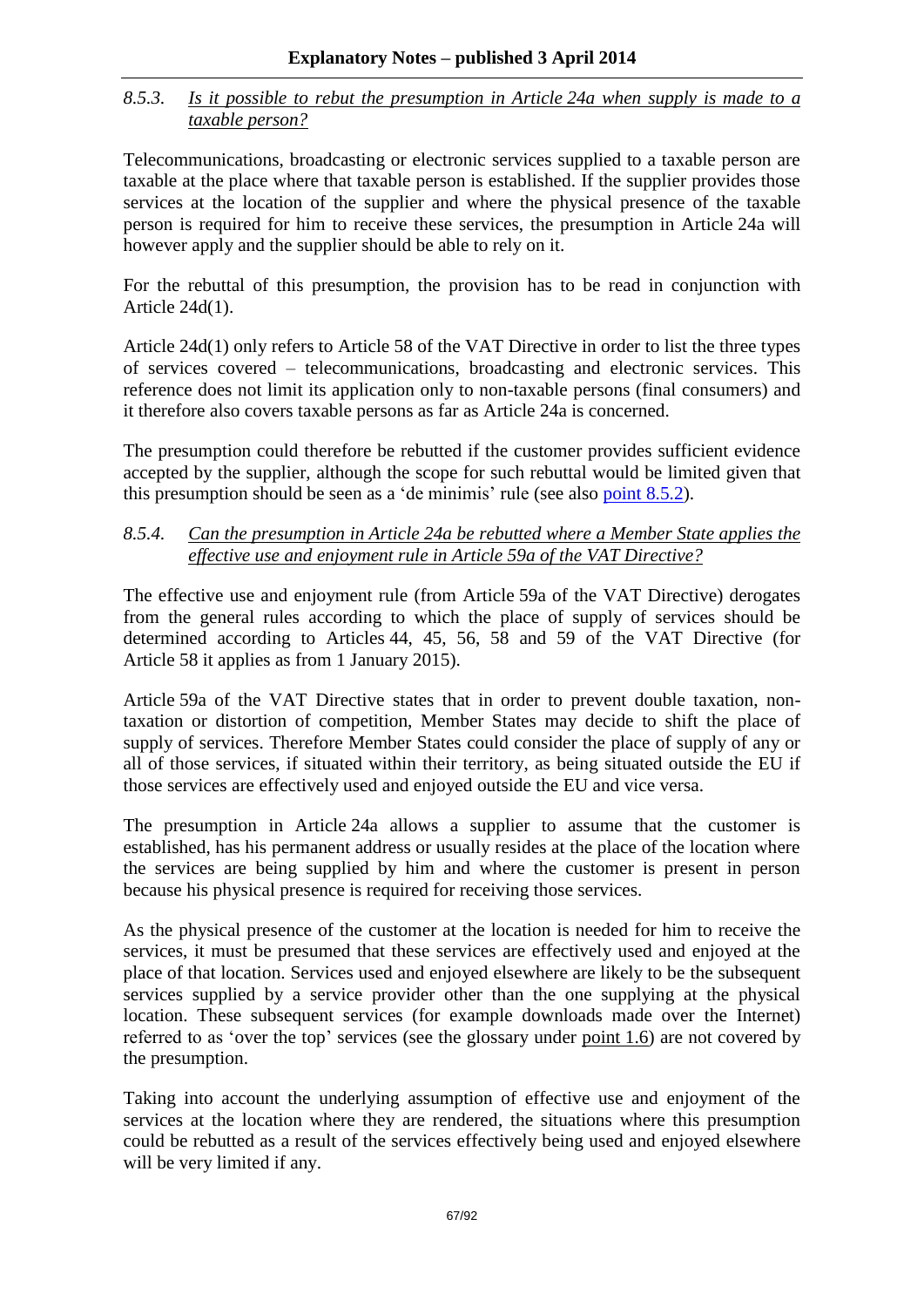#### <span id="page-67-0"></span>**9. EVIDENCE FOR IDENTIFICATION OF LOCATION OF CUSTOMER AND REBUTTAL OF PRESUMPTIONS (ARTICLE 24F)**

### 9.1. Relevant provisions

The relevant provision can be found in the VAT Implementing Regulation:

### • [Article](#page-90-0) 24f (subsection 3c)

Whenever reference is made to an article of the VAT Implementing Regulation, the reference to that particular legal act is omitted and only the article is mentioned.

### 9.2. Background

As from 1 January 2015, the supply of telecommunications, broadcasting and electronic services will, in all cases, be taxable at the place where the customer is established, has his permanent address or usually resides.

To clarify the tax treatment of B2C supplies, rebuttable presumptions for the location of the customer have been put in place.

#### 9.3. Why was there a need for clarification?

Specific presumptions are put in place with guidance on what is the place of taxation in situations where the place where the customer belongs is practically impossible to determine or cannot be determined with certainty. Each specific presumption can be rebutted by the supplier on the basis of three items of non-contradictory evidence.

Where no specific presumption applies, it is presumed that the customer is established, has his permanent address or usually resides at the place identified as such by the supplier on the basis of two items of non-contradictory evidence.

In this context it was necessary to clarify what type of evidence could be used to identify the place where the customer belongs or to rebut a presumption.

#### 9.4. What does the provision do?

For telecommunications, broadcasting or electronic services, Article 24f lists evidence which in particular should be used by the supplier to identify the place where his customer is established, has a permanent address or usually resides or which could be used by him to determine where that customer actually belongs.

The provision is relevant where, according to point (d) of Article 24b, it is presumed that the place where the customer belongs is that identified by the supplier as such on the basis of two items of non-contradictory evidence. It could also be relevant where, on the basis of three items of non-contradictory evidence, the supplier would want to rebut one of the specific presumptions.

This list of evidence is illustrative: the words 'in particular' are included to ensure that Member States and business are fully aware that it is an indicative, non-exhaustive list. Businesses operate different business models and the evidence that they collect in relation to their customers can differ.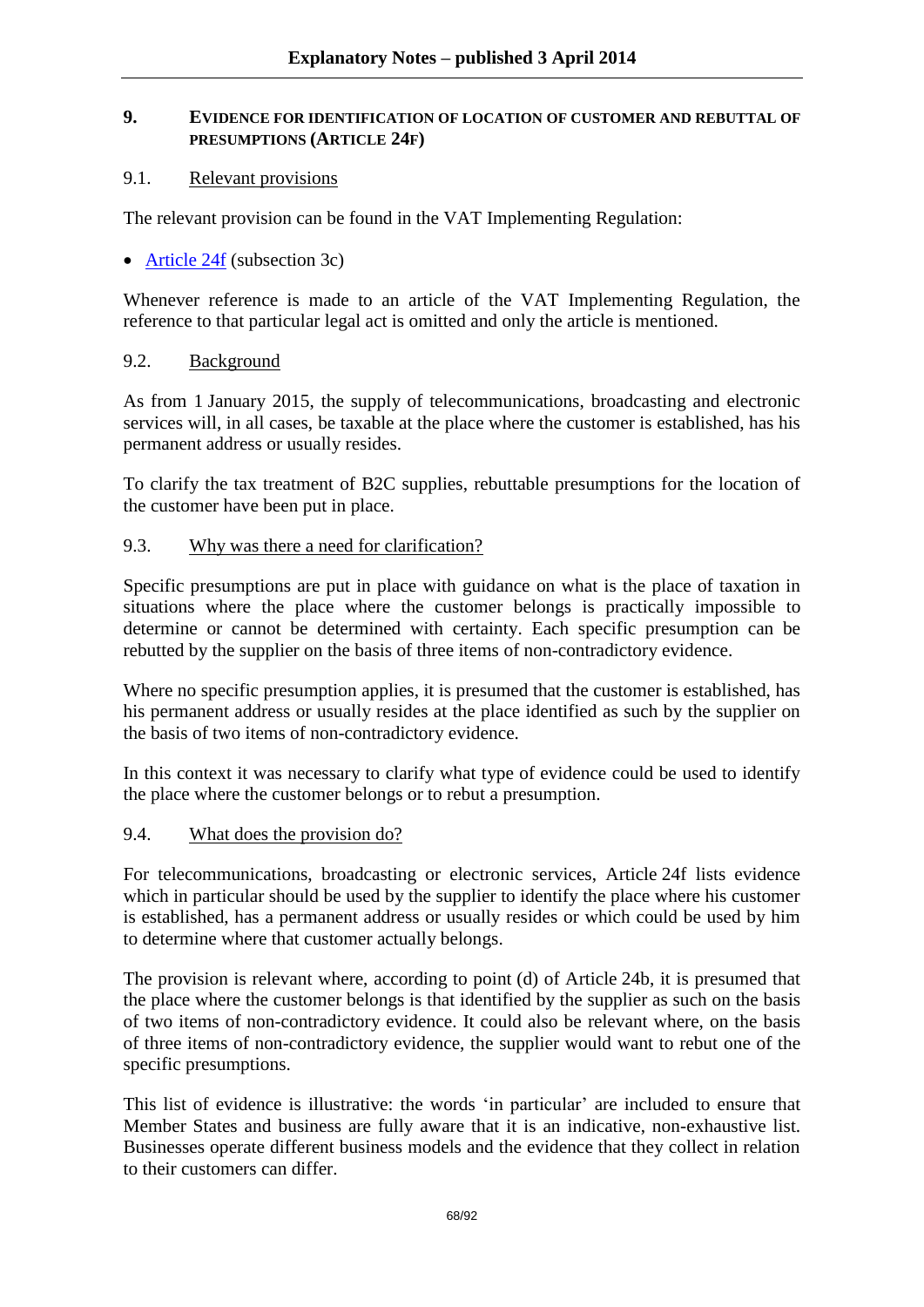For that reason, the list also includes a reference to 'other commercially relevant information'. It allows for other items of information not specifically included in the list to be used as evidence for the identification of the place where the customer belongs and rebuttal of presumptions.

No one item of evidence suits all businesses nor would it necessarily be appropriate for the same items to be used in all circumstances. There is therefore no priority given to one or the other item of evidence included in the list. This should give sufficient flexibility for businesses so that the changes they will be facing in the run up to 2015 would be more limited.

# 9.5. Detailed issues arising from the provision

# *9.5.1. What is covered by 'other commercially relevant information'?*

The list of evidence in Article 24f includes a reference to other commercially relevant information. This point takes into account the fact that businesses have very different business models and makes it more flexible for them to apply these provisions in practice.

It cannot be excluded that there will be cases where the only items of evidence available will be those referred to as 'commercially relevant information'. That does not imply that only one item of evidence in itself will be sufficient to determine the place where the customer belongs. Rather commercially relevant information as a whole (two separate items or more) may provide supporting evidence overall – when taken together – as to the customer and where he belongs.

In such a situation the choice made by the supplier has to take into account the reliability of the information available. The supplier should also be able to justify why this information is relevant to him.

It would be impossible to mention all the different items that could be covered under 'commercially relevant information'. As previously said, business models are very different and one item which would be reliable for one of them could be highly unreliable for another one.

Some of the items which, depending on the circumstances under which the concrete business is conducted, could be used as 'commercially relevant information' are the following:

**(1)** Unique payment mechanisms – When a customer uses one of the methods of payment unique to a particular Member State, it provides accurate information identifying the Member State in which the supply was made. It could be taken as an indication as to where the customer belongs.

**(2)** Consumer trading history – When a customer has an established relationship with a business, records from prior transactions could provide a reliable indicator for future transactions. This information includes the historical IP address of the customer, billing address, place of predominant consumption, *etc*.

**(3)** Gift card point of sale – When a gift card is sold to a customer who is physically present at a retail establishment, it is likely that the customer will be local to the country in which the establishment is located.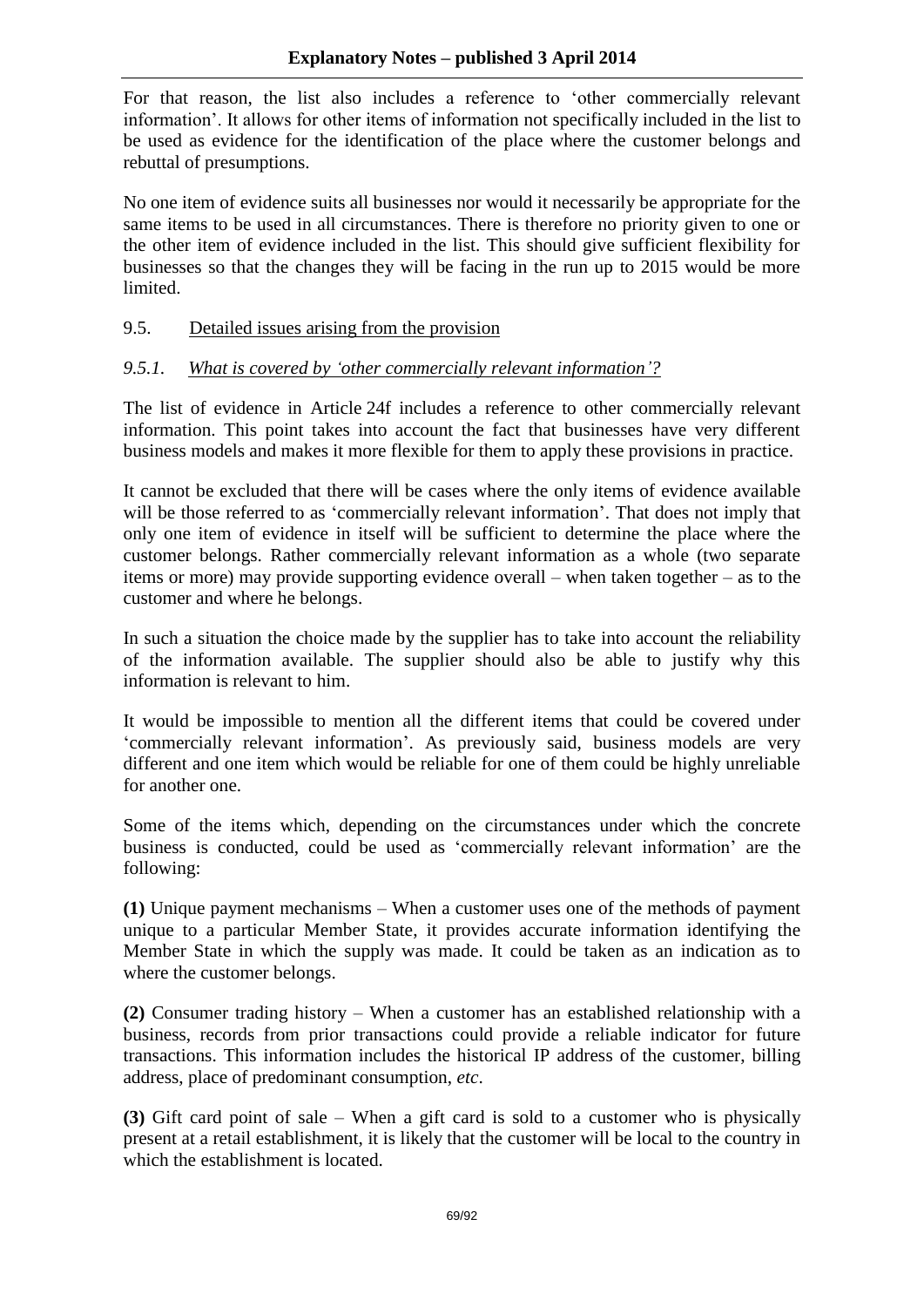**(4)** Country-locked gift cards – When gift cards are country-locked and can only be used in the country of issue (this restriction is stated clearly on the face of the card), the Member State in which the card is locked could be indicative of where the customer belongs in much the same way that a café or hotel that sells wi-fi access in a public area is treated as being the place of that customer.

**(5)** Documentation of third-party payment service providers – In many countries, payment service providers verify at least part of the billing address of a payment method before approving a transaction. Usually this information is not shared with the payment service provider's customer (*i.e.*, sellers of electronic services) for data protection and security reasons. However, when the payment service provider shares the information with the supplier of the service acquired, that information could be used as 'commercially relevant information'.

**(6)** Customer self-certification – When the subscriber provides confirmation (*e.g.* within the online ordering process) regarding his country, his bank details (especially information where a bank account is) and credit card information, this could be taken to be 'commercially relevant information'.

# *9.5.2. What may or may not be considered as a 'billing address'?*

Article 24f refers to the billing address which could serve as evidence when identifying the place where the customer actually belongs or rebutting the relevant presumption. Its purpose is to help the supplier to pinpoint where the customer is established, has a permanent address or usually resides.

For those reasons an electronic address to which an electronic invoice is sent, seen by many as a billing address, cannot serve as an item of evidence in this respect. For telecommunications, broadcasting or electronic services although the IP address cannot be taken as a billing address, it is recognised as a valid item of evidence which can be used by the supplier when identifying the customer.

In addition, a postal address (PO box) should not be seen as sufficient to indicate the place where a non-taxable customer belongs. That reflects the approach taken as regards taxable persons in Article 10(3).

## *9.5.3. What is the relation between Article 24f (list of evidence) and Article 24d(1) (rebuttal of a specific presumption by the supplier)?*

The list of evidence in Article 24f is only of importance when a supplier would want to rebut one of the specific presumptions determining the place where the customer belongs included in Articles 24a and 24 $b(a)-(c)^{18}$ . It is only in these circumstances then that the evidence listed in Article 24f may be used to rebut the presumption.

## *9.5.4. How much detail does the supplier need when verifying the evidence?*

Article 23 states that when establishing the place where the customer belongs, the supplier should base himself on factual information provided by the customer and that he should verify it by normal commercial security measures such as those relating to identity or payment checks.

<sup>18</sup> The scope of the specific presumptions from Articles 24a and  $24b(a)$ -(c) is described in more detail in [Chapter](#page-53-0) 7.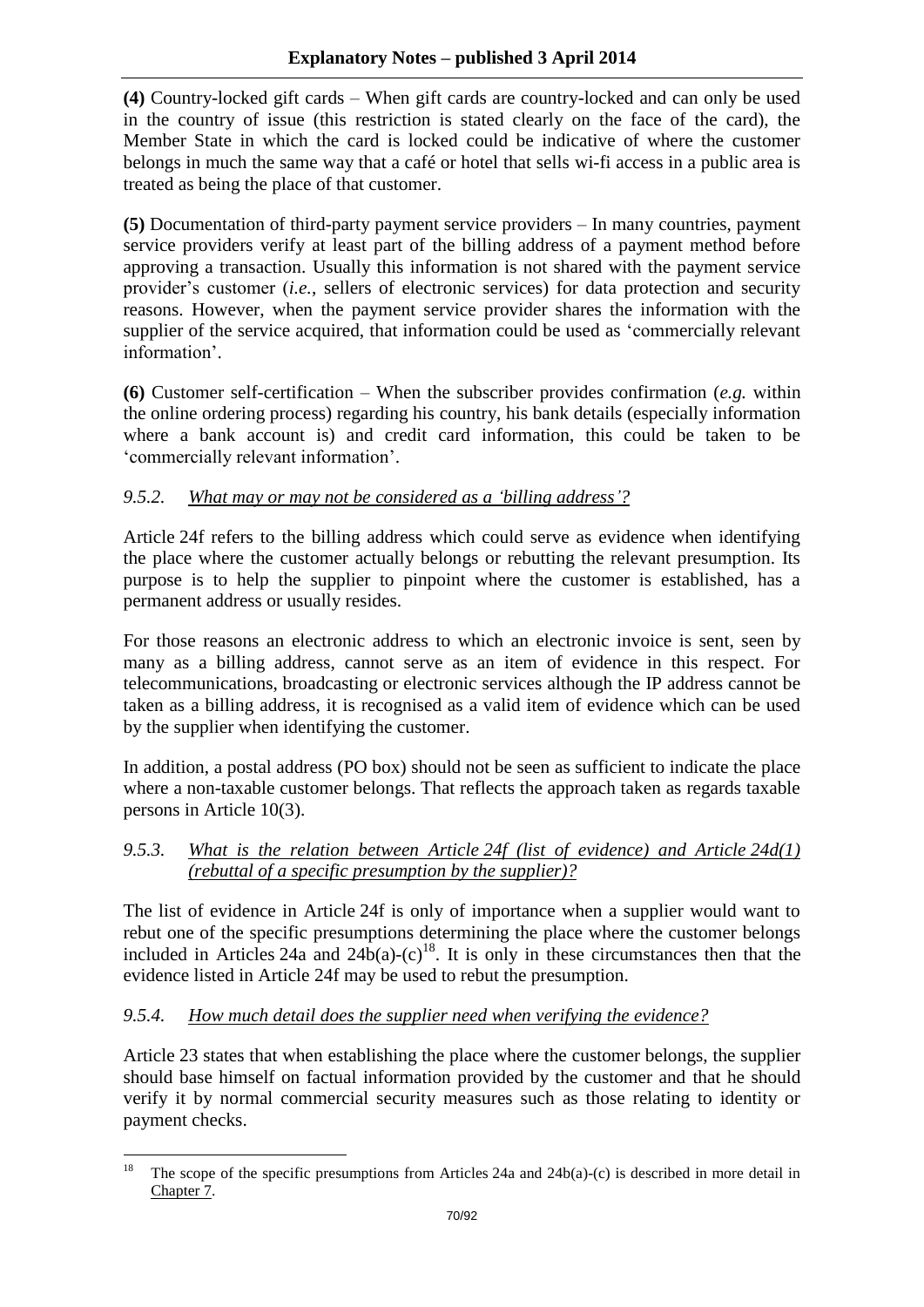It should be recognised that 'normal commercial security checks' in many instances will not provide 100% accuracy in identifying the place where each individual customer belongs.

In many cases, the customer will have a regular relationship with the supplier. In those situations it seems reasonable that after the initial more in-depth verification of the information regarding the customer made by the supplier (examination of address, credit card, etc., in particular upon registering for an account with the business), the latter should not be required to verify it once again for each separate transaction. For subsequent purchases (especially for frequent ones), customers will need only to submit an order and the supplier should then be able to use the previously supplied and verified location and payment information.

Nevertheless a pro-active verification should take place on a regular basis (in line with normal commercial practice) but it should not be required to do so for each purchase.

# *9.5.5. When are two and when are three items of non-contradictory evidence needed?*

Two items of evidence are needed in all the cases where none of the specific presumptions for telecommunications, broadcasting and electronic services (included in Articles 24a and  $24b(a)-(c)^{19}$  can be applied.

All other supplies comprised by Article 58 of the VAT Directive are covered by Article 24b(d) which requires two items of non-contradictory evidence when identifying the place where the customer belongs.

Three items of non-contradictory evidence are only necessary when the supplier would want to rebut one of the specific presumptions from Articles 24a and 24b(a)-(c).

Therefore, when one of the presumptions in Articles 24a and  $24b(a)-(c)$  can be applied, the place where the customer belongs will be determined according to the relevant presumption, unless the supplier would want to rebut it using three items of noncontradictory evidence.

In cases where no specific presumption could be applied, the place where the customer belongs should be determined using two items of non-contradictory evidence.

In any case, it should be borne in mind that the items of evidence have to be different and should not duplicate each other. For instance, when the customer gives a billing address and later confirms that same address through self-certification, that can only be taken to constitute a single item of evidence. The same is the case when the customer gives his bank details which in turn refer to an unique payment mechanism or are confirmed by the payment service provider, or when an IP address and the geolocation point to one and the same location. In those cases the supplier can only be seen to have one item of evidence.

## *9.5.6. What if the items of evidence are contradictory?*

It might happen that some businesses collect four or more items of information resulting in two (or more) separate sets of non-contradictory evidence, which point to different places where the customer could belong. It should be underlined that it is the supplier who

<sup>19</sup> The scope of the specific presumptions from Articles 24a and  $24b(a)$ -(c) is described in more detail in [Chapter](#page-53-0) 7.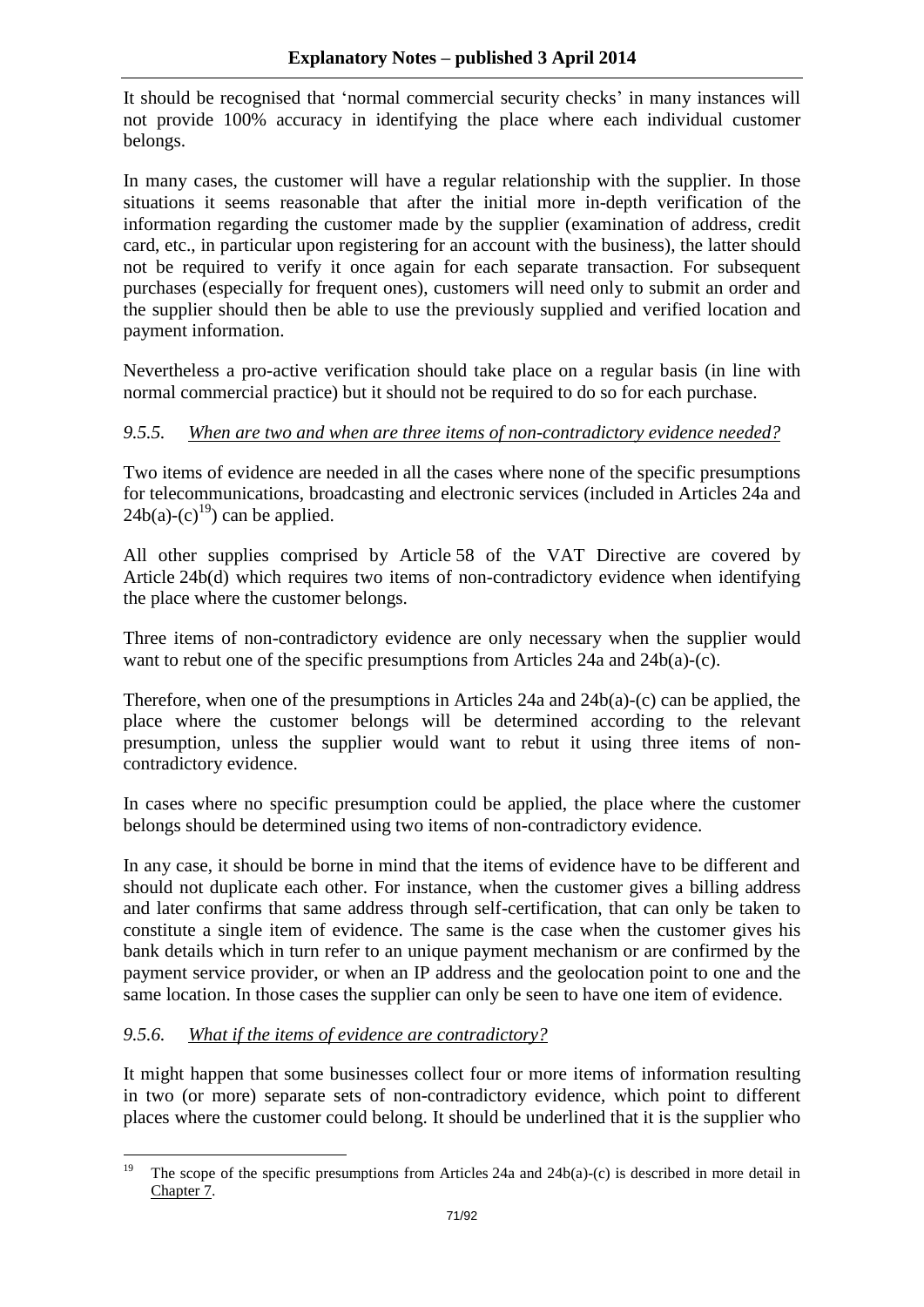decides which items of evidence to collect and further, if information gathered is conflicting, which elements he considers as most commercially relevant for identifying most accurately the place where the customer belongs.

In this respect, the criteria to determine the place where the customer belongs are included in Article 24. Where the services in question are supplied to a non-taxable legal person priority should be given to the place where the functions of its central administration are carried out (point (a)). That is so unless there is evidence that the services are used at another establishment of that non-taxable legal person.

If the supply is made to a natural person, the usual residence of that person should be given priority (point (b)). The permanent address should be used only if there is evidence that the services are used there.

The supplier will have to decide which are the items of evidence that are more reliable in determining the place where the customer belongs for his concrete business. For instance, when universal pricing policy is applied *i.e.* the same price will be charged regardless of the country of the customer, consumers have no incentive to mask the place where they belong for tax purposes. In that case, the billing address provided by the customer would therefore be a quite a reliable indicator. Consumer trading history would also be useful in cases where there are different sets of evidence due to purchases made while travelling (holidays, business travels).

To sum up the purpose in the case of conflict is to give priority to the place that best ensures taxation at the place of actual consumption of the services.

In cases where items of evidence are contradictory, verification by the supplier on a regular basis is more needed.

## *9.5.7. What if the supplier does not have two items of non-contradictory evidence in the context of Article 24b(d)?*

In the event that a supplier has difficulties to collect two items of non-contradictory evidence to determine the place where the customer belongs, he should nevertheless continue to seek further evidence such as relevant commercial information.

In cases of doubt priority should be given to the place that best ensures taxation at the place of actual consumption of the services supplied.

### *9.5.8. What are the indicators of misuse or abuse by a supplier mentioned in Article 24d(2)?*

It is not possible to list possible indicators of misuse or abuse by the supplier. Possibilities are too wide.

As a rule, businesses should not be held liable for misuse or abuse by their customers. However, situations where a supplier applies a presumption (solely) to the benefit of his customer, or where the supplier applies a presumption based on wrong information by his customer although he knew or should have known that the information was wrong cannot as such be excluded from the application of Article 24d(2).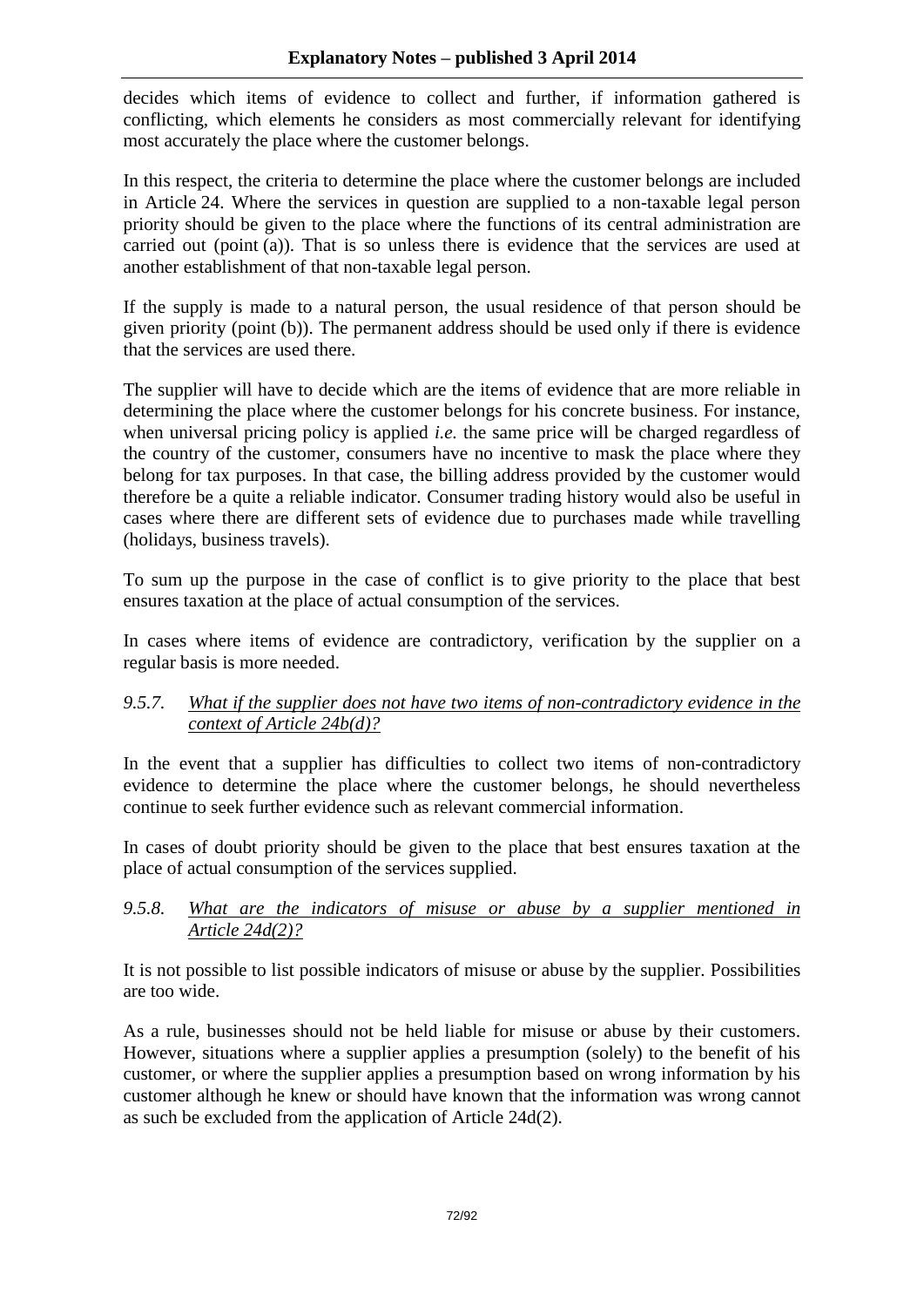A tax authority may also rebut a presumption in cases of indications of misuse or abuse, such as where the supplier has taken steps to manipulate the presumption to arrange a preferential treatment. This may include, but is not limited to, a lower rate of taxation.

# *9.5.9. To what extent may the supplier rely on information provided by a third party (in particular a payment service provider)?*

In many circumstances, taxpayers rely entirely on verifications undertaken by third party trading partners, such as payment service providers and other intermediaries. It is necessary to stress that the correct determination of the place of supply remains with the supplier. Therefore, the fact that verifications are made by third parties does not relieve the supplier of his responsibility in cases of misuse or abuse

#### *9.5.10. Application of data protection rules in the light of the VAT changes that will enter into force in 2015*

Recital 17 of Regulation 1042/2013 states that '*for the purposes of this Regulation, it may be appropriate for Member States to adopt legislative measures limiting certain rights and obligations laid down by Directive 95/46/EC of the European Parliament and of the Council<sup>20</sup> in order to safeguard an important economic or financial interest of a Member State or of the European Union, including monetary, budgetary and taxation matters, where such measures are necessary and proportionate in view of the risk of tax fraud and tax evasion in Member States, and in view of the need to ensure the correct collection of VAT covered by this Regulation*'.

The processing of data may therefore be 'necessary for compliance with a legal obligation to which the controller<sup>21</sup> is subject' (Article 7(c) Directive 95/46/EC) or it can be 'necessary for the purposes of legitimate interests pursued by the controller or by the third party or parties to whom the data are disclosed [...]' (Article 7(f)) Directive 95/46/EC).

In other words, the relevant taxable persons would need to be able to process personal data of their customers in order to prove to the tax authorities that they correctly applied the VAT rules on place of supply.

In any case, where data protection rights are limited in order to allow certain processing operations, the characteristics and especially the purpose of such processing should, according to the European Data Protection Supervisor, be specified and explicitly provided for in national law.

 $20\degree$ <sup>20</sup> [Directive 95/46/EC of the European Parliament and of the Council of 24](http://eur-lex.europa.eu/legal-content/EN/TXT/PDF/?uri=CELEX:31995L0046&rid=2) October 1995 on the protection of individuals with regard to the processing of [personal data and on the free movement of such data](http://eur-lex.europa.eu/legal-content/EN/TXT/PDF/?uri=CELEX:31995L0046&rid=2)   $\overline{(\text{OJ L } 281, 23.11.1995, p. 31)}$  $\overline{(\text{OJ L } 281, 23.11.1995, p. 31)}$  $\overline{(\text{OJ L } 281, 23.11.1995, p. 31)}$ .

<sup>&</sup>lt;sup>21</sup> In accordance with Article 2(d) of Directive  $95/46$ /EC "'controller' shall mean the natural or legal person, public authority, agency or any other body which alone or jointly with others determines the purposes and means of the processing of personal data; where the purposes and means of processing are determined by national or Community laws or regulations, the controller or the specific criteria for his nomination may be designated by national or Community law;".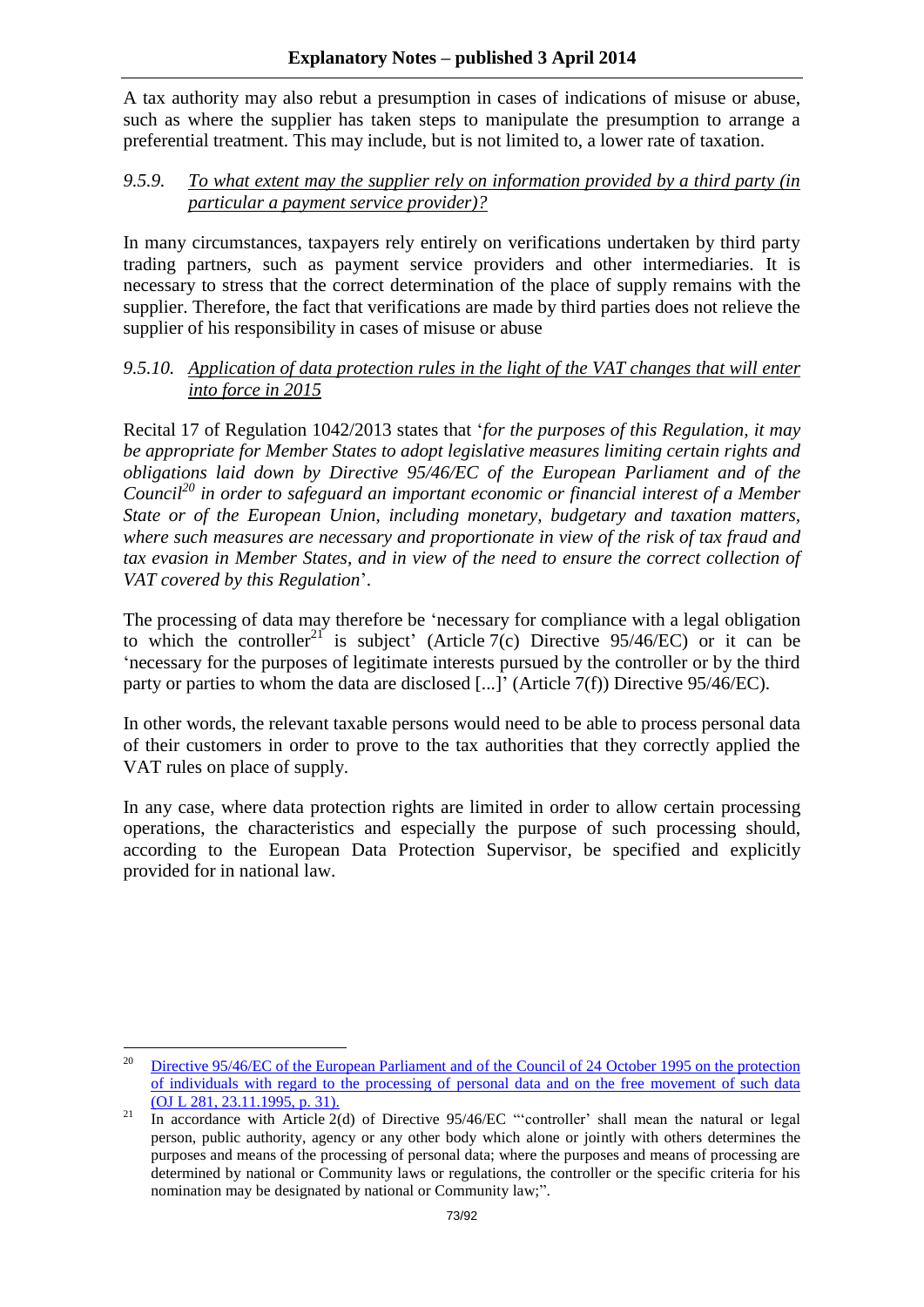#### **10. SUPPLY AT HOTELS AND SIMILAR LOCATIONS (ARTICLE 31C)**

#### 10.1. Relevant provision

The relevant provision can be found in the VAT Implementing Regulation:

#### [Article](#page-90-0) 31c

Whenever reference is made to an article of the VAT Implementing Regulation, the reference to that particular legal act is omitted and only the article is mentioned.

#### 10.2. Why was there a need for clarification?

For all telecommunications, broadcasting and electronic services, as from 1 January 2015, the place of supply will be at the place where the customer belongs, irrespective of whether services are being supplied to a taxable person (B2B) or to a non-taxable person (B2C).

Where these services are supplied in the hotel sector, the status of a customer taken together with the place where that customer belongs can be difficult to ascertain. For the supplier of accommodation, there is a risk of liability which needs to be mitigated.

To alleviate burdens on the businesses concerned and to safeguard revenues, guidance was necessary to clarify the place-of-supply related issues that arise when these services are being provided together with the accommodation.

#### 10.3. What does the provision do?

A practical and pragmatic solution is found with Article 31c which clarifies that when telecommunications, broadcasting or electronic services are supplied together with accommodation in the hotel sector or in sectors with a similar function, the services are regarded as being supplied at those locations.

That only applies where the services are provided by a supplier of accommodation acting in his own name, together with the accommodation provided by that supplier. For Article 31c to apply there must be a distinct supply of these services where the customer is required to pay separately.

It covers supplies made together with accommodation provided in the hotel sector but also where the accommodation is provided in sectors with a similar function, such as holiday camps or sites developed for use as camping sites. Those are the sectors listed in Article 47 of the VAT Directive.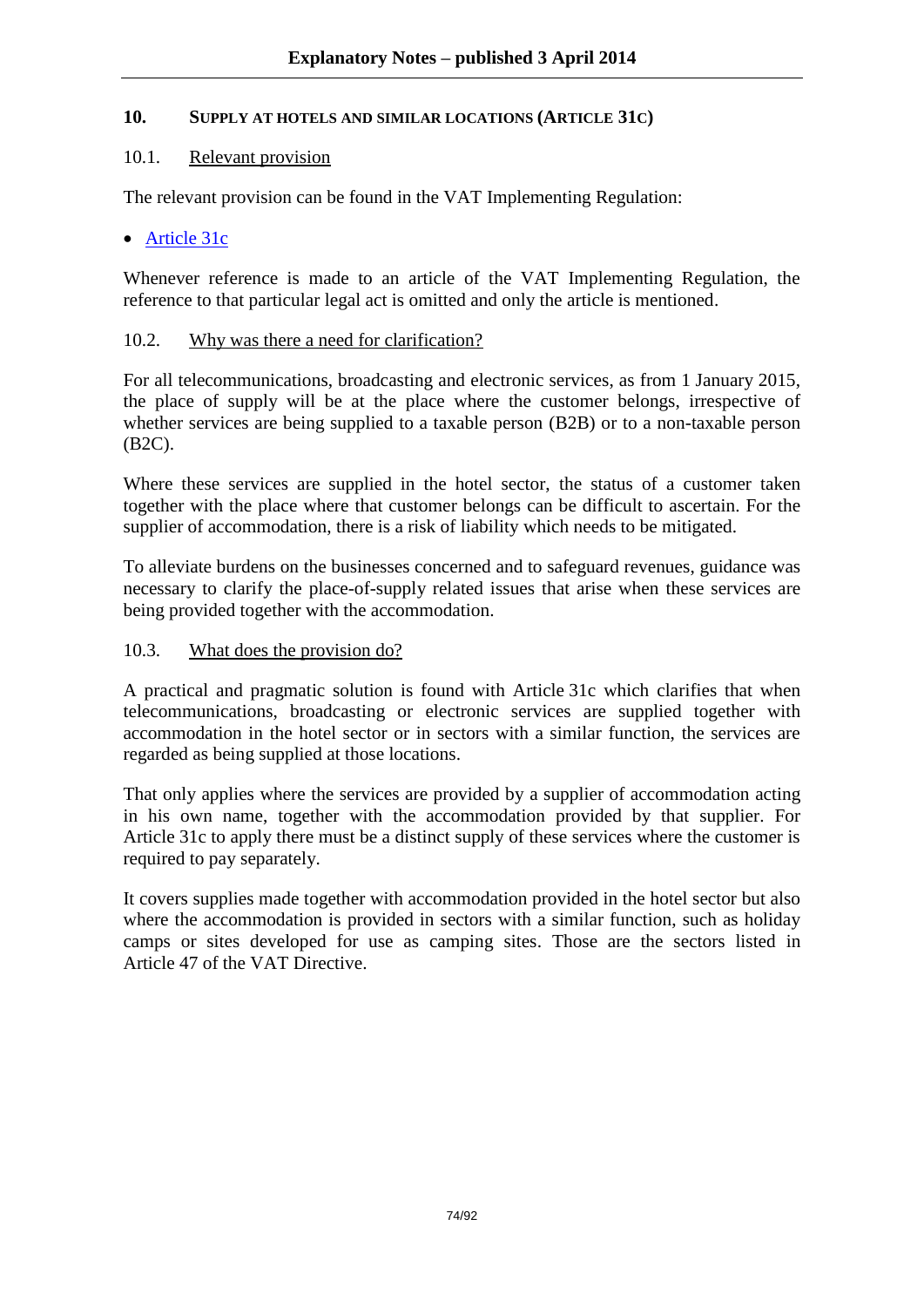#### **11. SUPPLY OF TICKETS BY INTERMEDIARY (ARTICLE 33A)**

#### 11.1. Relevant provision

The relevant provision can be found in the VAT Implementing Regulation:

#### [Article](#page-90-1) 33a

Whenever reference is made to an article of the VAT Implementing Regulation, the reference to that particular legal act is omitted and only the article is mentioned.

#### 11.2. Background

The entry to cultural, artistic, sporting, scientific, educational, entertainment and similar events is taxable at the place where the event actually takes place. For a concert, to take an example, that would be the place the concert is performed.

The place of taxation will be the same for supplies made to another business (B2B) or to a final consumer (B2C).

# 11.3. Why was there a need for clarification?

Where the organiser of an event sells tickets to the event directly to the customer wanting to attend the event, it is clear that any VAT to be paid on the tickets will be due at the place where the event actually takes place.

The tickets sold by the organiser could be distributed through an intermediary. It may be that the taxable person intermediating in the sale of tickets actually buys and sells the tickets in his own name and on his own behalf. The intermediary can however also act in the name and on behalf of the organiser or can be acting in his own name but on behalf of the organiser.

More guidance was needed in order to ensure that the tax is not obscured by the way in which tickets are distributed.

# 11.4. What does the provision do?

Tickets granting access to a cultural, artistic, sporting, scientific, educational, entertainment and similar event should in all circumstances be taxable at the place where the event actually takes place as provided for under Articles 53 and 54 of the VAT Directive. It should also be the case where the tickets are distributed through an intermediary.

Where the intermediary acts in the name and on behalf of the organiser of the event, the actual sale of the tickets is, in legal terms, made by the organiser.

If the intermediary intervenes in the sale of tickets, acting in his own name and on his own behalf, he acts as a principal when selling the tickets.

The intermediary can however also intervene in the sale of tickets acting in his own name but on behalf of an organiser of the event. In that case, Article 33a clarifies that the intermediary selling the tickets is deemed to have received the service consisting in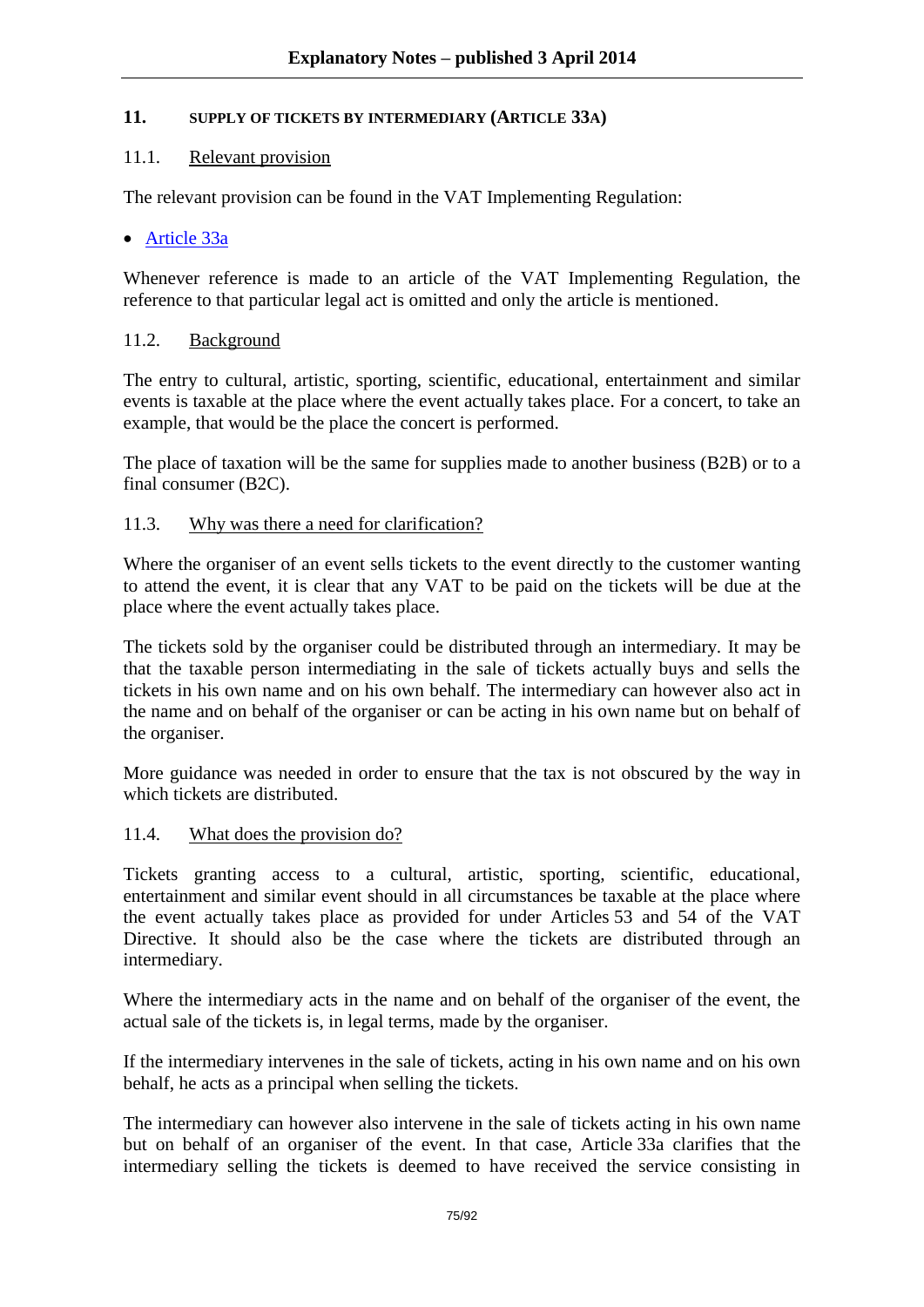granting access to the event and supplied it himself. It is consistent with the legal fiction provided for under Article 28 of the VAT Directive.

In all the three cases, it is evident that the sale of tickets will be taxable at the place where the event actually takes place.

# 11.5. Detailed issues arising from this provision

#### *11.5.1. Where should tickets booked online be taxed?*

Tickets granting access to a cultural, artistic, sporting, scientific, educational, entertainment and similar event are taxable at the place where the event actually takes place. No matter how the tickets are distributed, the tax treatment remains the same.

Where tickets are distributed by electronic means, this does not change the nature of the service supplied. Also, tickets booked online are taxable at the place where the event actually takes place. That is confirmed by Article  $7(3)(t)$  which excludes such supplies from being electronic services (see also point [2.4.3.2\)](#page-19-0).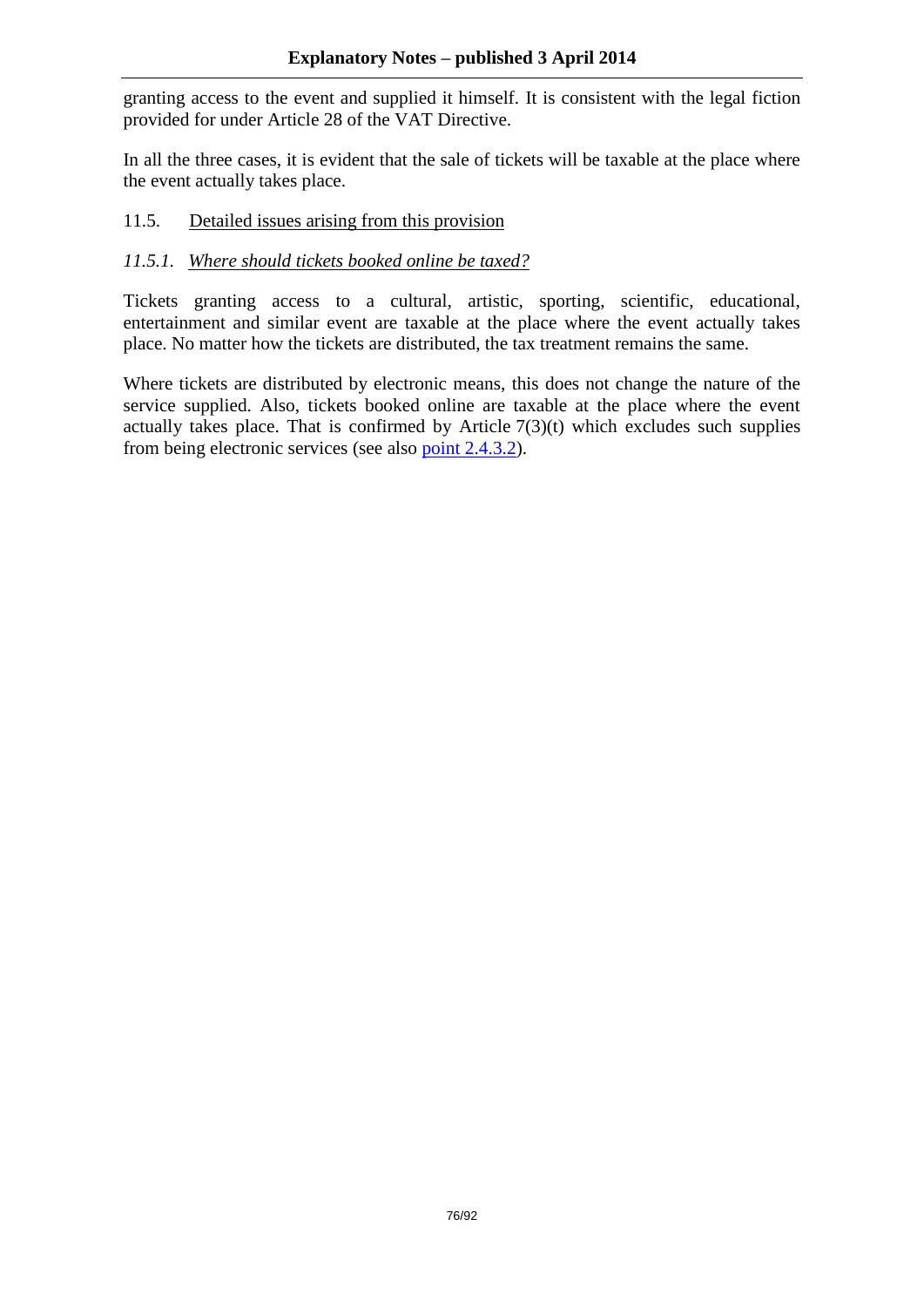### **12. TRANSITIONAL MEASURES (ARTICLE 2 OF REGULATION 1042/2013)**

#### 12.1. Relevant provision

#### • Article [2 of Regulation 1042/2013](#page-90-2)

#### 12.2. Background

As from 1 January 2015, the supply of telecommunications, broadcasting and electronic services will, in all cases, be taxable at the place where the customer is established, has his permanent address or usually resides.

That is already the case for business to final consumer (B2C) supplies but only where services are supplied to or from the European Union (although for telecommunications and broadcasting services, this is based on effective use and enjoyment).

Within the EU such supplies however remain taxable in the Member State where the supplier is established until the end of 2014. From 2015, those supplies will also be taxable at the location of the customer.

#### 12.3. Why was there a need for clarification?

The moment that VAT must be paid is decided by when the chargeable event occurs (liability) and VAT becomes chargeable (collection).

The chargeable event is defined in Articles 63 and 64 of the VAT Directive. Under Article 63, the chargeable event takes place when goods or services are supplied. In the case of continous supplies Article 64 clarifies that the chargeable event occurs at the expiry of the period for which a successive statement of account or successive payments should be made. By that time, the supply will have been made.

If payment is made on account under Article 65 of the VAT Directive or if a Member State has availed itself of the option in Article 66 of the VAT Directive, VAT can, however, become chargeable prior to or soon after supply, that is to say, prior to or soon after the chargeable event occurs.

Where telecommunications, broadcasting and electronic services are supplied close to 1 January 2015, the change in the place of supply could result in double taxation or nontaxation if the rules applied by Member States as to when VAT becomes chargeable differ.

To avoid situations of double and non-taxation and with a view to facilitate this shift in taxation, transitional measures had to be adopted determining, in a common way, which services supplied around that date would fall under the new rules and which would not.

#### 12.4. What does the provision do?

Article 2 of Regulation 1042/2013 makes it clear that the decisive moment for determining the place of supply is when the chargeable event occurs (and liability is incurred). This applies to normal and continous supplies.

Where the chargeable event occurs before 1 January 2015 the place of supply is where the supplier is established and no tax shall become chargeable in the Member State of the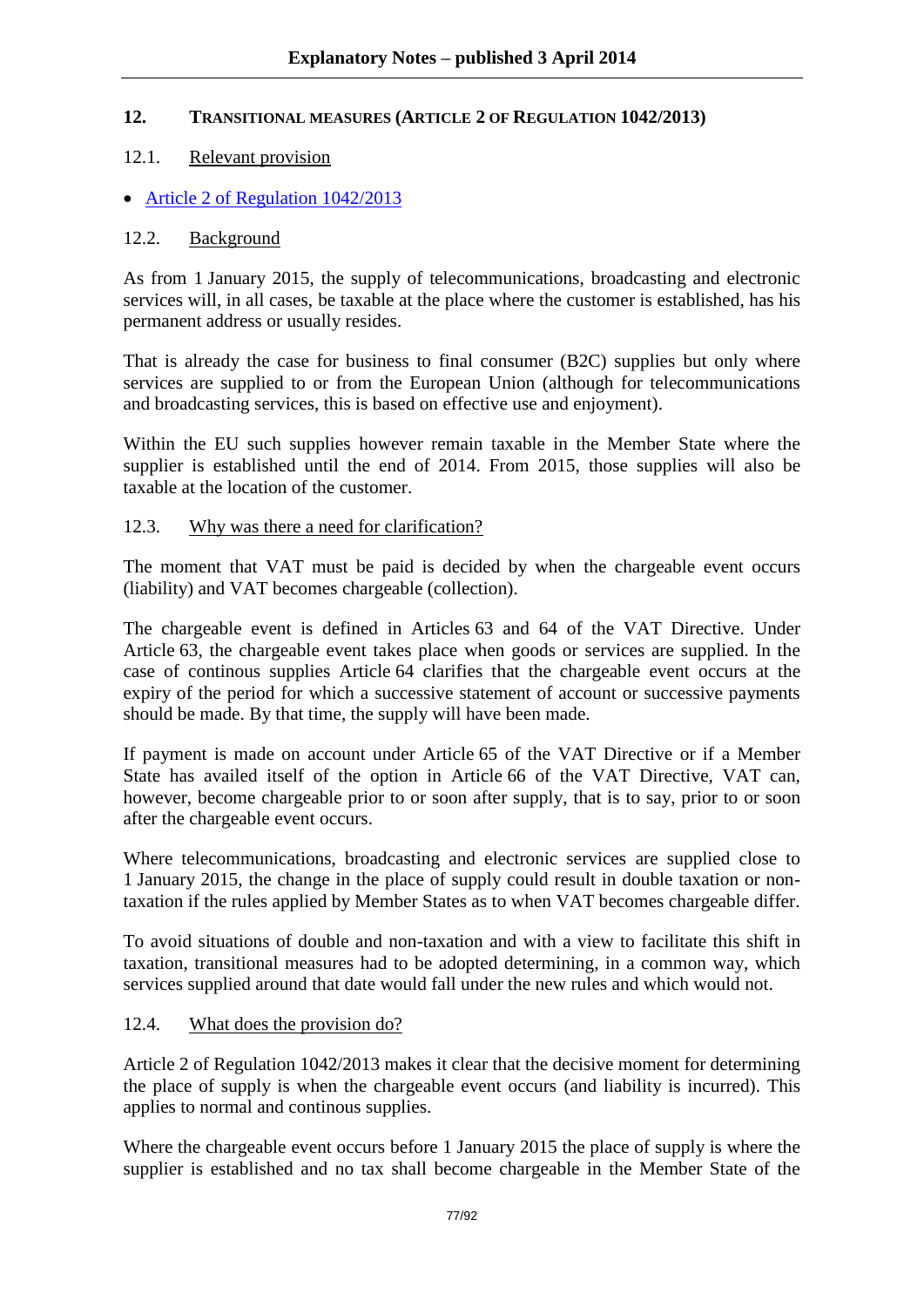customer in relation to the same chargeable event (point (c) of Article 2). That would apply irrespective of when the payment is made or when the invoice is issued.

If the chargeable event occurs on or after 1 January 2015, the place where the customer belongs is decisive when establishing where the tax is due (point (b) of Article 2). The moment when the invoice has been issued has no relevance in that respect.

However, where a payment on account regarding the supply in question has been made prior to 1 January 2015, VAT on that payment on account shall become chargeable in the Member State where the supplier is established according to the rules laid down in Article 65 of the VAT Directive (point (a) of Article 2). For any payment that remains and is paid subsequently (on or after 1 January 2015), VAT will be due at the place where the customer belongs.

# 12.5. Detailed issues arising from this provision

# *12.5.1. Payments on account made before the supply takes place*

Where a payment on account is made before 1 January 2015, the supplier shall charge VAT on it according to Article 65 of the VAT Directive. As the rules in force are still the ones for 2014, VAT on that payment shall become chargeable in the Member State where the supplier is established.

If the service is only supplied on or after 1 January 2015, the rule in point (b) of Article 2 of Regulation 1042/2013 implies that the place of supply for that service would be the place where the customer is established or resides.

It could be thought that, as the place of supply of the service is the Member State of the customer, the supplier should then rectify the invoice, receipt or bill referring to the payment made on account, refunding the VAT paid in the Member State of the supplier and charging the VAT on the Member State of the customer.

That would however imply a huge burden for all parties involved: suppliers, customers and tax administrations, and would run counter to the objective pursued by the transitional measures.

For that reason, guidelines<sup>22</sup> were agreed by the VAT Committee almost unanimously in order to clarify the interpretation that should be conferred to the transitional measures in Article 2 of Regulation 1042/2013, regarding payments made on account.

In those guidelines it was expressly clarified that, where payment on account is made prior to 1 January 2015, the rule in Article 65 of the VAT Directive would apply in all cases, so VAT would be charged in the Member State where the supplier is established, on receipt of the payment and on the amount received.

When the supply is finally made on or after 1 January 2015, VAT shall become chargeable in the Member State of the customer, but only on the amount not covered by any previous payment made on account.

 $\frac{1}{22}$ 

[http://ec.europa.eu/taxation\\_customs/resources/documents/taxation/vat/key\\_documents/vat\\_committee/](http://ec.europa.eu/taxation_customs/resources/documents/taxation/vat/key_documents/vat_committee/guidelines-vat-committee-meetings_en.pdf) [guidelines-vat-committee-meetings\\_en.pdf](http://ec.europa.eu/taxation_customs/resources/documents/taxation/vat/key_documents/vat_committee/guidelines-vat-committee-meetings_en.pdf)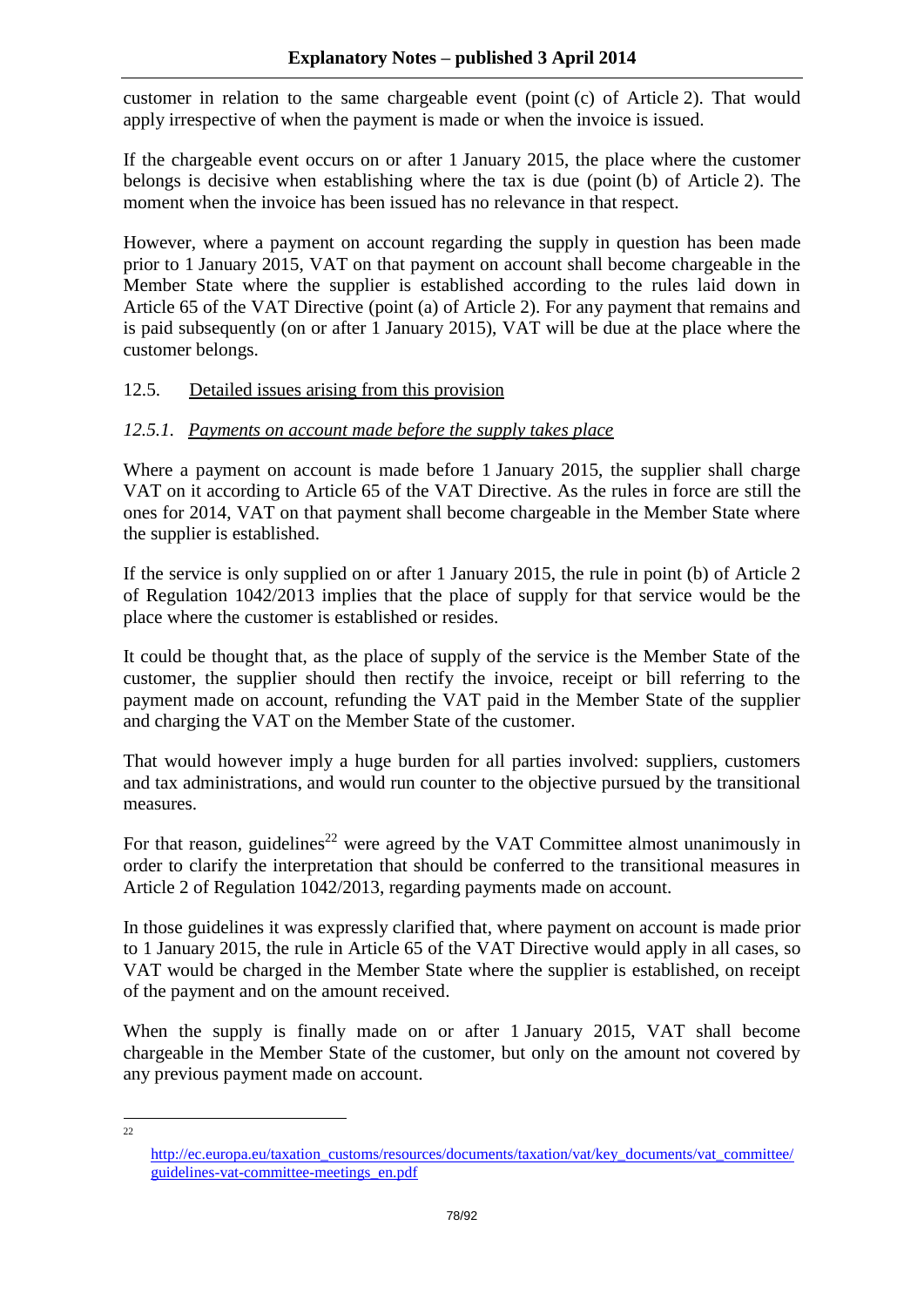Therefore, if the customer pays on account prior to 1 January 2015 the total amount of the price of the service, VAT shall be charged in the Member State of the supplier and no VAT shall be charged in the Member State of the customer.

Where prior to 1 January 2015 a customer pays on account, for instance, 40 per cent of the total price of the service, VAT shall be charged in the Member State of the supplier (on that 40 per cent). The remaining 60 per cent shall be charged with VAT in the Member State of the customer at the moment the chargeable event takes place or when another payment on account is made on or after 1 January 2015 but before the supply.

The guidelines also make it clear that this rule would only apply in cases where the payment on account is made according to the normal commercial practice of the supplier, that is to say when the supplier had been using that policy to those supplies in the past. If the circumstances of the supply are such as to show that the payment on account was made with the only intention of avoiding taxation in the Member State of the customer (for instance, when the payment on account was not required by the contract or it exceeded the amount stipulated in that contract), this Member State could claim VAT on the transaction according to the rule provided for in point (b) of Article 2 of Regulation 1042/2013.

It should also be borne in mind that, as taxation is split between two Member States, the supplier should be able to prove to the Member State of the customer that a payment on account was actually made before 1 January 2015 and the VAT on that amount was paid to the Member State of the supplier. Therefore, in the invoice, bill or receipt issued when the supply takes place it would be appropriate to include a reference to the invoice, bill or receipt issued when the payment on account was made, and the date when that payment was made.

# *12.5.2. What impact does the issue of an invoice have on the place of supply?*

The date on which the invoice is issued has no relevance regarding the place of supply of the service.

VAT shall be chargeable in the Member State of the supplier or that of the customer depending on the moment the chargeable event occurs or the payment is made. The issue of an invoice does not alter that rule.

# *12.5.3. What level of proof is required in order to show that a chargeable event has occurred or a payment has been made before 1 January 2015?*

The means of proof used by taxable persons in regard to their usual transactions would be those also to be used to prove that a chargeable event has occurred prior to or after 1 January 2015. No special means of proof are required in that respect.

# *12.5.4. List of examples*

# *Prepaid supplies*

**Example 1:** An advanced payment or a payment on account is made before 1 January 2015 and the supply is also carried out or completed before that date. VAT then becomes chargeable before 1 January 2015 in the Member State of the supplier.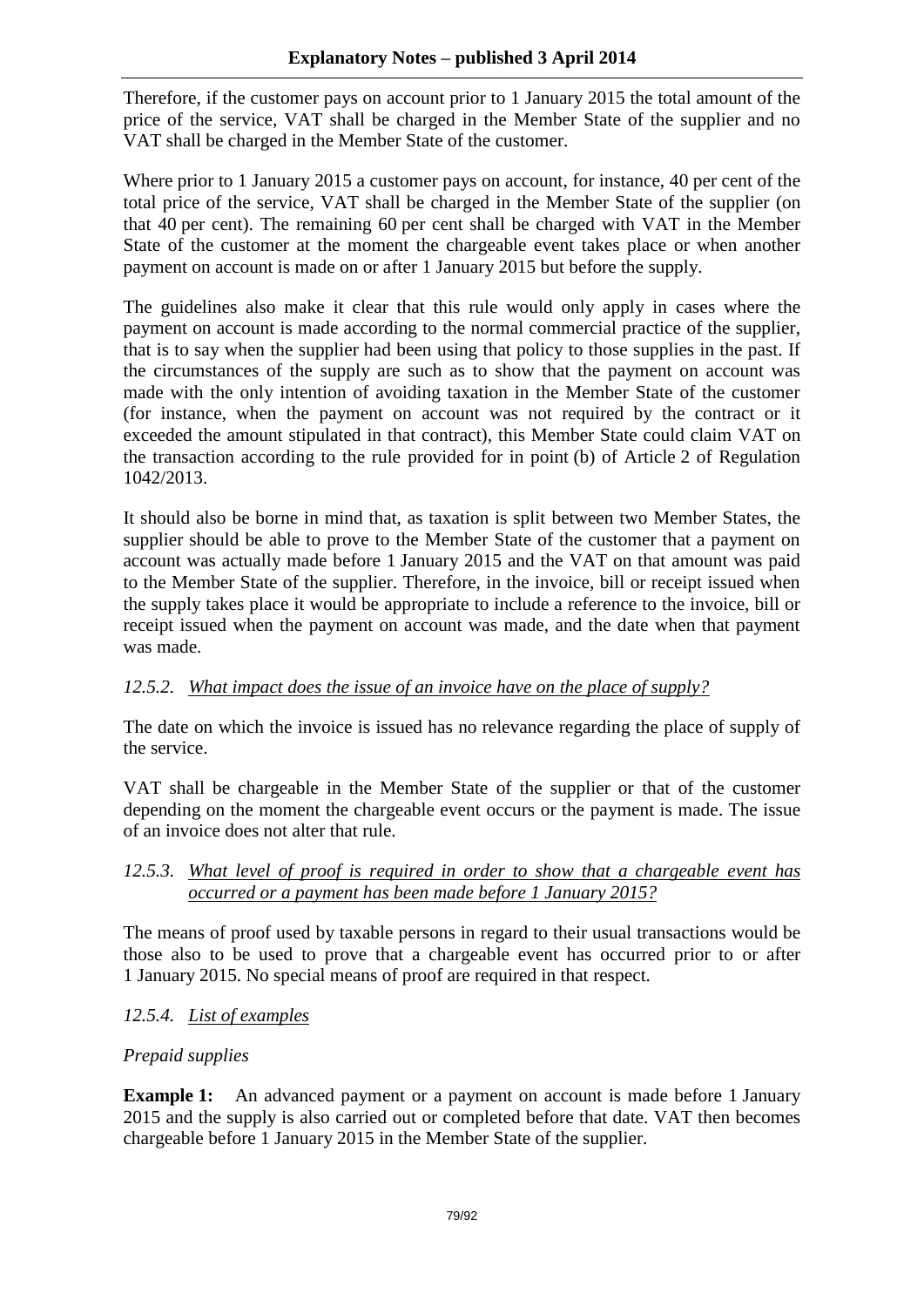**Example 2:** An advanced payment or a payment on account is made before 1 January 2015 but the supply is only carried out or completed in 2015 or later. In this case VAT becomes chargeable on the amount of the payment made on account in the Member State of the supplier, at the moment that payment is made. For the amount not covered by the payment on account, VAT becomes chargeable on in the Member State of the customer at the moment the chargeable event takes place.

**Example 3:** Both the advanced payment and the chargeable event take place after 31 December 2014. VAT then becomes chargeable in 2015 in the Member State of the customer.

**Example 4:** An advanced payment of 20 per cent of the price is made before 1 January 2015. Another payment on account of 40 per cent is made after 31 December 2014. The service is finally supplied after that second payment on account. VAT becomes chargeable in 2014 in the Member State of the supplier on the first payment on account (20 per cent of the price). VAT becomes chargeable in 2015 in the Member State of the customer on the second payment on account (40 per cent of the price) and on the amount remaining when the supply is completed (40 per cent of the price).

# *Continuous supplies*

**Example 5:** A continuous supply where the expiry of a period for which a successive statement of account or a successive payment should be made, takes place before 1 January 2015. In this case VAT on the statement or payment should be charged in the Member State where the supplier is established.

**Example 6:** A continuous supply where the expiry of a period for which a successive statement of account or a successive payment should be made, takes place on or after 1 January 2015, even though the supply began in 2014. In this case, there are three scenarios possible:

- (a) The payment is made at the expiry of the period. In this case, as the chargeable event occurs on or after 1 January 2015 and there is nothing to trigger the chargeability of VAT prior to that date, VAT will be due to the Member State of the customer.
- (b) The payment of the total amount of the supply is made in advance before 1 January 2015. In this case, VAT is charged in the Member State of the supplier, as the payment triggers the chargeability of the tax.
- (c) A payment on account (a forfeit) is made in advance before 1 January 2015. Once the period expires, the customer pays the remaining price of the supply. In this case, VAT is charged on the amount of the payment on account in the Member State of the supplier, at the moment that payment is made. VAT on the amount not covered by the payment on account becomes chargeable in the Member State of the customer at the moment where the period expires.

# *Supplies for which an invoice is issued before a supply takes place*

**Example 7:** An invoice (or a bill or receipt where no invoice is required) for a one year online access (beginning in 2014 and finalising in 2015) to a newspaper is issued on 20 December 2014. The invoice is paid by the customer on 29 December 2014. In this case, VAT becomes chargeable before 1 January 2015 due to the payment having been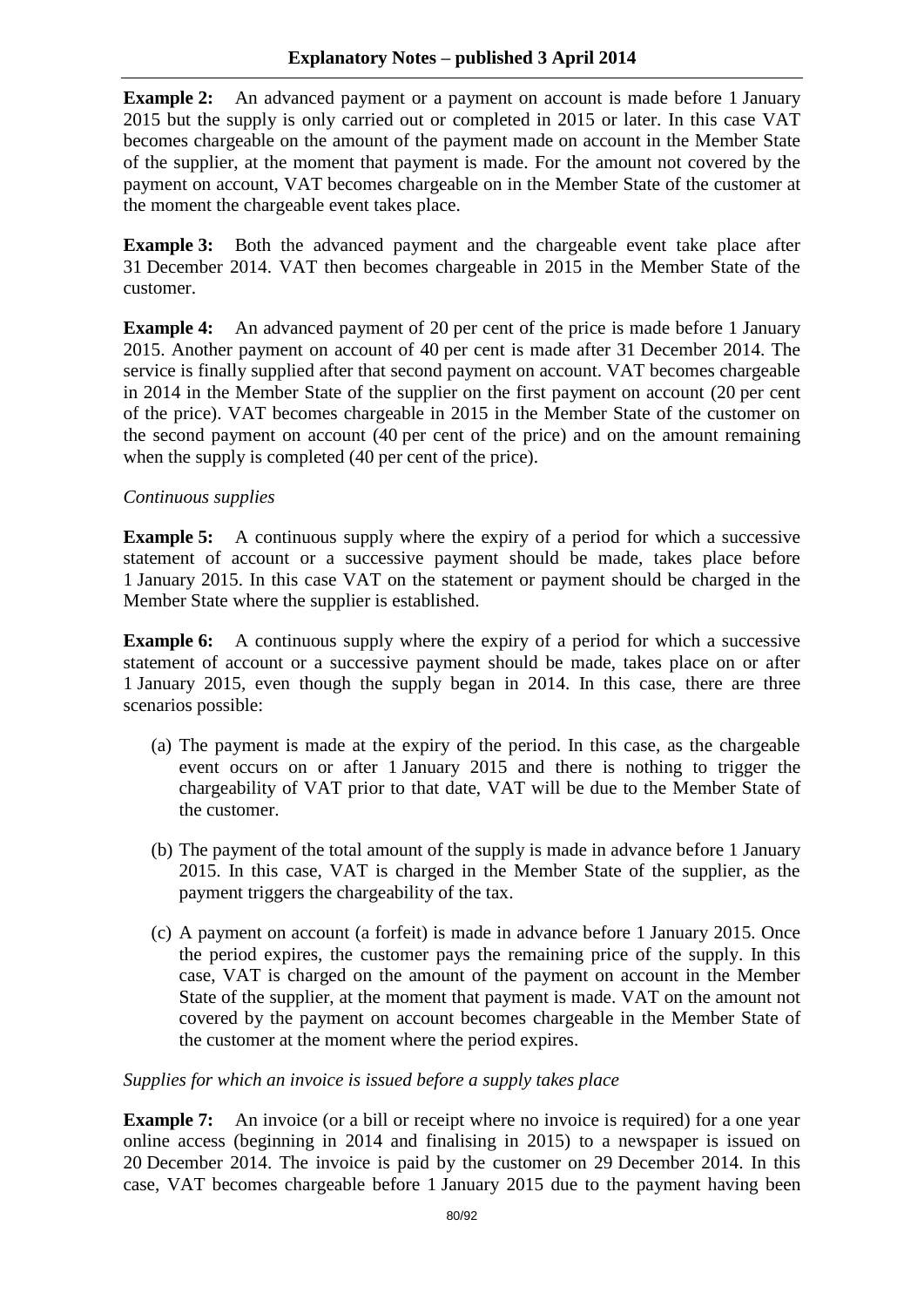made prior to that date, so it will be charged in the Member State where the supplier is established.

**Example 8:** An invoice (or a bill or receipt where no invoice is required) for a one year online access (beginning in 2014 and finalising in 2015) to a newspaper is issued on 20 December 2014. The invoice is paid by the customer on 3 January 2015. In this case, the chargeable event takes place after 1 January 2015. The payment is also made after that date. VAT will need to be charged in the Member State of the customer irrespective of the date on which the invoice was issued.

### *Supplies for which an invoice is issued after the supply takes place*

**Example 9:** The service is completed before 1 January 2015, but an invoice is issued and the payment is made only after that date. In this case the chargeable event has taken place before 1 January 2015, so VAT will be due to the Member State of the supplier.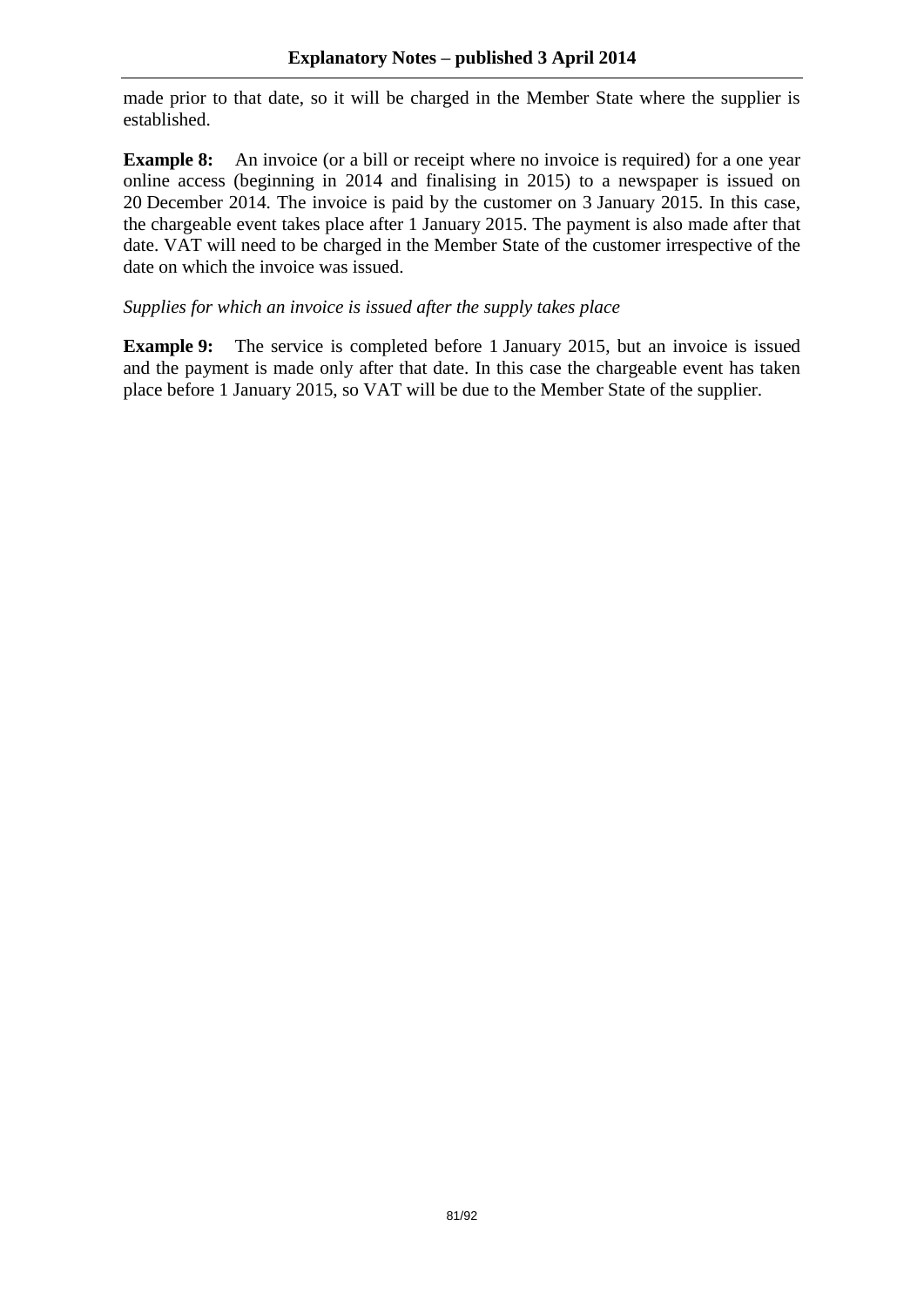#### **13. RELEVANT LEGAL PROVISIONS**

### 13.1. VAT Directive

#### **Article 24(2)**

….

*2. 'Telecommunications services' shall mean services relating to the transmission, emission or reception of signals, words, images and sounds or information of any nature by wire, radio, optical or other electromagnetic systems, including the related transfer or assignment of the right to use capacity for such transmission, emission or reception, with the inclusion of the provision of access to global information networks.*

#### **Article 44**

*The place of supply of services to a taxable person acting as such shall be the place where that person has established his business. However, if those services are provided to a fixed establishment of the taxable person located in a place other than the place where he has established his business, the place of supply of those services shall be the place where that fixed establishment is located. In the absence of such place of establishment or fixed establishment, the place of supply of services shall be the place where the taxable person who receives such services has his permanent address or usually resides.*

#### **Article 45**

*The place of supply of services to a non-taxable person shall be the place where the supplier has established his business. However, if those services are provided from a fixed establishment of the supplier located in a place other than the place where he has established his business, the place of supply of those services shall be the place where that fixed establishment is located. In the absence of such place of establishment or fixed establishment, the place of supply of services shall be the place where the supplier has his permanent address or usually resides.*

#### **Article 58**

*The place of supply of the following services to a non-taxable person shall be the place where that person is established, has his permanent address or usually resides:*

- *(a) telecommunications services;*
- *(b) radio and television broadcasting services;*
- *(c) electronically supplied services, in particular those referred to in Annex II.*

*Where the supplier of a service and the customer communicate via electronic mail, that shall not of itself mean that the service supplied is an electronically supplied service.*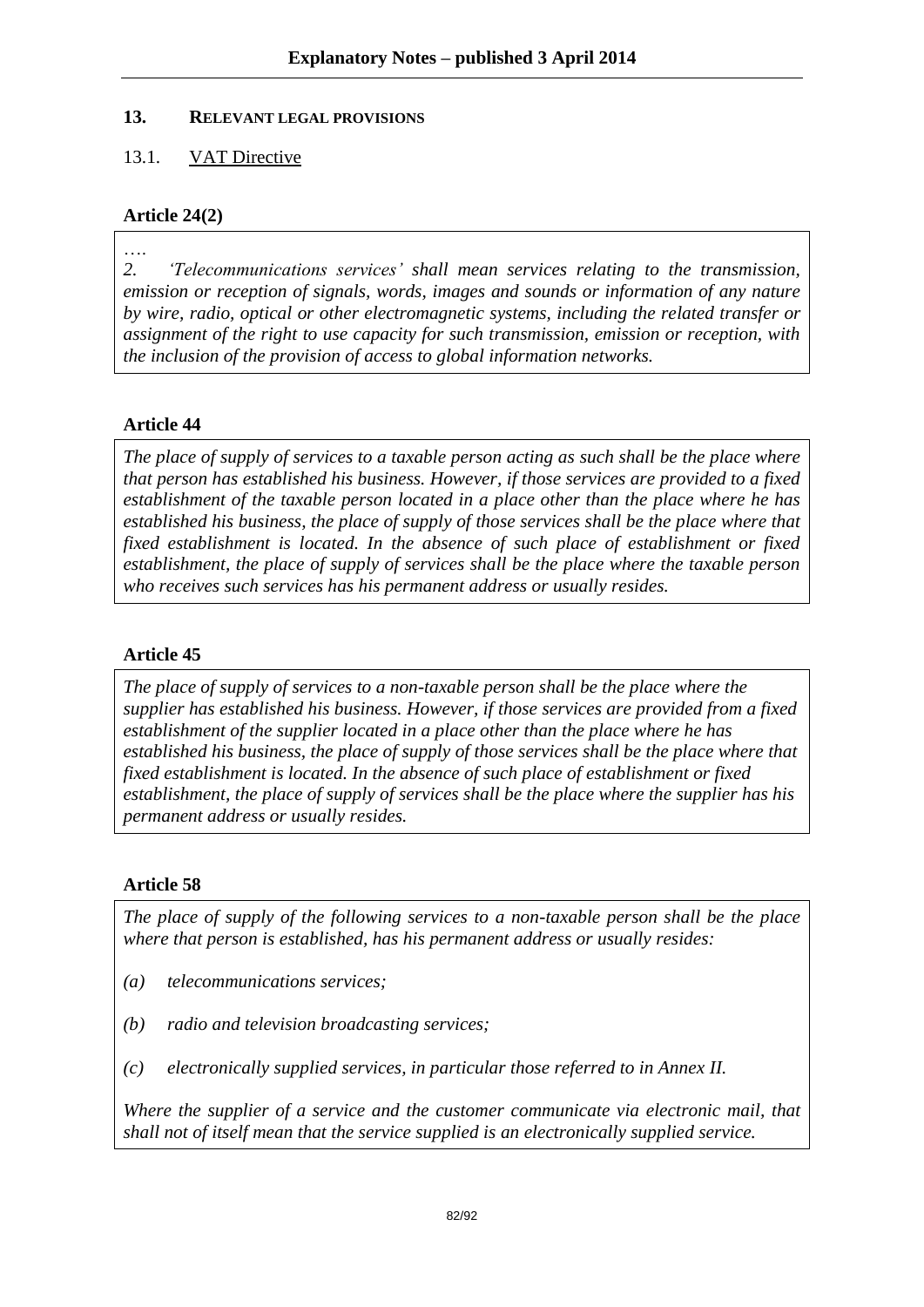### **Article 59a**

*In order to prevent double taxation, non-taxation or distortion of competition, Member States may, with regard to services the place of supply of which is governed by Articles 44, 45, 56, 58 and 59:*

- *(a) consider the place of supply of any or all of those services, if situated within their territory, as being situated outside the Community if the effective use and enjoyment of the services takes place outside the Community;*
- *(b) consider the place of supply of any or all of those services, if situated outside the Community, as being situated within their territory if the effective use and enjoyment of the services takes place within their territory.*

# **Annex II**

- *(1) Website supply, web-hosting, distance maintenance of programmes and equipment;*
- *(2) supply of software and updating thereof;*
- *(3) supply of images, text and information and making available of databases;*
- *(4) supply of music, films and games, including games of chance and gambling games, and of political, cultural, artistic, sporting, scientific and entertainment broadcasts and events;*
- *(5) supply of distance teaching.*

# 13.2. **VAT Implementing Regulation**

#### **Article 6a**

*1. Telecommunications services within the meaning of Article 24(2) of Directive 2006/112/EC shall cover, in particular, the following:*

- *(a) fixed and mobile telephone services for the transmission and switching of voice, data and video, including telephone services with an imaging component (videophone services);*
- *(b) telephone services provided through the Internet, including voice over Internet Protocol (VoIP);*
- *(c) voice mail, call waiting, call forwarding, caller identification, three-way calling and other call management services;*
- *(d) paging services;*
- *(e) audiotext services;*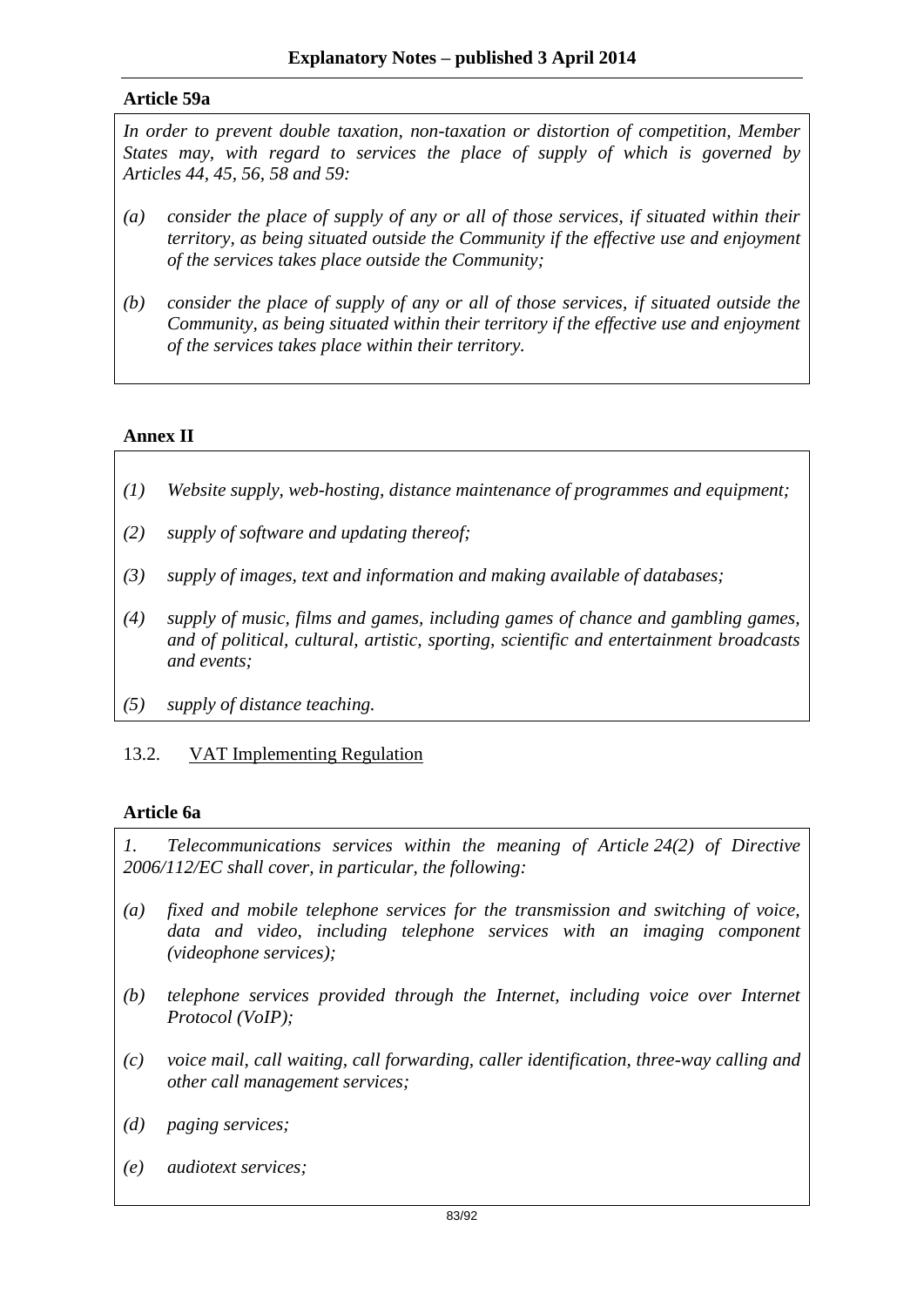- *(f) facsimile, telegraph and telex;*
- *(g) access to the Internet, including the World Wide Web;*
- *(h) private network connections providing telecommunications links for the exclusive use of the client.*

*2. Telecommunications services within the meaning of Article 24(2) of Directive 2006/112/EC shall not cover the following:*

- *(a) electronically supplied services;*
- *(b) radio and television broadcasting (hereinafter 'broadcasting') services.*

#### **Article 6b**

*1. Broadcasting services shall include services consisting of audio and audio-visual content, such as radio or television programmes which are provided to the general public via communications networks by and under the editorial responsibility of a media service provider, for simultaneous listening or viewing, on the basis of a programme schedule.*

- *2. Paragraph 1 shall cover, in particular, the following:*
- *(a) radio or television programmes transmitted or retransmitted over a radio or television network;*
- *(b) radio or television programmes distributed via the Internet or similar electronic network (IP streaming) if they are broadcast simultaneously to their being transmitted or retransmitted over a radio or television network.*
- *3. Paragraph 1 shall not cover the following:*
- *(a) telecommunications services;*
- *(b) electronically supplied services;*
- *(c) the provision of information about particular programmes on demand;*
- *(d) the transfer of broadcasting or transmission rights;*
- *(e) the leasing of technical equipment or facilities for use to receive a broadcast;*
- *(f) radio or television programmes distribute via the Internet or similar electronic network (IP streaming), unless they are broadcast simultaneously over traditional radio or television networks*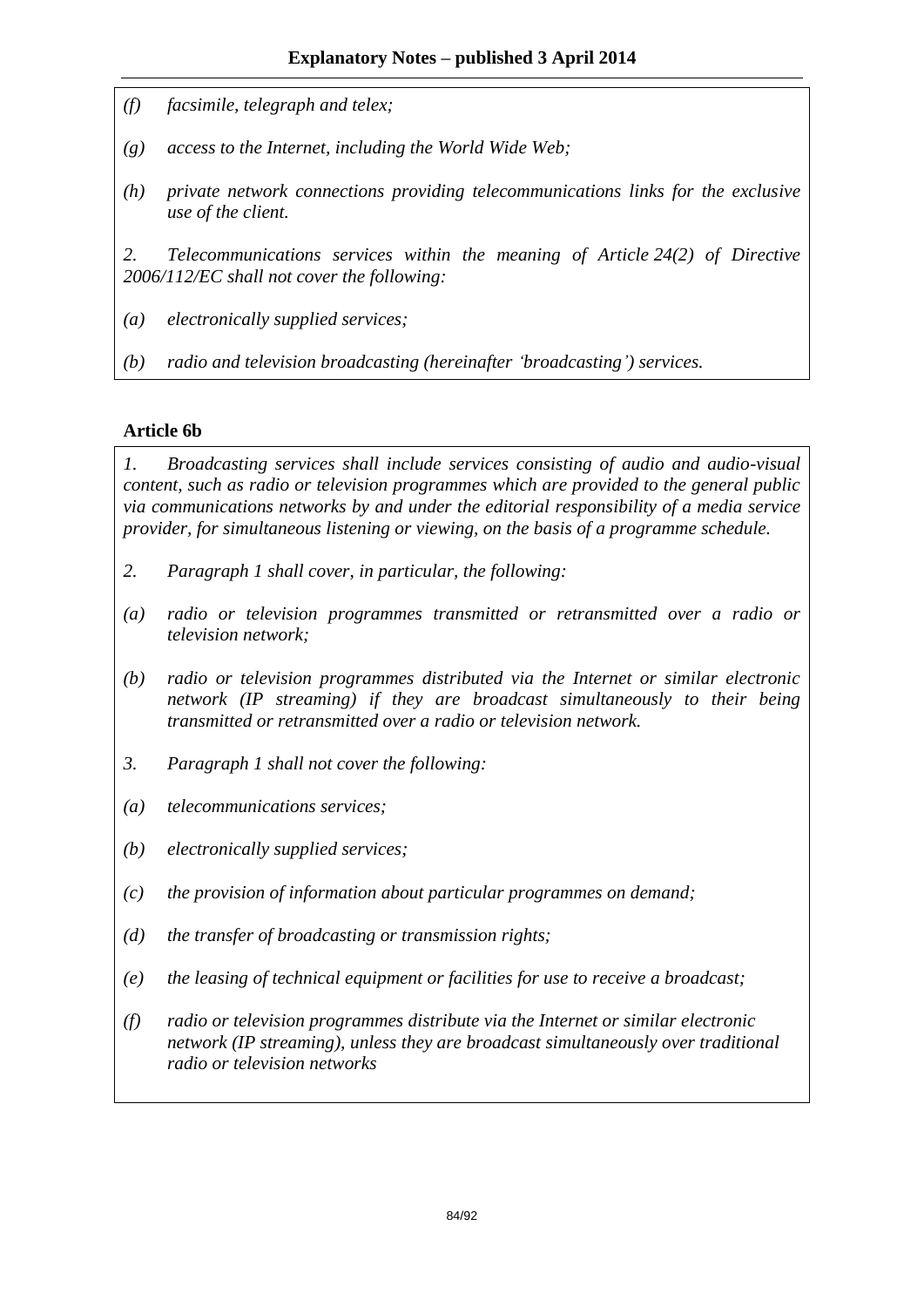# **Article 7**

*1. 'Electronically supplied services' as referred to in Directive 2006/112/EC shall include services which are delivered over the Internet or an electronic network and the nature of which renders their supply essentially automated and involving minimal human intervention, and impossible to ensure in the absence of information technology.*

- *2. Paragraph 1 shall cover, in particular, the following:*
- *(a) the supply of digitised products generally, including software and changes to or upgrades of software;*
- *(b) services providing or supporting a business or personal presence on an electronic network such as a website or a webpage;*
- *(c) services automatically generated from a computer via the Internet or an electronic network, in response to specific data input by the recipient;*
- *(d) the transfer for consideration of the right to put goods or services up for sale on an Internet site operating as an online market on which potential buyers make their bids by an automated procedure and on which the parties are notified of a sale by electronic mail automatically generated from a computer;*
- *(e) Internet Service Packages (ISP) of information in which the telecommunications component forms an ancillary and subordinate part (i.e. packages going beyond mere Internet access and including other elements such as content pages giving access to news, weather or travel reports; playgrounds; website hosting; access to online debates etc.);*
- *(f) the services listed in Annex I.*
- *3. Paragraph 1 shall not, in particular, cover the following:*
- *(a) broadcasting services;*
- *(b) telecommunications services;*
- *(c) goods, where the order and processing is done electronically;*
- *(d) CD-ROMs, floppy disks and similar tangible media;*
- *(e) printed matter, such as books, newsletters, newspapers or journals;*
- *(f) CDs and audio cassettes;*
- *(g) video cassettes and DVDs;*
- *(h) games on a CD-ROM;*
- *(i) services of professionals such as lawyers and financial consultants, who advise clients by e-mail;*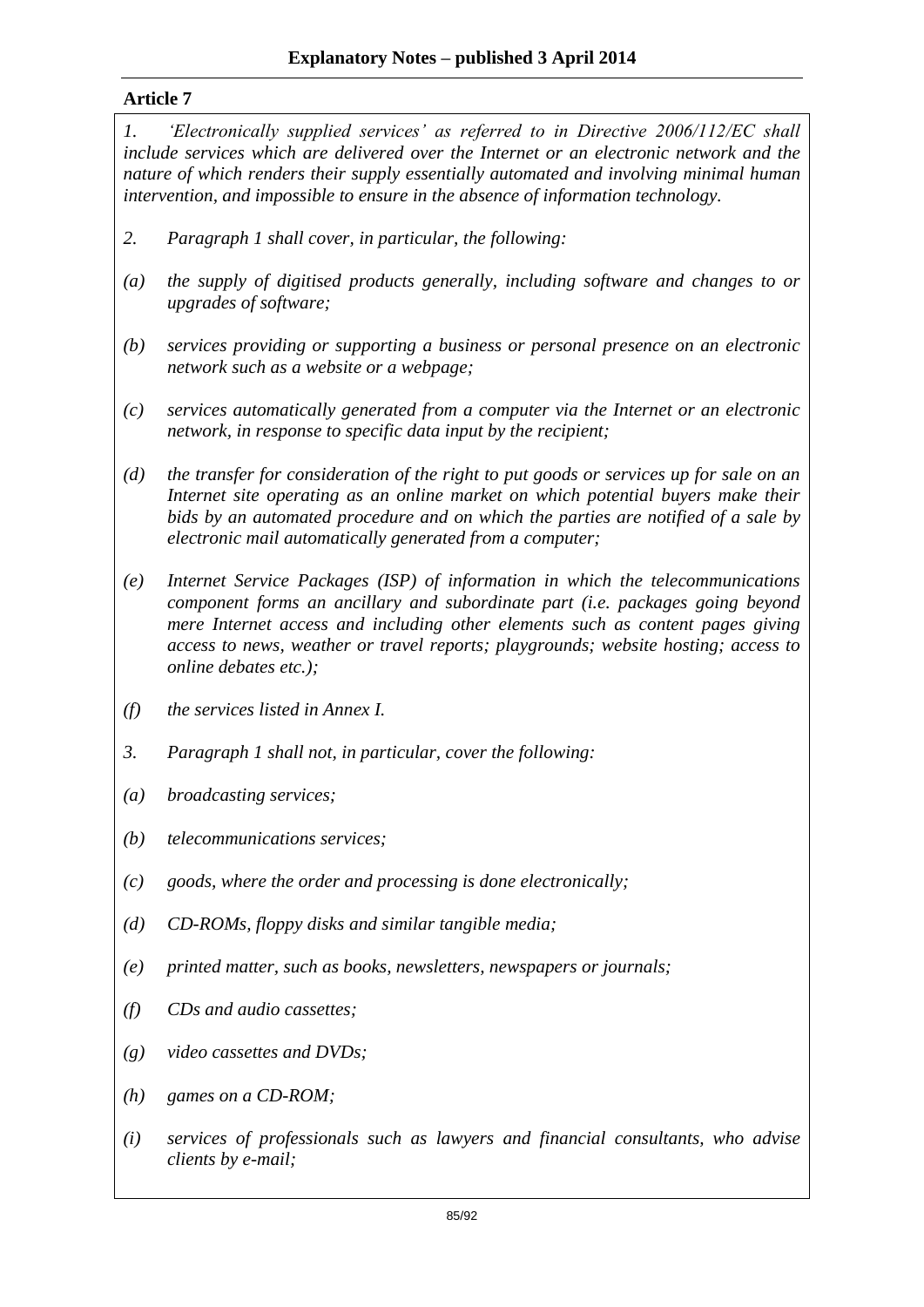- *(j) teaching services, where the course content is delivered by a teacher over the Internet or an electronic network (namely via a remote link);*
- *(k) offline physical repair services of computer equipment;*
- *(l) offline data warehousing services;*
- *(m) advertising services, in particular as in newspapers, on posters and on television;*
- *(n) telephone helpdesk services;*
- *(o) teaching services purely involving correspondence courses, such as postal courses;*
- *(p) conventional auctioneers' services reliant on direct human intervention, irrespective of how bids are made;*
- *(t) tickets to cultural, artistic, sporting, scientific, educational, entertainment or similar events booked online;*
- *(u) accommodation, car-hire, restaurant services, passenger transport or similar services booked online.*

#### **Annex I**

- *(1) Point (1) of Annex II to Directive 2006/112/EC:*
	- *(a) Website hosting and webpage hosting;*
	- *(b) automated, online and distance maintenance of programmes;*
	- *(c) remote systems administration;*
	- *(d) online data warehousing where specific data is stored and retrieved electronically;*
	- *(e) online supply of on-demand disc space.*
- *(2) Point (2) of Annex II to Directive 2006/112/EC:*
	- *(a) Accessing or downloading software (including procurement/accountancy programmes and anti-virus software) plus updates;*
	- *(b) software to block banner adverts showing, otherwise known as Bannerblockers;*
	- *(c) download drivers, such as software that interfaces computers with peripheral equipment (such as printers);*
	- *(d) online automated installation of filters on websites;*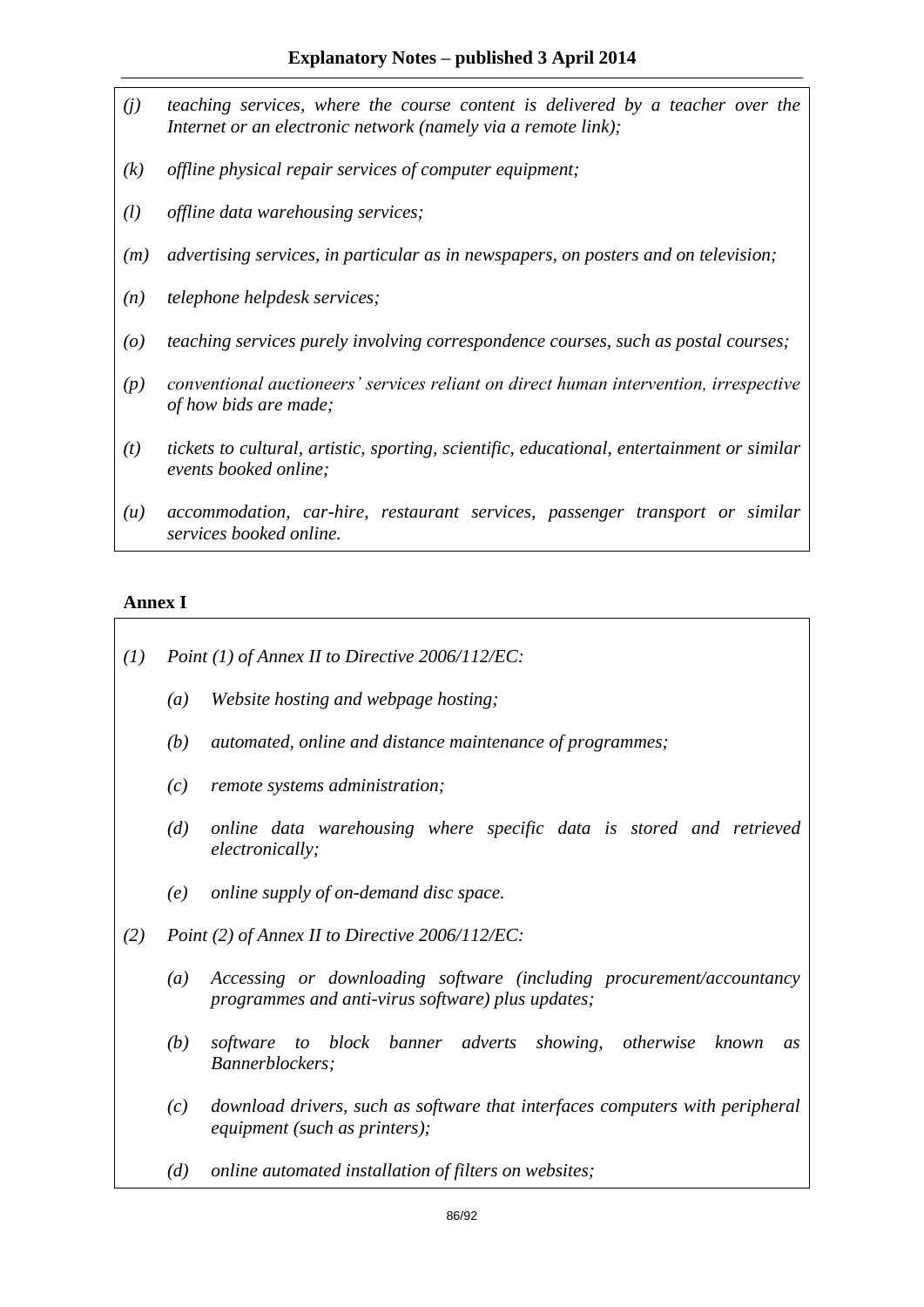- *(e) online automated installation of firewalls.*
- *(3) Point (3) of Annex II to Directive 2006/112/EC:*
	- *(a) Accessing or downloading desktop themes;*
	- *(b) accessing or downloading photographic or pictorial images or screensavers;*
	- *(c) the digitised content of books and other electronic publications;*
	- *(d) subscription to online newspapers and journals;*
	- *(e) weblogs and website statistics;*
	- *(f) online news, traffic information and weather reports;*
	- *(g) online information generated automatically by software from specific data input by the customer, such as legal and financial data, (in particular such data as continually updated stock market data, in real time);*
	- *(h) the provision of advertising space including banner ads on a website/web page;*
	- *(i) use of search engines and Internet directories.*
- *(4) Point (4) of Annex II to Directive 2006/112/EC:*
	- *(a) Accessing or downloading of music on to computers and mobile phones;*
	- *(b) accessing or downloading of jingles, excerpts, ringtones, or other sounds;*
	- *(c) accessing or downloading of films;*
	- *(d) downloading of games on to computers and mobile phones;*
	- *(e) accessing automated online games which are dependent on the Internet, or other similar electronic networks, where players are geographically remote from one another.*
	- *(f) receiving radio or television programmes distributed via a radio or television network, the Internet or similar electronic network for listening to or viewing programmes at the moment chosen by the user and at the user's individual request on the basis of a catalogue of programmes selected by the media service provider such as TV or video on demand;*
	- *(g) receiving radio or television programmes via the Internet or similar electronic network (IP streaming) unless the programmes are broadcast simultaneously over traditional radio and television networks.*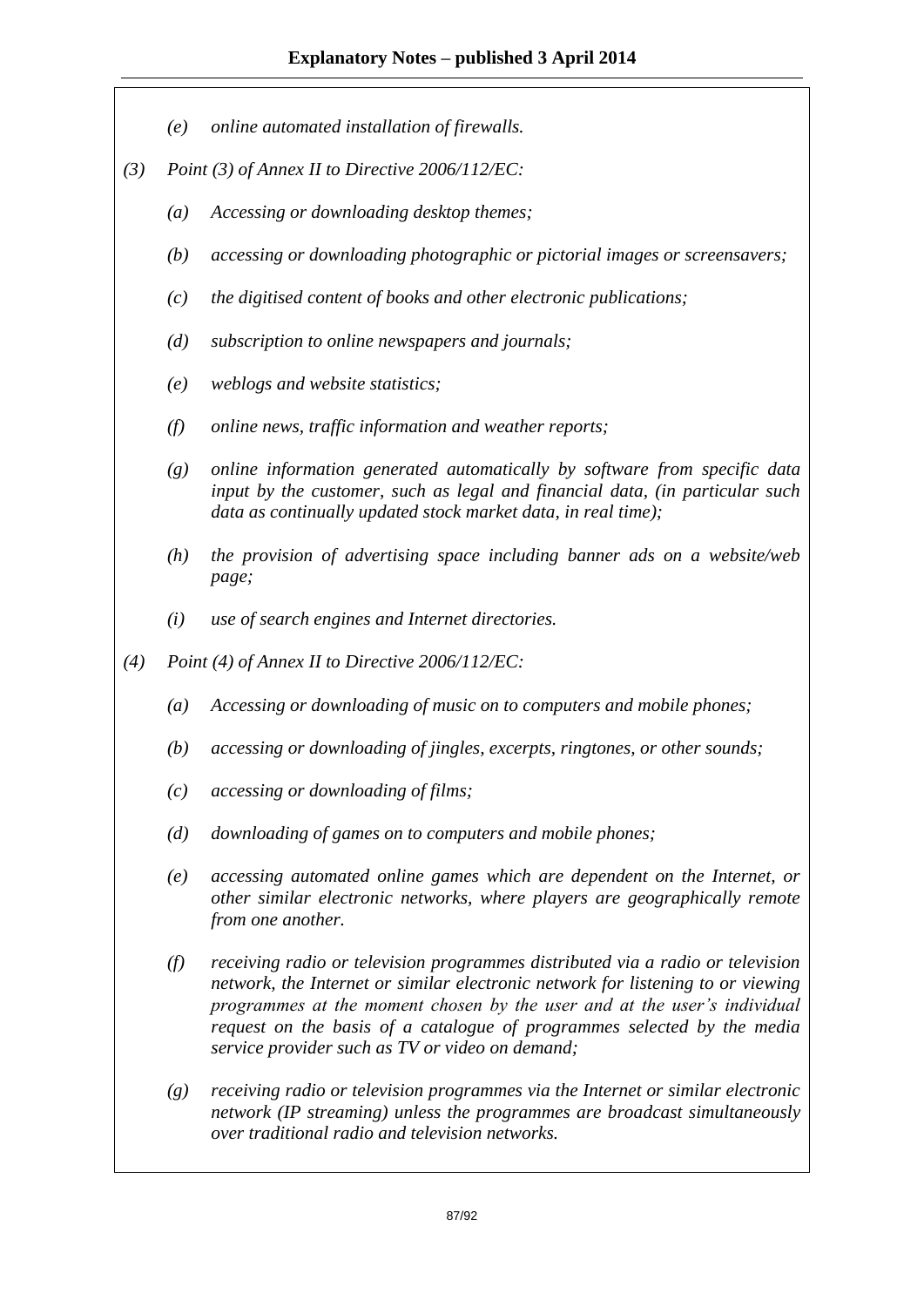- *(5) Point (5) of Annex II to Directive 2006/112/EC:*
	- *(a) Automated distance teaching dependent on the Internet or similar electronic network to function and the supply of which requires limited or no human intervention, including virtual classrooms, except where the Internet or similar electronic network is used as a tool simply for communication between the teacher and student;*
	- *(b) workbooks completed by pupils online and marked in an automated fashion without human intervention.*

# **Article 9a**

*1. For the application of Article 28 of Directive 2006/112/EC, where electronically supplied services are supplied through a telecommunications network, an interface or a portal such as a marketplace for applications, a taxable person taking part in that supply shall be presumed to be acting in his own name but on behalf of the provider of those services unless that provider is explicitly indicated as the supplier by that taxable person and that is reflected in the contractual arrangements between the parties.*

*In order to regard the provider of electronically supplied services as being explicitly indicated as the supplier of those services by the taxable person, the following conditions shall be met:* 

- *(a) the invoice issued or made available by each taxable person taking part in the supply of the electronically supplied services must identify such services and the supplier thereof;*
- *(b) the bill or receipt issued or made available to the customer must identify the electronically supplied services and the supplier thereof.*

For the purposes of this paragraph, a taxable person who, with regard to a supply of *electronically supplied services, authorises the charge to the customer or the delivery of the services, or sets the general terms and conditions of the supply, shall not be permitted to explicitly indicate another person as the supplier of those services.*

*2. Paragraph 1 shall also apply where telephone services provided through the Internet, including voice over Internet Protocol (VoIP), are supplied through a telecommunications network, an interface or a portal such as a marketplace for applications and are supplied under the same conditions as set out in that paragraph.*

*3. This Article shall not apply to a taxable person who only provides for processing of payments in respect of electronically supplied services or of telephone services provided through the Internet, including voice over Internet Protocol (VoIP), and who does not take part in the supply of those electronically supplied services or telephone services.*

# **Article 13a**

*The place where a non-taxable legal person is established, as referred to in the first subparagraph of Article 56(2) and Articles 58 and 59 of Directive 2006/112/EC, shall be:*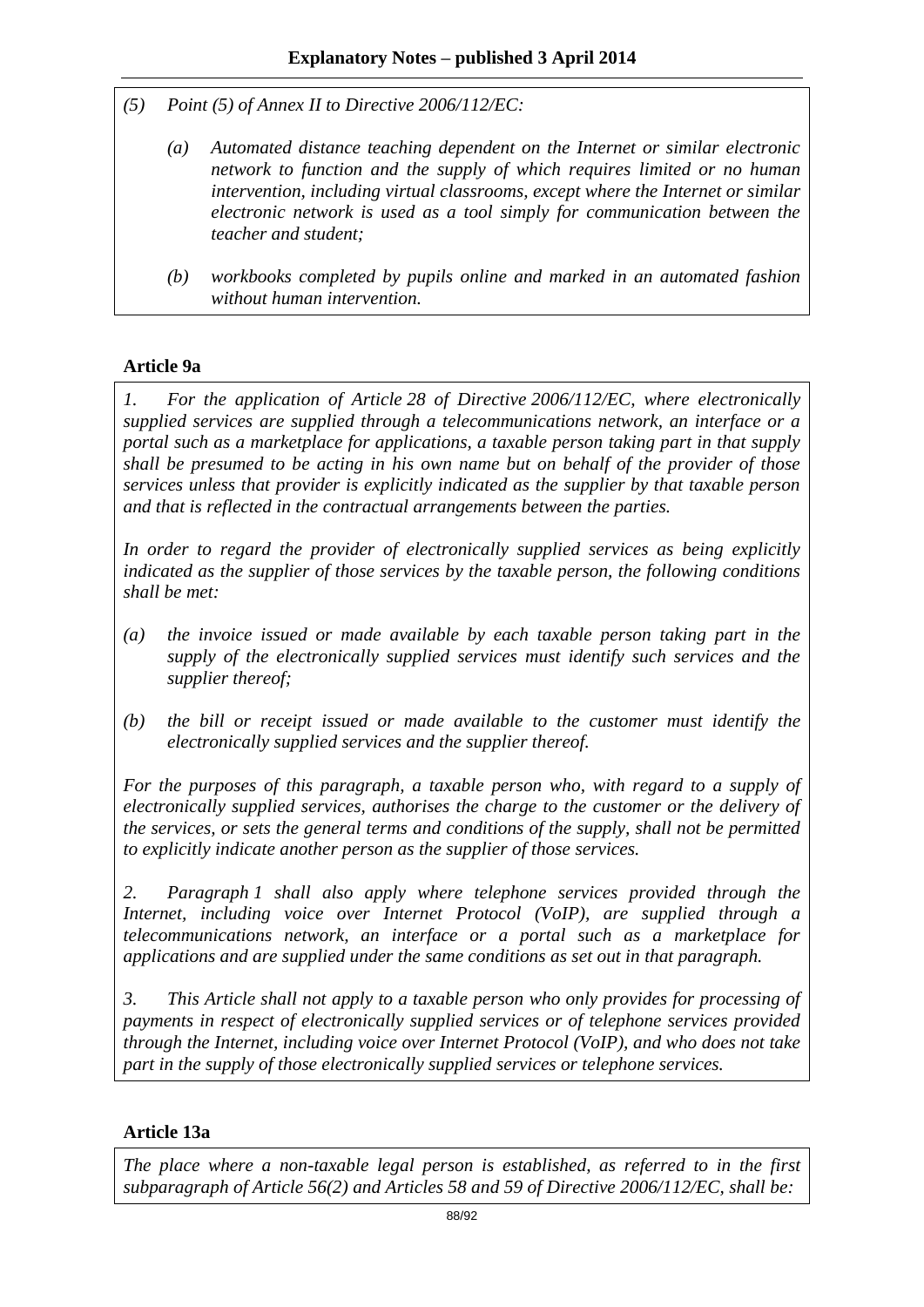- *(a) the place where the functions of its central administration are carried out, or*
- *(b) the place of any other establishment characterised by a sufficient degree of permanence and a suitable structure in terms of human and technical resources to enable it to receive and use the services supplied to it for its own needs.*

# **Article 18(2)**

*2. Unless he has information to the contrary, the supplier may regard a customer established within the Community as a non-taxable person when he can demonstrate that the customer has not communicated his individual VAT identification number to him.*

*However, irrespective of information to the contrary, the supplier of telecommunications, broadcasting or electronically supplied services may regard a customer established within the Community as a non-taxable person as long as that customer has not communicated his individual VAT identification number to him.*

# **Article 24**

*Where services covered by the first subparagraph of Article 56(2) or Articles 58 and 59 of Directive 2006/112/EC are supplied to a non-taxable person who is established in more than one country or who has his permanent address in one country and his usual residence in another, priority shall be given:*

- *(a) in the case of a non-taxable legal person, to the place referred to in point (a) of Article 13a of this Regulation, unless there is evidence that the service is used at the establishment referred to in point (b) of that article;*
- *(b) in the case of a natural person, to the place where he usually resides, unless there is evidence that the service is used at his permanent address.*

#### **Subsection 3a Presumptions for the location of the customer**

# **Article 24a**

*1. For the application of Articles 44, 58 and 59a of Directive 2006/112/EC, where a supplier of telecommunications, broadcasting or electronically supplied services provides those services at a location such as a telephone box, a telephone kiosk, a wi-fi hot spot, an internet café, a restaurant or a hotel lobby where the physical presence of the recipient of the service at that location is needed for the service to be provided to him by that supplier, it shall be presumed that the customer is established, has his permanent address or usually resides at the place of that location and that the service is effectively used and enjoyed there.* 

*2. If the location referred to in paragraph 1 of this Article is on board a ship, aircraft or train carrying out a passenger transport operation effected within the Community*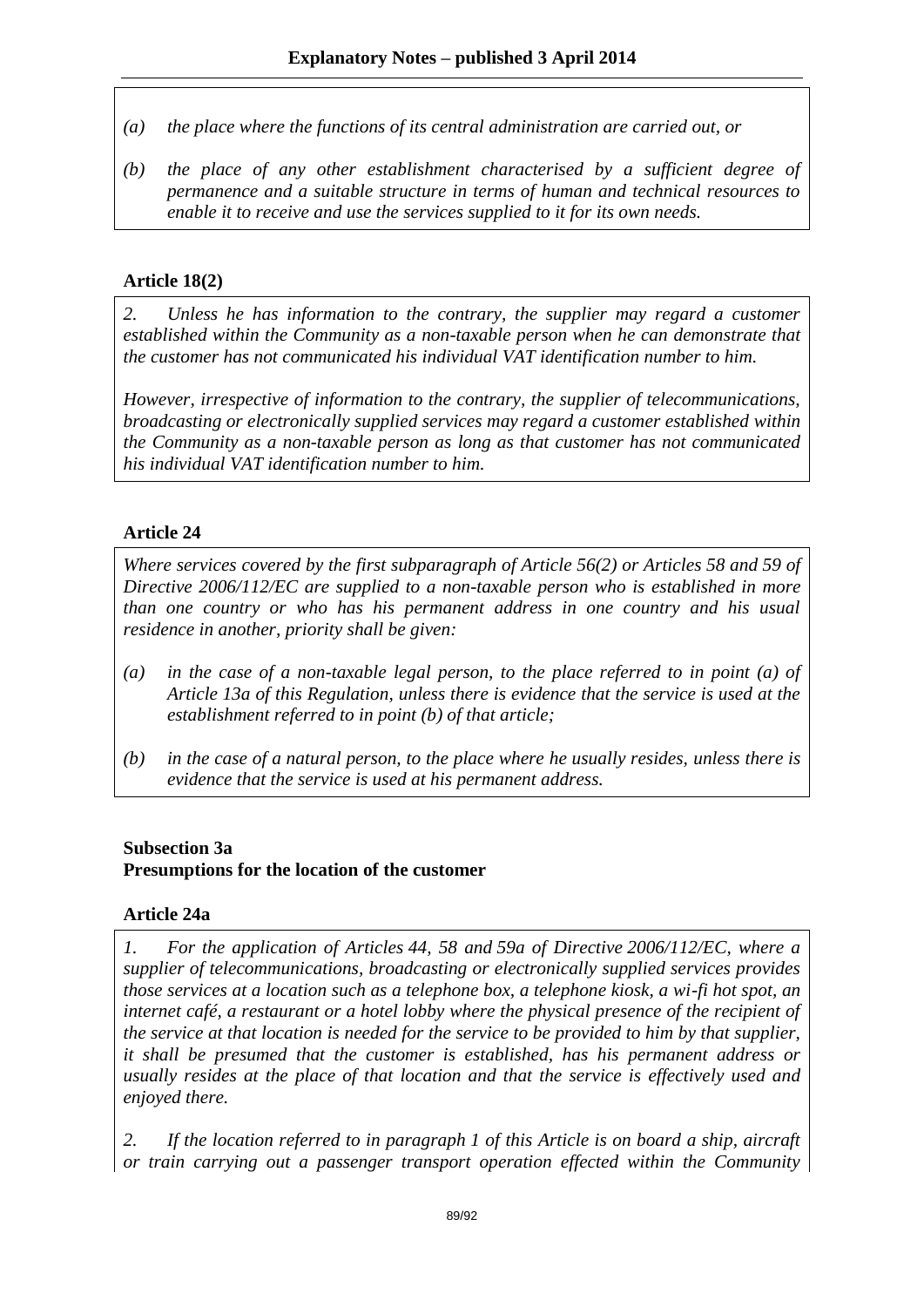*pursuant to Articles 37 and 57 of Directive 2006/112/EC, the country of the location shall be the country of departure of the passenger transport operation.*

# **Article 24b**

*For the application of Article 58 of Directive 2006/112/EC, where telecommunications, broadcasting or electronically supplied services are supplied to a non-taxable person:*

- *(a) through his fixed land line, it shall be presumed that the customer is established, has his permanent address or usually resides at the place of installation of the fixed land line;*
- *(b) through mobile networks, it shall be presumed that the place where the customer is established, has his permanent address or usually resides is the country identified by the mobile country code of the SIM card used when receiving those services;*
- *(c) for which the use of a decoder or similar device or a viewing card is needed and a fixed land line is not used, it shall be presumed that the customer is established, has his permanent address or usually resides at the place where that decoder or similar device is located, or if that place is not known, at the place to which the viewing card is sent with a view to being used there;*
- *(d) under circumstances other than those referred to in Article 24a and in points (a), (b) and (c) of this Article, it shall be presumed that the customer is established, has his permanent address or usually resides at the place identified as such by the supplier on the basis of two items of non-contradictory evidence as listed in Article 24f of this Regulation.*

#### **Subsection 3b Rebuttal of presumptions**

#### **Article 24d**

*1. Where a supplier supplies a service listed in Article 58 of Directive 2006/112/EC, he may rebut a presumption referred to in Article 24a or in point (a), (b) or (c) of Article 24b of this Regulation on the basis of three items of non-contradictory evidence indicating that the customer is established, has his permanent address or usually resides elsewhere.* 

*2. A tax authority may rebut presumptions that have been made under Article 24a, 24b or 24c where there are indications of misuse or abuse by the supplier.*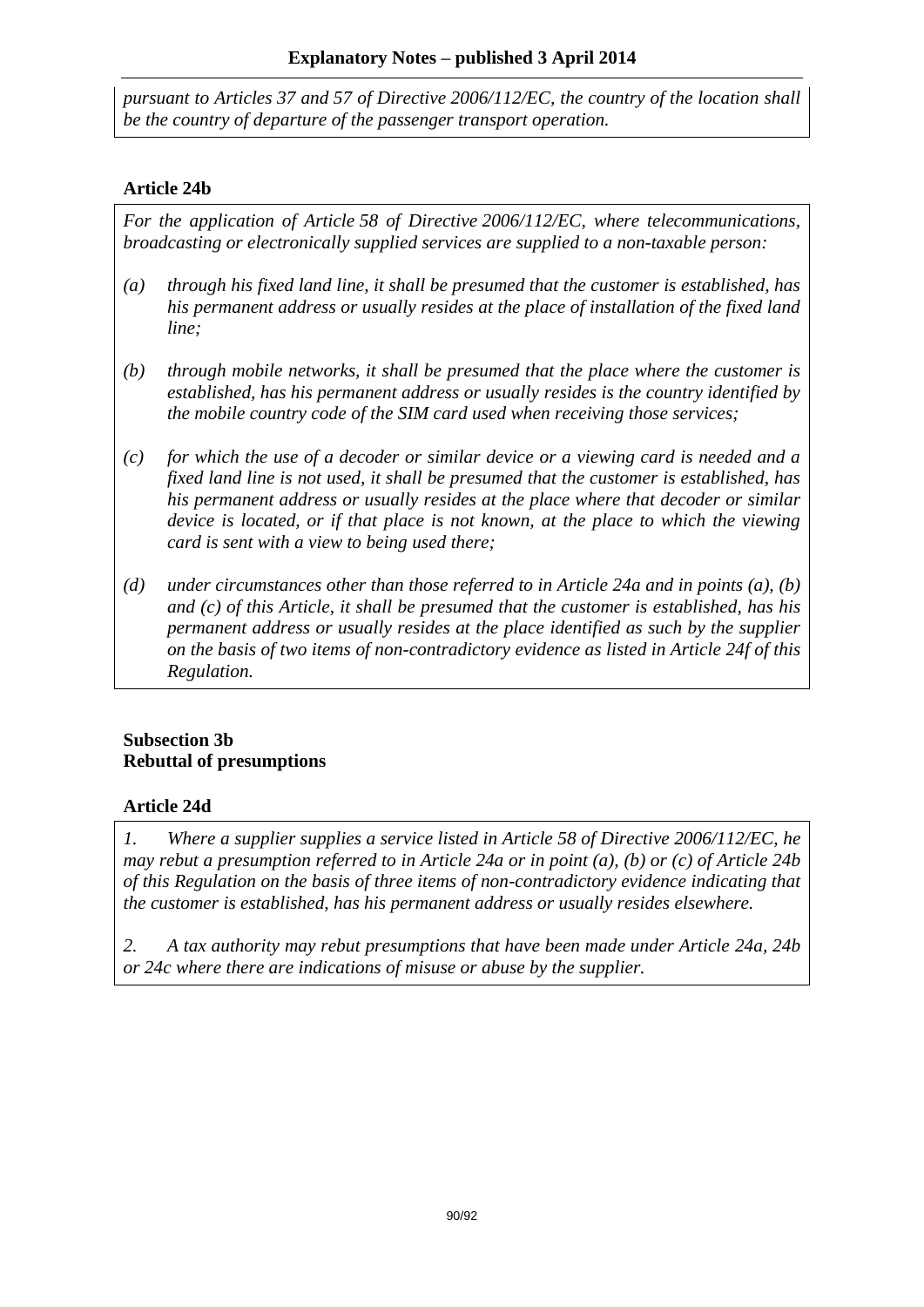# **Subsection 3c**

# **Evidence for the identification of the location of the customer and rebuttal of presumptions**

# **Article 24f**

*For the purpose of applying the rules in Article 58 of Directive 2006/112/EC and fulfilling the requirements of point (d) of Article 24b or Article 24d(1) of this Regulation, the following shall, in particular, serve as evidence:*

- *(a) the billing address of the customer;*
- *(b) the Internet Protocol (IP) address of the device used by the customer or any method of geolocation;*
- *(c) bank details such as the location of the bank account used for payment or the billing address of the customer held by that bank;*
- *(d) the Mobile Country Code (MCC) of the International Mobile Subscriber Identity (IMSI) stored on the Subscriber Identity Module (SIM) card used by the customer;*
- *(e) the location of the customer's fixed land line through which the service is supplied to him;*
- *(f) other commercially relevant information.*

# <span id="page-90-0"></span>**Article 31c**

*For the purpose of determining the place of supply of telecommunications, broadcasting or electronically supplied services provided by a taxable person acting in his own name together with accommodation in the hotel sector or in sectors with a similar function, such as holiday camps or sites developed for use as camping sites, those services shall be regarded as being supplied at those locations.*

# <span id="page-90-1"></span>**Article 33a**

*The supply of tickets granting access to a cultural, artistic, sporting, scientific, educational, entertainment or similar event by an intermediary acting in his own name but on behalf of the organiser or by a taxable person, other than the organiser, acting on his own behalf, shall be covered by Article 53 and Article 54(1) of Directive 2006/112/EC.*

# **13.3. Implementing Regulation (EU) No 1042/2013**

# <span id="page-90-2"></span>**Article 2**

*For telecommunications, radio and television broadcasting or electronically supplied services supplied by a supplier established within the Community to a non-taxable person who is established, has his permanent address or usually resides there, the following shall apply:*